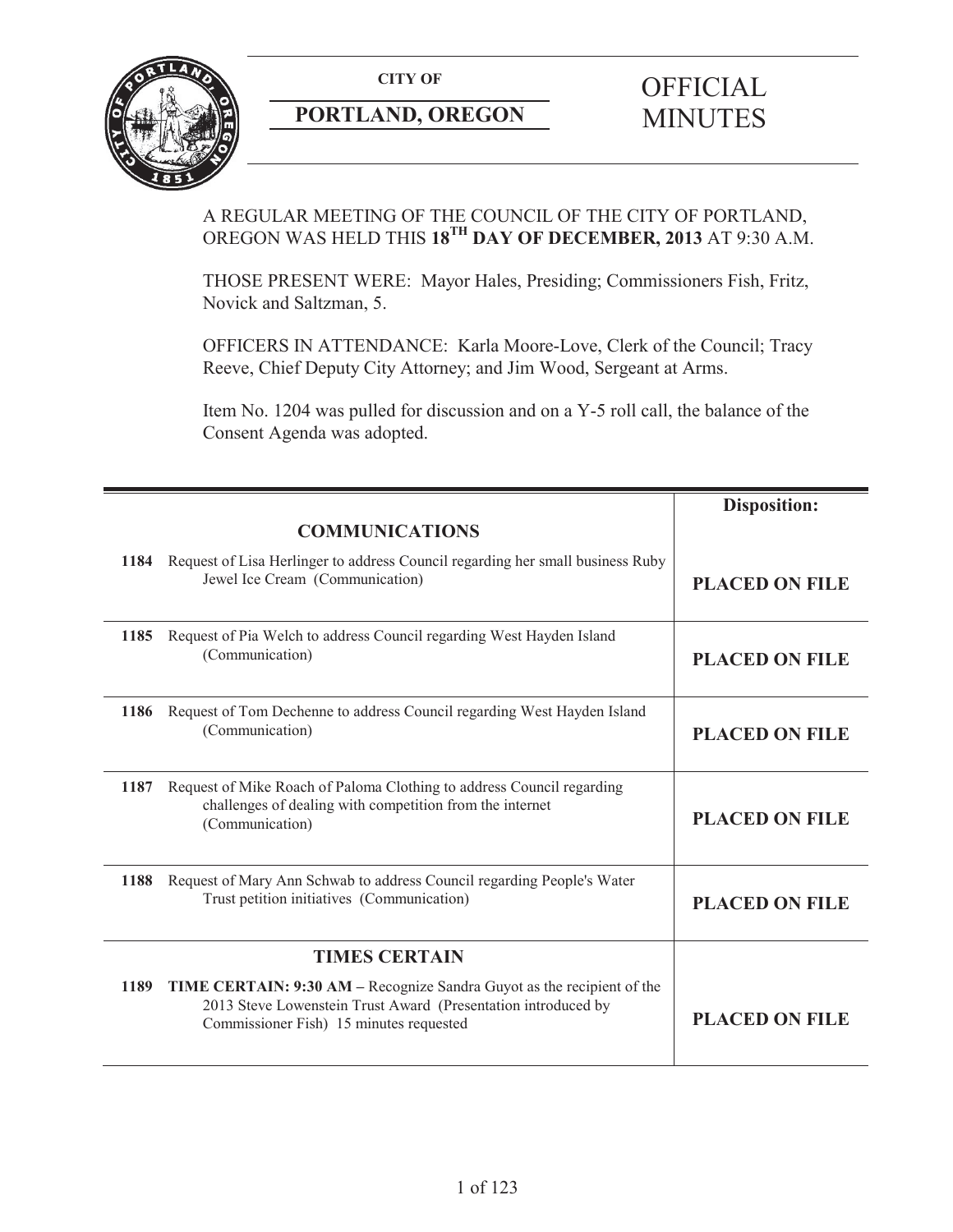| $*1190$ | <b>TIME CERTAIN: 10:00 AM – Ratify a successor collective bargaining</b><br>agreement between the City and the Portland Police Association relating<br>to the terms and conditions of employment of represented employees in<br>the Portland Police Association bargaining unit (Ordinance introduced by<br>Mayor Hales) 1 hour requested for items 1190 and 1191 | 186391                                               |
|---------|-------------------------------------------------------------------------------------------------------------------------------------------------------------------------------------------------------------------------------------------------------------------------------------------------------------------------------------------------------------------|------------------------------------------------------|
|         | $(Y-5)$                                                                                                                                                                                                                                                                                                                                                           |                                                      |
| $*1191$ | Authorize agreements between the City, United States and Portland Police<br>Association related to police interactions with persons experiencing<br>mental illness (Ordinance introduced by Mayor Hales)                                                                                                                                                          | 186392                                               |
|         | Motion to accept amendment to Exhibit A to update Code references in<br><b>paragraph 9:</b> Moved by Fish and seconded by Fritz. (Y-5)                                                                                                                                                                                                                            | <b>AS AMENDED</b>                                    |
|         | $(Y-5)$                                                                                                                                                                                                                                                                                                                                                           |                                                      |
|         | <b>CONSENT AGENDA - NO DISCUSSION</b>                                                                                                                                                                                                                                                                                                                             |                                                      |
|         | <b>Mayor Charlie Hales</b>                                                                                                                                                                                                                                                                                                                                        |                                                      |
| 1192    | Reappoint Roger Alfred to the Adjustment Committee for a 4-year term to<br>expire June 30, 2017 (Report)                                                                                                                                                                                                                                                          | <b>CONFIRMED</b>                                     |
|         | $(Y-5)$                                                                                                                                                                                                                                                                                                                                                           |                                                      |
| $*1193$ | Authorize a grant agreement with Lifeworks Northwest for \$70,000 to provide<br>additional resources for the New Options for Women program<br>(Ordinance)                                                                                                                                                                                                         | 186383                                               |
|         | $(Y-5)$                                                                                                                                                                                                                                                                                                                                                           |                                                      |
| $*1194$ | Amend grant agreements with Janus Youth Programs, Inc. to include an<br>additional \$120,000 to provide shelter beds and treatment for juvenile<br>human trafficking victims (Ordinance; amend Contract No. 30003686)                                                                                                                                             | 186384                                               |
|         | $(Y-5)$                                                                                                                                                                                                                                                                                                                                                           |                                                      |
|         | <b>Office of Management and Finance</b>                                                                                                                                                                                                                                                                                                                           |                                                      |
| 1195    | Accept bid of Cascade Bridge, LLC for the NW Thurman St: Macleay Park<br>Bridge Rehab for \$3,190,421 (Procurement Report - Bid No. 115943)                                                                                                                                                                                                                       | ACCEPTED<br><b>PREPARE</b>                           |
|         | $(Y-5)$                                                                                                                                                                                                                                                                                                                                                           | <b>CONTRACT</b>                                      |
| 1196    | Accept bid of Canby Excavating, Inc. for the SE 62nd Ave and SE Morrison<br>Sewer Rehabilitation Project for \$1,608,837 (Procurement Report - Bid<br>No. 116048)                                                                                                                                                                                                 | <b>ACCEPTED</b><br><b>PREPARE</b>                    |
|         | $(Y-5)$                                                                                                                                                                                                                                                                                                                                                           | <b>CONTRACT</b>                                      |
| 1197    | Authorize a price agreement for Land Application Services with Madison<br>Biosolids, Inc. for a 5-year total not to exceed \$3,500,000 (Procurement<br>Report-Project No. 115407)                                                                                                                                                                                 | <b>ACCEPTED</b><br><b>PREPARE</b><br><b>CONTRACT</b> |
|         | $(Y-5)$                                                                                                                                                                                                                                                                                                                                                           |                                                      |
| *1198   | Adopt housekeeping amendments to Private For-Hire Transportation<br>(Ordinance; amend Code Sections 16.40.030, 16.40.460, 16.40.470 and<br>16.40.480)<br>$(Y-5)$                                                                                                                                                                                                  | 186385                                               |
|         |                                                                                                                                                                                                                                                                                                                                                                   |                                                      |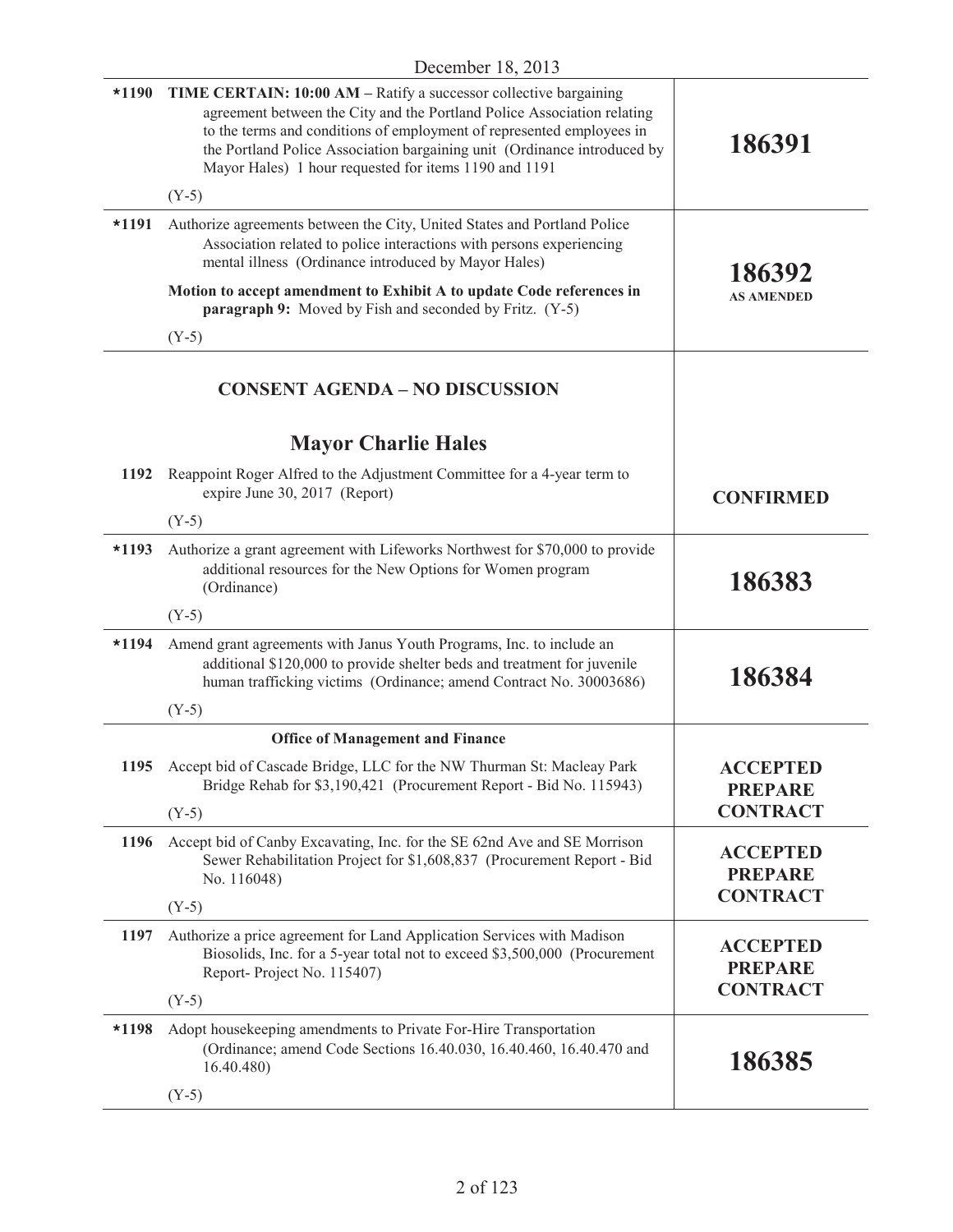| 1199        | Grant a franchise to Oregon Health and Sciences University for<br>telecommunications services for a period of ten years (Second Reading<br>Agenda 1065)                                                                                                                                                                                                                                                               | 186386                                                                            |
|-------------|-----------------------------------------------------------------------------------------------------------------------------------------------------------------------------------------------------------------------------------------------------------------------------------------------------------------------------------------------------------------------------------------------------------------------|-----------------------------------------------------------------------------------|
|             | $(Y-5)$                                                                                                                                                                                                                                                                                                                                                                                                               |                                                                                   |
| 1200        | Consent to franchise transfer from Paramount of Oregon, LLC to LCP Oregon<br>Holdings, LLC for pipeline facilities (Second Reading Agenda 1171;<br>transfer Ordinance No. 180378)                                                                                                                                                                                                                                     | 186387                                                                            |
|             | $(Y-5)$                                                                                                                                                                                                                                                                                                                                                                                                               |                                                                                   |
|             |                                                                                                                                                                                                                                                                                                                                                                                                                       |                                                                                   |
|             | <b>Commissioner Steve Novick</b>                                                                                                                                                                                                                                                                                                                                                                                      |                                                                                   |
|             | <b>Position No. 4</b>                                                                                                                                                                                                                                                                                                                                                                                                 |                                                                                   |
| <b>1201</b> | <b>Bureau of Transportation</b><br>Rename a segment of NE Everett Pl lying between NE 97th Ave and NE 99th<br>Ave to NE Everett Ct (Ordinance; C-10035)                                                                                                                                                                                                                                                               | <b>PASSED TO</b><br><b>SECOND READING</b><br><b>JANUARY 2, 2014</b><br>AT 9:30 AM |
|             | <b>Commissioner Amanda Fritz</b>                                                                                                                                                                                                                                                                                                                                                                                      |                                                                                   |
|             | <b>Position No. 1</b>                                                                                                                                                                                                                                                                                                                                                                                                 |                                                                                   |
|             | <b>Bureau of Development Services</b>                                                                                                                                                                                                                                                                                                                                                                                 |                                                                                   |
| $*1202$     | Amend investigation fees in the Bureau of Development Services fee schedules<br>for building, electrical, mechanical, plumbing, signs and site development<br>(Ordinance)                                                                                                                                                                                                                                             | 186388                                                                            |
|             | $(Y-5)$                                                                                                                                                                                                                                                                                                                                                                                                               |                                                                                   |
|             | <b>Commissioner Nick Fish</b>                                                                                                                                                                                                                                                                                                                                                                                         |                                                                                   |
|             | <b>Position No. 2</b>                                                                                                                                                                                                                                                                                                                                                                                                 |                                                                                   |
|             | <b>Bureau of Environmental Services</b>                                                                                                                                                                                                                                                                                                                                                                               |                                                                                   |
| 1203        | Authorize the Bureau of Environmental Services to amend the legal<br>descriptions for temporary construction, sewer and permanent pump<br>station easements and to acquire said easements necessary for<br>construction of the Safeway Pump Station Remodel Project No. E10292<br>through the exercise of the City's Eminent Domain Authority (Second<br>Reading Agenda 1175; amend Ordinance Nos. 186095 and 186243) | 186389                                                                            |
|             | $(Y-5)$                                                                                                                                                                                                                                                                                                                                                                                                               |                                                                                   |
|             | <b>Commissioner Dan Saltzman</b>                                                                                                                                                                                                                                                                                                                                                                                      |                                                                                   |
|             | <b>Position No. 3</b>                                                                                                                                                                                                                                                                                                                                                                                                 |                                                                                   |
|             | <b>Portland Housing Bureau</b>                                                                                                                                                                                                                                                                                                                                                                                        |                                                                                   |
| $*1204$     | Authorize a combined total of \$1,938,209 in additional funding for three<br>subrecipient contracts to help end homelessness for vulnerable adults and<br>families (Ordinance; amend Ordinance No. 186168)                                                                                                                                                                                                            | 186390                                                                            |
|             | $(Y-5)$                                                                                                                                                                                                                                                                                                                                                                                                               |                                                                                   |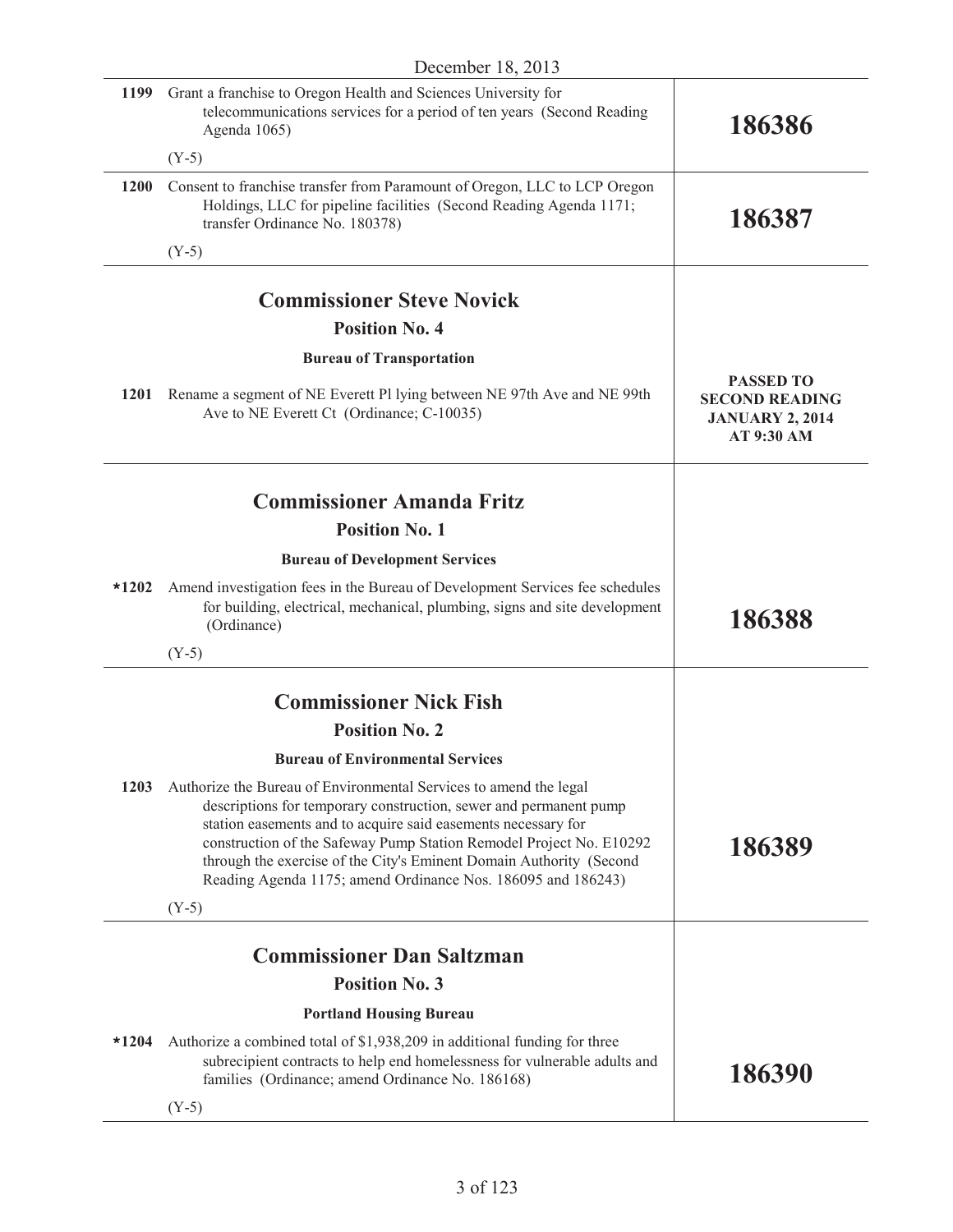| <b>REGULAR AGENDA</b>                                                                                                                                                                                                                                                                        |                                                                                          |
|----------------------------------------------------------------------------------------------------------------------------------------------------------------------------------------------------------------------------------------------------------------------------------------------|------------------------------------------------------------------------------------------|
| <b>Mayor Charlie Hales</b>                                                                                                                                                                                                                                                                   |                                                                                          |
| <b>Bureau of Police</b>                                                                                                                                                                                                                                                                      |                                                                                          |
| Accept and appropriate a grant in the amount of \$131,645 from the State of<br>Oregon, Oregon Military Department, Office of Emergency Management<br>FY 2013 State Homeland Security Grant Program to fund joint state bomb<br>teams equipment and training (Ordinance) 15 minutes requested | 186393                                                                                   |
| $(Y-5)$                                                                                                                                                                                                                                                                                      |                                                                                          |
| <b>Portland Development Commission</b>                                                                                                                                                                                                                                                       |                                                                                          |
| Authorize the submittal of a boundary change request to the State of Oregon to<br>add 172.5 acres to the Portland Enterprise Zone (Resolution) 10 minutes<br>requested                                                                                                                       | 37047                                                                                    |
| $(Y-5)$                                                                                                                                                                                                                                                                                      |                                                                                          |
| <b>Commissioner Nick Fish</b>                                                                                                                                                                                                                                                                |                                                                                          |
|                                                                                                                                                                                                                                                                                              |                                                                                          |
|                                                                                                                                                                                                                                                                                              |                                                                                          |
| Amend various sections of the Public Works Improvement Code for<br>consistency and clarity of general language and organization cleanup<br>(Previous Agenda 1182; amend Code Chapters 17.32, 17.34, 17.36, 17.37<br>and 17.39)                                                               | <b>PASSED TO</b><br><b>SECOND READING</b><br><b>AS AMENDED</b>                           |
| Motion to accept amended Attachment A presented by the Bureau: Moved<br>by Fritz and seconded by Fish. (Y-5)                                                                                                                                                                                 | <b>JANUARY 2, 2014</b><br><b>AT 9:30 AM</b>                                              |
| <b>Water Bureau</b>                                                                                                                                                                                                                                                                          |                                                                                          |
| Amend contract with MWH Americas, Inc. to extend term and increase<br>compensation in the amount of \$1,475,000 for the Kelly Butte Reservoir<br>project (Ordinance; amend Contract No. 30001127) 10 minutes<br>requested                                                                    | <b>PASSED TO</b><br><b>SECOND READING</b><br><b>JANUARY 2, 2014</b><br><b>AT 9:30 AM</b> |
|                                                                                                                                                                                                                                                                                              | <b>Position No. 2</b><br><b>Bureau of Environmental Services</b><br>1208                 |

At 1:05 p.m., Council recessed.

L

L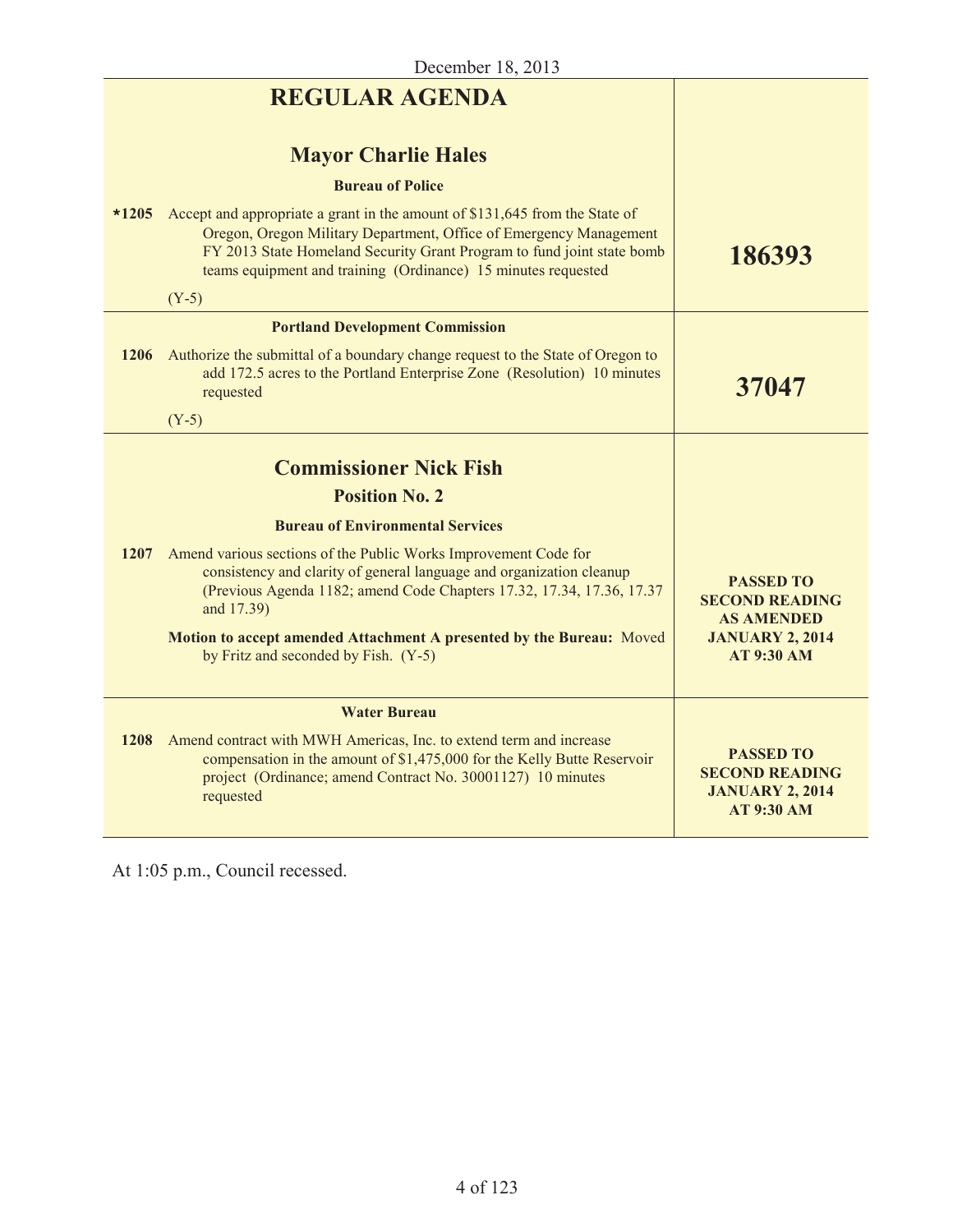# A RECESSED MEETING OF THE COUNCIL OF THE CITY OF PORTLAND, OREGON WAS HELD THIS **18TH DAY OF DECEMBER, 2013** AT 2:00 P.M.

THOSE PRESENT WERE: Mayor Hales, Presiding; Commissioners Fish, Fritz, Novick and Saltzman, 5.

Commissioner Saltzman arrived at 2:05 p.m. and left at 3:41 p.m.

OFFICERS IN ATTENDANCE: Karla Moore-Love, Clerk of the Council; Ben Walters, Chief Deputy City Attorney; Ian Leitheiser, Deputy City Attorney at 3:00 p.m.; Mike Cohen, Sergeant at Arms; and John Chandler, Sergeant at Arms at 3:23 p.m.

|                                                                                                                                                                                                                                                                                                                                                                                    | <b>Disposition:</b>                                                                                                                  |
|------------------------------------------------------------------------------------------------------------------------------------------------------------------------------------------------------------------------------------------------------------------------------------------------------------------------------------------------------------------------------------|--------------------------------------------------------------------------------------------------------------------------------------|
| 1209<br>TIME CERTAIN: 2:00 PM - Authorize City Auditor Independent Police<br>Review Division to directly question Portland Police Bureau employees,<br>change Police Review Board public reporting requirements and other<br>Police Accountability Reforms (Ordinance introduced by Auditor Griffin-<br>Valade; amend Code Section 3.20.140 and Chapter 3.21) 2 hours<br>requested | <b>PASSED TO</b><br><b>SECOND READING</b><br><b>AS AMENDED</b><br><b>JANUARY 8, 2014</b><br><b>AT 3:00 PM</b><br><b>TIME CERTAIN</b> |
| Motion to strike "/or" from final line of Bureau Witnesses, 3.21.220 A. so<br>that it reads "and answer the question or questions asked": Moved<br>by Novick and seconded by Fritz. (Y-5)                                                                                                                                                                                          |                                                                                                                                      |
| Motion to add sentence to Police Review Board, 3.20.140 H.4. to read "The<br>cumulative report of discipline imposed outside of the recommended<br>range shall be included in the PPB semi-annual report.": Moved by<br>Fritz and seconded by Saltzman. (Y-5)                                                                                                                      |                                                                                                                                      |
| Motion to amend Handling Complaints 3.21.120 G.8. to read "The Police"<br>Commissioner and the City Auditor shall be notified and provided<br>with explanatory information in all cases where an administrative<br>investigation exceeds 129 days, and the information posted on the<br>City's website.": Moved by Fritz and seconded by Novick. (Y-5)                             |                                                                                                                                      |

At 4:25 p.m., Council recessed.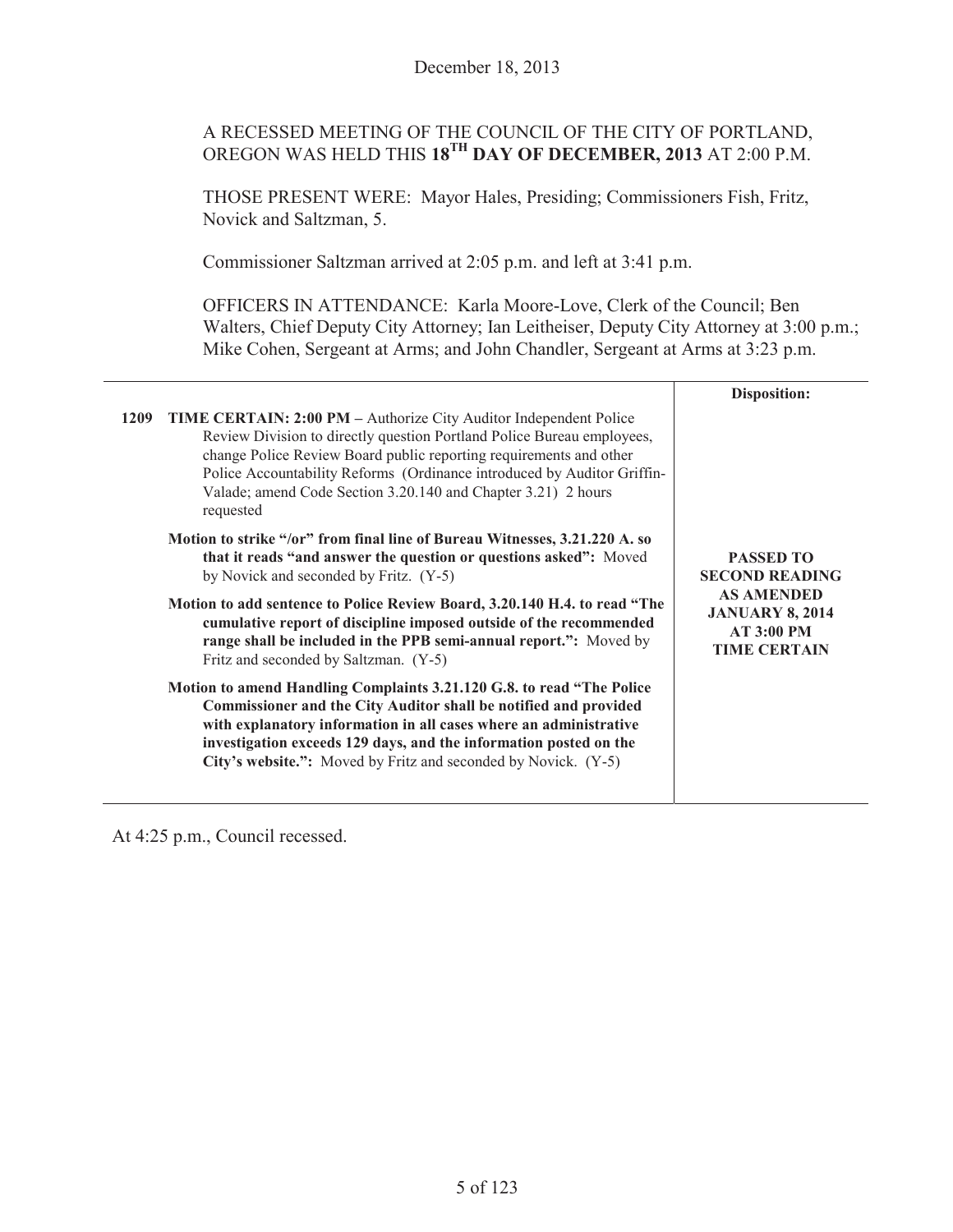# A RECESSED MEETING OF THE COUNCIL OF THE CITY OF PORTLAND, OREGON WAS HELD THIS **19TH DAY OF DECEMBER, 2013** AT 2:00 P.M.

THOSE PRESENT WERE: Mayor Hales, Presiding; Commissioners Fish, Fritz, Novick and Saltzman, 5.

OFFICERS IN ATTENDANCE: Karla Moore-Love, Clerk of the Council; Ian Leitheiser, Deputy City Attorney; Kathryn Beaumont, Chief Deputy City Attorney at 3:55 p.m.; and Wayne Dykes, Sergeant at Arms.

The meeting recessed at 3:47 p.m. and reconvened at 3:55 p.m.

|         |                                                                                                                                                                                                                                                                                                                                   | Disposition:               |
|---------|-----------------------------------------------------------------------------------------------------------------------------------------------------------------------------------------------------------------------------------------------------------------------------------------------------------------------------------|----------------------------|
| 1210    | <b>TIME CERTAIN: 2:00 PM</b> – Accept recommendations for a Disabled<br>Parking Program and direct Portland Bureau of Transportation to<br>complete development of the program and implement new regulations<br>effective July 1, 2014 (Resolution introduced by Commissioner Novick)<br>1 hour requested for items 1210 and 1211 | 37048<br><b>AS AMENDED</b> |
|         | Motion to change PBOT return to Council date to September 30, 2015:<br>Moved by Fritz and seconded by Novick. (Y-5)                                                                                                                                                                                                               |                            |
|         | $(Y-5)$                                                                                                                                                                                                                                                                                                                           |                            |
| $*1211$ | Extend the date of the privileges for regular disabled parking permits<br>(Ordinance introduced by Commissioner Novick; amend Code Section<br>16.20.640                                                                                                                                                                           | 186394                     |
|         | $(Y-5)$                                                                                                                                                                                                                                                                                                                           |                            |
| 1212    | <b>TIME CERTAIN: 3:00 PM</b> – Accept the Citywide Tree Policy Review and<br>Regulatory Improvement Project Report (Report introduced by<br>Commissioner Fritz) 1 hour requested                                                                                                                                                  | <b>ACCEPTED</b>            |
|         | <b>Motion to accept the report:</b> Moved by Fish and seconded by Fritz.                                                                                                                                                                                                                                                          |                            |
|         | $(Y-5)$                                                                                                                                                                                                                                                                                                                           |                            |

At 5:35 p.m., Council adjourned.

#### **LAVONNE GRIFFIN-VALADE**

Auditor of the City of Portland

By Karla Moore-Love Clerk of the Council

For a discussion of agenda items, please consult the following Closed Caption File.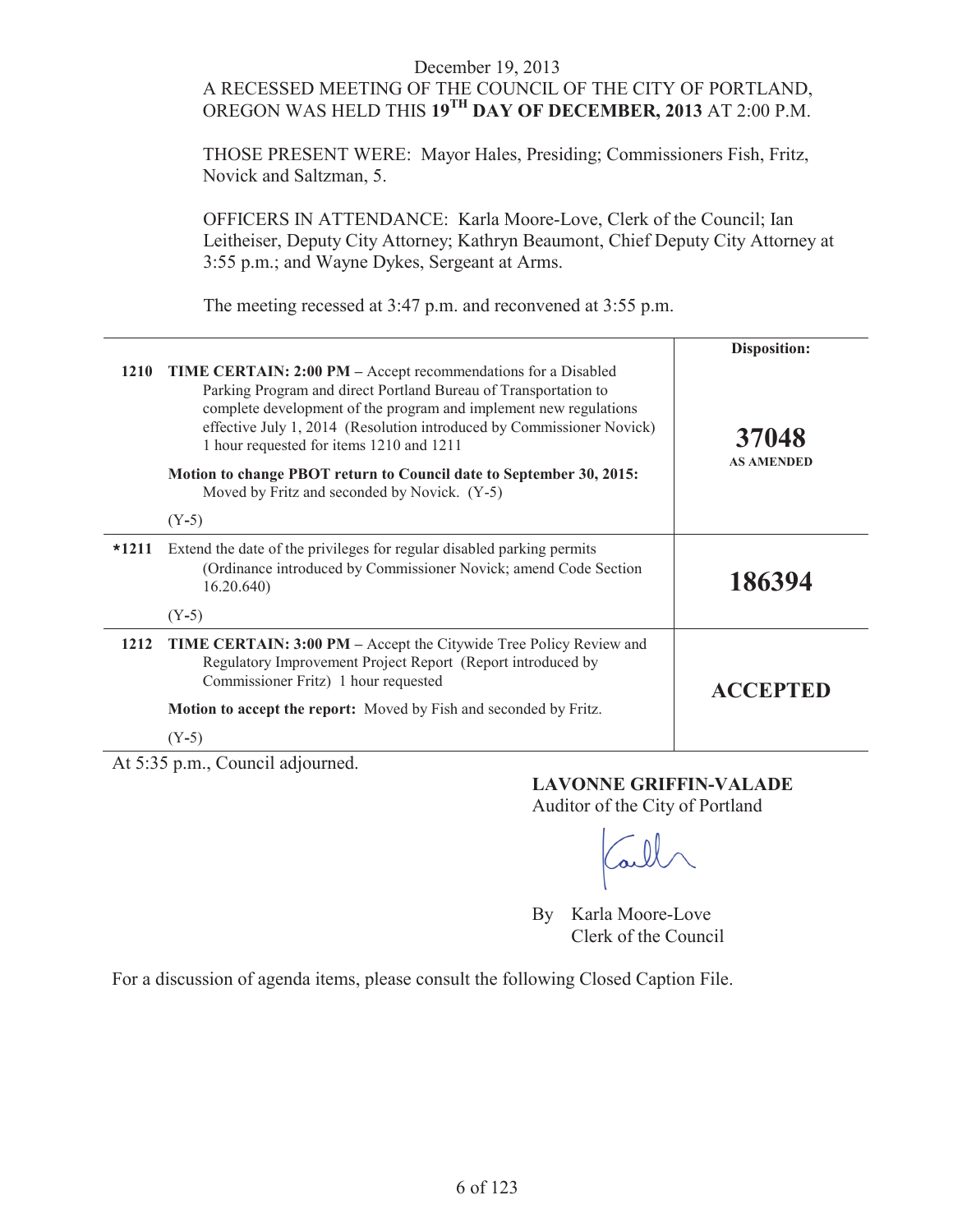# December 18, 2013 **Closed Caption File of Portland City Council Meeting**

This file was produced through the closed captioning process for the televised City Council broadcast and should not be considered a verbatim transcript. Key: **\*\*\*\*\*** means unidentified speaker.

# **DECEMBER 18, 2013 9:30 AM**

**Hales:** Good morning everyone. Welcome to the December 18th meeting of the Portland City Council. Karla, would you please call the roll.

**Novick:** Here. **Fritz:** Here. **Fish:** Here. **Saltzman:** Here. **Hales:** Here.

**Hales:** Good morning, let's start with communications items, please.

**Item 1184.**

**Hales:** Good morning and welcome, please. Thanks for coming in.

**Lisa Herlinger:** Yeah, you're welcome. Hi.

**Hales:** Give us your name, and you've got three minutes.

**Herlinger:** My name is Lisa Herlinger and I started Ruby Jewel Ice Cream in 2005. I started selling ice cream sandwiches at the Portland farmer's market. Soon realized there was a demand for ice cream sandwiches and a need in the grocery stores for an all-natural ice cream product. So I obsessively looked around and really didn't see anything quite like it, that was all natural, using local ingredients. So I worked -- or I entered a contest at the food innovations center down in northwest Portland. It was called America's food fight. And they said, if your product has commercialization potential, come and enter this contest. I ended up winning which allowed me a whole year of time to work on the product and take it from making 100 cookies, to thousands of cookies. It really helped me to market the product and get it out there. I luckily got that jump-start to the business and that was in 2005. We grew the business very organically through credit card debt and a few small business loans to have distribution all along the west coast. We are in mostly like Whole Foods and higher-end natural food stores. And in 2010 we opened our first retail scoop shop in North Mississippi. That was a huge success right away, which enabled us to open our second scoop shop down here on southwest 12th avenue. We've got a couple businesses going. We have a distribution side of the business and two retail scoop shops all under the Ruby Jewel name. And our -- at that stage right now of really, we've maxed out our production capacity in our own kitchen that we have in North Portland where we make all the ice cream. We're now working on what the next steps are to grow the business because we're really, truly going to be the ice cream brand that's from Portland that goes nationwide. So I'm really now at that stage of working to, you know, raise more money and get more help from people because it's been really me and my sister that have been growing the business for the past eight years.

**Hales:** That's great.

**Fish:** Could we ask some questions? First of all, how many people do you employ in your company?

**Herlinger:** It's seasonal. In the height of the season, which is the summertime here in Portland, just about 50.

**Fish:** Wow. And you said you are all-natural, locally sourced.

**Herlinger:** Yeah.

**Fish:** Do you get your dairy products from --

**Herlinger:** From Junction City, Oregon. And from Lochmead dairy. We've been working with them for about seven years now.

**Fish:** And what's your most popular product?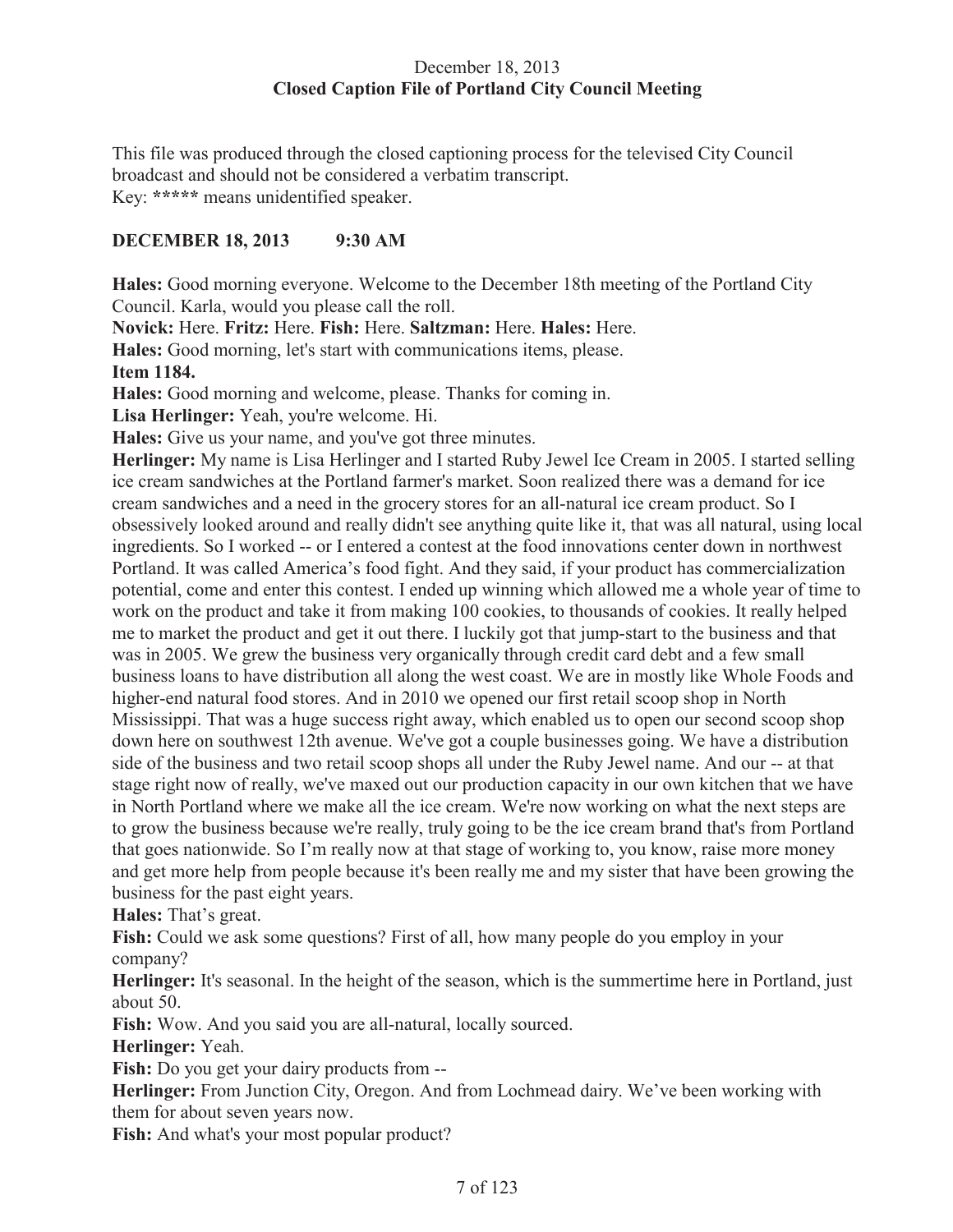**Herlinger:** At our scoop shops, it's a caramel ice cream with salted chocolate on top. **Fish:** That's the diet one.

**Herlinger:** Yes, all low calorie. We won't go sugar free. I really, truly believe if you're going to make ice cream -- we make a high butterfat, really good ice cream. Ice cream sandwich-wise probably our fresh mint with a dark chocolate cookie is our top seller.

**Hales:** See, now everybody's hungry.

**Novick:** I have to say that, based on personal experience, I can attest that that fresh mint with dark chocolate cookie is dangerously addictive. And according to my doctor, that product alone has increased my risk of heart attack by 5%.

**Herlinger:** Shoot. [laughter]

**Novick:** And I think your whole business should be regulated as producer of controlled substances. [laughter]

**Herlinger:** Yeah, no, all in moderation. But if you're going to eat, you might as well eat something. **Fritz:** I think Ruby Jewel is a great name, how did you get that?

**Herlinger:** Oh, it's named after a yurt in Colorado. I used to live in Steamboat Springs and I went on a ski trip and it's the name of the yurt right by Jewel Lake. It literally had no connection with ice cream at the time, I just loved the name. And now it's a big part of my life.

Fish: And you're -- 95% of our small businesses employ 50 or fewer employees. She's right at the sweet spot in the heart of our local economy. Great to have those success stories.

**Hales:** Another question I have, and that's from your experience -- it sounds like one thing that worked was the business incubator function that the food innovation center played. One thing that maybe didn't work initially was access to credit since you were using credit cards and other by hook and by crook stuff. Is that a fair characterization, that access to credit was maybe a tougher hurdle?

**Herlinger:** It was hard -- I had a loan with the Oregon economic development commission and a loan through the Portland business development fund. I had some help through the food innovation center, a little bit of pull from people there that helped me a little bit more. I also got a loan from Whole Foods and we're working on a second loan to launch our pint line. Whole Foods has been a great resource for small businesses in the food world at least. It's tough to get significant numbers but I think it's possible. It's just doing some research.

**Hales:** I hope you're working with PDC now in your expansion plans.

**Herlinger:** Yeah, I haven't been working with them yet.

**Hales:** We'll make sure to send them your way.

Herlinger: Okay, sounds good.

**Fritz:** I have one more question, do you provide sick time to your employees?

**Herlinger:** We -- we have -- we have some alternative benefits we try to offer but we're -- I'm glad we're doing this, but I also -- there's this risk of having it taken advantage of by the employees. That definitely can happen.

**Fritz:** As you know, we are going to implement January 1st, so I just wanted to offer to you and other businesses owners if you need assistance understanding something.

**Herlinger:** I think we're pretty good. We're on it. Thank you.

**Hales:** Thank you very much. Appreciate your coming in, thank you very much. [applause] **Item 1185.**

**Moore-Love:** She informed us she cannot make it.

**Hales:** Oh, okay. I think she sent us some material but maybe someone else did. Sorry.

**Item 1186.** 

**Hales:** Good morning, Tom.

**Tom Dechenne:** Thanks very much for the opportunity to speak before you. I know a couple of you. You should have an aerial photo in front. My objective here today is to speak to you on behalf of - in support of the Port of Portland's plan to develop approximately 300 of the 800 acres of West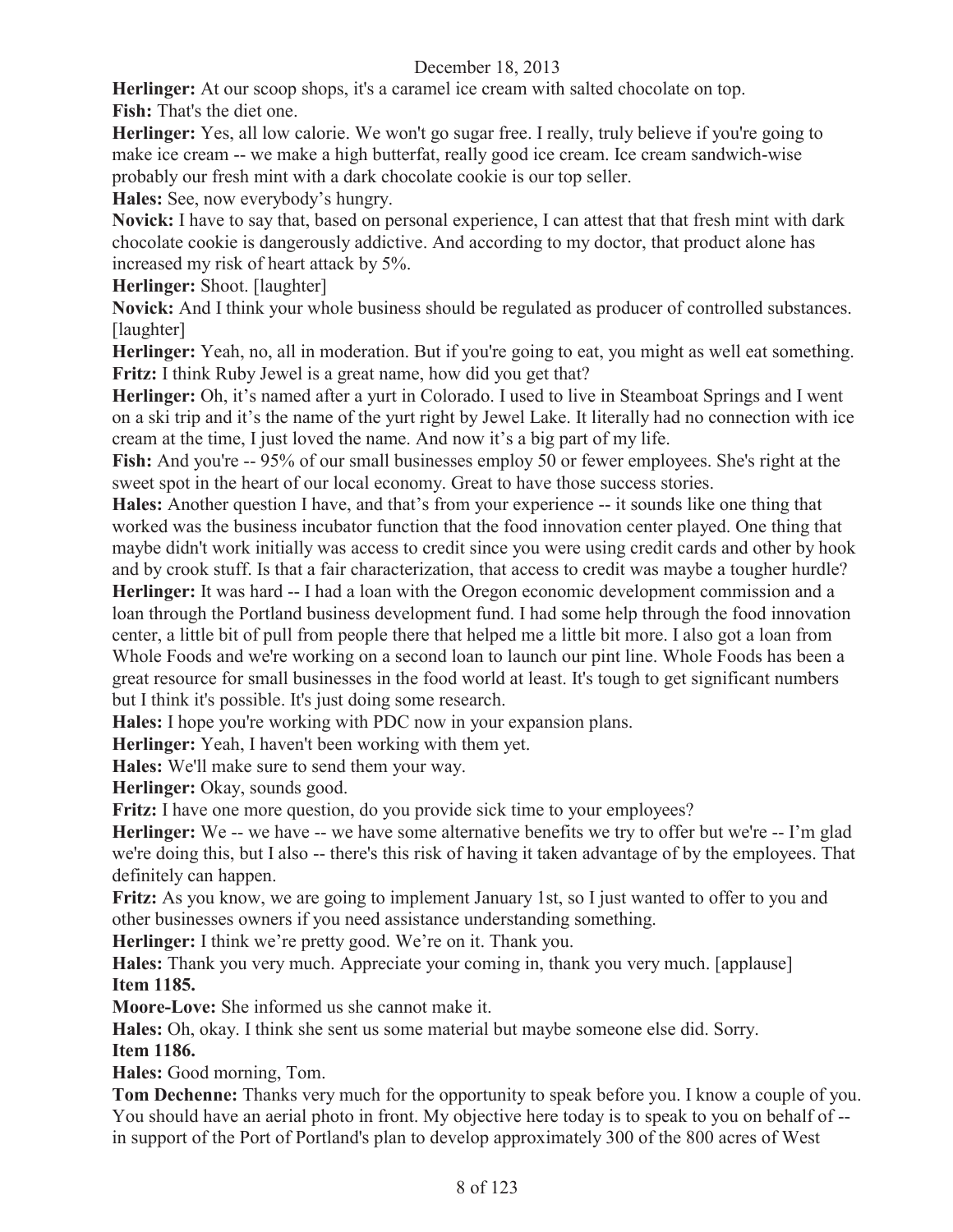Hayden Island. I'll also give you a written testimony. Basically I wanted to cover about three points. Number one, emphasize the shortage of industrial land. Number two, to identify some of the different uses regarding industrial warehousing, etc. And number three, try fit that into a balance. By way of introduction, I'm an industrial real estate broker with Norris, Beggs & Simpson and I've been doing this for about 30, 35 years, and I'm a member of the Portland freight committee, and most recently a member of the industrial lands watershed health group. So I feel like I've been involved in that and trying to make a living leasing and selling industrial properties as well. Regarding the industrial lands we're on, as you probably well know, it's been now confirmed there's a shortage, relatively speaking, of industrial land, not only in the city of Portland but throughout the metropolitan area. I think that this is one situation where that could greatly benefit that need, as well as shortage. We could talk about brownfields and a lot of other things but that's the one point I'd like to make, kind of confirm. The second point is the uses of industrial land. As you probably well know, throughout the meetings that I've been involved in and as a practitioner, having industrial lands available is one thing, making them economically work is another. But the use is so critical. A warehousing distribution center are low job intense per acre, manufacturing, the Intels, Gunderson's, etc., are high intense as far as jobs per acre. But to make the industrial system work, we need that combination of rail served, of marine served, of road service to accommodate not only warehousing and/or manufacturing, but those bulk distribution-type entities that make our whole economy work. So I wanted to make that point, that the uses are of very significant in how those are utilized. The third thing I did want to talk about is the balance of available land and those uses and when it comes to a West Hayden Island. I think it's very important that we as community are aware of what that asset means. I know there's been a lot of talk about environmental issues. There's 500 acres of open green space which I think is a pretty good balance. One of the things I wanted to for sure make you aware of is, as you look at this aerial photo of the approximate 300 acres, there's only about less than half of that is that -- would be affected by open green space. I'm not a geologist but common sense tells me, it isn't like we're taking 300 acres of pristine open space and converting it to heavy industrial. My point is we're only taking about half of that.

**Hales:** Tom, just your time, so wrap up and I've got a question for you.

**Dechenne:** Oh, that's overall. Sorry about that.

**Hales:** That's fine, that's fine. So the question I had is that you're in this business of trying to accommodate industrial users on different kinds of land. Where's the shortage right now? What kind of space? I mean, we have, for example, 600 acres of brownfield property right along the Willamette River that but for the cleanup would be available. That's another challenge that we face as a city. What's the kind of space that you're seeing great demand for that we have a hard time meeting? **Dechenne:** Roughly speaking, not only Portland but the metropolitan area. Basically 3 to 10 to 12 to 15 acres, overall probably around 3 to 12 to 15 acres, that shortage. We've got a few big parcels and you've seen the report, etc. But I'll tell ya, when you're working with somebody who says I need to build a building, 40, 50, 60,000 square feet, that takes about three to give acres. And to find a property that's available, number one, that's realistically priced, that can be developed, that I think is the heart of our users in the Portland marketplace. That's where I think the biggest shortage is. **Hales:** So the smaller parcels. Not necessarily rail served, right?

**Dechenne:** Not necessarily. I mean, those are on occasion, that's the real heart of what we are missing.

Fish: Don't we have some available dirt in Airport Way that meets some of those specifications? **Dechenne:** Some, not much. I could count on one hand the available parcels that are in that size range that are zoned light industrial. No kidding, you would think, you drive along there and you go, wait a minute, I see this green patch looks like it's 10, 15 acres. But when you drill down to available properties that are on the market that aren't being held by users to develop later on, or are in the development stages, not many. Relatively speaking, I would say at best there's probably three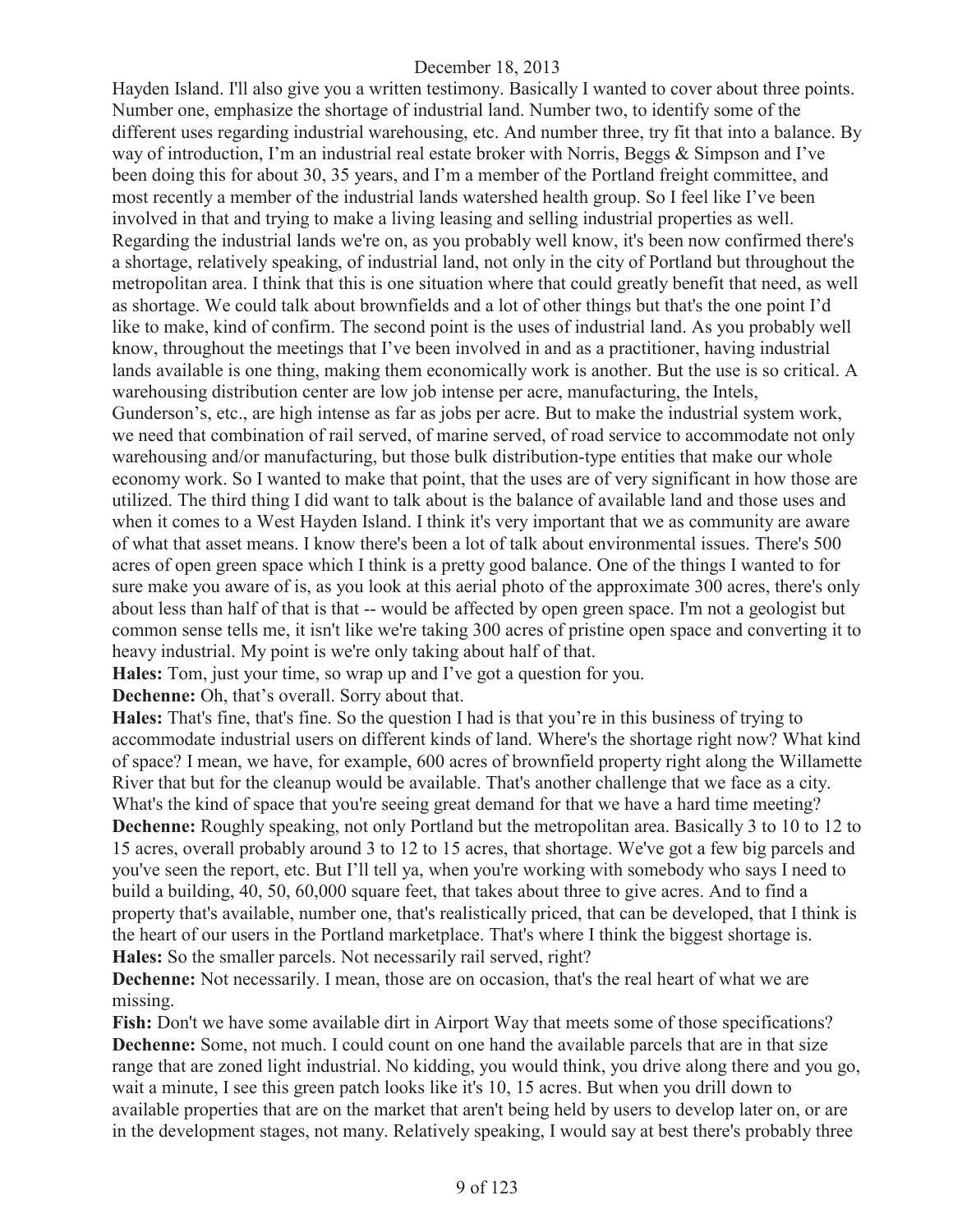or four sites that are five acres and up. I can only think of one or two that are five acres or less, and that's just Airport Way. You get to the brownfield areas it's even less. I really appreciate having the opportunity.

**Hales:** No, this is helpful. Thank you very much, thanks for coming in.

#### **Item 1187.**

**Hales:** Good morning, Mr. Roach.

**Mike Roach:** Good morning. Thanks for the opportunity to be here. And I want to start out with a thank-you to the council for your support, your proclamation and dedication of support of small business Saturday back right after Thanksgiving. Those kinds of -- and your support for the Little Boxes program and our golden ticket program in Multnomah and Hillsdale. That kind of support goes a long way and is really heard by small business owners who can sometimes feel pretty lonely and like they are not being listened to. That makes a big, big difference. Of course, we hope the visibility we had over that weekend, we hope it continues and lasts through the entire holiday season. That'll remain to be seen but it's a great time to highlight small businesses and we really appreciate that you did that. Our golden ticket program that we've done for the last four years with Multnomah and Hillsdale business districts working together, is growing and getting stronger. We're pleased to see the Beaumont district association picked it up for the first time this year. Some quick facts about Paloma clothing. We've been in business since 1975, that's 38 and a half years. I wasn't in diapers when I started the business but I was 25 and I turned 63 about two weeks ago. I started with my mom, Phyllis Roach in 1975, have managed it and owned it with my wife Kim Osgood since 1986. It's 1500 square feet in the Hillsdale business district. I'm pleased to count all of you or your family members as customers in our store, I appreciate that, as well. We have 15 employees and we're really proud to be able to offer the following benefits to them. We pay 85% of their health insurance, we set aside 10% of wages into a retirement plan, we provide vacation pay and earned sick pay. I point out that we can only do those things because we have great customers. We can't just do it out of the goodness of our heart. You have to have customers and sales and profit to support the ability to provide those benefits. I'll get to my point real quick here. Brick and mortar stores do a lot more than sell stuff. We give -- for a lot of teenagers it's the place they get their very first job. Indeed, my wife Kim has called Paloma clothing a finishing school for young adults. Because we've taken some, you know, young people we saw potential in but were kind of rough around the edges and they have been with us a long time and they really learn how to conduct themselves in a really adult way. They learn sales skills. They are around positive adult role models, it makes a big difference on how they are able to develop as individuals. We donate to school auctions. We are a \$500 sponsor for the elementary school auction, we're proud to say that. I wanted to point out that we also donate to multiple school auctions including alcohol free graduation parties, you know, so local businesses do a lot. We also donate, locally owned businesses donate at twice the rate to local nonprofits as big box and internet companies do. Because literally, you can walk in our door and ask for a donation and probably talk to the decision maker that same day.

**Hales:** Mike, I need to you wrap up soon but I like what you're covering here. Thank you. **Roach:** I'm going get to my point here. The primary point is we really appreciate the fact that you highlight the importance of locally owned businesses versus big box businesses. But we are facing real incredible competition from the internet now. And to the degree that you can remind the public, Portlanders out there, that 67 cents of their dollar stays in the local economy when they spend at locally owned business. But zero stays behind when they buy over the internet. That's an important piece of education I don't think Portlanders fully realize. If you can help us lead the charge on that education piece we would very much appreciate it. Otherwise we're going to have nothing but payday loan shops and coffee shops in our business districts, with no stores that are actually selling products. Again, thank you for all your support of small businesses, it's a big deal.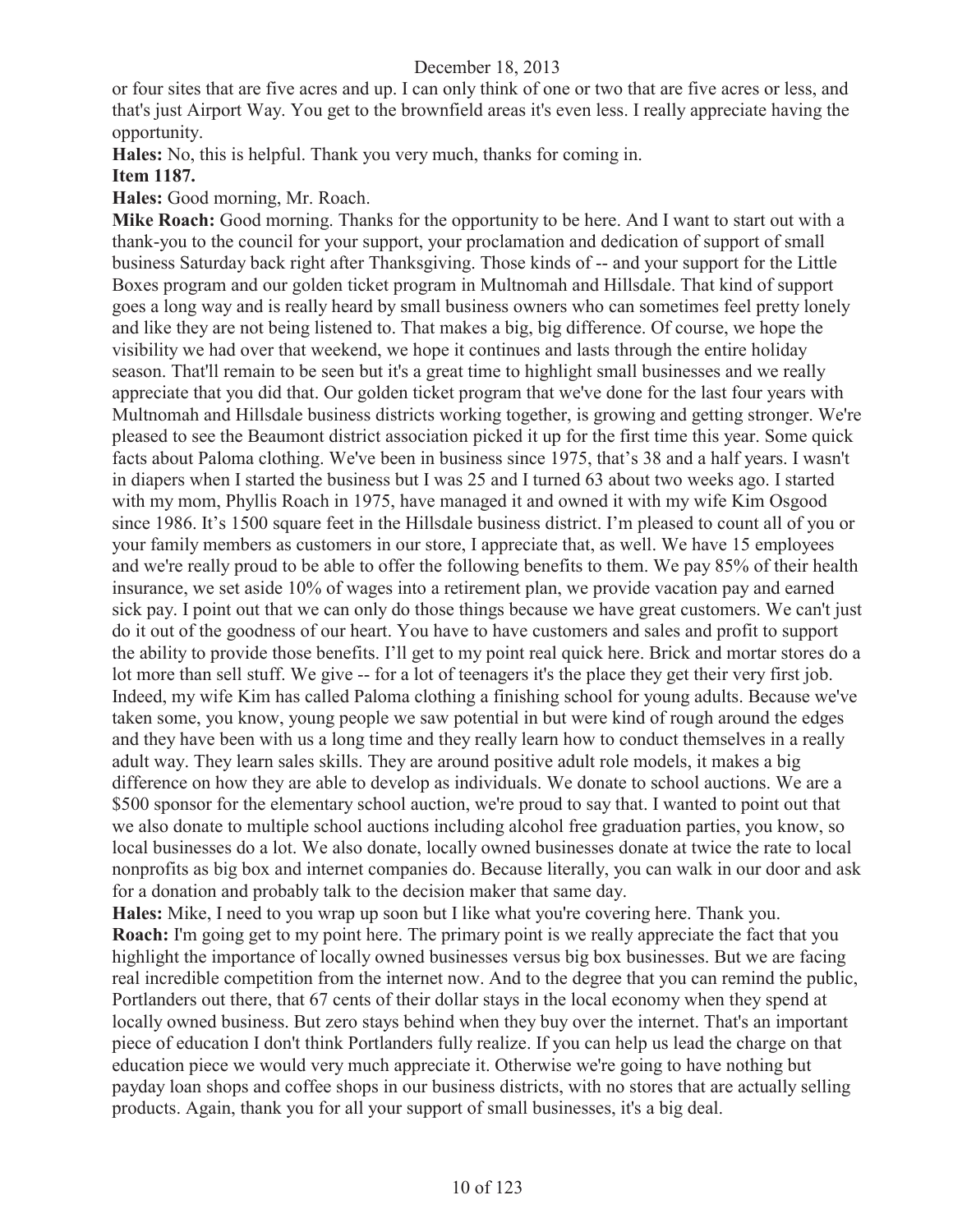**Novick:** Thank you. And one thing I'd like to point out is that even purchases that sort of instinctively we think you make through national internet companies you can sometimes make through local businesses. For instance, in our neighborhood if you're ordering books you can't find on bookshelves anywhere, you could go to Amazon or you could walk down to Annie Bloom's in Multnomah Village and ask them to order the book for you.

**Roach:** Absolutely.

**Fish:** Mike, just two things. My wife Patricia, when she was pregnant with our son, bought all of her clothing at Paloma because she liked the looser fitting clothing during her pregnancy. So, she's a big fan. The second thing is, how did you do, how were your sales on small business Saturday? **Roach:** On small business Saturday we were up 30% on that day. And on the Sunday that followed, I think from the inertia from Saturday, we were up 40%. So those were some big increases we saw. **Hales:** That's great.

**Roach:** Those haven't continued like that since then but it sets a good tone for the holiday season and we're cautiously optimistic that all small businesses are going to have a really good season. But seriously, the council made a real difference in what Portlanders did over those three days because of the visibility that you, working with Heather Hoell at Venture Portland and the media brought to the issue of shopping local. So keep up the good work. Appreciate it.

**Hales:** It's interesting how if we're all reinforcing that message, it apparently is getting through. **Roach:** Right. It's encouraging, it's very encouraging that there's a chunk of the public that's paying attention.

**Hales:** Yeah, and it's pretty congruent with Portlanders' values about localism. We heard that earlier about food. Coincidentally, I met earlier this week with a technology business that's planning to move to Portland and bring a bunch of new jobs, which is great. But they said our tendency toward localism and how we shop is one of the factors that caused them to think it'd be a good fit for their company. So it seems like it's not only people already here but some of the folks considering coming here are attracted by that set of values that you're expressing through the way you operate your business and the little boxes campaign and all of rest of this.

**Roach:** I'm pleased to hear that, Mayor. That's a good sign. If we can use that as one of the things that attracts larger businesses and of course employ more people individually than our small businesses, that's great. Because then you get the virtuous circle going where locally owned businesses, of course, we buy all our business support services from other locally-owned businesses. That's how we hit the 67 cents. We use a local accountant, local printer, local media. They, in turn, use other locally-owned businesses and that's how you keep -- once that money stays -- goes across the counter and into a locally-owned business, it just keeps circulating in the locally-owned sector because of the way our businesses behave, versus a large business buys all those support services from corporate headquarters. It's not evil, just a different business model that has a different impact. **Hales:** Thank you very much.

## **Item 1188.**

**Hales:** Good morning, Mary Ann.

**Mary Ann Schwab:** It's hard to talk fast but hang on, here we go. For the record, my name is Mary Ann Schwab, I'm a community advocate living in the inner southeast neighborhood, Sunnyside, 44 years and counting. I would like to start out with discussing things going on with the League of Women Voters. Then I'll go on to my own private comments. As a member of the League of Women Voters, I would like to poach from their think before you ink brochure written by the League of Oregon. This brochure allow reminds to us think before we sign anything, especially before we sign off on initiatives we have not had the opportunity to read it. Your signature is valuable. Here are the reasons why citizens should be informed. Consider all six questions in that brochure. Number one, is it complex? Some decisions can be simple yes or no votes. Complex issues may need a thorough legislative examination. Number two, is it confusing? Some initiatives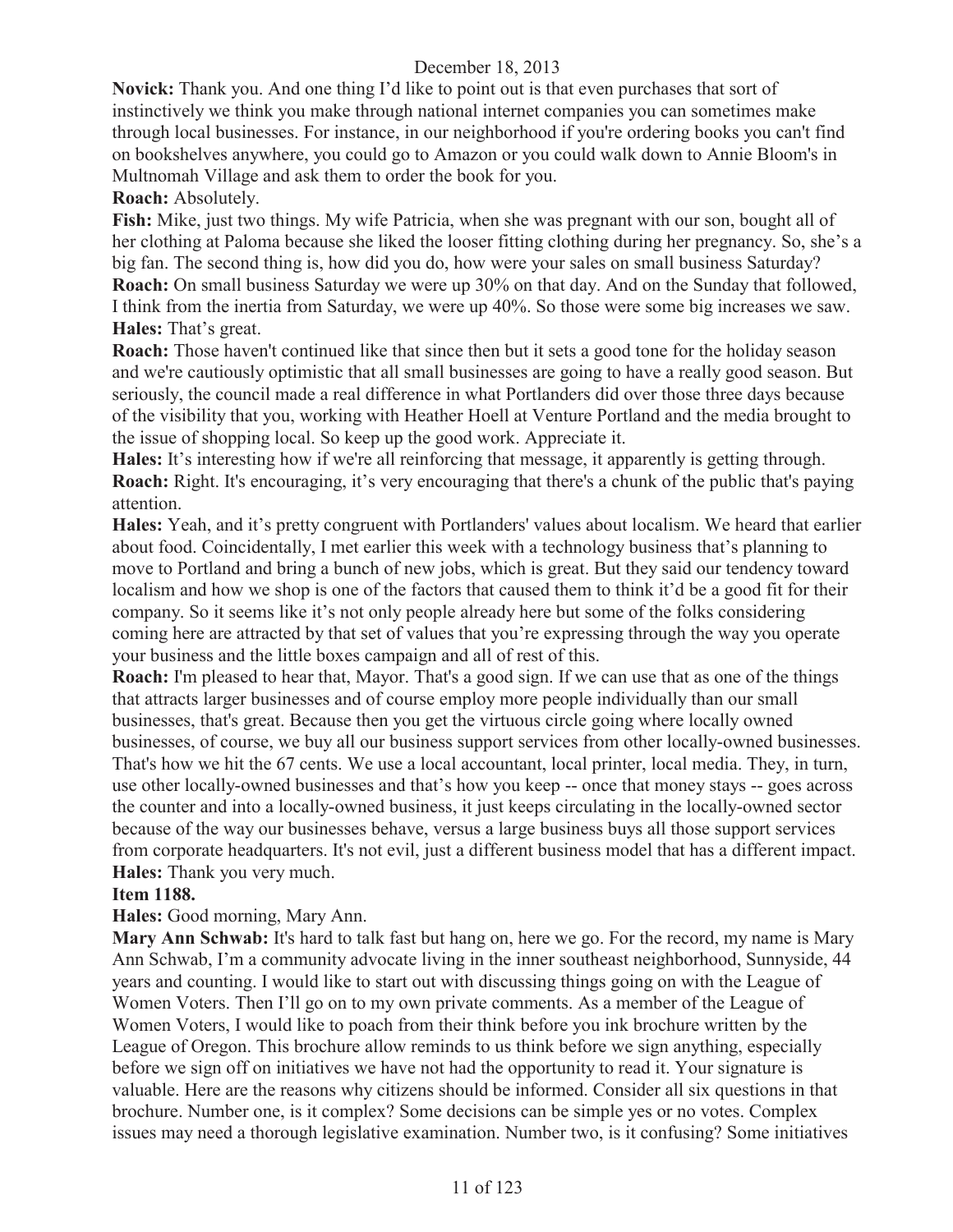aren't well written. They may have conflicts requiring court interpretation or resolution. Number three, does it belong in our constitution? Initiatives can be local, statutory, or constitutional. Should this become fundamental constitutional law protected from change? Further corrections by constitutional amendment be cumbersome and costly, requiring another vote of the people. Number four, how will it be funded? Is it an unfunded mandate? Would it force or legislature to pull funds from other essential programs? Consider how this would limit government flexibility. Initiatives should create their own revenue sources, not earmark, restrict or obligate specific percentages from the general fund. Number five, who is behind it? Chief petitioners must file campaign finance transactions under the initiative petitions committee, which must be open by the elections division before the filing officer approves a petition circulation. You can find out who the other real supporters and opponents are after the petitions are certified as a ballot measure, and assigned numbers. Chief petitioners do not need to be citizens or even Oregon residents. That is huge. Get contribution and expense reports from the Oregon elections division. And we have the information on the brochure how to do that. Number six, before signing, ask for ID. A paid, not volunteer signature gathers are now required to carry badges, ID and photos issued by the secretary of state. They aren't required to wear or show the ID unless you ask, but refusal should lead you to refuse to sign. If a case of fraud arises you have information that could help authorities. Again, think before you ink. Understand your signature is valuable, more valuable than your vote. Considering that fewer signatures are required to approve petitions before ballot measures. Only sign initiative petitions you believe should become law. Again, think before you ink. And I'm hearing the bell, so I'd like to add one more little thing, please. Understand, the rest of my comments are mine, and mine alone, no way representing the League of Women Voters. I am asking each of you, as well as the viewers watching city council this morning, to take time to read two point of view on the PUD for Portland published in the south examiner in December 2013. Time for a public water district? By Floyd Jones and Kent Crawford. And, why we oppose the Portland water district by Bob Sallinger. Personally I feel the Portland water bureau may be at risk when unknowingly citizens sign off on the public water district initiative based on two or three misleading sentences. Big print giveth, small print taketh away. [laughter] Prior to signing, my guess is few, if any people, with exception of the League of Women Voters, have actually read the 26 pages detailing how the proposed ballot measure will change parts of the city charter. Or, had people taken time to Google who is enforcing it. Albeit, if approved, misinformed voters won't be surprised when the region's largest industrial water users and polluters would actually pay less than residential households and small businesses. Again, think before you ink. The League of Women Voters also have ongoing education groups. I want you to go back and this is to our commissioner Steve Novick, I've heard again and again talk about -- we're in the earthquake zone time period. And he keeps talking about emergency preparedness. Well yes, I support having the fire trucks and emergency equipment on the west side. More important, after listening to the communication format, freedoms, limitations, responsibility, even by some of your city employees, the reason we're having trouble with floods and a shortage of electricity, their copper. Copper doesn't like water. What's in Portland? Water. We need to put the highest priority on fiber optics within our systems. Because if you're having a heart attack, and you don't have that means, that person is in trouble. Number one, it's a public health safety. Number two, we have police, fire, and 911 dispatchers everywhere. We need fiber optics. We've got to put that higher on the list. Remember, it is jobs. There are highly skilled electricians willing to help us with it. And there's people making the fiber optics. So as you talk jobs, please put our communication higher on the list. Anyone wanting any more information, the League has got their open -- all the information is available, including a water quality test recently in April. 380 miles of Oregon coast and near shore has been really studied by the League. And guess what the biggest chemical in our pacific is? And China's not buying our oysters? We hit the nail on the head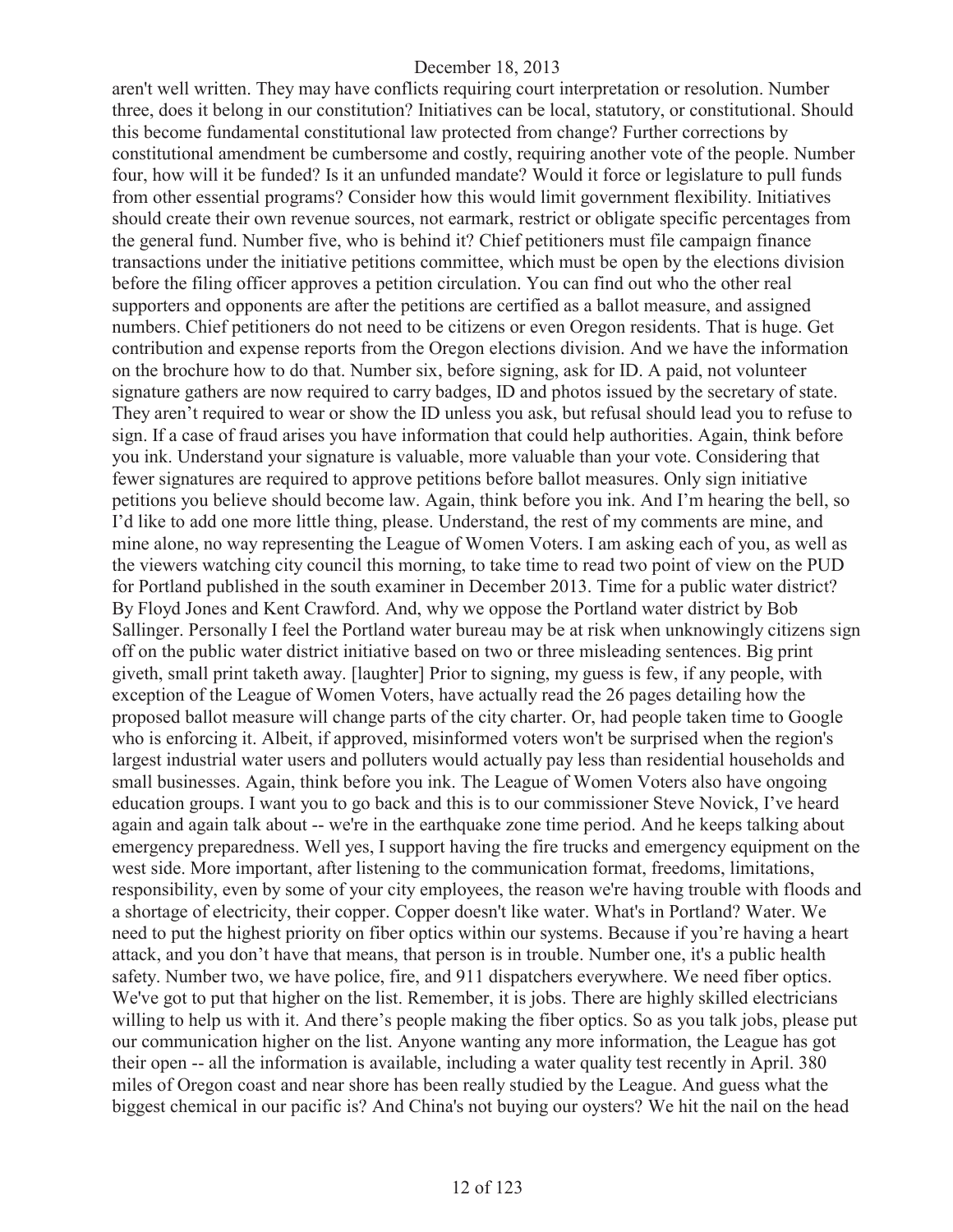last April. It's caffeine. Because there's no money with DEQ to go out and inspect the septic tanks along the coast. I won't go there. So, that's it.

**Hales:** Mary Ann, thank you. This is great. There's an old saying in Portland about good citizens being the riches of the city. I think you and the League of Women Voters are personifying that. Thank you for all your volunteer time.

**Schwab:** And you have a stellar one sitting right to your right. It's because of her I joined. Custom little knit-picky things here.

**Hales:** Okay, make it quick please.

**Schwab:** No, I was asked. Mount Tabor wrote a letter to you guys on the first of July, we're still awaiting confirmation, thank you, Commissioner Novick and Commissioner Fritz for responding, telling us to contact you and to contact Commissioner Fish. Since July 1, 2013, we're still waiting. I'm also awaiting confirmation on my email to you.

Fish: Since the letter was responded to, who's waiting for what?

**Schwab:** The people that signed it, if you look on the second page --

**Fish:** We've not only responded to it, Mary Ann, we've met specifically with the author in my office to go over the issues. I think we've done that.

**Schwab:** I was given this information two days ago. And I didn't call your office.

Fish: And that was within two months of the assignment and we had a very robust discussion. **Schwab:** Okay. And I want water back in that tank. Mount Tabor has got to have water, we've got to protect that investment. I don't care what it costs, I want those security cameras back on, I want those valves corrected, I want those pumps maintained. It's a good backup. It's not broke, don't damage it by not having water in it. And Nick, you and I will sit in the raft when we fill it. [laughter] **Fish:** I have made this promise, I was approached by Peter, I was approached by steve wax and eileen brady. I said I will put water in reservoir 6 if the council concurs and the petitioners do not use it as a new claim in their lawsuit or as the centerpiece of their campaign against the city. Because the criticism we've received by even talking about putting water in is it's a non mission critical use of ratepayer dollars.

**Schwab:** That is horse pucky. [laughter] [applause] And I'm part of the friends of Mt. Tabor reservoir and I'm not taking it and I'm not taking twelve inches of it. I don't want mosquitoes in that thing.

Fish: We're on the same side of this. I'm just saying, I don't need another lawsuit. I'm just saying--**Schwab: I'll** be there.

**Hales:** We might make you a special emissary to them to negotiate that. With that opening line they are going fold. [laughter] Thank you so much.

**Schwab:** Thank you so much for letting me go through this list. And Commissioner Novick, I really, really hope that the people are going to start listening and we get fiber optics out here. I'm concerned about the 311 call center to assure better handling of after-normal hours. Nonemergency calls from victims needing domestic assistance. We lost the best attorney on the planet. And my heart goes out to his family.

Hales: All of us do. Thank you, Mary Ann, you're a treasure. Thank you so much. [applause] **Schwab:** That's my mentor, by the way.

**Hales:** He's not sure about that, either. Thank you, Mary Ann. We have a consent calendar. I don't believe we've had requests to take items off thereof.

**Saltzman**: I'd like to pull 1204.

**Hales:** Okay, done. Oh, there it is. It was right here with a red tag, I missed it. Any others? With the exception of 1204, let's vote on the consent agenda.

#### **Consent agenda roll.**

**Novick:** Aye. **Fritz:** Aye.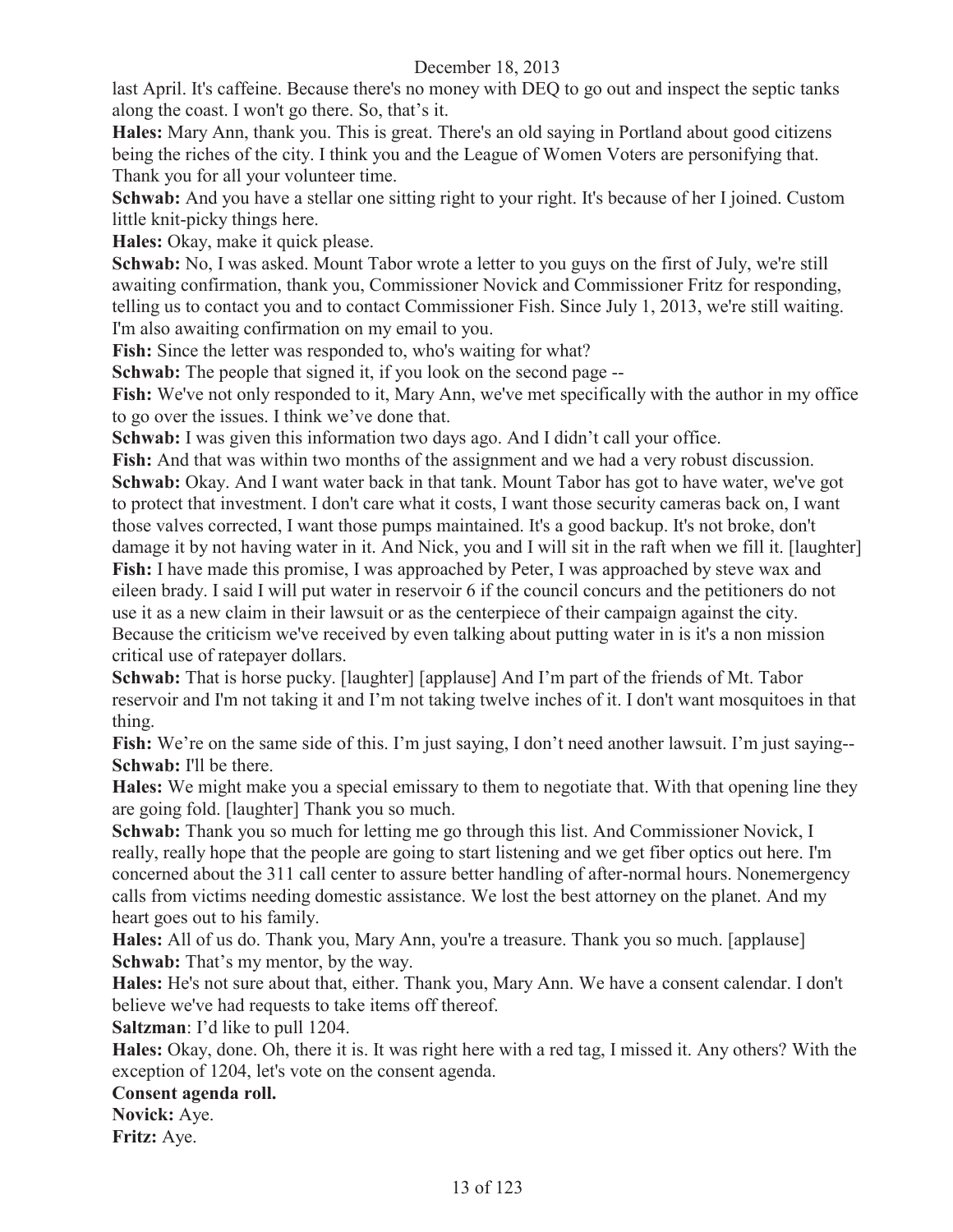**Fish:** Aye. Mayor, point of order, would the council consent to putting 1204 first on the regular agenda? I see that Marc Jolin is here, so he doesn't have to stick around for two hours?

**Hales:** That's fine with me as long as it's fine with the rest of the council.

**Fritz:** But we have a time certain.

**Saltzman:** He's here for the Lowenstein?

**Fish:** He would also be here for 1204.

**Hales:** Go ahead and vote, Nick.

**Fish:** Aye.

**Saltzman:** Aye.

**Hales:** Aye. [gavel pounded]

**Hales**: Okay, the consent calendar is adopted. We do have a series of time certains. But if the item 1204 is not a lengthy one--

**Fish:** Oh, no, I'm sorry. I meant first on the regular agenda, mayor.

**Hales:** After the three time certains? Oh. Okay. I don't see any problem with that. Okay. Alright, then let's take item 1189.

#### **Item 1189.**

**Hales:** Commissioner Fish.

**Fish:** Thank you, Mayor. I'm going to invite Art Alexander and Joe Hertzberg and our honoree to come forward. And just tee this up very briefly, Mayor and colleagues. This is the fifth year I've had the honor of presenting to council the Steve Lowenstein Trust Award. As we all know, the award is named for attorney, author, and civil rights activist Steve Lowenstein. Steve was the founding director of Oregon Legal Services, a Peace Corps volunteer, an advocate for social justice, and the former chief of staff to Mike Lindberg. I also learned when I moved to Oregon that Steve's mother was my next door neighbor in another city. Steve wrote that the recipient of the trust award, quote, shall be that person who demonstrated the greatest contribution to assisting the poor and underprivileged in the city of Portland, Oregon. Past recipients have included Mariah Taylor, Kayse Jama, Marc Jolin, and Denny West. This year, the board has selected Sandra Guyot, pronounced goy-yet, for her tireless work with Golden Harvesters, a nonprofit providing meals and serving lowincome families in our community. Here to tell us more about Sandra and her service to our community is Art Alexander and Joe Hertzberg. Welcome.

**Art Alexander:** Good morning, Mayor Hales and council. First I'd like to extend greetings from our chair, Michelle Harper, who has been the person doing this for several years. A death in the family prevented her from being here this morning, so she asked me to extend greetings to council on her behalf. I am very happy to represent the Lowenstein Trust this morning. I would ask the members of the trust who are here to please stand.

**Fish:** Let's give this a round of applause.

**Alexander:** And Chris [inaudible]. [applause] As you mentioned earlier, Marc Jolin, who is a past recipient is also a member of the Lowenstein Trust and we're very happy to have had him join us. I will go ahead and pass the microphone over to Joe Hertzberg who will talk a little more about Steve's legacy.

**Joe Hertzberg:** Let me just say a few things about Steve, because I think most of you didn't know him. Although as Nick points out, I first met him because we were introduced by Steve's mother. You can probably find in Wikipedia if you look up feisty or firecracker. Steve's resume is pretty amazing. He worked in the early days of the war on poverty, worked for the Ford Foundation in Ethiopia and Chile. He founded the Oregon Legal Services and the Oregon Law Foundation and he wrote the definitive book about the history of the Jews of Oregon. He also found somewhere in that 52-year too-short lifetime, six years to work in this building as Mike Lindberg's chief of staff. Mike is also a member of the Lowenstein Trust board. Those were in the '80s when Bud Clark and Frank Ivancie were mayor, when the council had members like Margaret Strachan, Dick Bogel, Earl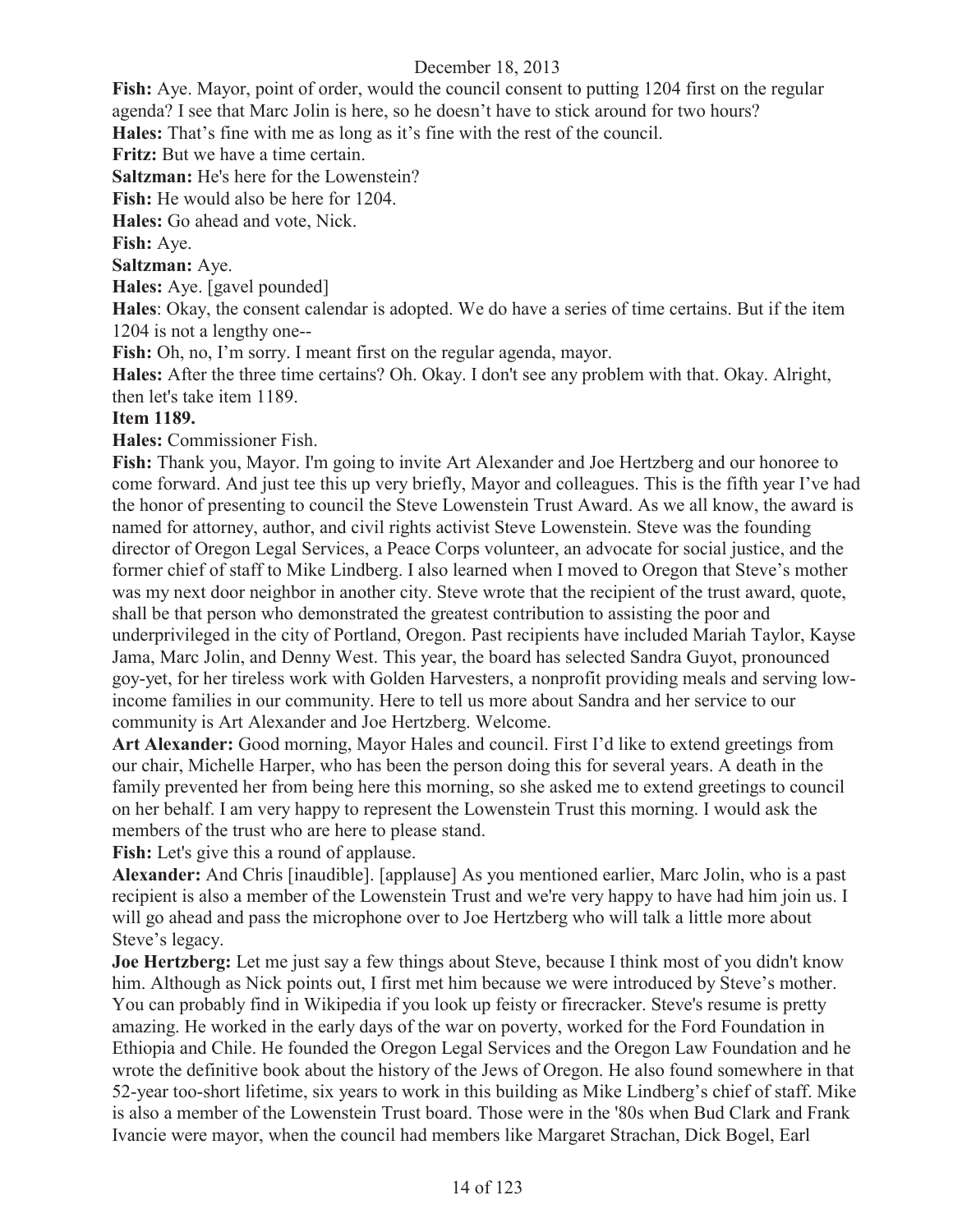Blumenauer. And Steve was trusted and respected as a straight shooter, consensus builder, and a passionate advocate for the disadvantaged. I think the most important part of Steve's legacy right now every one of you has people in your bureaus who considers Steve to be a mentor and role model. There are people all around this city who ask regularly, what would Steve do? And the answer usually is let's go get dessert. He had just a hopeless sweet tooth, far worse than yours, Steve. He drove just an embarrassing lemon of a car that he wouldn't get rid of for 15 years. He had an infectious cackle of a laugh that would fill a room. But those aren't the things that bring us here. The things that bring us here are Steve's passionate commit to this city and to the disadvantaged of this city. As members of the trust board, we have to ask what would Steve do every year. It's a privilege and serious responsibility.

**Alexander:** And in this year's recognition we are very happy to -- in this year's award, we are very happy to recognize Sandra Guyot for her tremendous work with Golden Harvesters. They provide meals, food, clothing, for people who are deeply in need. I had the opportunity to visit their location and it was bustling. And that was on one of the coldest days we've had recently. It was packed. And the volunteers who work there are doing tremendous work, and we are recognizing Sandra for her decade of commitment to increasing the capacity of Golden Harvesters. They started in a very small space and due to her efforts, they have managed to move through two other spaces to a space now that's large enough to provide a good measure of service. Still needs some measure of work, but Sandra's going to talk about it. And I will go ahead and turn the microphone over to our awardee for 2013. Sandra.

Sandra Guyot: Okay, thank you. I wanted to thank the Lowenstein Trust Foundation for this award, and I wanted to thank the city council for this time to be with you, and our members. With me came Jesse Baker and he is a general contractor who did most of the work on the remodel of our new building that we have just moved into. It was a six-month -- he happened not to be working -- for six months, he worked for diligently every day until he got it done with the help of our volunteers. If you don't know what Golden Harvesters is, it's a food pantry run by all volunteers and we feed -- we have active members. Our active members total about 140 people, which include over 500 when you put their families together. And then besides helping them, then if we have any extra, we never let anything go to waste. We have other agencies that we go to, and we call, we take things to them, we have several agencies. So nothing will go to waste in our program. As I said, we are all volunteers. I've been a volunteer for Golden Harvesters, which located in St. John's, going on my 10th year. And how I got started in this. After being recovering from a long illness, I started to volunteer. It was like, I couldn't work anymore but there was something I need to do. And I got involved much more than I thought I ever would be. I'm currently the treasurer and I write all the grants. This experience has been extremely rewarding for me, and at times tremendously frustrating. The rewards are many from the simple thank-yous that you get from the small little boy that you gave a toy to, or a peach or an apple to his parents that maybe don't have any food for the day. And we will give food. If they come to our door, we will give them food if they don't have money. We get our money -- the only way we run is by the \$20 a month that our families pay to come in and get groceries. And it's a slim picking. And I have to take all that money and we have to pay our bills. So I always have a long list of things that need to be done. We will be starting our 26th year in the first of the year. I'm looking forward to this coming year, which is this big space that is still kind of a work in progress. We have no more money but we continue on. And it's extremely rewarding at times. And one of the most frustrating things I've found is when we had outgrown our building and we couldn't find a building that we could afford to live in or rent. Finally, after two and a half years of looking we found this wonderful, wonderful man who let us have this building that had been empty for 10 years. And he said, just go in and do whatever. So he is so gracious and we are so thankful for it. The thing about Golden Harvesters is I have a want list and a need list. The need list is long. With the funds we're going receive from the Lowenstein Foundation, I can get some of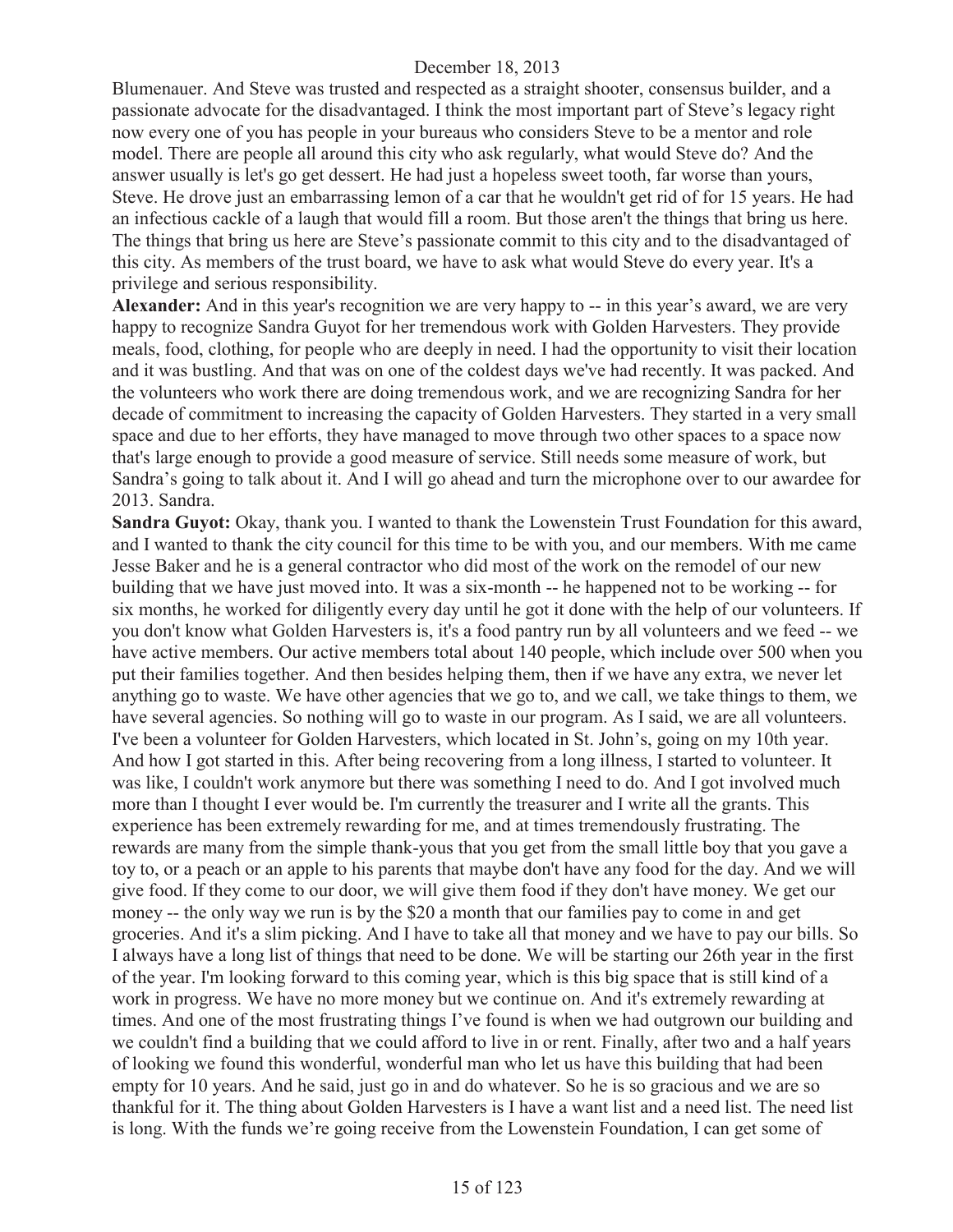those things off that list. One of the first things I know that I will buy, I know in my heart that's what I'll buy -- excuse me -- is I have \$1000 from a grant that I got. But a new freezer will cost \$1700. And I have to use the money by the end of the month. So now I can buy that freezer and have it delivered within the next week or so that we really desperately need. Little things like that might seem unimportant to people but to us it is. Yesterday something really -- I went over to Golden Harvesters because I had some things to do. We're only open Monday, Wednesday, and Friday. And somebody knocked on the door. And I opened the door and this man handed me an envelope. I said thank you. And then about a half hour later, knock on the door. Another person handed me an envelope. I said thank you. I put it down. And then about a half hour later, another person knocked on the door and said, can I come in? I want to help you. So he came in. We were awarded with money in checks just yesterday that we didn't even ever expect to get. And now with this and this money here, I have so many things that we need. It's going to be so -- I'm so thankful that god is always looking and helping us out. Excuse me. I'm very emotional about Golden Harvesters. It has become just part of me. And I really appreciate this award. I really, really do, and thank you. **Hales:** Thank you. [applause]

**Fritz:** Sandra, if other people are moved by what you just said and want to contribute, how can they do that? Where should they go?

Guyot: If people want to contribute, they can mail. Our address is 8100 N Lombard. We have somebody making a new Facebook page, but if you look in it, one of them has the old address and we can't get in to change it. And they can stop by. We're open 9-1 Monday, Wednesday, and Friday. Come in and see if anybody -- we operate only on volunteers, if anybody wants to come and volunteer, you're always welcome. We always need volunteers.

**Alexander:** Officially on behalf of the board of the Lowenstein Trust, I'm very proud to present the 2013 Lowenstein Trust Award to Sandra Guyot, as well as a check for the support of Golden Harvesters.

**Hales:** We'd love to take a photo with you, Sandra, thank you. We'll put you in the middle here, congratulations. Thank you. Thank you. [applause]

**Fish:** Mayor, before we lose the Lowenstein Trust friends, we should put in the record that the check they just handed to Sandra is \$7500.

**Hales:** Outstanding.

**Fish:** So this is a very meaningful to a worthy cause. [applause]

**Hales:** Excellent. That's great, well done, thank you so much.

**Hertzberg:** Kayse Jama is also here, too.

**Hales:** Kayse, that's great. Well done, folks, that's really great work. Okay, now, we had some other time certain items. I did want to explore the notion that we might take that item quickly while Marc is here. Let's take 1204, please.

## **Item 1204.**

**Hales:** Commissioner Saltzman.

**Saltzman:** Thank you, Mayor, members of the council. This really is to acknowledge and once again thank the council for its support for a supplemental appropriation towards homelessness projects totaling about 1.7 million. Although the formal documents said 1.9 million and that's due to some accounting things. But I'm pleased to bring this forward, the three projects that begin to address homelessness right now. We approved the initiative in the fall bump, and with your approval today, we are putting this money to work right away. We've worked quickly to take immediate steps on targeted impacts on homelessness with the one-time funds. Today, with approval, we are supporting three projects. One is a multi-organizational approach which will collaborate with public safety partners to identify vulnerable adults in hot spots throughout the city. Another project focuses on adults aged 55 years and older who need help with housing. The third project focuses on housing for families. The City's \$700,000 investment is being leveraged with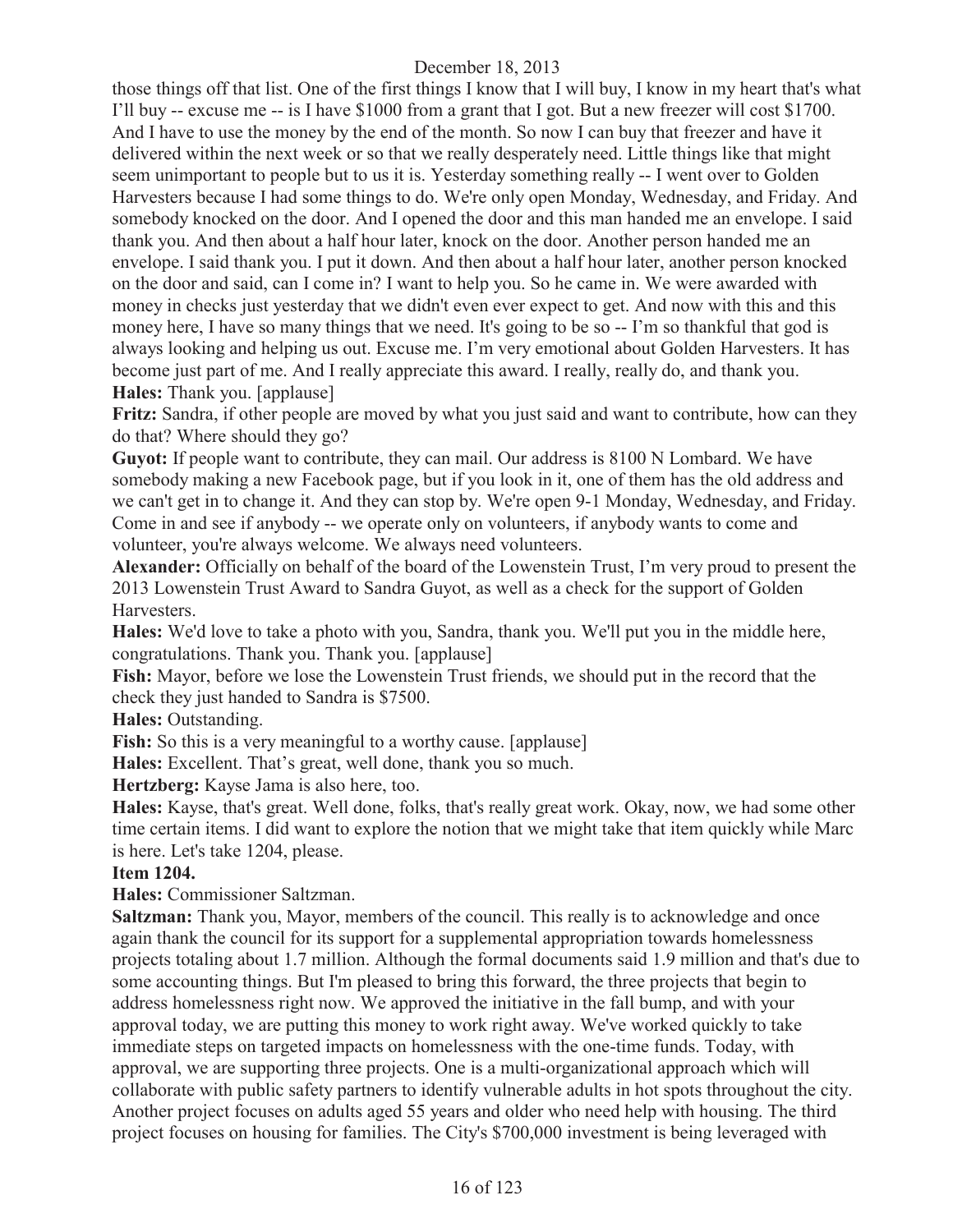\$800,000 by Multnomah County, and \$130,000 from the Oregon Department of Human Services. All of the projects have an emphasis on working with communities of color, and I'm looking forward to the partnerships with culturally specific organizations. All told, these funds will reach over 200 adults and nearly 100 families starting, starting, as I said, today. So again, I want to thank the council for its support of this important amount of funds. I want to thank our service providers for work they do day in and day out. And our community partners, Multnomah County and Oregon DHS, for their support. So that's basically what we're doing today with your vote. **Hales:** Great. Thank you, Commissioner. And did we have anyone signed up to speak on this item? **Moore:** We didn't have a sign-up sheet but I know someone wanted to speak. **Hales:** Come on up, if you'd like to speak. We'll let Lightning go first. Come on up, Lightning. Lightning: Good morning. My name is Lightning, I represent Portland Lightning think tank. I always commend the Mayor and commissioners for any efforts that you make to reduce homelessness. I'm in total agreement with what you're doing. Where I always have an issue is we do have that 1500 to 2500 people currently outside, which I consider the excluded, that aren't included in a lot of these programs, aren't included in housing throughout the city. My belief, housing first, housing for all, nobody excluded. I know that funds sometimes are difficult to come by to get people into housing. We need to continue to focus with the real estate development community on, when they do their projects -- I've said this time and time again -- possibly a condo development -- each condominium they sell, we need to have them possibly put in an agreement that 1% of that sale will be funded toward their privately created foundation. And why I say that, I want their foundations funded from their inventory on every sale that happens throughout the life of that condominium. Then, what they can do down the line is create a coalition of developers with their foundations and begin to fund these types of projects that will pick up on that excess amount of people, the excluded, that 1500 to 2500 people that do not fit into these certain projects throughout the city. It's an area that needs to be looked at. We need more developments created. The developers have the potential to do that by creating their own foundations. And guess what? It costs the developers no money to do this. That 1% is coming off the 7% of a real estate commission, is what it is. They have the ability just to request, since they developed the projects, please distribute 1% of that sale into my foundation. When they do that, we will have a revolving revenue stream that will take care of the excluded throughout this city. It will create a tremendous amount of additional money to develop these projects. It doesn't cost them any money. We need to just ask them to do it. I'm sure a lot of the developers will be willing to look at this and get this done. It will reduce homelessness, it will take care of the problem. Thank you very much.

**Hales:** Thank you, thank you very much. Who's next? Joe, go ahead.

**Joe Walsh:** My name is Joe Walsh and I represent individuals for justice. The other day, I was visiting a guy named Hayseed. Hayseed spent two years outside your building in a protest that had to do with the camping ban. He was taken to the hospital. He has frostbite. He's going to lose all his toes. And in the process of being tested they found that he had terminal cancer. You know him because you saw him every day. His real name is Joe, which is ironic for me. Because we keep asking you to pay attention to the people that are outside your doors. What Mr. Lightning has just said to you is very true. You have anywhere from 1500 to 2500 people every night. I saw a camp by Burnside by 84 that I've never seen before. We were going to a meeting and there's a huge camp site there that I've never seen before. So I don't know all the camp sites. And I don't think you do, either. I know you did a walk-around, Mayor, and I acknowledge that and encourage you to do some more. We have this problem and you're not facing it. There is nothing in this money that's coming from you or the county that addresses the people outside. This is a very complicated problem. And you cannot take the same organizations and give them money over and over again, and say, we're doing something. That's not it. I beg you, Commissioner Saltzman, when you spend this money, watch it. And try to figure out how much of the money actually gets to the people that you're trying to get to.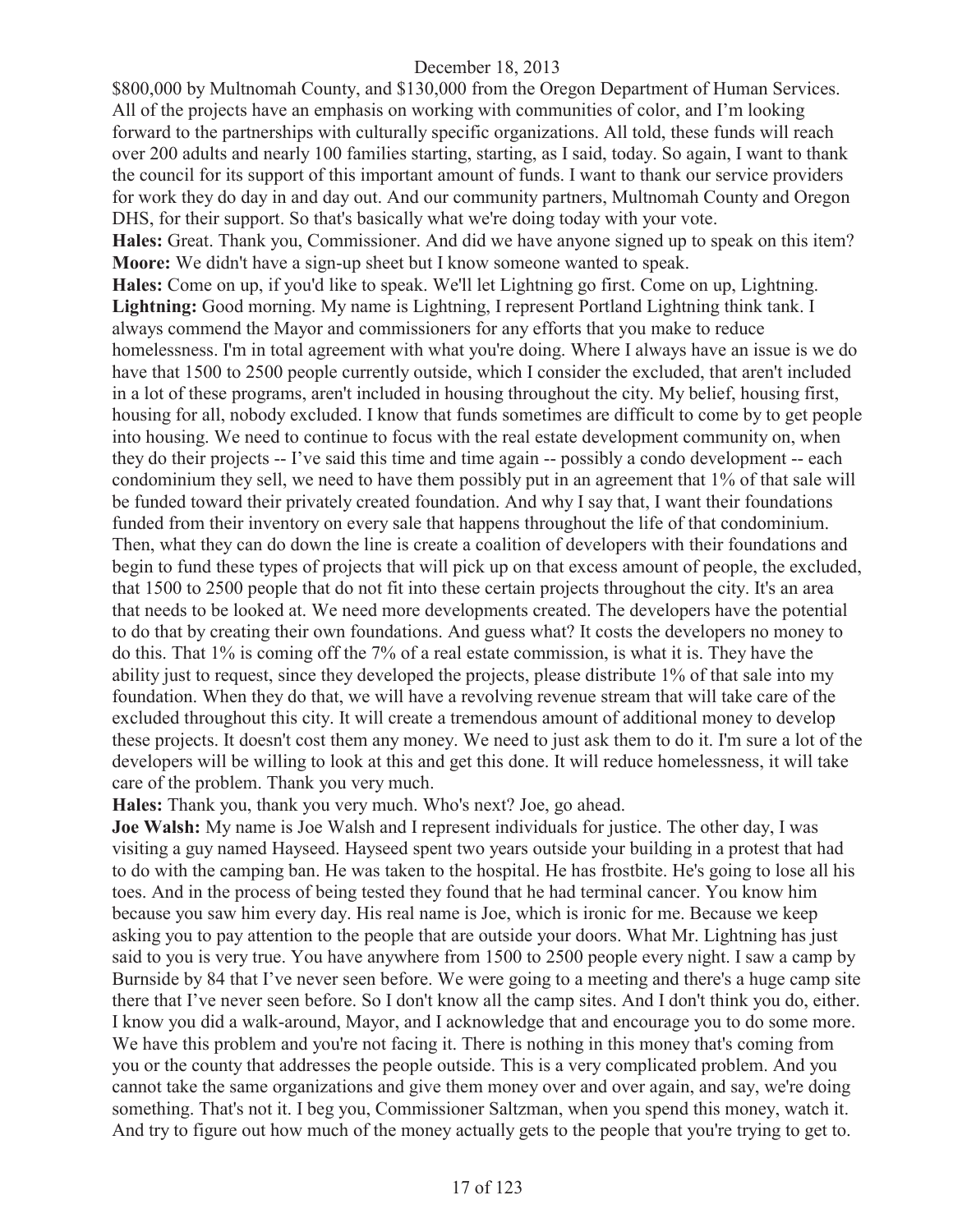So for instance, if you had \$100, how much actually gets to this one person that you're trying to get off the streets? Is it \$90? Is it \$10? Are you eating it up in your bureaucracy? And I suspect you are. When you hire people, you just eat up the money. That's what we object to. We applaud you guys thinking, trying to do something about this. Even though I go after all of you on some of the issues, I applaud this one. However, you have to be creative and you have to follow the money. How are you spending it? Thank you.

**Hales:** Thanks very much. Good morning. Gives us your name for the record, please.

**Kathleen Bushman:** My name is Kathleen Bushman. I may be excessively cynical but I suspect each of you owes your soul to the downtown business alliance. And I see that's why you pursue the sit-lie ordinance, turning our sidewalks, the taxpayers' sidewalks, over to the police department. Maybe I am cynical, but I do think that decentralizing the social services is something that is dear to the hearts of the DBA. I'm fully aware of that. And if they would be willing to give free bus passes to the poor and homeless, it would be great. Maybe it wouldn't be such a bad idea. But it isn't, as long as there is no free bus service. And the other factor is, I -- the other issue I'm really upset about is the fact that you need to hear more from the homeless themselves. Your experts don't know - even the homeless probably don't have a good idea of what the exact figures of the homeless are. There are a lot of homeless. I was homeless at one time, most people had no clue I was homeless. I didn't want anybody to know. And I certainly didn't go to the social services. That's another story. For anyone over 55, you can feel intimidated going there. And I decided it was a waste of my time. I had art, and I would sell art on the street and I made money that way. But on the other hand, as I was able to feed myself, I had it pretty comfortable actually because I'm a fair artist, I guess, at least enough to survive with. But on the other hand, the other issue I'm furious about is the fact that you approved this deal that would allow the Portland police to use steroids? Are you all brain-dead? **Hales:** More about that soon, not quite yet.

**Bushman:** And I thought you ran on the issue of making the police more accountable. You are either lying or you've given up, is all I can conclude. And that's why I am very angry. **Hales:** Thanks. Anyone else wants to speak? Come on up, Mark.

**Mark J. Hofheins, Jr.:** Hi, guys. Mark J. Hofheins, Jr. with UCARE. There are only a few basic things I really wanted to address with this. I agree greatly with a lot of what they were saying. It seems more like a sponge fund to me, it ended up being sponged up by the organizations which you're using. I see a great deal of what happens and where the money goes and it ends up getting sucked up over a long term period of time by the people that work for the organization instead of going to the people. And that's a huge issue. Second off --

Fish: Mark, could you give us an example with JOIN, since it's the principle--

**Hofheins:** And mind you, JOIN does get people off.

Fish: Give us an example where JOIN is sponging off this money.

**Hofheins:** Well, okay. Here's the thing about it. I mostly have great things for JOIN, okay, so you can throw JOIN at me all you want. You're not going to get any extreme negative things from me. The only thing Marc and I have already discussed and addressed with you guys there is a there is not a shelter, a year-round shelter. Like I said many times, if you guys were to follow Salt Lake City's example, afford them the opportunity to get off the streets, and it separates the criminals from the ones who actually want to make a change. But that's beside the point. The other thing is we have been addressing the people on your front doorstep for how many years now. But you keep weaseling your ways around it. Also, I didn't like the fact that there wasn't any homeless people or people that were more educated as far as the experience of homelessness, on your group of committee. That was not appreciated, that was not cool. Because without -- if you're privileged, you've been in a house or even middle class, you haven't experienced that which we've experienced. Mind you, I am off the streets now by my own working through JOIN, by the way. And so the key to the matter is, without having those people there that actually have the experience and deal with the people on a day to day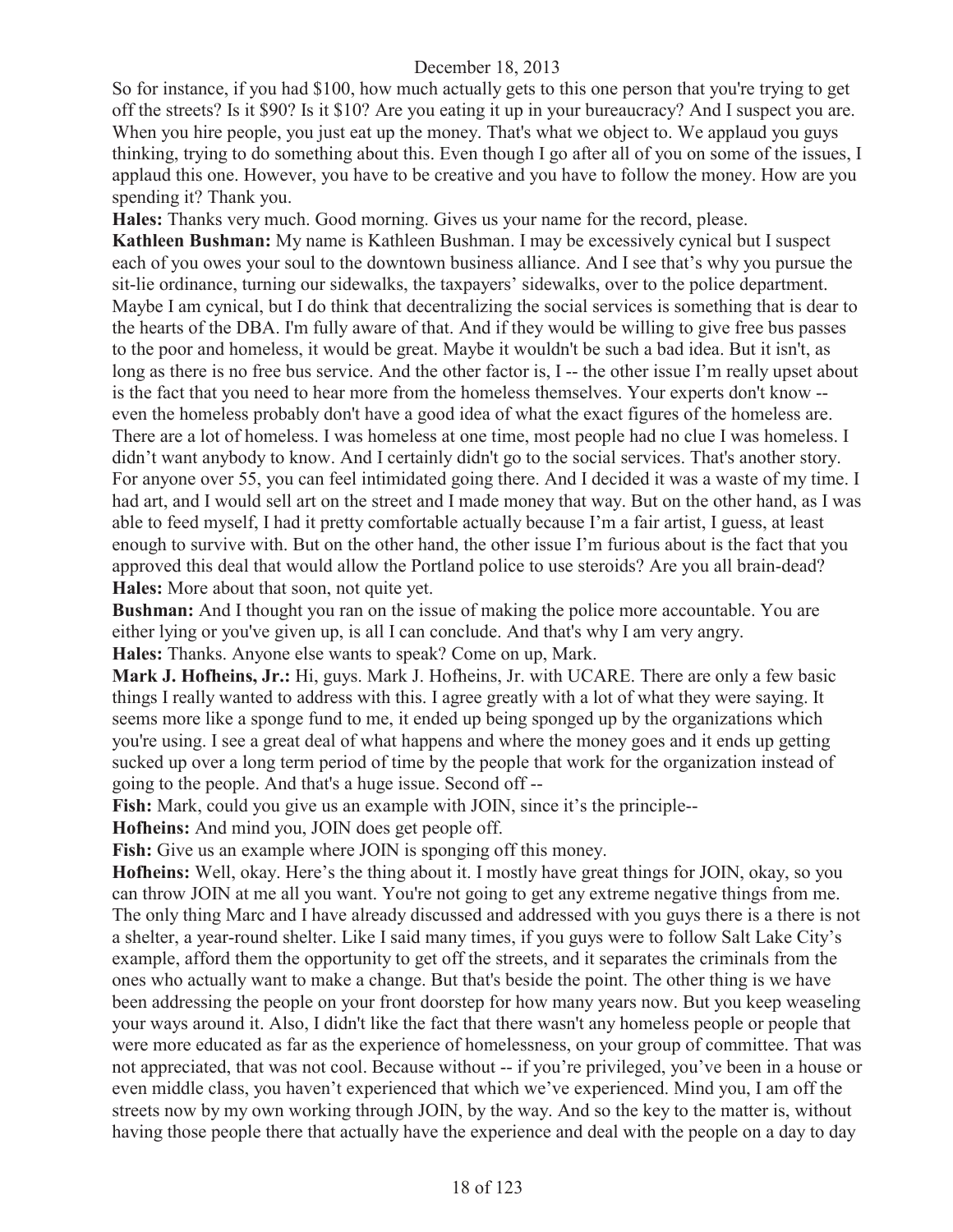basis like myself or these people. You really don't have the full education of what it is. I don't even have -- keep a constant bias because of the fact that I was homeless. No. I've been both sides, I've had two BMWs and a six-bedroom house of my own. So, I've been on both ends. So here is the key. If we can address the issues and get people that actually know and have experienced these things to actually address what could better the situation, it would be a whole lot more effective. And stop avoiding what has been brought to you. Instead of you know, doing everything else besides that. If you can do that, then we wouldn't have to be here.

**Hales:** All right, thank you. Thanks. Good morning.

**Fritz:** Can I just comment. You don't know our backgrounds. You don't know our experiences. So, it might be good to have a conversation about that rather than--

**Hofheins**: Please. And I would to have a conversation. It's hard to get time with any of you. **Fritz:** Just call my scheduler.

**Hofheins:** Okay, I most definitely will. Especially you, Amanda Fritz, I'd appreciate that. Thank you.

**Hales:** Good morning.

**Barry Joe Stull:** Good morning, council. My name is Barry Joe Stull. I've had some experience with JOIN. As a person with a disability, JOIN refused to help me. I endured. Ms. Erickson, reinforcing Mr. Jolin, said JOIN had promised to help me, in her presence, and JOIN refused to help me. But I'm a pretty smart guy. I took JOIN to federal court this past January. Because where I was camped on the city property for years, a police officer came and said he was going to refer me to JOIN. I asked him where his office was and I promised him, and I kept my promise, that I would give him the materials, the email exchange I had with JOIN and the Multnomah County Health Department had on my behalf with JOIN. JOIN refused to help me. Now, that could be that JOIN is in the Portland police bureau's administrative rules. They are the ones that you all, when you post your lies that you had in the window of this building that says shelter is available. You know that's not true. You just had people today tell you there are 2500 people sleeping outside tonight. You're telling us shelter is available when you post that a camp is going to be swept? So, I'm quite upset with this because what happened with me was I sued JOIN in federal court. I got appointed on my motion, Mr. Darien Loiselle, over here behind us on the 19th floor working for Schwabe, Williamson & Wyatt. I had a meeting. Mr. Loiselle said they wanted to settle, the court wanted us to settle. I had a meeting with JOIN. JOIN promised to take me on as a client. My first meeting with JOIN, my attorney was present. When JOIN said I qualified for a HUD program financed through JOIN called now home. We had a little bit of trouble finding a landlord, because as I endured my years of homelessness I endured arrest after arrest after arrest by the Portland police. If you type my name into a search engine, you will see a bunch of booking photos where I was found not guilty, or cases that couldn't even be charged. So I'm quite upset with this. On September 10th I got my keys through the now home program as a person meeting the qualifications of one, being a person with a disability and two, being a person meeting the definition of chronic homelessness. Now, I was chronically homeless because my nonprofit affordable housing landlord filed a 30-day no cause eviction -- was against an express statutory prohibition. And I appealed that. And my landlord destroyed \$20,000 worth of my property. And you know about this. Because I've said it before. And I've been trying to get, police commissioner, a police report written against Judge Ed Jones at the courthouse for official misconduct. Because he stole my right to a jury trial. In 2010, I got a check for \$4775 for the musical instruments -- I have a degree in music from the Lewis & Clark College - musical instruments and tools destroyed in October 2006. I got that check in May of 2010 after my appeal was dismissed for want of prosecution owing to a font size. **Hales:** Thank you.

**Stull:** So that is problem we have here and this is a continuing problem. All of these things are coming together. We have an agreement regarding the civil rights abuses of the Portland police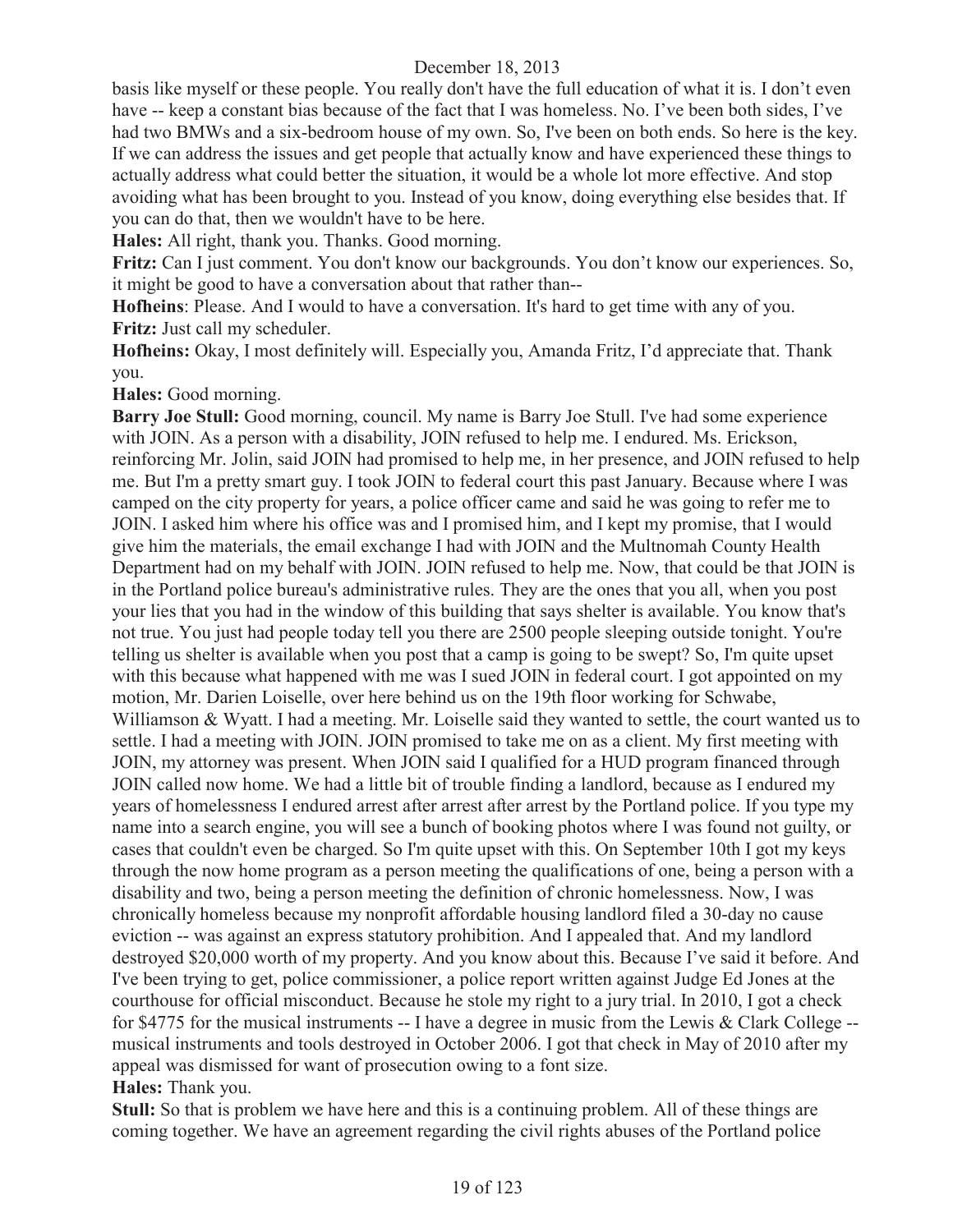bureau. And I want to know why PCRI, my landlord, today has a five-plex that's vacant. I've contacted your office, Commissioner Saltzman. I have not gotten a response. Today when I settle down after I leave this hearing, I'm going across to the county to see if PCRI still owns that. We have some explaining to do here in this city. I'm not proud of the way we've been handling it and especially not proud of the way you all have been handling me. I am on your side. You should listen to the truths I have to say. And I should not have to take you all to court as I've done, by the way. **Hales:** Alright. Thank you, thanks very much. Good morning, Charles.

**Charles Johnson:** Good morning, commissioners. For the record, once again, Charles Johnson. And I was rather surprised to get to page 6 of the related PDF for this item and find out there is citizen participation planned. I see some unsettled faces on the commission but I think you've had a number of people who are engaged with the homeless service providers and I believe it was Commissioner Fish who asked about specific shortcomings. Many people who are downtown are frustrated by the trek out to JOIN. So I don't know if any of this money will help JOIN better engage with downtown. There's not a lot of chances for you to remain well-nourished near JOIN. But I will specifically respond to Mr. Fish's concern about where he thinks that providers are falling short, exclusive of JOIN. Transition Projects is an unsupervised organization. Doreen Binder may be a good-hearted person, but what happens is a lot of these moneys, you don't supervise them. And the level of service degrades. The Bud Clark Center is not -- I've been in Portland for 18 months and I've watched the level of service decline. So I hope that in this money you will look at better accountability and relationships between the people receiving services and the people supposedly managing services to maximize that benefit. And I do appreciate your openness, that your doors are open and we can speak to you individually as well as right at this table to make sure good things happen for the people in need. Thank you all.

**Hales:** Thank you. Anyone else? Anything else, Commissioner Saltzman? [applause] If not, we'll take a roll call.

## **Item 1204 roll.**

**Novick:** Aye.

#### **Fritz:** Aye.

**Fish:** Dan, thanks for putting this on the agenda. This is 1.7 to 9 million, I know there's accounting, but this is general fund money and let's remember that it is a time of sequestration and federal cutbacks on what is a national responsibility, this is the housing commission and City of Portland stepping up to fill a void. And I congratulate you for prioritizing JOIN, the NW Pilot Project, Multnomah County, our key partners in leveraging resources and getting great outcomes. I also think the focus on families, vulnerable adults, is appropriate. And the fact that 200 people will be served I think is good news in this holiday season. You did not say, nor did anyone say, this is going to end homelessness in our community. But this is another investment in proven long-term costeffective approaches for ending homelessness. And I congratulate you for bringing this measure forward. Aye.

**Saltzman:** Thank you, colleagues, for approving this funding. I just also wanted to recognize the Portland Housing Bureau, Sally Erickson and Amy Trieu in my office for their good work on this. The organizations we're funding, JOIN and NW Pilot Project and Multnomah County, are first class organizations and I have full confidence in their ability to work with individuals on the streets and help get them off the streets. And we will be watching how this money is spent. We will getting monthly reports from the providers on the results they are achieving, and we will bring a report to council I believe in March or April to give council a snapshot of how this money is being spent and how we're getting the results that we're intending to get. Thanks again for your support. Pleased to vote aye.

**Hales:** Do what you can with what you have where you are. That's a good motto for a lot of things, and that's what we're trying to do here. And I appreciate your leadership on this, Commissioner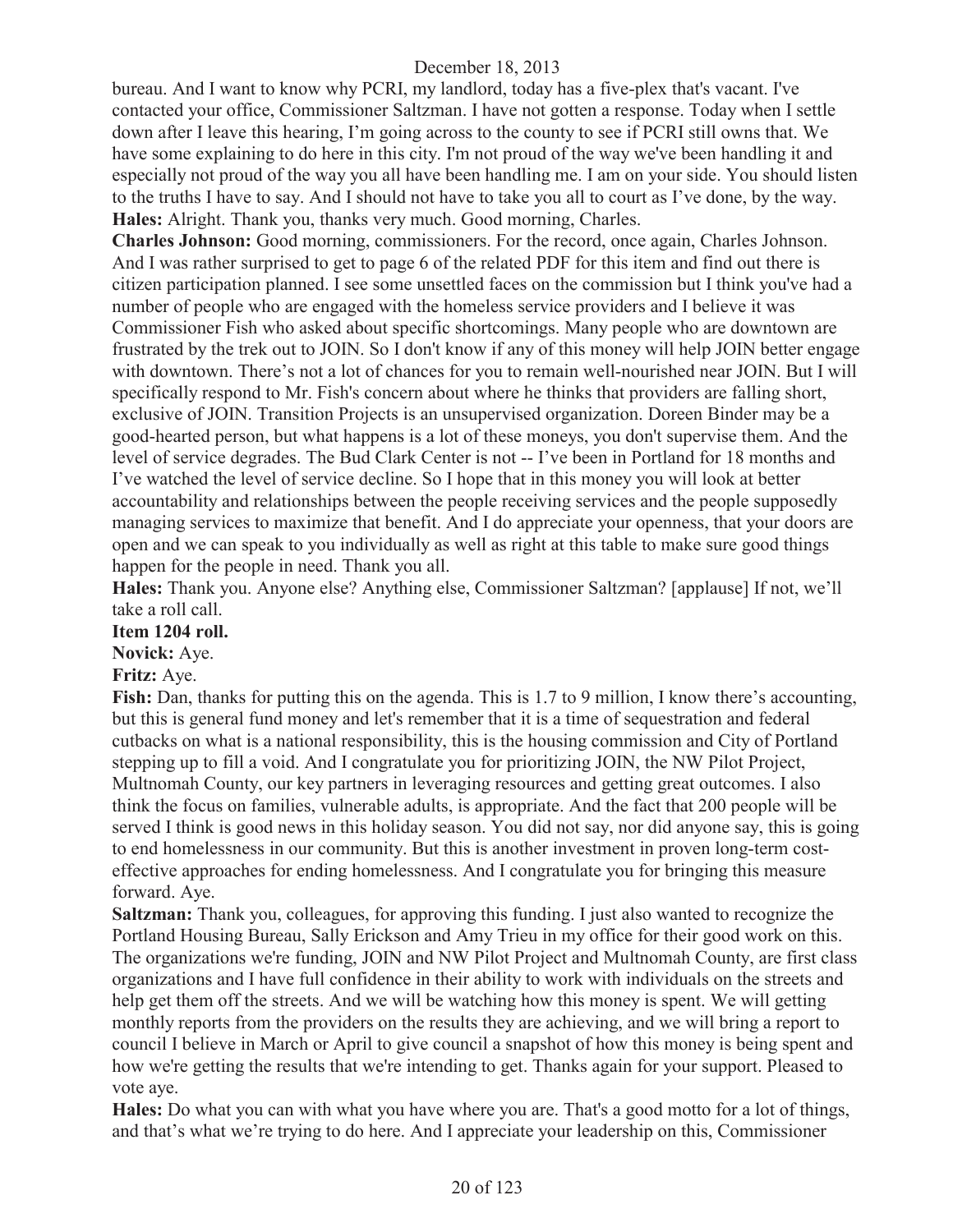Saltzman, and the good work that's been done to put this package together. If you compare and pair this decision today with the honoree Sandra Guyot that we just heard about from the Lowenstein Trust, everybody in the community has a responsibility to help on this problem. And a lot of people are. And so I think it's great that the City is stepping up. I also think it's great there are organizations like hers that people who care could make contribution of time or money and help. So the City is doing what it can with what we have with good partners. We all need to do more and we have an opportunity to do that. And I hope we all exercise that opportunity by volunteering, by giving food, by supporting organizations like these that are here in the room today and many others that are trying to address the crisis of homelessness in our community. Thank you for the good work and work to be continued. Aye. [gavel pounded]

**Hales:** Thank you all. Okay, let's move to the remaining time certain items. And let's read them together.

#### **Item 1190. Item 1191.**

**Hales:** While our team is getting organized let me make some opening remarks and set the stage for the presentation we will get on these two items this morning. First of all, this is complicated, emotional stuff. And extremely important. This is the most dire relationship between the City and our citizens, which is how our police officers conduct themselves, and then how do we manage and take care of the officers who work for us in this critical bureau. So it's important stuff, it's important to get it right. We're talking about three interrelated but different items this morning and a fourth one this afternoon. That is first a four-year collective bargaining agreement with one of our city's largest unions, the Portland Police Association. Secondly, a memorandum of understanding between the City, the U.S Department of Justice, and the Portland Police Association. Third, a letter of agreement between the City and the Portland Police Association. And then this afternoon, fourth, proposed changes to our code that govern the Independent Police Review, which is in the auditor's office, and the Police Review Board, this is in the police bureau. They are legally separate things but of course they are interconnected. They all address our how police bureau functions, how it works with the community, how we manage them, and how we hold our officers accountable. The difficult issues we'll hear about today include the provisions of the agreement itself, how we move forward on the Department of Justice, the ability to compel testimony from officers through the Independent Police Review function, and much more. We have a lot of work to do on these issues. These are very important milestones. They are milestones, they are not the completion of these important tasks. But I think we are making progress. And I see evidence of that as the commissioner in charge of the bureau. I hear reports from the field from our officers and from our bureau about how they are conducting themselves. And occasionally -- and in fact last night, hear from citizens that are seeing how our officers are dealing with people experiencing mental illness. I want to read this letter. It's to Officers Paolini, Straub, Klundt, and Marshall. I write to complement each of you on your handling of a situation in my apartment building last night. Sergeant Simpson shared your names with me this morning. I live across the hall from a young woman whose friend reported that she had threatened suicide. I didn't see any part of your interaction with her, but I heard a fair amount of the lengthy conversation and believe you represented the Portland Police Bureau with distinction. You acted with compassion, empathy, and a tremendous amount of patience. I recognize the many difficulties of interacting with people experiencing a crisis and was very impressed with your calm and caring approach throughout. This probably wasn't an unusual incident for you but it was certainly was out of ordinary for me. And I want to acknowledge your courtesy and professionalism. I appreciated getting that letter, and I appreciated the conduct that it recognized. That's the standard we set as a community, that's what we want to see every time in our interactions between the police officers and the community. It's what we all strive for. And it's what these agreements and understandings between the city, the federal government, and our union are setting the standard for and putting in writing. With that, I want to ask Anna Kanwit, our HR Director, and Ellen Osoinach from the city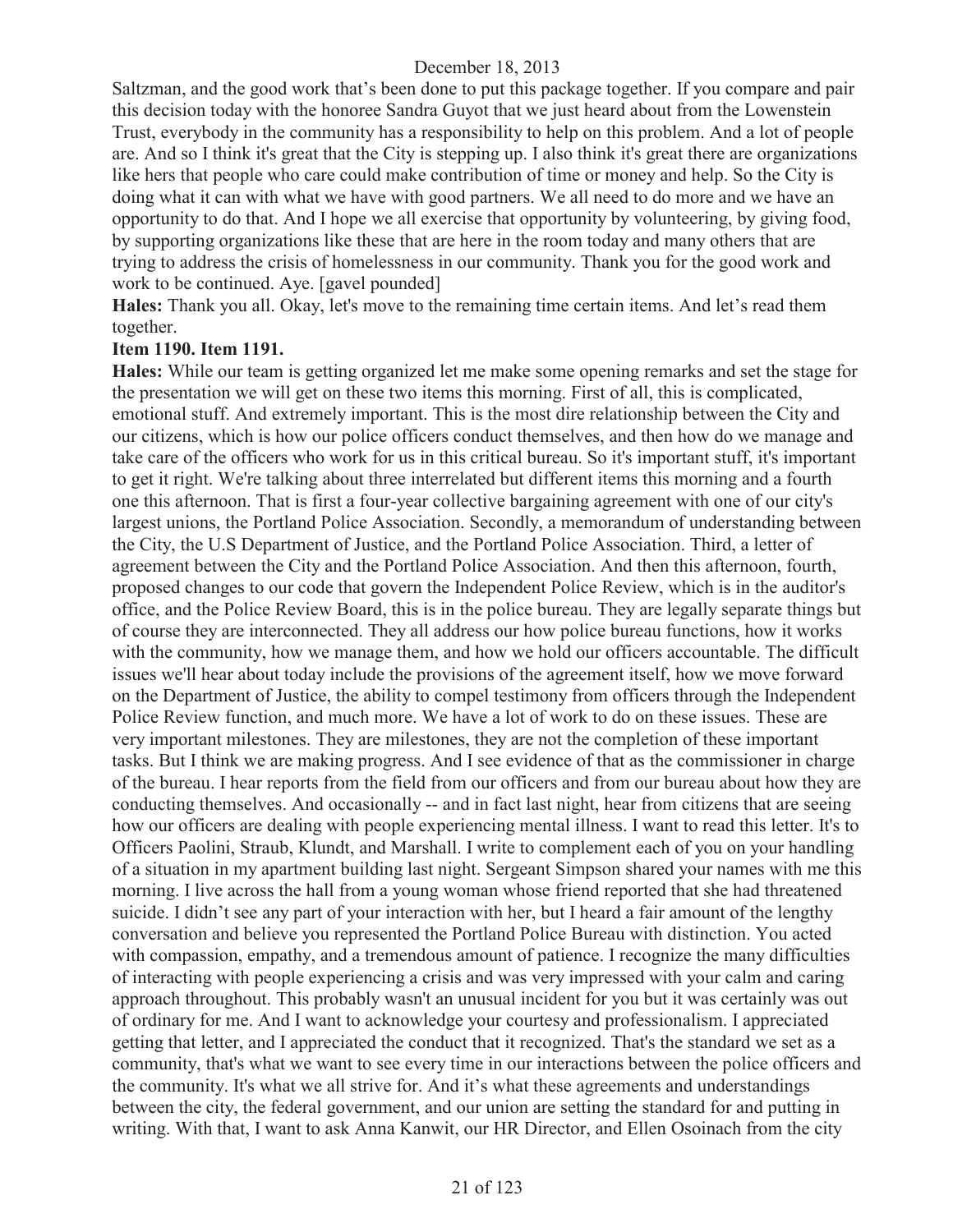attorney's office to walk through these documents and tell us the particulars. So, good morning and welcome.

**Anna Kanwit, Director, Bureau of Human Resources:** Great, thank you. Mayor and council, as you stated, I'm Anna Kanwit, the director of the bureau of human resources. I am here to present to you the ordinance to ratify a successor collective bargaining agreement with the Portland Police Association. This has been a long road but the tentative agreement before you meets many of the City's very important goals and interests. It's also a fair agreement as evidenced by the fact that 77% of the Portland Police Association members ratified this tentative agreement. Before getting into the details of the agreement, I do want to thank Daryl Turner, the PPA president, for his hard work. And when Ellen Osoinach finishes her comments, he's going to come up and make comments as well about the agreement. But his willingness to collaborate with the City while still protecting his members' interest was instrumental in getting us where we are today. I want to thank my spokesperson, Jerrell Gaddis, for his long hours and diligence in getting the work done. Of course, Mayor Hales and Chief Reese for their support in the efforts throughout this. So, what did we accomplish? The PowerPoint does provide an overview. But first and foremost, the contract is part of a broader settlement, a global assessment with the Department of Justice lawsuit regarding certain practices of the police bureau with respect to people with mental illnesses. As the Mayor mentioned, Ellen Osoinach will be presenting that agreement. But this contract is an important part of the mediated settlement with the United States Department of Justice. The Portland Police Association agreed to withdraw their grievance and a challenge to the DOJ settlement. If the tentative agreement is not ratified by the city council, we really will not have a mediated global assessment. I cannot stress enough the importance of this one piece of the overall settlement. It also meets a key goal that has been expressed by city council, which is not only to obtain the mediated settlement, but also a negotiated labor agreement with the Portland Police Association. The contract is a four year agreement and essentially a cost-neutral agreement. The increases in the premiums that I'll be addressing will be paid for by a corresponding decrease in the contractual benefit. There is, as you know, a potential of a one-time expense over the contract savings of approximately \$1.5 million, which I'll cover. But it's noted by the city budget office that is a one-time expense, it's a worst case scenario here and can be addressed if need be in the spring bump, using the compensation set aside. This tentative agreement provides clear language on performance evaluations for the officers and the other ranks represented by the Portland Police Association. Performance evaluations are an incredibly important tool. They provide a feedback loop for officers and their managers. They provide an avenue for discussion of goals and priorities. Feedback on what the officer is doing well, areas to improvement, allows a meaningful dialogue between that office and his or her supervisor over various initiatives, goals that the officer sets, including work they are doing in their own districts to decrease crime in the city. Again, I can't stress enough what an important management tool this is. It can both improve performance and also is an avenue providing very clear direction to officers about the bureau's and the city's goals and expectations. Performance evaluations do not replace employee discipline. They are two separate tracks. The bureau has processes in place for dealing with disciplinary issues that can certainly arise out of poor performance and also out of acts of misconduct. That system is still in place, it's not supplanted or replaced by the performance evaluation tool. But this tool, again, is an incredibly important communication process that can overall improve officer performance and understanding of bureau goals. The Portland Police Association also agreed to accept 50% of the cost of living increase in the Portland index that the City uses. They did so in clear recognition of the shared sacrifice between labor and the City, in what was a very difficult budget year with the City facing a budgetary shortfall of approximately \$25 million. This met a very important council goal, as well. The increase will be .9%. The Portland Police Association also accepted that the City was unwilling to agree to make that increase retroactive to July 1, the date of the beginning of the new contract absent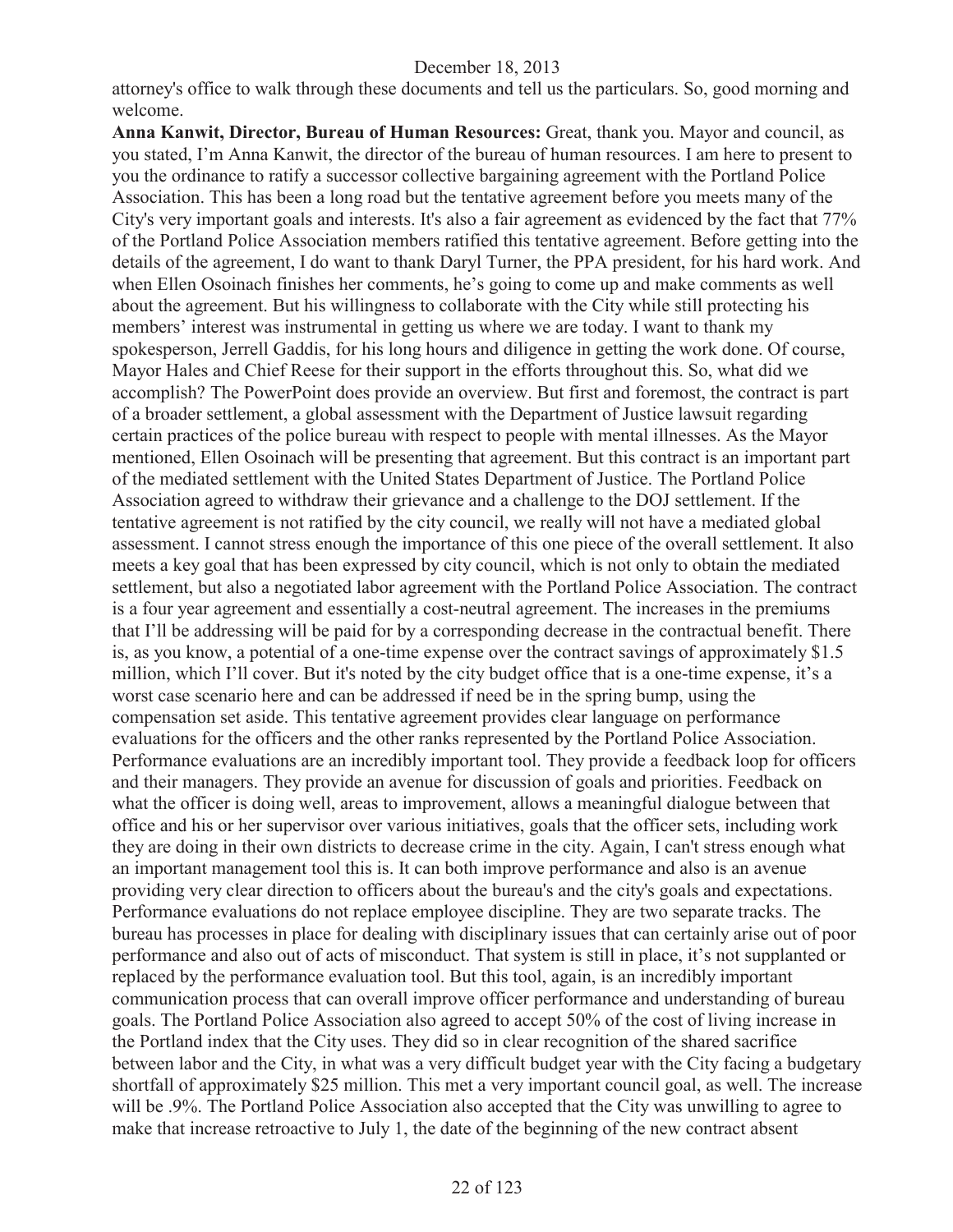agreement prior to that date. We did reach agreement that this COLA increase would go into effect August 29th. Again, this is a very important achievement for the City as it does signal to our labor partners that we want to work hard on our labor agreements but we do want to reach agreements as much as we can prior to the end -- by the time our agreements actually expire so we have them in place on July 1st. The contract eliminates a very expensive and unforeseen expense that allowed officers to cash out at their discretion compensatory time earned for working on holidays. This provision has cost the police bureau approximately \$1.2 million per year. Effective January 1st, 2014, there will be no cash-out unless the bureau agrees to that. The savings generated by this elimination actually pay for the cost of the negotiated premiums. And again, I mentioned earlier, it does make this agreement essentially a cost-neutral one. As noted, there is a possibility of a onetime budget hit if past behavior is not a predictor of future behavior. And by that I mean over the years that this comp time provision has been in place, the cash-out provision, 39% of officers were taking advantage of cashing out all of their holiday comp time where 61% have not done so. If those percentages hold true, the police bureau will not be faced with any additional costs whatsoever. The 1.5 is simply the worst case scenario if every single person cashes out all of their holiday comp time. As part of this contract settlement, we settled 11 grievances, which is very important in terms of labor peace and being able to move forward with important initiatives. One of those grievances was, as part of the bureau drug testing program, what happens if an officer tests positive for a steroid that's contained in a legal over-the-counter supplement. This is by no means carte blanche for officers to use steroids. If an officer tests positive for a steroid or for a hormone, that officer will be terminated. However, if the officer can show through testing of the supplement, through a Cityapproved reputable laboratory, that the substance they tested positive for was actually in a legal supplement and was not labeled, the officer doesn't face automatic termination. It does not mean their termination is not a possibility and it doesn't mean there won't be other disciplinary actions, but it does recognize that what the officer ingested was actually a legal supplement.

**Fritz:** Let's just say that again, Anna, because we did have some confusion. That, no, police officers are not allowed to take steroids. If they test positive and can bring in both a sealed container and one that's been opened of what they have been taking that is an over-the-counter supplement, they then themselves pay to have that tested. And if it turns out that substance did contain steroids without it being labeled such, they must stop taking it. And there may be some discipline but short of termination.

**Kanwit:** That's correct, Commissioner. Under the drug testing program, if it is a positive test for a drug otherwise for the steroids, it would be an automatic termination outside this one exception. Since the program, we have still -- part of the drug testing program, as well, still includes random testing, which is the best deterrent for drug use, and reasonable suspicion testing. So if there is a question regarding an officer's behavior, that officer can be tested. We've conducted over a thousand drug tests and over a thousand steroid tests since the implementation of this program and have never had a positive test yet for drug use or steroid use. The contract also provides for premium increases to patrol sergeants and for dog handlers. The 5% for the patrol sergeants is in recognition of demonstrable increases in workload, some of which arising from the implementation of after action reports and some other initiatives implemented by the police bureau. With respect to the 6% hazard premium for the canine handlers, that is in recognition that, like other hazardous assignments, the canine officers are exposed to very hazardous and stressful situations. The dogs, I don't know if they're getting anything, but perhaps the handlers can be persuaded for an extra ration of food or something. But seriously, this is a hazardous assignment and the contract recognizes that fact. Finally, the tentative agreement provides for increases to the shift differential for afternoons and evenings. And that is continued efforts to incent senior and experienced offices to those shifts where there really is more crime, more incidents to deal with. Those are the officers we would like to have on those shifts. Otherwise shift selection is by seniority. Finally, there's a 1% increase to the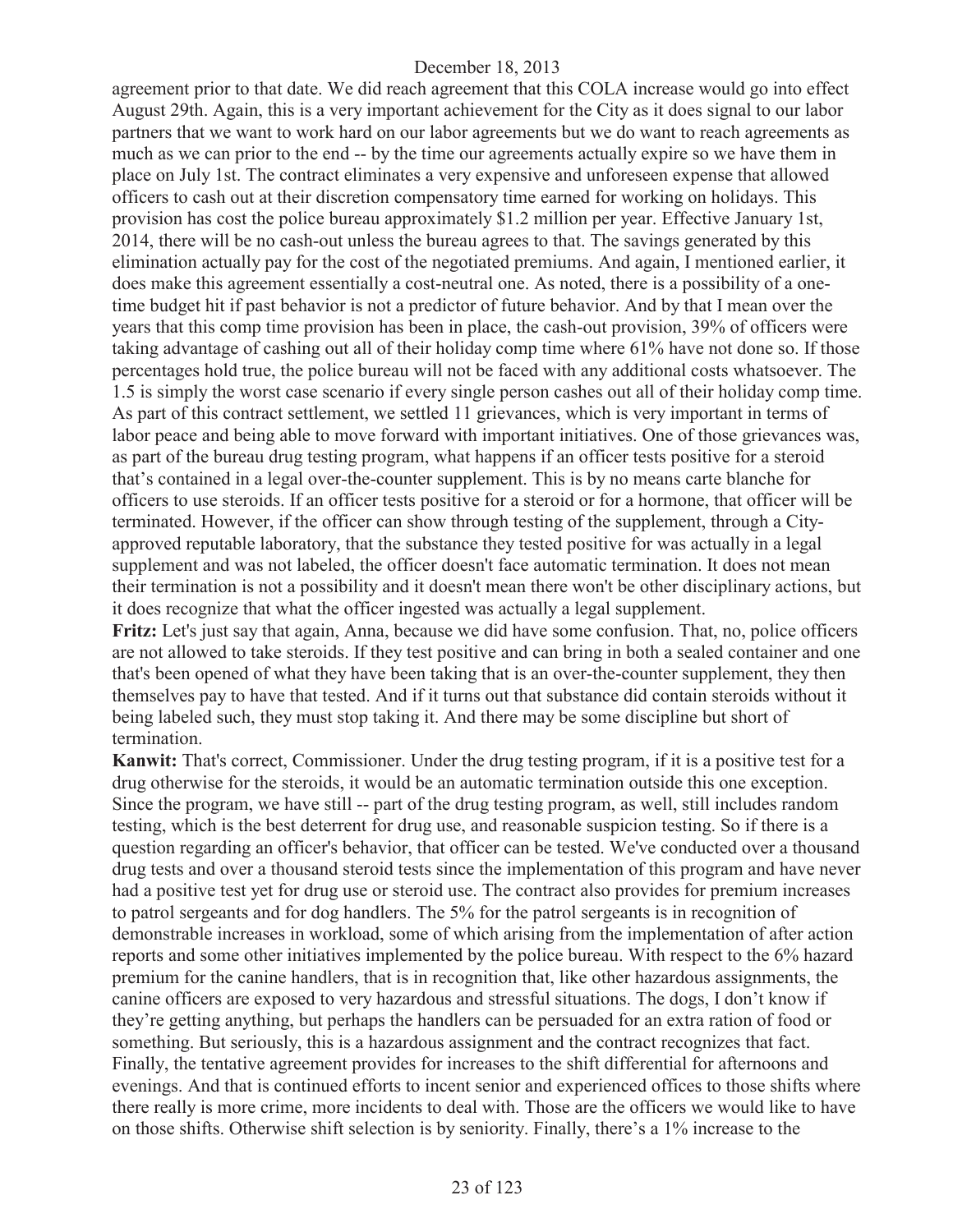longevity pay at years 15, 20, and 25 percent. And again, these premiums and increases are being paid for by reallocation of resources with the elimination of holiday comp time cash-out. I highly recommend council ratification of this contract. Not only does it meet the very important council goals of allowing the City to move forward with the Department of Justice settlement, it also meets council goals to provide certainty in terms of our contract negotiations. And removes what otherwise would be a distraction, if the very people implementing important reforms don't know what their wages, hours, and working conditions will be without going out for a long way with our contract negotiations. I'm open for questions on my presentation as the Mayor mentioned. Ellen Osoinach will present the memorandum of agreement and after she's finished, Daryl Turner will also come forward with his comments. Thank you.

**Fish:** I just have two questions. And thank you for the briefing that you made available to all of us on the specifics prior to today's hearing. Could you remind us that if we do not move forward with the agreement that's before us, what will likely happen in the course of negotiations? In particular, just give us a quick primer on interest arbitration.

**Kanwit:** Certainly, Commissioner. So, if this agreement is not ratified, the parties will be at impasse. Because we have both the City and PPA worked very hard to reach negotiated settlement. So, there would be little utility in going back to the table. We would declare impasse, and with a public safety workforce, like police officers, they are prohibited from striking. So the way that contract impasse is resolved is the matter is presented to an arbitrator. Each side presents their last best offer, and an arbitrator must pick one side's package or the other. The arbitrator cannot pick and choose. The difficulty with those proceedings is time. They take a long time to schedule. The hearings are lengthy. We would not have a result for a minimum of six months. Likely it could take a year. And, of course, we lose control over what that contract looks like because it is the third party arbitrator that makes a decision and in essence imposes a collective agreement on the city. **Fish:** You mentioned it could add six months to a year of time uncertainty to this process?

**Kanwit:** Absolutely. This is a two week hearing at a minimum. And in our prior experience with interest arbitration, by the time we are impasse, we are a minimum of six months before we get a decision, and in all likelihood a year.

**Fish:** The second thing I want to clarify is the PPA agreed to shared sacrifice, as have our other labor partners, on the half COLA. So we should acknowledge that and be grateful, because it's effectively a pay cut not to get a full COLA, if you look at it from one point of view. There's always a question in these negotiations of whether we make these increases retroactive. What has been our policy and how did you resolve that in this contract?

**Kanwit:** The City's practice has been the cost of living increase we agreed to, we have always gone back to July 1st, which is the start of the City's fiscal year and also the start of all of our collective bargaining agreements. The issues with that in terms of collective bargaining is there is very little incentive to get to an agreement if the economic pieces of the agreement are always going to be retroactive, and in my opinion, has led to drawn-out negotiations where otherwise we could probably reach an agreement sooner. So, while the COLA is still retroactive to August 29th, it is certainly a step in the right direction and sends a very strong message to our labor partners. **Fish:** Thank you.

**Hales:** Other questions for Anna or her team before we move to Ellen's presentation? Again, we will take public testimony on both items after we have had the two presentations. Okay. Thank you, Anna. Ellen, good morning.

**Ellen Osoinach, Deputy City Attorney:** Yes, a real PowerPoint. While Karla is helping to get that set up, thank you. My name is Ellen Osoinach, I'm a deputy city attorney in your city attorney's office. And I'm here today to go through the item 1191, which contains a memorandum of agreement which is between the United States, the City, and the Portland Police Association and then a letter of agreement that is between just the City and the Portland Police Association. I'd like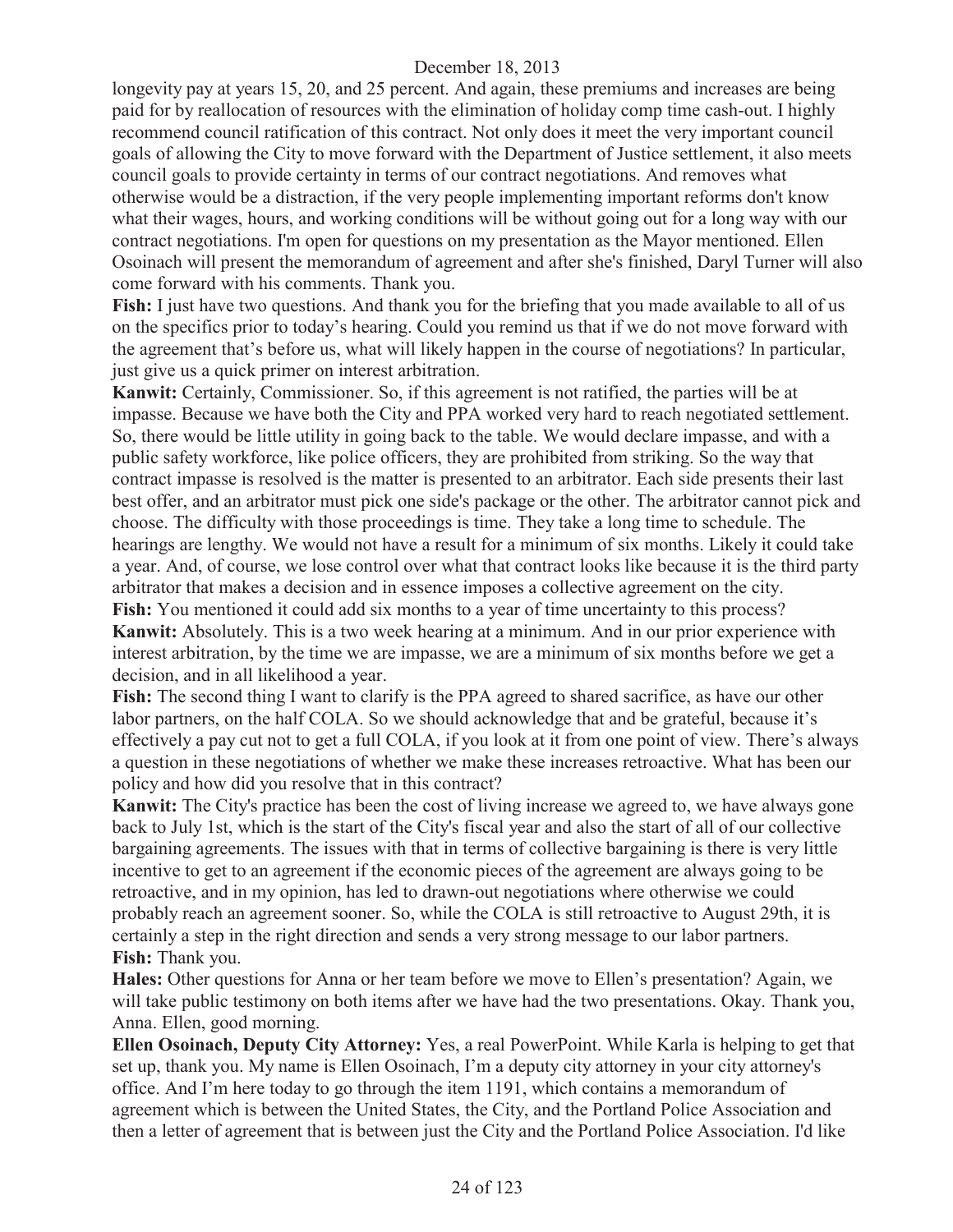to begin with some thank-yous and some acknowledgments. Working on this case has given me the opportunity to work with some extraordinary people who care deeply about policing in Portland. Including Accaria [spelling?] the attorney for the Portland Police Association staff and members, Shauna Curphey and Ashlee Albies, who are attorneys for the AMA Coalition, and of course the members of the AMA Coalition and the extraordinary attorneys at the U.S. Department of Justice. I particularly want to thank Mayor Hales and his chief of staff Gail Shibley for their clear leadership throughout those complex negotiations, negotiations which they inherited. Each of you on council have stepped in at various times to break logjams and provide needed feedback. Commissioner Saltzman has been a part of this process from the very beginning. Commissioner Fish has provided me with invaluable guidance at critical junctures. Commissioner Fritz and her incredible staff person Dora Perry have kept the city focused throughout this process and journey. Commissioner Novick and his staff Bryan Hockaday have jumped in and were incredibly quick studies about these complex negotiations. I want to acknowledge the leadership of auditor Lavonne Griffin-Valade and her director Constantin Severe. They too have been here from the beginning and have worked incredibly hard and diligently to move this process forward. Likewise, Chief Mike Reese has demonstrated unwavering commitment to ensuring a principled settlement of these issues. Finally, the City is blessed to have a dedicated and whip smart bunch of attorneys who work in the City's attorney's office, and I'm honored to have been able to work with them. In particular, Mark Amberg provided labor advice throughout the proceedings, and David Woboril, who has provided decades of dedicated service to the city on police issues as an invaluable participant throughout the proceedings and made this settlement possible. So, I'd like to walk you all through what the settlement is, and I was teased a little bit this morning that I have broken every PowerPoint rule by having a text-only PowerPoint. It's true, but I will just attempt to go through it quickly. One of the things I thought was important for both you all and particularly for people that are here today on this item, was to understand a little bit of the background of how we got to where we are today. It has been a complex two-year process that brought us to this moment. In July of 2011, the United States began a 14 month investigation of the City's policing practices, and in September of 2012, the United States concluded that systemic deficiencies in the City's policy, training, and supervisory oversight mechanisms resulted in a pattern or practice of police officers using excessive force against persons who have or are perceived to have mental illness. At that point, the United States told us that they intended to file a lawsuit against the City. So, we immediately began intense negotiations with the Department of Justice and ultimately reached a settlement agreement that addressed the allegations. In November 2012, the council unanimously approved that settlement agreement. After council approved the settlement agreement, the next step was to take the agreement to federal court. And I think all of you know, I think it is worth noting that in general, parties cannot resolve a lawsuit via settlement agreement without a court's approval. That is why we needed to take it to the court to see if they would approve the settlement -- if the court would approve the settlement agreement. At that point, two outside parties moved to intervene in the court proceedings, the AMA Coalition for Peace and Justice and the Portland Police Association. Both objected to the settlement agreement but for opposite reasons. The AMA Coalition did not believe the settlement agreement went far enough and PPA believed that in some cases it went too far. The court granted enhanced amica status to the AMA Coalition, and the court granted intervener status to the Portland Police Association. Based on 9th circuit case law, court told the parties that it would not enter the settlement agreement if it contained terms that conflicted with the PPA's labor contract. The City believed no conflict existed and the PPA believed that conflicts did exist. Although the AMA Coalition was not granted intervener status, the court recognized that they had a special stake in the litigation. At that point, the court asked the United States and the City to engage in mediation with all four parties. So the United States, the City, AMA Coalition and the PPA all participated in formal negotiations and mediation. And as you might imagine, there were at that point a multitude of views in the room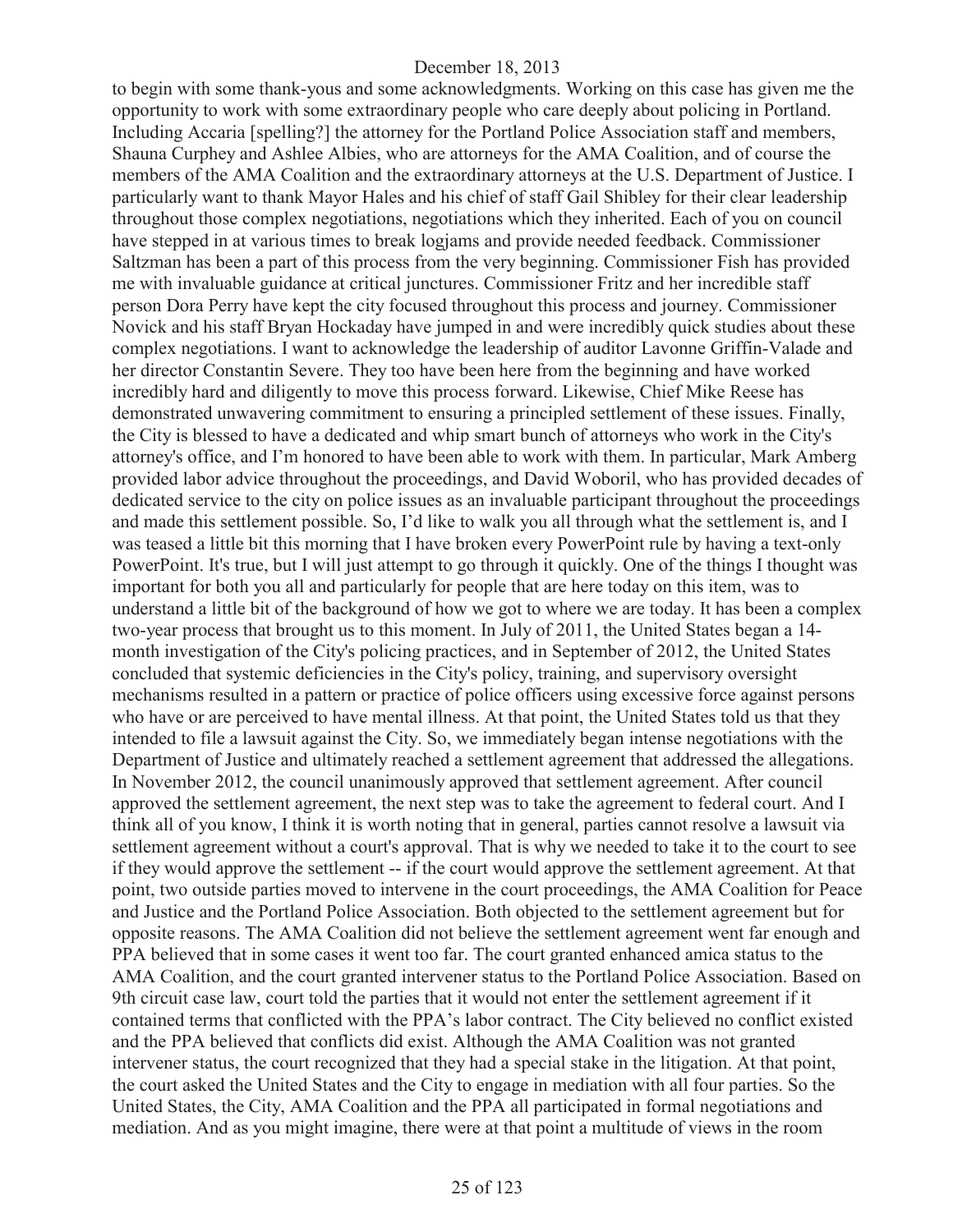about what would be the best way to proceed. To further complicate matters at that point, the City was collectively bargaining a successor contract with the Portland Police Association. In addition, the Portland Police Association had filed a grievance alleging that the City could not implement the settlement agreement. So we had the motion to intervene and mediation to deal with. We had collective bargaining on a successor contract, and we also have a grievance to deal with. Throughout mediation, the parties worked very hard, and we were able to negotiate a collaborative agreement with the AMA Coalition, and city council approved that collaborative agreement in July 2013. Through that collaborative agreement, the AMA Coalition agreed to support the court's approval of the settlement agreement while reserving the right to advocate for further changes. The United States, City, and PPA were not able to negotiate an agreement through mediation but we continued to have discussions. Part of the reason we were unable to negotiate an agreement by July was that the biggest issue the court wanted the parties to resolve whether the DOJ settlement agreement conflicted with the PPA's labor contract. And it was not possible to really resolve that dispute until we had a successor contract in place. So, at that point, the --

**Fish:** Can I ask you something? Can you go back one slide? This issue comes up regularly here at council. It comes up with FPD&R and comes up with our labor contracts, it comes up in the ordinary course. And I think we take for granted that this is an issue that has to be resolved and reconciled and there's competing law. But could you just like give a two-sentence, drill down a little deeper just briefly on why it is that where there is a duty to bargain, the council can't act or what happens if the council does act and there is a duty to bargain and what are the legal consequences.

**Osoinach:** Where there is a duty to bargain, in general, if the council acts unilaterally without engaging in collective bargaining, then that is considered an unfair labor practice and it would subject both the decision of council and however they implemented their decision to secondguessing and being overturned in addition to perhaps having the employment relations board sustain an allegation that we had, in fact, engaged in unfair labor practice.

**Fish:** I think by way of context, in some jurisdictions, like Wisconsin, the legislature has simply stripped public sector unions of certain rights to bargain, and that's one way of addressing it. In Oregon, we have a state law that mandates that you bargain in good faith with your labor partners and that's the law we're bound to follow. Correct?

**Osoinach:** Yes, absolutely. Thank you for that clarification. As a result of the bargaining that occurred between July and November of 2013, the City and the PPA were able to tentatively agree on a successor contract, and that is before you today in item 1190 that Director Kanwit just explained. One the contours -- the collective bargaining and discussing potential settlements with the PPA were occurring simultaneously. But once the contours of the successor contract were in place, the City and PPA were able to finalize those agreements and resolve the PPA's objections to the DOJ settlement agreement. And just for reference, when I say the DOJ settlement agreement, I'm referring to the settlement agreement that was approved by council in December of 2012. Because this is a global settlement, council must pass items 1190 and 1191 in order for the court to move forward in approving the DOJ settlement agreement. If either item fails to pass, the lawsuit will move away from settlement and toward further briefing, and possibly trial, which is what Judge Simon indicated he believed would happen if we failed to settle the PPA's objections. So, moving now to the actual substance of --

**Fritz:** Excuse me, sorry to interrupt, but that means that we can't get to the fairness hearing that would be scheduled in February unless we approve both of these items.

**Osoinach:** That's absolutely correct.

**Fritz:** Thank you.

**Osoinach:** Item 1191 contains two agreements, a memorandum of agreement and a letter of agreement. I want to go through those briefly mainly for the benefit of those who are here to testify and for you all. The terms of the memorandum of agreement, the heart of the agreement is that the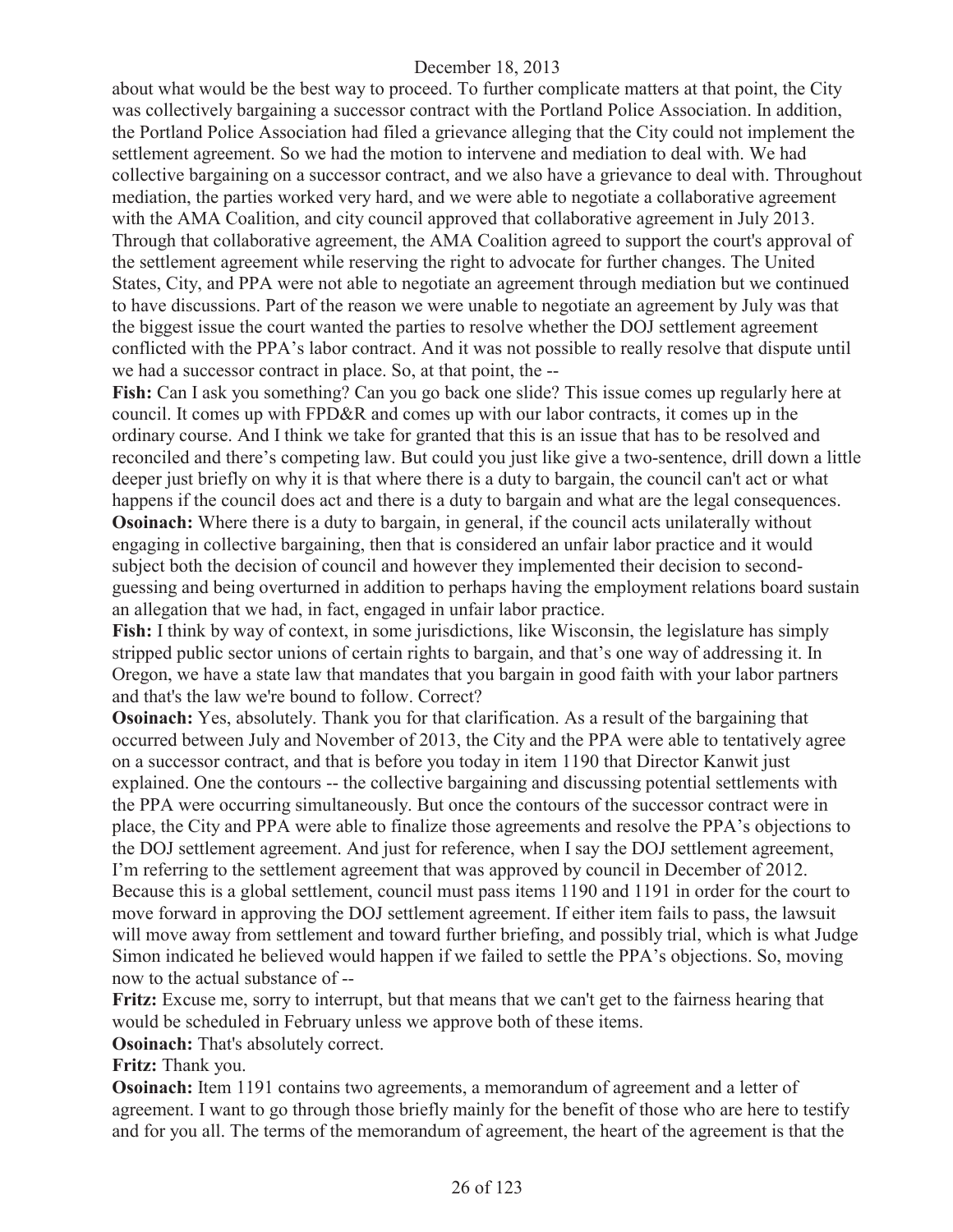PPA agreed to withdraw its objections to entry of the settlement agreement and to file any necessary court paper work to make that happen. It also agreed to dismiss the grievance that I referred to earlier that was related to the settlement agreement. And importantly, they waived their bargaining rights to already implemented reforms, some of which I will talk about and Chief Reese may talk about, what those already implemented reforms are as well as future implementation of reforms that they reasonably anticipate will occur. They retain their bargaining rights for implementation of reforms that they could not have foreseen and they retain bargaining rights in relation to three specific subjects in the settlement agreement. The first is interview protocols for officer involved in force events, the IPR interview of officers, and unforeseeable court enforcement of the agreement. I want to note at that point that I have submitted an amended memorandum of agreement that has an updated reference in paragraph 9 to the proposal that you will hear this afternoon for the changes of the IPR code. The memorandum of agreement that I submitted had a reference to the code that was introduced in October 23rd, and now I have updated it to indicate that it is -- they're retaining their rights to the code, the sections of the code being introduced this afternoon.

**Hales:** Those are changes of reference, not of substance.

**Osoinach:** That's correct.

Fish: Does that tool bar icon in the bottom -- it's blocking some of your text.

**Osoinach:** I know. I can't seem to get --

**Fish:** I don't want to make more --

**Osoinach:** No, I appreciate that.

**Hales:** Microsoft moment here.

**Osoinach:** Thank you, Karla. I think there may have been some confusion about what paragraph 9 means in terms of does this mean that the City agrees that they're prohibited from enacting changes to these areas? We wanted to make it clear that City retains its right to enact any changes to the manner in which officers are interviewed when those changes are not mandatory for bargaining. And if the PPA and City disagree about whether a change is mandatory for bargaining in one of those three areas, we both retain our right to submit that dispute to an appropriate decision-maker. The PPA retains collective bargaining rights for matters unrelated to the DOJ settlement agreement. Paragraphs 11 through 9 contain housekeeping matters, such as an affirmation of the due process requirement for discipline, the procedure for enforcing the memorandum of agreement, the term of the memorandum agreement and other general legal provisions. The letter of agreement clarifies that the discipline guide which is required by the DOJ settlement agreement will not supplant the legal requirements of due process and just cause. But otherwise the City will be implementing and using the discipline guide at their discretion.

**Novick:** Ellen, just to drill on that point for a moment. So PPA has agreed that the implementation for this guide is not mandatory subject of bargaining?

**Osoinach:** That's correct.

#### **Novick:** Thank you.

**Osoinach:** So clearing the path to reform, what is the benefit of the agreements that are before you today? Allow the City to confidently continue implementation of the settlement agreement without the threat of those actions being second guessed or overturned in some other legal proceeding. For example, the City has already or is about to implement reforms to its policies, trainings, and accountability systems. With the settlement, those changes will be freed from the uncertainty of legal challenges. Some of the highlights of the settlement agreement include a new use of force performance and taser policies, and those will become effective January 1st of next year. Those policies are currently on the City's web site, the police bureau's web site. If you Google police bureau, Portland police new use of force policies, the link will come up right away for you and folks can look at those. These policies are incredibly important and for many were the heart of the Department of Justice settlement agreement. And they focus on de-escalation and appropriate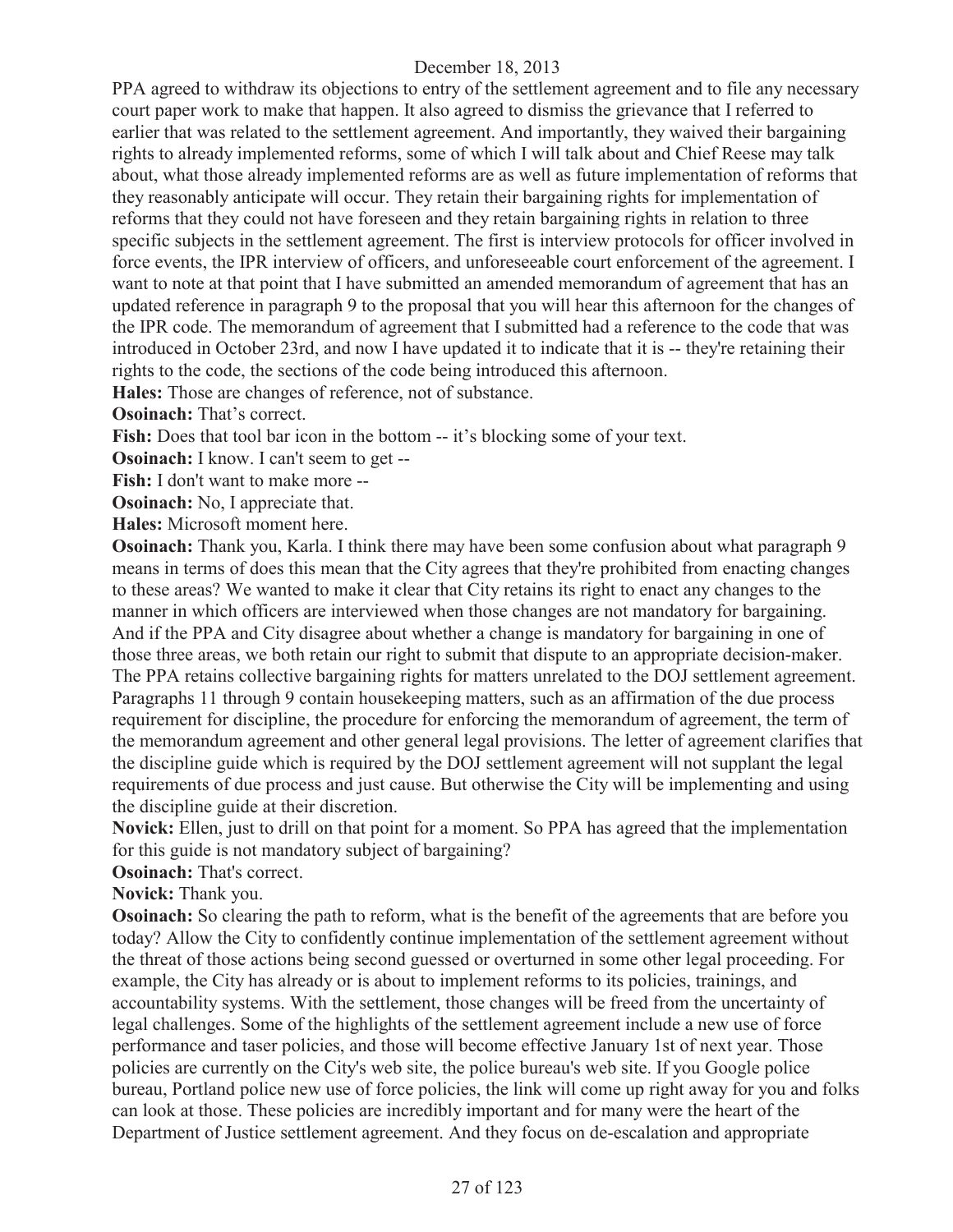responses to people experiencing mental health crisis. The bureau implemented a training plan that included scenario-based training, incorporating de-escalation tactics such as disengaging, waiting, calling for appropriate back-up units. There are specialized responses to mental health crisis included in the DOJ settlement agreement, including the fact that all officers will continue to be CIT trained, and the addictions and behavioral health unit will continue to advance their cutting edge techniques for police interactions for persons experiencing a mental health crisis. And finally, there are important changes to officer accountability, including that supervisors will continue to go to the scene of all uses of force and conduct investigations, something that had been a subject of a grievance that will be resolved with this global settlement. And very importantly, the City will have a discipline guide for the first time. There will also be new thresholds in the employee information system for triggering an overall evaluation of an officer's use of force. For all of those things, the PPA has agreed to waive their bargaining rights. So, those are important reforms that can move forward. There are clearly important milestones left to come, and this global settlement does not address every concern that I think council and the community has, but it is a giant step forward toward accomplishing the goals of implementing further police reform and improving police accountability. Thank you.

**Hales:** Thank you very much. Questions?

**Fritz:** I have a question. While you were negotiating this settlement -- which by the way, thank you all for your very good work -- there was a different proposal in the Independent Police Review for how officers could be questioned than is on the table this afternoon. It the council approves either this afternoon or after the fairness hearing something similar to what is in the latest proposal, how does that relate to what is in the settlement?

**Osoinach:** The original agreement, the PPA wanted to retain its bargaining rights as to those changes that the council might make to the manner in which IPR questioned officers. The language I used in the initial draft should stay substantially similar. The code changes that are being presented today, we think resolve the City's -- they don't trigger mandatory bargaining. But in speaking with the PPA council, they wish to retain their bargaining rights to that aspect of the code changes. We simply agreed that those changes are substantially similar and so I updated the references in the old code to correspond to the references in the new code. That's the way it relates. It doesn't change anything substantively. They would have retained their rights to the old or the new code, but we just wanted to make it clear.

**Hales:** Other questions for Ellen? Great. We want to call up Daryl Turner from the PPA and I think also the chief after that. You can come up together if you would like. Thank you, both of you, we may have other questions as the hearing goes on. Good morning.

**Daryl Turner, Portland Police Bureau:** Good morning. I'm struggling a little bit with allergies, so I'll do my best.

**Hales:** Anna is relieved it is not a cold.

**Turner:** It is not a cold.

**Hales:** She is moving away from you.

**Turner:** It goes away in warm weather. Mayor Hales, commissioners, I'm Daryl Turner, the president of the Portland Police Association. I'm honored to be here today representing the 900 men and women of the Portland Police Association as the City moves to ratify new collective bargaining agreement and the U.S. DOJ settlement. This has been a long, complex process. The City and PPA negotiating teams worked tirelessly in weighing budget issues, policy issues, U.S. DOJ issues, the rights of the members, and the welfare of the citizens we serve. The negotiations were tough but fair. We reached the fair and equitable agreement before you only through collaboration. When I began my tenure as the PPA president three and a half years ago, I advocated that we work collaboratively together with the City and police bureau as issues arose. Working together towards a voluntary agreement results in a far better result than what we could have come up with after years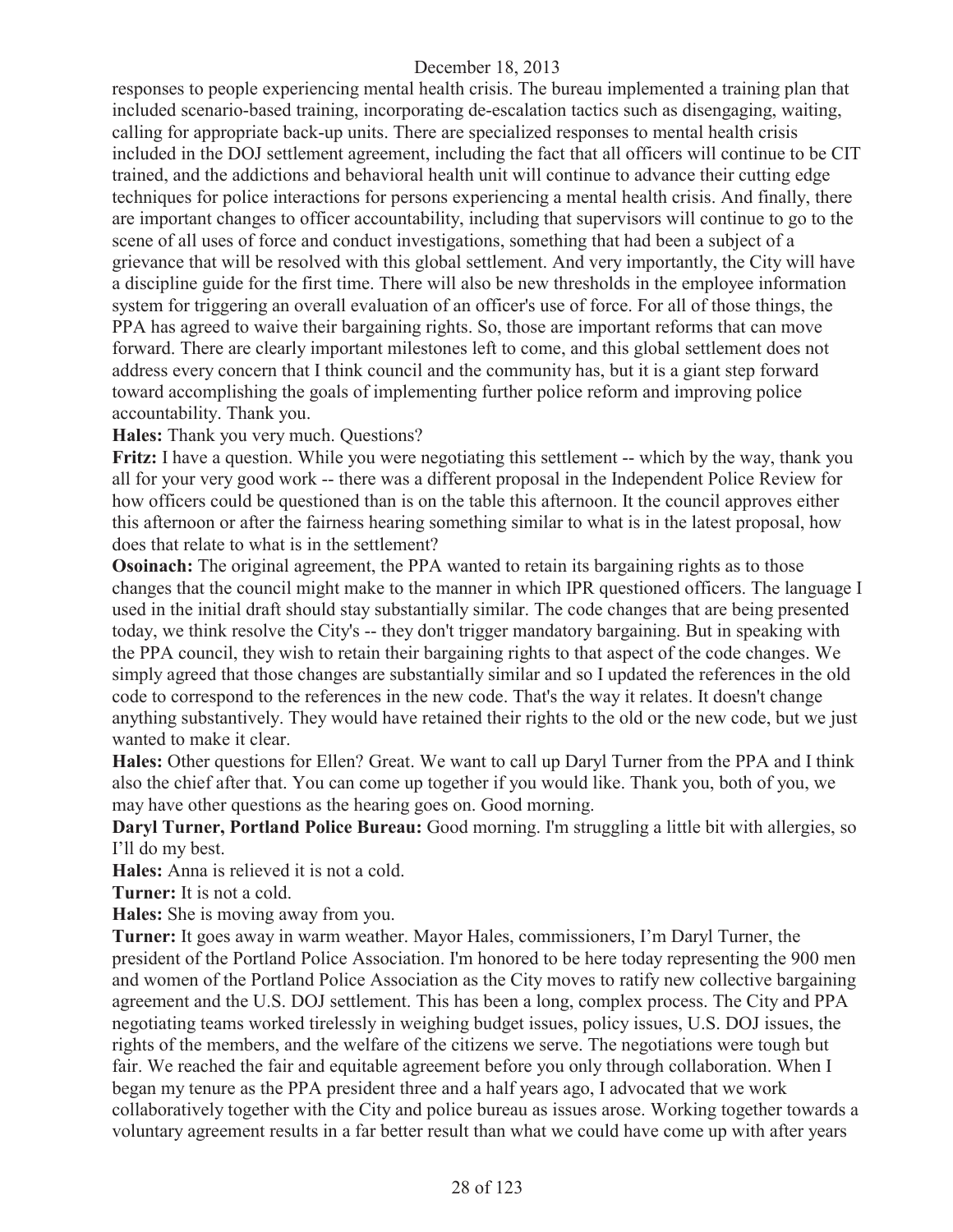of contentious litigation. Although this current bargaining process didn't necessarily begin with collaboration, we reached the end result only through collective hard work, dedication, resolve. I hope that we take the core lesson that we have learned from that process, that collaboration best serves the parties, and apply it as we move forward addressing other important law enforcement issues that we will face in the days ahead. Although there are many people who worked tirelessly to get the parties to this point, I would like to especially thank Anna Kanwit, Ellen Osoinach, and Chief Mike Reese. Most of all, I would like to thank the 900 members of the PPA. Their hard work, dedication, and compassion for the community has made Portland one of the safest, most livable and respected cities in the nation.

**Hales:** Thank you very much.

**Turner:** Also I have one little bit more to add. I do want to clarify an issue regarding the discipline guide. We agreed to use it as an advisory tool, such as the PRB. But the PPA did not agree that the discipline guide is not a mandatory subject of bargaining, nor do we agree that it is mandatory for bargaining. We simply agreed on how to use the guide. I wanted to add that.

**Hales:** Duly noted.

**Turner:** Thank you.

**Fish:** Sounds like you kept your options open.

**Turner:** Yes.

**Hales:** Alright. Good morning.

**Mike Reese, Chief, Portland Police Bureau:** Good morning, commissioners, I appreciate the opportunity to address council this morning. The collective bargaining agreement and the MOA are a positive step forward for the community and the Portland Police Bureau. It is morally and ethically appropriate for us to own these reform measures and to begin the work immediately. And I'm very proud of the work that we have already done. We didn't wait until today to begin the processes and implementation of the reform measures. We used the settlement agreement that was drafted and approved by council last year as a roadmap, and we will continue to use it as a roadmap to move forward. We have done good work already, and we anticipate doing much more good work. It is challenging work. There are too many people in mental health crisis in Oregon and certainly not enough resources to assist them. We know, as the Portland Police Bureau, that we can always do better and we are committed to continuous improvement and I'm looking forward to the opportunity to show council that improvement. In regards to the collective bargaining agreement, it helps to provide certainty as we move forward with the DOJ settlement agreement and that we're not going to have labor strife over issues important for the community and important to the bureau. It has important changes that are fiscally responsible and provide improved accountability and those include some of the things Anna mentioned earlier, such as employee evaluations. I want to also close by thanking Ellen Osoinach, Jerrell Gaddis, and Anna Kanwit for their hard work and leadership on this and I urge your support. Thank you.

**Hales:** Great. Questions for Daryl or the Chief?

**Novick:** I have a follow-up question on the issue of the discipline guide. It seems to me that having a discipline guide is a critical piece of what we're doing going forward and it is important to have consistent discipline and I think that that will be reassuring to the citizens and also to members of the force. I have heard expressed concern about inconsistent discipline. And also I would hope that having a consistent discipline guide would ultimately lead to different results in arbitrations and ERB proceedings where it is my impression that sometimes the City has been on the losing end, partly because we have had a record of inconsistency. I'm a little confused, Mr. Turner, by what you just said compared to what Ellen Osoinach just said. It was my understanding that there was -- you said you would not argue the implementation of the discipline guide is the subject of mandatory bargaining. I'm wondering based on what you just said whether when there is an attempt to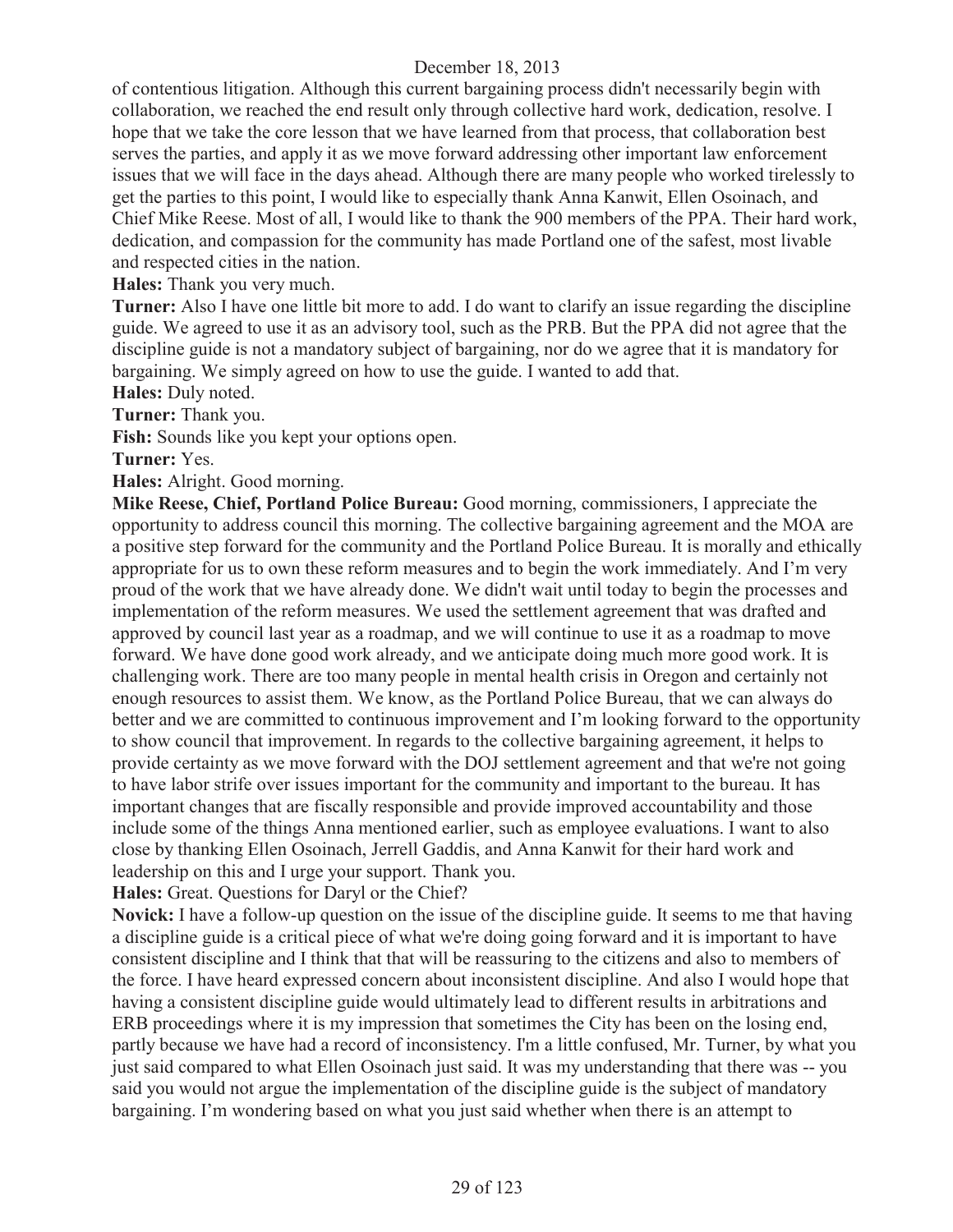implement discipline based on the guide, you will argue that that needs to -- that each element of the guide needs to be bargained.

**Turner:** No, because the police chief and the police commissioner have control over discipline. So, obviously, we knew that even though it is an advisory guide, that it would be used as a springboard for discipline by the chief and police commissioner when they have that right to do that. We understand that they have the right to use the discipline guide as a tool for discipline.

**Hales:** I might put words in both of their mouths, and I think my understanding of this fits both of those perspectives. And that is, the discipline guide, if you look at it, is a matrix of choices for the party who gets to exercise discipline. Namely the commissioner in charge and the chief. Judgment is still involved. It's not like there is no discretion or no judgment whatsoever involved in the exercise discipline. But there are parameters around what each type of failure receives in terms of discipline. I think it's extraordinarily clear and useful, while still acknowledging the fact that real people who exercise judgment are still in the loop and you can't, nor should you, try to have a discipline guide that's so mechanical that no exercise of judgment by the chief or commissioner in charge would be possible, that would be crazy and wouldn't work. But I think this is clear enough and definitive enough, if you do this, you will be subject to a range of discipline that looks like that. And I do believe that it will be reassuring to our officers and also pushing them in the right direction. And that it will give the chief the opportunity to look at particular circumstances around a situation, mitigating or aggravating circumstances that, you know, in this particular case, it was even worse that you did this or in this particular case, it is a little more understandable that you did this. This range of discretion is appropriate, but also having some clarity for the community, for the officers, for everybody involved that these are the rules. I think we're as close as human nature allows in the management of discipline with this matrix.

**Fish:** Mayor, can I put a finer point on that? Because I think Commissioner Novick raises an excellent point. Our understanding based on the testimony, therefore, as a council, is that we have a discipline guide which you and the chief will use. That if the PPA believes that the facts or the law do not support a decision, or that somehow that guide has been applied inconsistently, they would, of course, have the right that they have preexisting right to grieve that and go through the ordinary course and have the arbitrator decide that. But my understanding is that they will not file concurrently on fair labor practice saying that you and the chief are without legal authority to refer to a discipline guide because it has not been bargained. Is that correct?

**Turner:** The discipline guide is an advisory tool and can still use it. We understand that the chief and commissioner will be able to use it, yes.

**Fish:** So again, it doesn't impact the rights of a member and the union to bring a grievance -- **Turner:** We always have had that right.

**Fish:** We have an agreement that says a higher authority also may decide the question, but it would not be accompanied by an unfair labor practice saying that you don't have the right to refer to this discipline guide.

**Turner:** Correct.

**Fish:** Okay. Thank you.

**Hales:** Other questions for the Chief or for Anna or Mr. Turner? Alright.

**Novick:** Chief, I did have a question about the 48-hour rule, which has been the subject of considerable controversy. And it's my understanding that although the agreement with PPA says that we will continue to generally have a 48-hour rule, that you have discretion in some cases to order compelled testimony in the investigation before 48 hours has elapsed. And I wonder if you could talk about whether there are some circumstances in which you would use that discretion?

**Reese:** I don't know of any circumstances where we've used that recently. I can foresee opportunities where we may. Certainly the PPA has an officer bill of rights that carves out a part of that. One of the rights is that they have 48 hour notice prior to an administrative hearing where we compel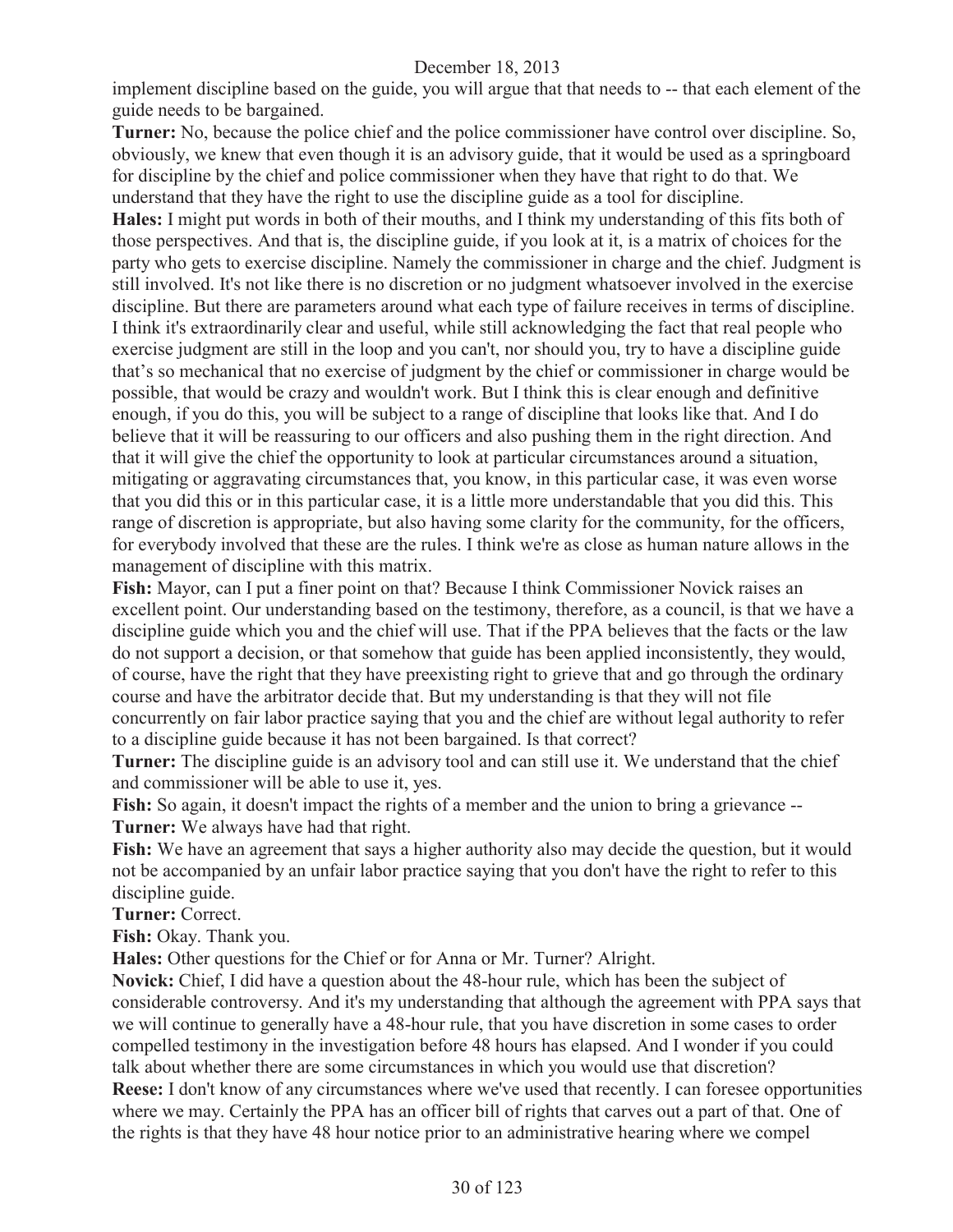testimony. And in the past, we – there's some exceptions to that. In the past, we haven't used that. I can see where, for example, there is a timeliness issue. So, you may have an investigation underway. You're interviewing one member, and in the course of that interview, information comes out that you want to bring in and compel testimony from another member, and you find out that member is perhaps leaving town the next day. So you may employ that 48-hour rule exception to bring that member in to get that testimony so that we're not delaying the course of the investigation. These are often complicated, certainly by criminal matters. So if you have an officer-involved shooting or a case that involves criminal culpability, you're going to have the district attorney's office involved in that decision-making as well.

**Novick:** Can you express what your response would be to a citizen who said that we shouldn't give people 48 hours before their testimony is compelled, that sounds like we're just giving them time to get their story straight?

**Reese:** Again, these are administrative hearings that often occur long after an incident has occurred. So, for example, in the case of a citizen complaint where we're doing a thorough and complete investigation, that complaint may be two or three weeks after the event. So the investigators have to give the employee notice. We have to pull reports. We may want to interview the complainant and other people prior to interviewing the officer.

**Hales:** Okay. Other questions?

**Kanwit:** If I may just add a little bit to that point. As the chief mentioned, you know, best practice when you are conducting an investigation is generally to collect all of the relevant information that you can before you do your interviews of what in this case, you know, in a force situation, a citizen complaint, the officer would be the respondent. And when you get to that point of doing those questions, it's much more effective, obviously, if the investigator has as much information as he or she possibly can have. In that respect, those investigations really aren't that much different from the other investigations that we conduct in the city, but, as the chief mentioned, this is very, very complicated, particularly because of the nature of police work and that police officers, part of their job, unfortunately, is to use force when necessary and there can be issues with compelling testimony. With use of force, as you know, there is always a potential issue of criminal culpability. And also the issues of those events are very traumatic. And there are studies that other attorneys can talk about here today that do caution against immediate interviews. But, again, the contract language does provide for where the delay would impact the investigation, would jeopardize the investigation, those interviews can take place prior to 48 hours. Or if criminal culpability is not an issue, interviews can take place prior to 48 hours. So there's not an absolute prohibition in the contract language.

**Reese:** I will say when we have timeliness issues or we have compelling reason to pull an officer in, the PPA has cooperated in many of these instances. And so we haven't had to force an officer to come in without representation in that type of setting.

**Novick:** There is another issue that I wanted to talk about a bit. It might be helpful to have Ellen back up to address it. Related to the DOJ agreement.

**Hales:** Come on up Ellen. Just bring a chair with you, if you want.

**Novick:** I -- and this is an issue which I wish I had known about and thought about earlier, but the DOJ settlement says at page 42 that the Citizen Review Committee appeals will be resolved within 21 days. And I had a member of the CRC come to me some days ago and say that that's not really a realistic timeline for a group of volunteers, many of whom have full-time jobs, to review information, and get together, and render a decision. Ellen, it is my understanding that that is a point that the City made in discussions with DOJ and DOJ was not very receptive. Is that fair?

**Osoinach:** I would say that's very fair. It is certainly a concern that has been expressed in numerous forums, both -- I know Commissioner Fritz is very aware of this issue. During the course of even mediation, we talked again about that issue and just were not able to get a compromise with the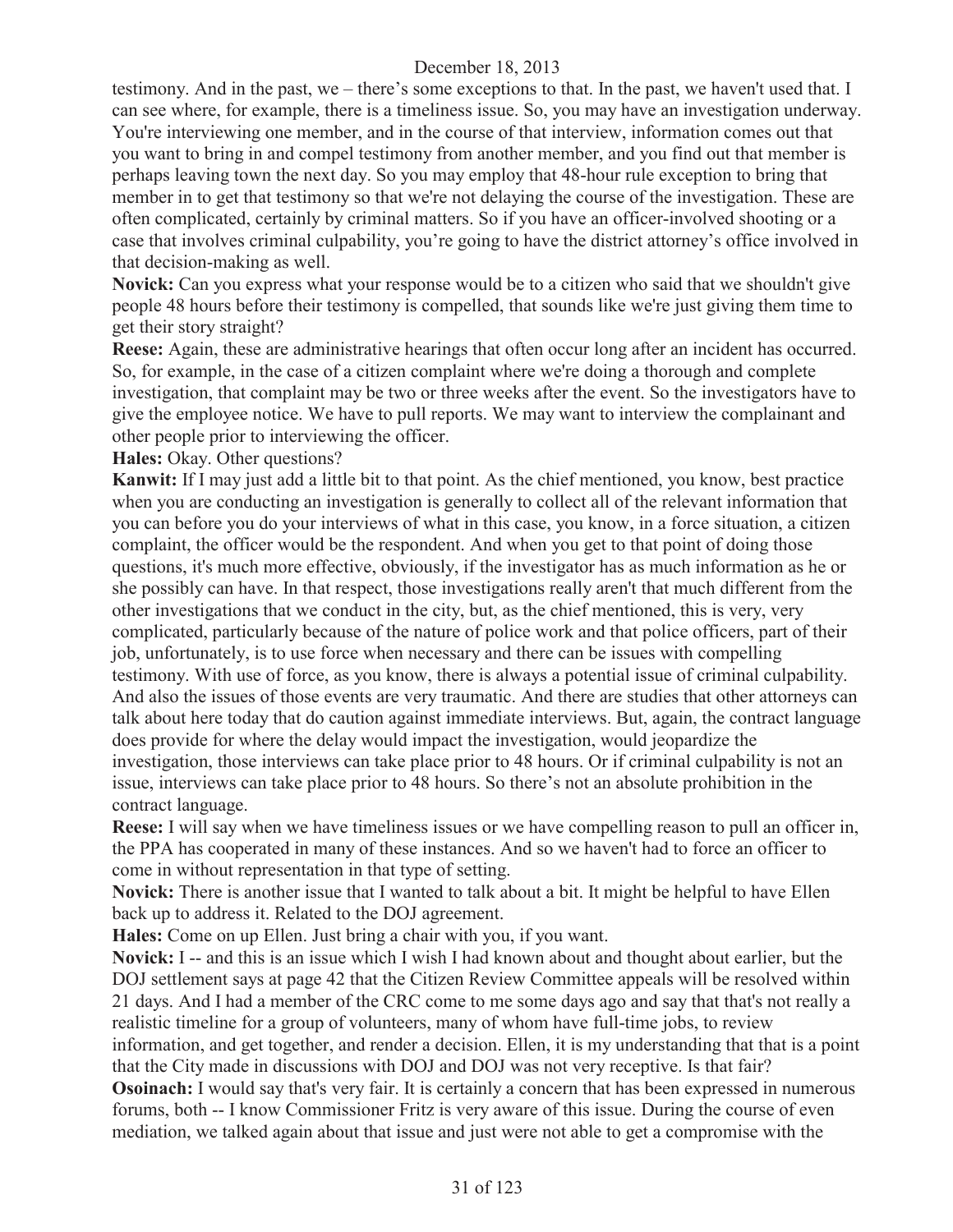Department of Justice on that. Having said that, I think their position is also that they actually wanted a much stricter timeline than 180 days, and the 21 days is part of that 180 days. What we, I think, have gotten them to agree to, is that if we are not able to achieve substantial compliance, so for example if the CRC could not achieve substantial compliance with the 21 days, that issue, since it has been raised repeatedly by both advocates and the City, I think is certainly something that in the future if we were not able to achieve substantial compliance, we put them on notice and I believe that there would be room to negotiate in the future about it.

**Novick:** I hope that's true. But I am concerned by the fact that the language -- I understand that you worked hard on this, my beef is really with DOJ. I'm concerned by the fact that the language says, you know, appeals to CRC shall be resolved within 21 days. And I just -- I mean, I don't think the complainants generally are going to complain about the timeline being too long because they exercise the right to appeal to the CRC and that may take more than 21 days. And I would think that from a complainant standpoint, the timeline issue would relate to our investigation that precedes that. And I am very concerned that we might lose people from the CRC and it might actually be impossible to maintain the CRC if they're faced with a timeline that they simply can't meet. And I will say that last week, I called Amanda Marshall and asked her about this, and she said no, it's very important to the civil rights division that we keep to 180 daytime line and, in fact, they thought that the delays at the CRC was a big fat problem so they wanted to do something about it.

**Fritz:** Commissioner, I'm going to have suggestions when we do the IPR ordinance this afternoon, because I share your concern.

**Novick:** Thank you.

**Hales:** Thank you very much.

**Tracy Reeve, City Attorney:** Mayor, we may want to move the amendment before taking further testimony.

**Fish:** So moved.

**Fritz:** Second.

**Hales:** Yes. Thank you. The amendment has been moved and seconded. Any further discussion? Roll call on putting the amended version on the table.

**Fritz:** Can we have Ellen briefly say what the amendment is just one sentence, please.

**Osoinach**: The amendment is to paragraph 9, subsection ii, and it updates the information to conform to an item being heard later today.

**Fritz:** Thank you.

**Hales:** Just by referring to the rate code sections. Alright. Roll call.

**Roll on amendment.**

**Novick:** Aye. **Fritz:** Aye. **Fish:** Aye. **Saltzman:** Aye. **Hales:** Aye.

[gavel pounded]

**Hales:** Okay, so that amended version is now in front of us along with the other item and we can take testimony on both. Because we are hearing two items together, we will give people four minutes instead of three. I don't know if you have a sign-up sheet.

**Moore-Love:** I have two sign-up sheets.

**Hales:** You have two. So let's begin.

**Moore-Love:** Do you want to combine? Because some have signed up on both.

**Hales:** Let's combine them and again give people a chance to testify on both items at once rather than make them wait.

**Moore-Love:** Okay, I'll start with the list on 1190, the first three.

**Hales:** Come on up. Welcome. Whatever order you would like to go in. Dr. Bethel first.

**T. Allen Bethel:** Good morning. Dr. T. Allen Bethel, President of the Albina Ministerial Alliance and also the vice-chair of the AMA Coalition for Justice & Police Reform. Thank you Mr. Mayor and council for the opportunity to be able to speak this morning considering the two documents,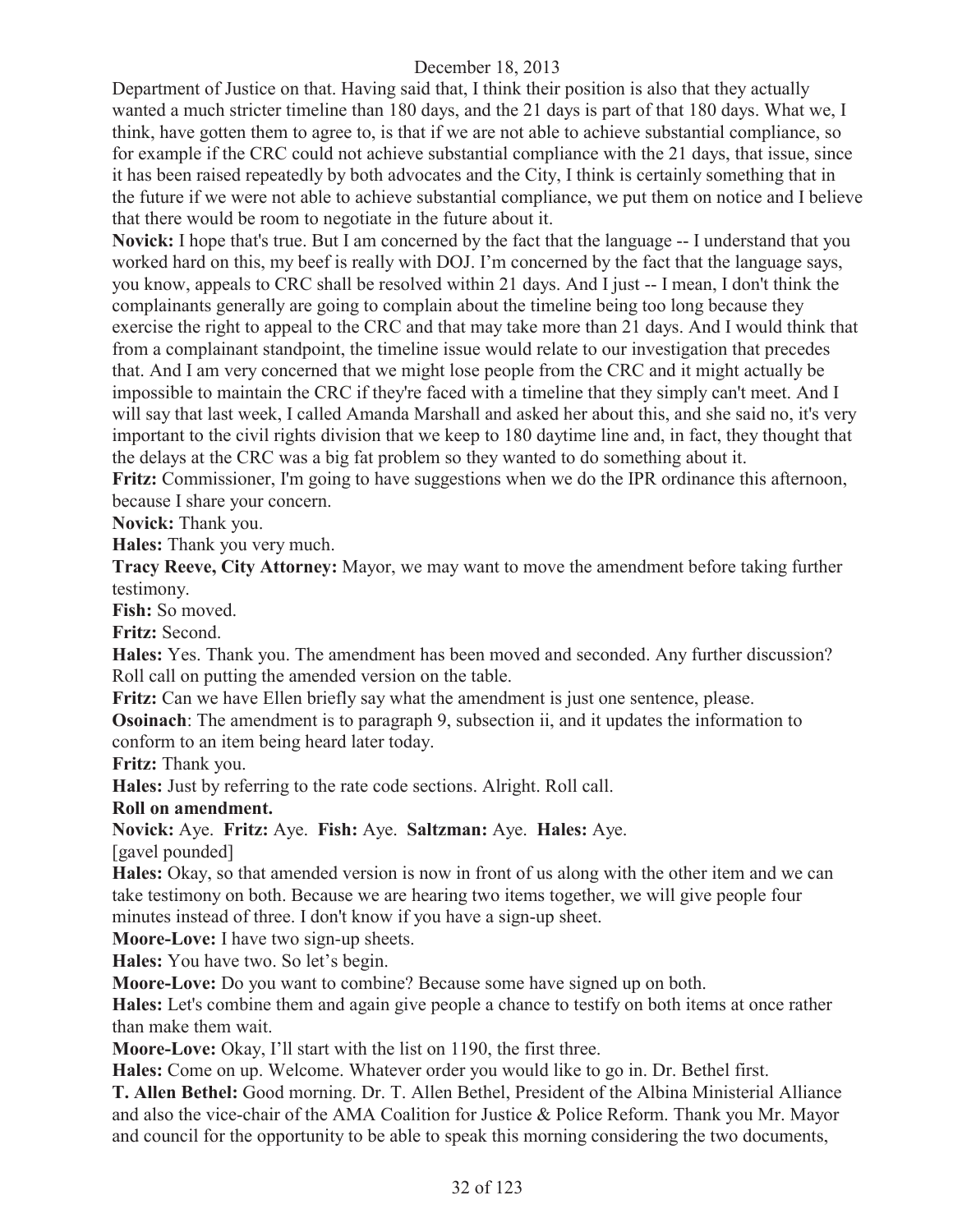legislation, things that are before you. Number one, we want to talk simply just a few things about the CBA. We believe that there have been some missed opportunities in dealing with the CBA agreement. Number one, and those we will talk about the 48-hour rule which you have raised also from the council, is that we do find that there is nothing mandating that the City has to bargain about the 48-hour rule or the IPR's ability to compel officer's testimony. The City, we believe, could have just simply struck that out of the contract and not dealt with it. I believe that it is a missed opportunity to have not cleared this clearly that it will ever be in the future construed as a mandatory bargaining right. Secondly, it was not brought out, but it is a part of the contract, that talks about drug testing. And particularly that piece around the use of steroids. And being found in a particular product that an individual officer may use, it was not aware that there was a steroid inside of that particular product. I am believing that we have missed because there is nothing that then strictly forbids that officer from using that product again knowing that it does contain steroids. If for the United States Olympics and for athletes and other groups, the use of steroids are completely forbidden and you can lose and even be stripped of things, we feel that that should be strongly enhanced in that as well when we talk about drug testing. Performance reviews that have been absent for many years, not only in the Portland Police Association or the bureau and other departments, but particular in this CBA it talks about that we will not use them to determine anything about transfers, discipline, or promotion. What's the use of having an evaluation if the evaluation is not to help to instruct, to correct, and to move forward and improve what a particular officer has done or is doing? Just to leave it as something that is done that has no real impact, I don't believe, once again, that we have taken the opportunity to strengthen what this contract is going to be and can be. Finally, when we talk about the discipline guide and that was one that was just brought up recently that I added a few notes on, is that many times, if this -- what we find is that when something goes to arbitration around an officer in the Portland Police Bureau, most officers have been returned, sadly to say. None of the discipline seems to stick. Off for a few minutes, we might say, might equal some months or weeks. But in the end, they come back and then they are repaid. I have 28 more seconds to go and I can use those up very quickly. But we're concerned about total transparency, total accountability, and if an officer is fired for just cause, that officer remains fired and not then return. I think later in the evening, this afternoon, you will be considering something around the IPR and when discipline is different and then whether the chief then reports to the commission to right that. We are concerned that is not just written inside of something that only the officer sees. Finally, we want to urge the council to note and look at this contract very carefully. And see if it is really in the best interests and in the forward motion of addressing the issues of the DOJ findings, and not allow the CBA to hold changes hostage and work towards a more transformative and transparent Portland Police Bureau and a collective bargaining agreement and one that does not hold the DOJ's settlement agreement hostage to the signing of a CBA and MOU. Thank you.

**Hales:** I know you are going to speak as a panel. Perhaps when I ask you a particular question to follow up on one of your points to make sure that I understand it, and that is, with respect to the discipline guide, there's been a regrettable series of incidents in which the police chief and police commissioner made a discipline decision and it was overturned in arbitration. Do you believe that that discipline guide gives us a stronger position in that dynamic?

**Bethel:** I would have to answer that both yes and a no. Yes, it will give a guide in that we will see what will be the discipline issues, and then a no, because currently we see that things -- when discipline has been recommended in one particular case that we will bring up, the chief has decided that he would do something totally different. And I bring up again the case that you heard me talk about which is in dealing with Officer Wyatt, a man who could not keep his hands off of women, a man who was sent to class three times to understand what sexual harassment is, he still could not keep his hands off of women, and then instead of him being fired, he is demoted and then he is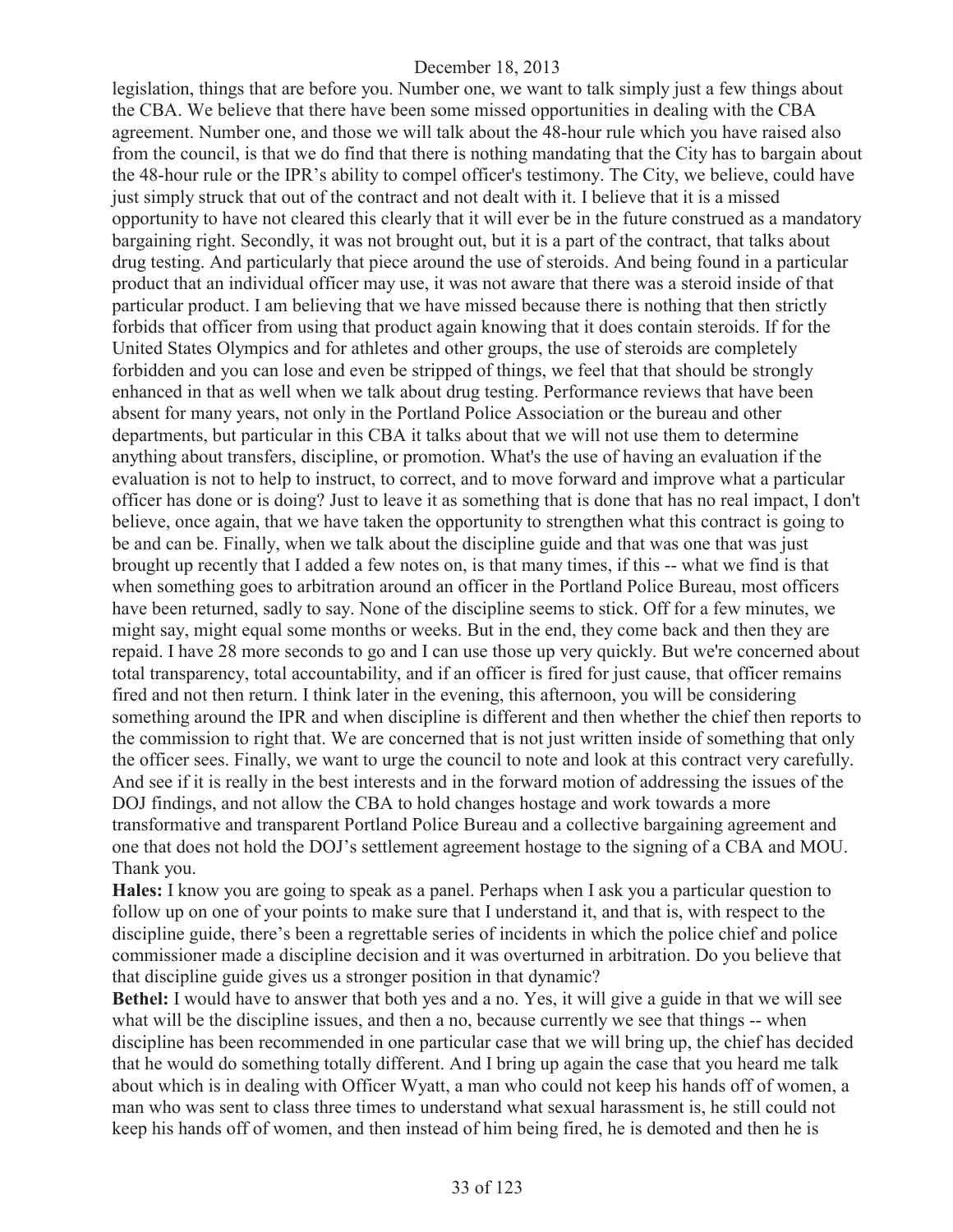promoted in being in charge of the very department that he is to take care of victims who are a part of sexual harassment. That doesn't make any sense. So that's the no part of the discipline piece. It is not going to stick tight. I hope I'm proved wrong, but so far at this point, I have not. **Hales:** Okay. Thank you. Thanks.

**Fritz:** Dr. Bethel, I'm going to check on the exact language. My understanding was on the steroid use, if the over the counter substance is found to have steroids they have to stop taking it. They are not allowed to keep taking it. They have to stop taking it. But because they didn't know about it, that it would not automatically result in firing.

**Hales:** I noted that, too. We should get confirmation on that.

**Fritz:** We would have to check on that.

**Bethel:** I understand it would not automatically result in firing. The piece that they can no longer use it, then I want to be corrected.

**Fish:** Dr. Bethel, we're going to get, we're going to have all of the testimony and come back with the laundry list. But my understanding is that once you are on notice that a product has a steroid, you don't get to use -- take it again and claim that you didn't know. So, there might be another product that you could claim ignorance of, but once it has been determined that there is a steroid in that over-the-counter product, you would not be able to take it again. And as to your question about whether we somehow lock the City in on a -- the question of whether the 48-hour rule is now a mandatory or permissive subject of bargaining, we will bring the team back after to answer that one as well after the testimony.

**Bethel:** Thank you very much.

**Hales:** Thank you. Good morning.

**Shauna Curphey:** I'm Shauna Curphey, I'm here today speaking on behalf of the National Lawyers Guild Portland chapter. I'm also legal counsel for the AMA Coalition but I'm not speaking in that capacity today. The NLG as an organization is a strong supporter of the rights of workers to organize and to collectively bargain for better wages and working conditions. The NLG also appreciates that the ordinance at issue today resolves part of the PPA's opposition to the settlement agreement by the lawsuit brought by the Department of Justice against the City and moves that case forward to a fairness hearing where the public may weigh in on the agreement before the court. The NLG, however, finds it deeply troubling that the collective bargaining process was tied to the PPA's opposition to the settlement agreement, and as a result, important public policy decisions took place behind closed doors. Moreover, the CBA overall appears to make several important concessions to the PPA without corresponding gains in police accountability. I'm going to focus on three. The 48 hour rule, as I'm sure you know, is a huge issue. IPR's ability to conduct independent investigations, and IPR's authority to conduct investigations of deadly force incidents. First, the 48-hour rule, as you have already heard from Dr. Bethel, is a huge concern for the community. As the NLG outlined in its memo to city council, decisions by the employment relations board indicate notices like the 48-hour rule are not mandatory subjects of bargaining. This means that the City, in its negotiations, chose to keep it on the table instead of making a public stand for accountability. I recognize there are exceptions to the rule, as the chief discussed, including that it does not apply when criminal culpability is at issue or if delay will jeopardize the decision. These exceptions beg the question of why have the rule at all, especially considering how it erodes public trust in police oversight, and ultimately, in the bureau itself. Moreover, the MOA that resolves the PPA's opposition to the settlement agreement reserves the PPA's right to grieve issues related to obtaining officer statements and investigation and thus leaves uncertainty about this important issue. Second, IPR's ability to conduct independent investigations, which I know you will address later today, and there will be a different member of the NLG to speak to you then. The CBA still implies that a bureau member will interview officers or conduct investigations, as it states that interviewees will be informed of the name, rank, command of the officer in charge of the investigation and the interviewing officer. This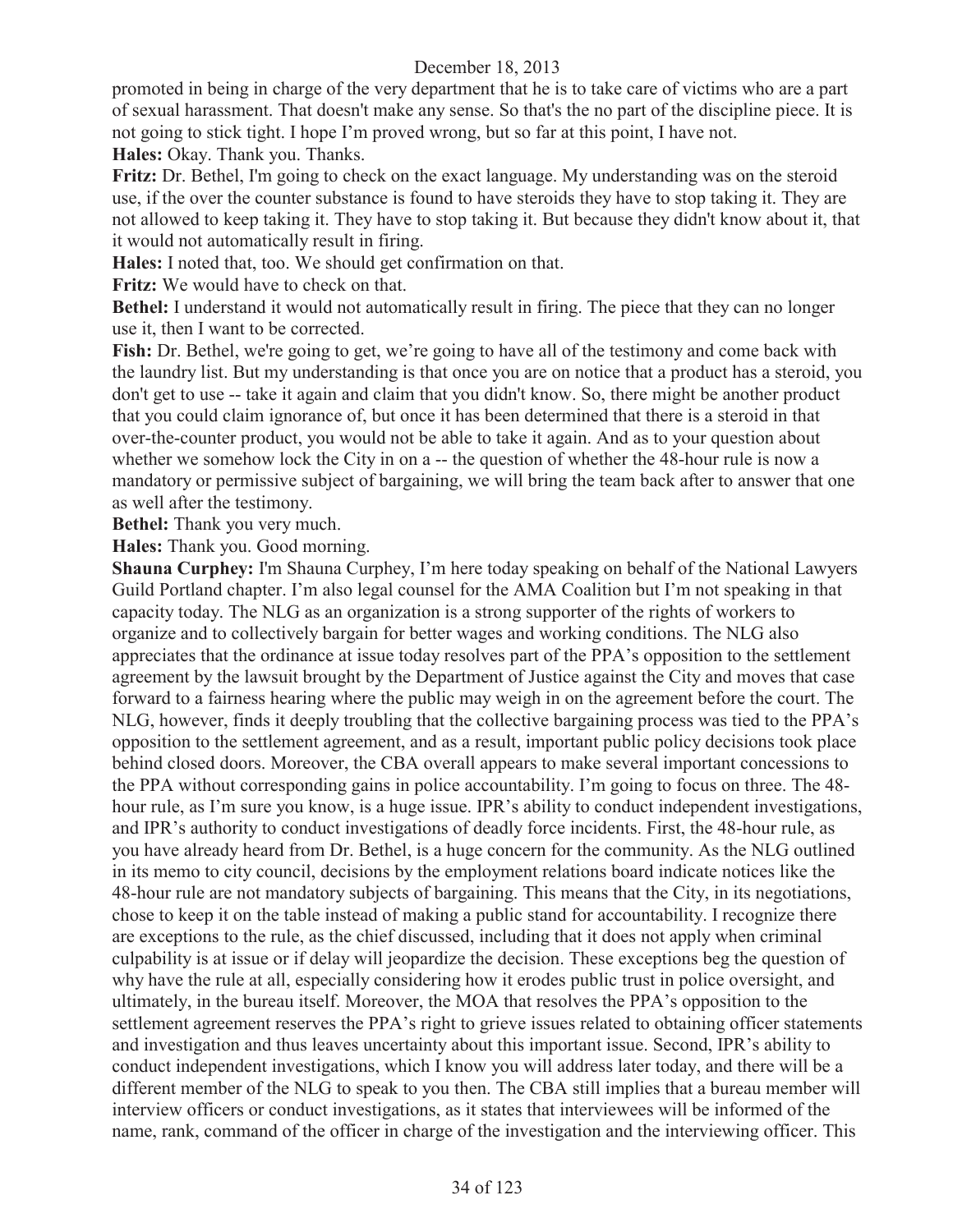lack of clarity is troubling because, again, the PPA has reserved the right to grieve the City's implementation of the settlement agreement as it relates to officer statements and investigation. Third, IPR's ability to conduct investigations of deadly force incidents. The CBA states that IPR has no authority regarding article 61.7, which, in turn, refers to an officer's right to council and union representation in deadly force incidents. The CBA is thus unclear in regard to whether the IPR has no authority to investigate deadly force incidents or merely has no authority over officers' right to representation. Deadly force incidents, as you know, however, are the most serious incidents that potential police misconduct and therefore merit the highest degree of public oversight and accountability. In conclusion, the public expects and deserves an oversight system that is credible, effective, and just. The CBA does not get us there. I want you to consider Dan's suggestion, who will speak to you next, that the MOA and the CBA can be separated so that the suit can move forward -- the DOJ suit can move forward without binding the City to the CBA before the public gets to speak to the court on the fairness of the settlement agreement. Now, I know that you have been told that this is the last best offer. I want to remind you that collective bargaining is not a force of nature. It's a choice. It's a choice reflected by the parties that sat at that table. And it is your choice here today to choose to ratify the CBA. Thank you.

**Fish:** Counsel, can I just ask you, since we have the benefit of you being a lawyer on the panel, is it your opinion that in not addressing the 48-hour rule that we have somehow conceded it is a mandatory subject of bargaining or do you believe that then is still an issue that could be decided by a higher tribunal?

**Curphey:** I think that is still an issue. I think you missed an opportunity by negotiating it.

**Fish:** But I mean, that is an important distinction.

#### **Curphey:** Right.

**Hales:** Another question on the subject of the timing of these interviews, 48 hours or whenever, the ACLU said last year if the bureau requires a mandatory unseen interview, it may foreclose the possibility of criminal prosecution and while the bureau and City may decide that this risk is outweighed by the value of having accurate information in a timely manner, they should make this decision intentionally. You don't think the chief still has that prerogative?

**Curphey:** It's my understanding that if there's criminal culpability as a potential issue, the 48 hour rule does not apply. That's what it says in the CBA. So the garrity concern, which is what I think you're raising, is not tied to the 48 hour rule to the extent that the rule does not apply when criminal culpability is an issue and garrity only applies when criminal culpability is an issue.

**Hales:** Right. Okay. Thank you. Dan, you may want to address the same questions. **Dan Handelman:** I probably will. Hi, I'm Dan Handelman with Portland Copwatch, I'm also steering committee member of the AMA Coalition for Justice & Police Reform. Mayor Hales, Commissioners, even though we are concerned about the broad potential challenges to the policy it allows, we understand that the City signs the Portland Police Association's memorandum of understanding regarding the DOJ agreement today. This will allow the federal judge to enter the agreement into the record this Thursday and set a fairness hearing to decide whether the agreement resolves the problems identified by the DOJ's investigation into the Portland police use of force. However, community testimony at that fairness hearing, expected to be held sometime in February, could prompt the judge to order changes to the DOJ agreement that better fix Portland's troubled oversight system and clarify issues around use of force. Because the CBA could be affected by those decisions and because the judge should not be influenced in this decision by facts on the ground created by signing the new contract ahead of the agreement's ratification, the City should delay voting on the CBA until after the fairness hearing. We want to be clear that our organization works regularly and supports labor unions and the right to bargain for fair working conditions and wages and benefits. The PPA is association of police officers who are sometimes called out to squash the demonstrations of other workers. They use their considerable power to prevent accountability for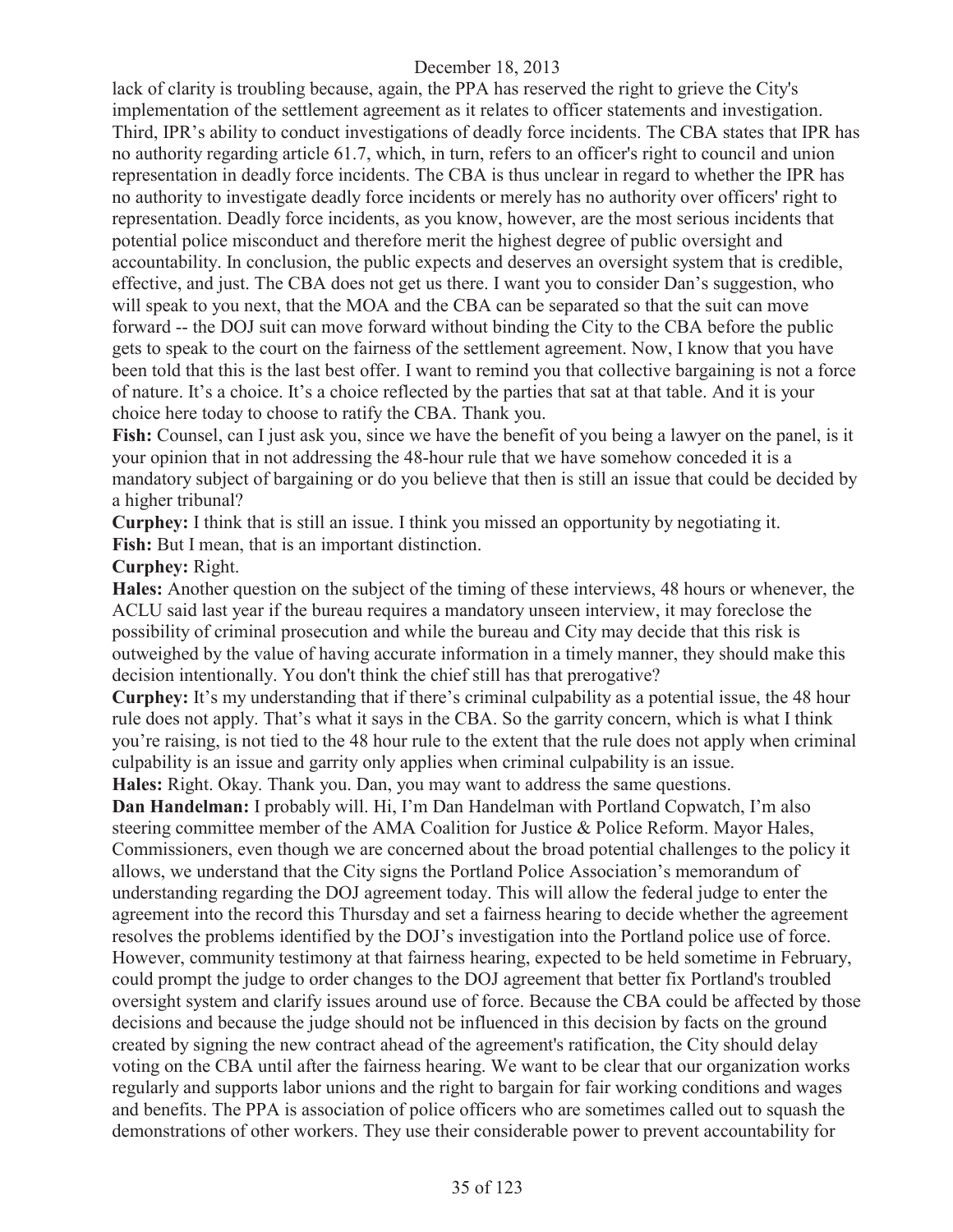use of excessive and deadly force to avoid being investigated by anybody outside of law enforcement. We will be equally as alarmed if the Portland teachers association were going beyond asking for reasonable class sizes, which directly affects their workload, and instead asks for rights to institute corporeal punishment against students with limit to outside review of their actions. The PPA contract was negotiated mostly behind closed doors. There were three public meetings, all which I attended, and only two of which the PPA attended. The council is our elected leadership and we expect more from the City in clearing the way for timely and independent investigations. However, the City chose to leave in the so-called 48 hour rule and parts of the contract which could be interpreted to limit IPR from investigating misconduct, including deadly force cases. It's also a great concern that the newly reinstituted performance reviews will not include all complaints against officers, only ones sustained, and will not be used for transfer, discipline, or promotion. If an officer has a pattern of receiving certain kinds of complaints, don't you think their supervisor should mention that in their annual review? We also hoped that the City would expand drug testing introduced in 2011 to include mandatory tests after deadly and excessive force incidents but that did not happen. We signed on to a letter the National Lawyers Guild sent you earlier this month pointing out there is nothing mandating the City has to bargain the 48 hour rule, or the ability to compel officer testimony. You could have struck those parts of agreement and said, sorry, it's not mandatory. But you didn't do that. Getting back to the DOJ agreement, we raised concerns that administrative investigations are mandated only when officer is found to have violated somebody's rights at civil trial rather than also when a judgment or settlement are entered. The fact that PPA is asserting its due process rights over this piece which affects very few officers, since few lawsuits result in jury verdicts, underscores it this as a reasons that we hope the DOJ agreement gets modified after the fairness hearing. And just, the tying together of these two issues. If this so intertwined and this is a global settlement, then this was part of a DOJ agreement and the AMA Coalition should have been involved in the negotiations. And I believe we were not involved. **Fish:** I haven't heard that argument before that you just raised about the performance reviews. And I wanted to give you a chance to flesh out the point you just made. So you just suggested to us that rather than base the performance review on sustained complaints, that we give the supervising authority the power to base it in part on complaints that haven't been sustained, which I think to lawyers and to people concerned with workers' rights, raises some issues about fairness. So, what's the analogy that you would have any other workplace setting where a mere complaint that hasn't been founded in fact could lead to a negative performance evaluation without, potentially, recourse by the employee, and since you raised it, why do you believe it would be fair?

**Handelman:** Well, I didn't say there was no recourse, there's recourse built into the agreement about the performance reviews. But the issue is that there are some officers who get the same kinds of complaints over and over again, and they're either not sustained in the sense that they're exonerated and found within policy or they're not sustained because there was not enough evidence one way or the other. And it was he said, she said. And believe me, I know that is a lot of the cases, because it's just the officer and the person. Which doesn't mean it didn't happen. And doesn't mean that the officer isn't having behavioral issues. So having a stack of unsustained allegations against you doesn't mean your performance is spotless.

**Fish:** I appreciate the point but I want to put up a caution flag. Because we all, regardless of how we view the outcome here, we believe in some basic tenants of fairness. If it is not sustained, or it doesn't have adequate evidence behind it, or whatever, through the back door to say that it has weight in determining performance evaluations to me is a slippery slope. And I want to flag a concern. Because now you're talking about something which has not been sustained, but could be the basis of a negative performance evaluation which could have implications for your future advancement within the department.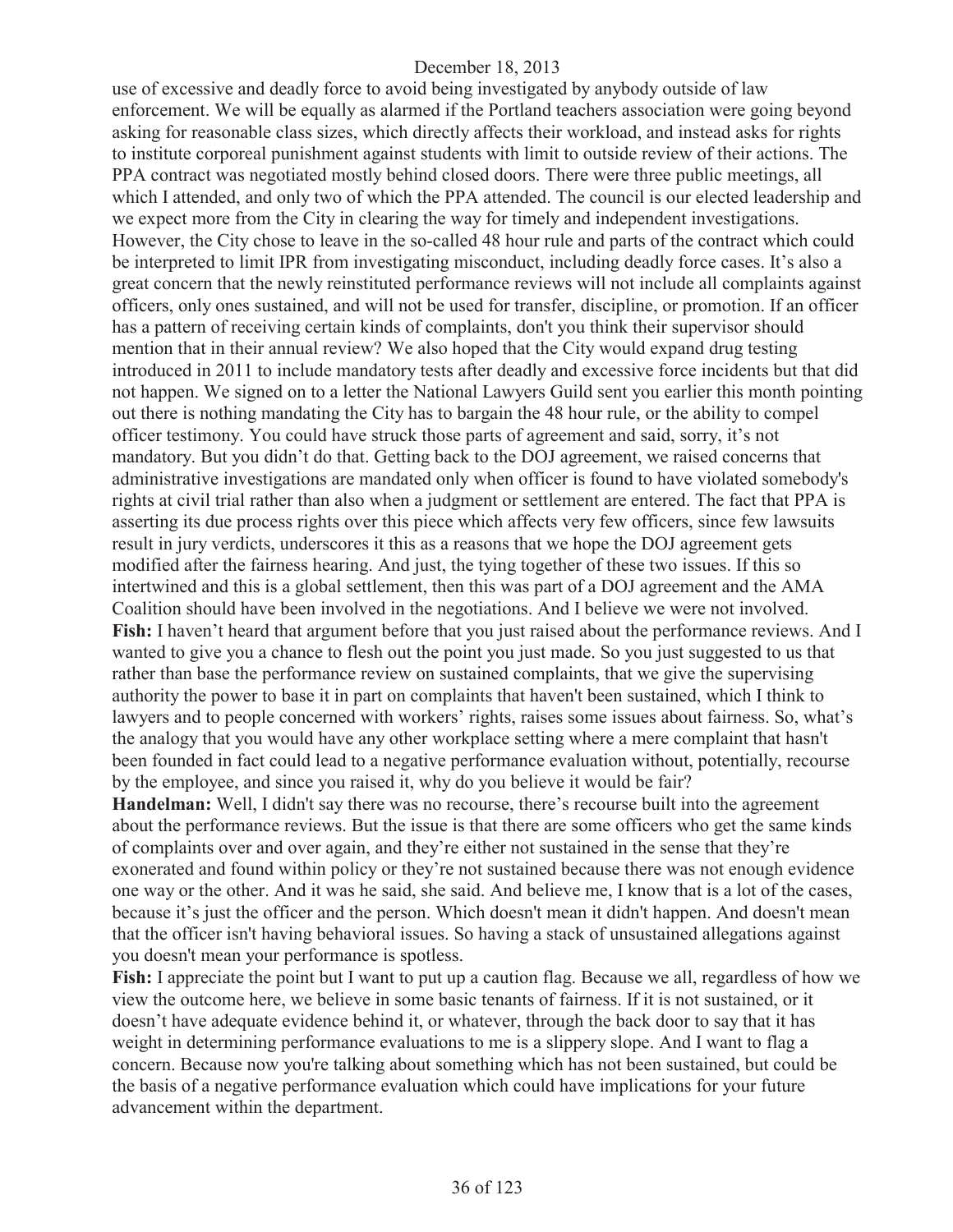**Curphey:** As I understand it, the performance evaluations do not lead to discipline in any way. What I think Dan is trying to get at is he wants to capture a situation where it looks like there is a problem with this officer. And actually, I'm not talking about public employers. But in the private setting, you will put a note in the file if you get a complaint. Anyway, there's different rights for public employees. But I think what Dan is saying is, if it looks like there is a pattern based on complaints that are not -- where the officer has not been exonerated, what harm is it to consider that in a performance evaluation, if the evaluation isn't used for officer discipline? As I understand it, it is not used for officer discipline.

**Hales:** Not in and of itself.

**Fish:** Not in and of itself, but it is part of the record that could be used for things like considering promotions in the future. Hopefully not going to disregard a negative series of performance evaluations. I'm just -- it strikes me that -- I understand where he is going, I just have some concerns about the fairness of operating off of a mere complaint. And in the private sector, we find that some complaints are often directed to people based on invidious classifications. I would hate to see the black employee, or the gay employee that's getting complaints because of some disparate treatment to have that influence his or her employment evaluation. I just think we should tread lightly. **Hales:** Other questions for this panel? Thank you all very much. Good morning.

**Jo Ann Hardesty:** Good afternoon, Mayor, city council members. For the record, I'm Jo Ann Hardesty, I am on a steering committee of the Albina Ministerial Alliance Coalition for Justice & Police Reform. It's amazing how we get that name mixed up a lot. I want to thank you first for some of the changes that were made to the Portland Police Association's contract. I appreciate you doing away with the fake fitness bonus so that we're no longer paying people to have their fingers pricked and their blood pressure taken. So I appreciate that disappearing in these contract talks this time. I appreciate that the performance evaluation actually has a little more clarity than the last collective bargaining contract that this body passed. However, I'm concerned that the performance evaluation is not going to be used to determine someone's fitness for a particular assignment. I think it is ludicrous to evaluate someone and then not be able to determine whether or not this is a police officer that should be either -- whether it is the mental health unit, whether this is the ideal person to work with people with mental health issues, whether this is the appropriate person to work with gang youth, whether this is the appropriate police officer to be an emissary out in the community working with community organizations. So if you are not going to use a performance evaluation to determine whether or not you have an effective employee, then I have to ask you, why the heck would you do a performance evaluation? Most employers use those to determine assignments, to determine special assignments, to determine whether or not the employee is matched to the right work assignment. And so to say that the performance evaluation won't impact someone's pay, their assignment, etc., etc., seems to be a bit ludicrous. When I hear Daryl Turner say that the discipline matrix will be an advisory tool for the police commissioner and the police chief to use, that again makes my blood boil. Because the reason we need a discipline matrix is because there is no certainty, either in the public or in the police bureau, about what appropriate sanctions are for certain activity. And so if we're developing a discipline matrix simply as an advisory tool rather than something that will give certainty to police officers and the public, I think that is a mistake. I will also for the record say that our missed opportunity once again as it relates to taking the 48-hour rule has already been spoke about, but I want to put on the record that the performance evaluations, the 48 hour rules, have been consistent problems when it comes to trying to hold police accountable for inappropriate behavior. They've been consistent problems that we had the opportunity to fix. And we chose to just say well, it is going to be a problem so we won't deal with that. My fear is that in the settlement agreement, what you will do today will prevent Judge Simon from actually making significant changes because he will not want to make any proposed changes to the settlement agreement that would impact the collective bargaining agreement. So, basically you have put us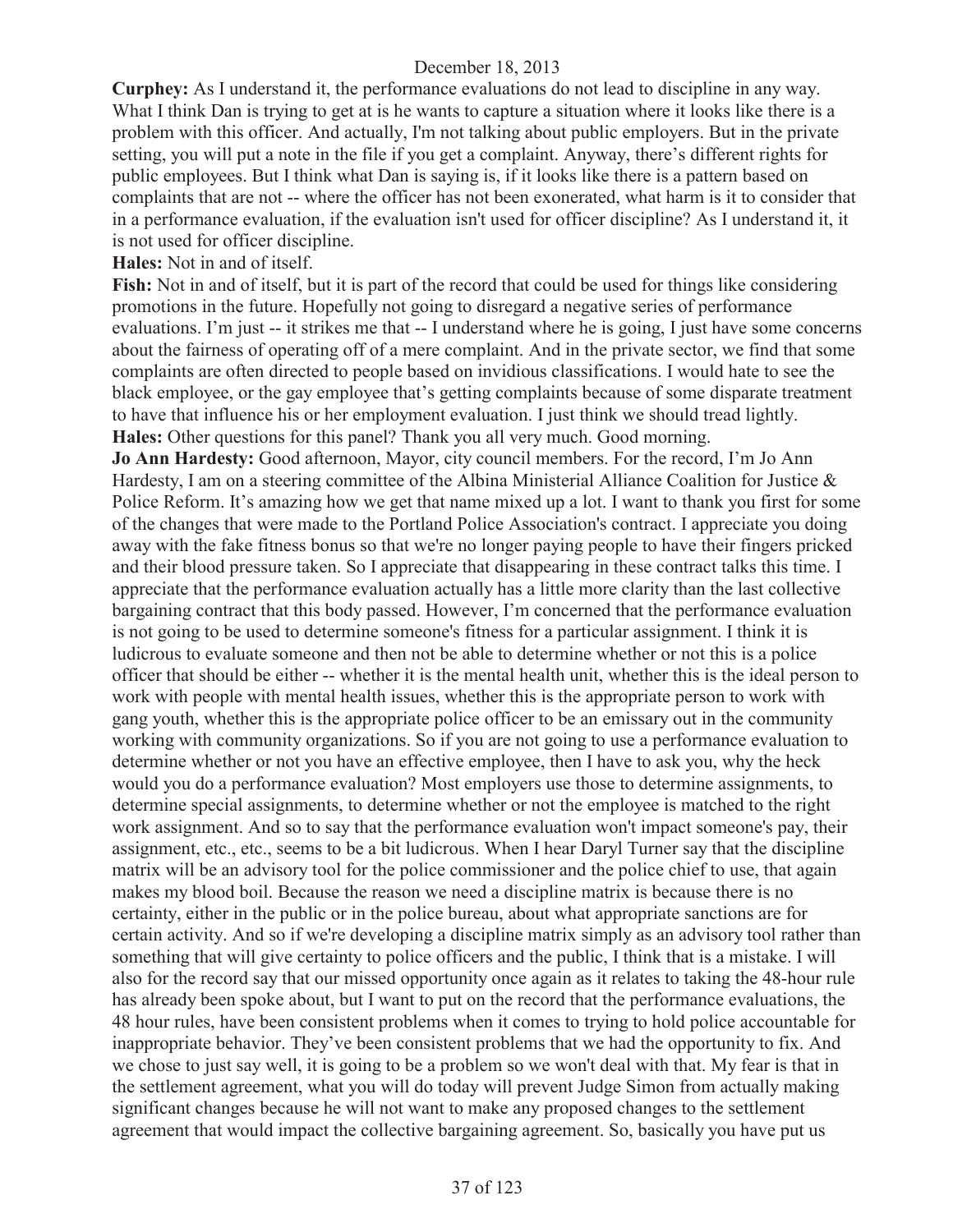back in the same box we've been in. And through your actions today with this vote, you basically have put us right back where we have been. And the community hears over and over again, we can't discipline officers because of the collective bargaining agreement. Well, guess what? We had a chance to fix the collective bargaining agreement, significantly this time, and you chose not to do that. I'm done.

**Fish:** Didn't Judge Simon -- and we will pose this question later, but didn't Judge Simon make it fairly clear throughout the proceeding that as the federal authority on this, his view of the law trumps whatever we do?

**Hardesty:** No. I think what he made clear was that he would not interfere with a collective bargaining agreement. He cannot interfere with a collective bargaining agreement. So, you voting on this agreement today -- so, when the public comes to the community fairness hearing and talks about the public doesn't have 48 hours before we can give a statement, so why should the police have 48 hours, even if the Department of Justice brought that up in their investigation. When we take that to Judge Simon, Judge Simon will say, well the Portland city council just voted a new four-year contract, so clearly they didn't see the 48-hour rule as an issue. Right? Well, the community has been saying this for well over a decade.

**Fish:** So I will put this to the attorneys later, but I think we're missing each other in the conversation. Because I do believe on the supremacy clause he has the authority to trump us. We will ask the team.

**Hardesty:** Yes, I had the impression that he did not want to do anything to impact the collective bargaining agreement, which is why he sent us to mediation. So, when you vote this in, that becomes what we have to live with for the next four years.

#### **Fish:** Okay.

**Hales:** Thank you.

**Kayse Jama:** Good afternoon, Mayor Hales and commissioners. My name is Kayse Jama, I am the executive director of the Center for Intercultural Organizing. First of all, before I start my comments, I want to let you know that both my organization and myself absolutely supports the union's collective bargaining in general concept, but in terms of this case of the Portland police union, I have been around this issue for a while and it has been becoming clear that it is being used as a tool to derail community police accountability. And so for that sense, today, my issue is a very complex one and it has a focus on paragraph nine that the city attorney presented to us, particularly as it relates to the 48 hour rule and as it relates to the IPR review that will be foreseen today. And those two issues, for me it's simple. One is that, as I understand now just what I heard before when the chief was here, that even the 48 hour rule, the chief might have a potential to be used as a tool if he wants to. And my understanding is that we have to be very clear. If we have we should not be attached to this issue as folks from the AMA said, that we should not be attaching the 48 hour rule to the CBA, we should be separating, and the City should not be for giving that aspect of that collective bargaining issue. That allows us then to move forward. The second piece that I want to address is that I think IPR -- if we really, truly wanted to have IPR, Independent Police Review, I think we should have one. And the proposal that is right now in front of us that has been attached to the collective bargaining is very much not allowing to have that independent police review. And I really believe that we should not be accepting this contract today as a good faith. Time and time it seems to be happening that, even if issues that Jo Ann Hardesty raised, that the chief might be able to use it as a potential tool -- that actually, to me, is what's wrong with the heart of this system. Collectively, each time, we're asking the Portland police to police itself. And I think it's time for us as a community to stop for a minute and step back and realize that we want to support our police union, our police force. We want to make sure they do their job well. But in the meantime, they are the ones who have the guns. And we have to hold higher standards because of that. And for that reason, we have to give every ample opportunity for the community to believe that their police force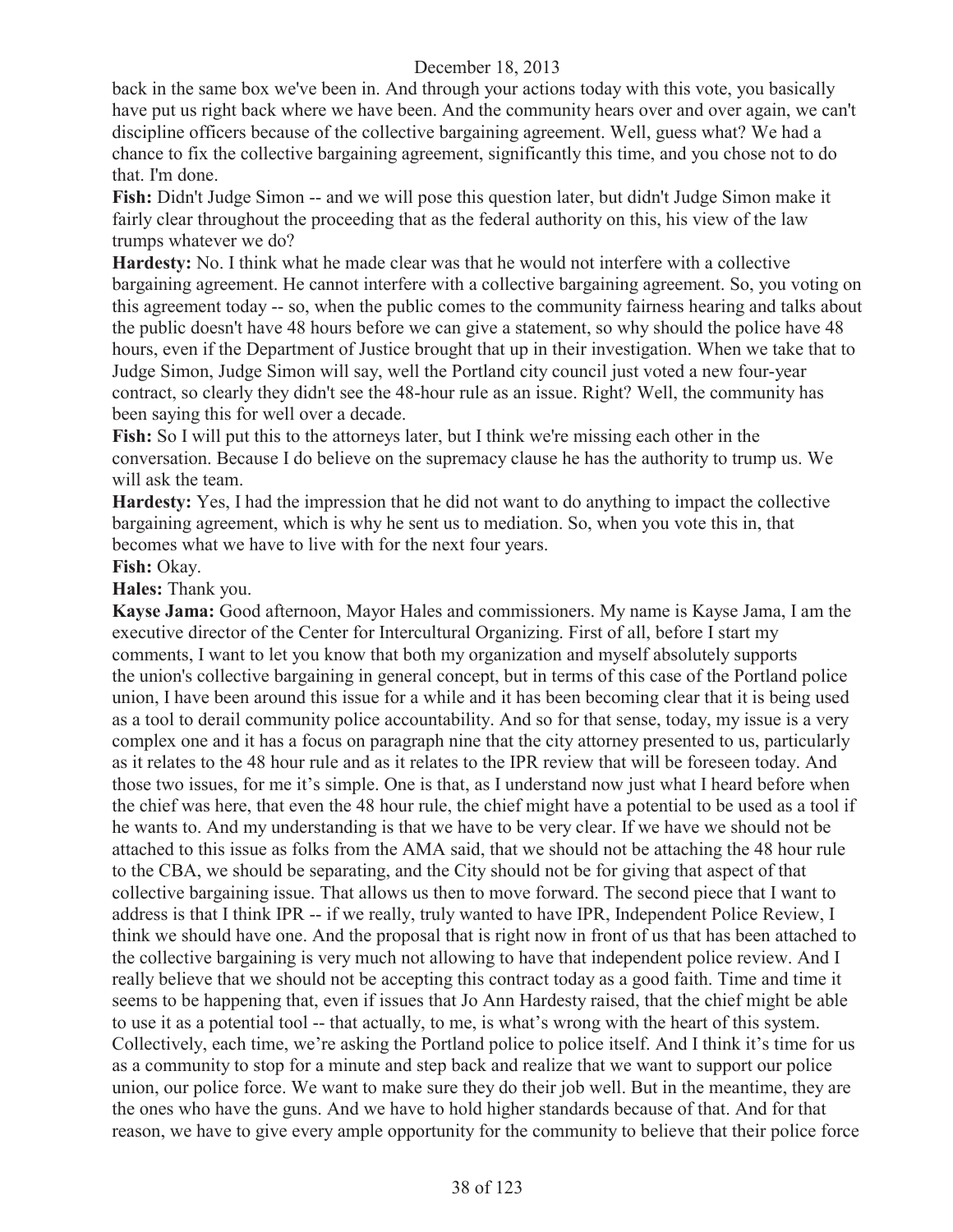are accountable. So, in conclusion, I urge you today to not accept this MOU and not accept the collective bargaining agreement that the City has struck with the Portland Police Association. Thank you very much.

**Hales:** Thank you. Joe. Good afternoon.

**Joe Walsh:** My name is Joe Walsh, I represent individuals for justice. And some of you know that when I was working for a living, I was a chief union steward for the IBEW. And I did negotiate contracts, and I did negotiate working commissions, and I did negotiate with management about what the rights of management are versus what the rights of the union is. So I'm familiar with a lot of this stuff. If I negotiated this contract, and I got it signed off by the council, I would have all of my friends in the union buying me drinks for weeks. This is a very pro-union contract. What you have is a question about the 48-hours that everybody in the community that I talk to has great concern and they don't believe that if a police officer shoots somebody that he doesn't have to talk to anybody for 48 hours. Most people don't understand that. The drug testing that you're introducing now and saying, well, you know, if we pick up steroids and you bring in the commercial energy drink and show us that it contains steroids, we will give you a letter of reprimand instead of firing you. That's a little bit insane. If there is any --

Fish: Joe, in fairness that is not actually what it says. If you bring in that 48-hour drink or 24-hour drink and it you establish that that is the source. Whatever it is. Let's say you have something you bring in and you say this is what I consumed --

**Walsh:** Let's start at the beginning. Start at the beginning. You get tested for drugs and it shows up positive. Go from there.

**Fish:** The only exception that is built into this drug policy is if you can establish that you unknowingly consumed the steroid, i.e., you can produce something that you consumed where the steroid is not marked on the ingredients, a lab test establishes that it has a steroid, and you can show that you through no fault of your own that you consumed it, that is the only exception that has been created here.

Walsh: But you also had testimony that you have -- I would like some of my time back. You also have testimony that you have some of your testing done, you have done thousands of testing and nothing has shown up. Why is the union so concerned about this exception coming in if there is no indication that any of the officers are using steroids? Did I miss that? It seems to me that that was the testimony. Thousands of tests, and all negative. Why are they so concerned about this one exception? And what -- why did your negotiators let it go? Now, my last point, just going to say that the process here is very difficult for the public. You have all of your negotiators, you have all of the unions here, you have more guns in this room. If we could sell them we would all be rich. And you bring in the public to testify at this point. For you to overturn this contract, you would have to kick in the teeth of your negotiators. You would have to say, you did a bum job. And you guys don't do that. You keep complimenting each other, so much it makes me very confused. You bring this in at the wrong time. You lock us out and you do the negotiations behind closed doors. You don't allow people to come in to a process at the middle, or the beginning, and as Dan Handelman testified, he went to three and the union didn't bother showing up because they don't want it in the public. They want it private. And on their property, they made it private, if that's my understanding. So, I have a great deal of trouble with this whole process. You bring us in at the wrong time. The chances of you not voting for this is zilch, nada. You will vote for this -- you may give some little gift to all of us here, but you're going to put this into effect and we're going to go before the judge in February handicapped again.

**Hales:** Okay. Thank you.

**Fish:** Karla, how many people in total have signed up?

**Moore-Love:** I've got nine on 1190. And I have four on 1191.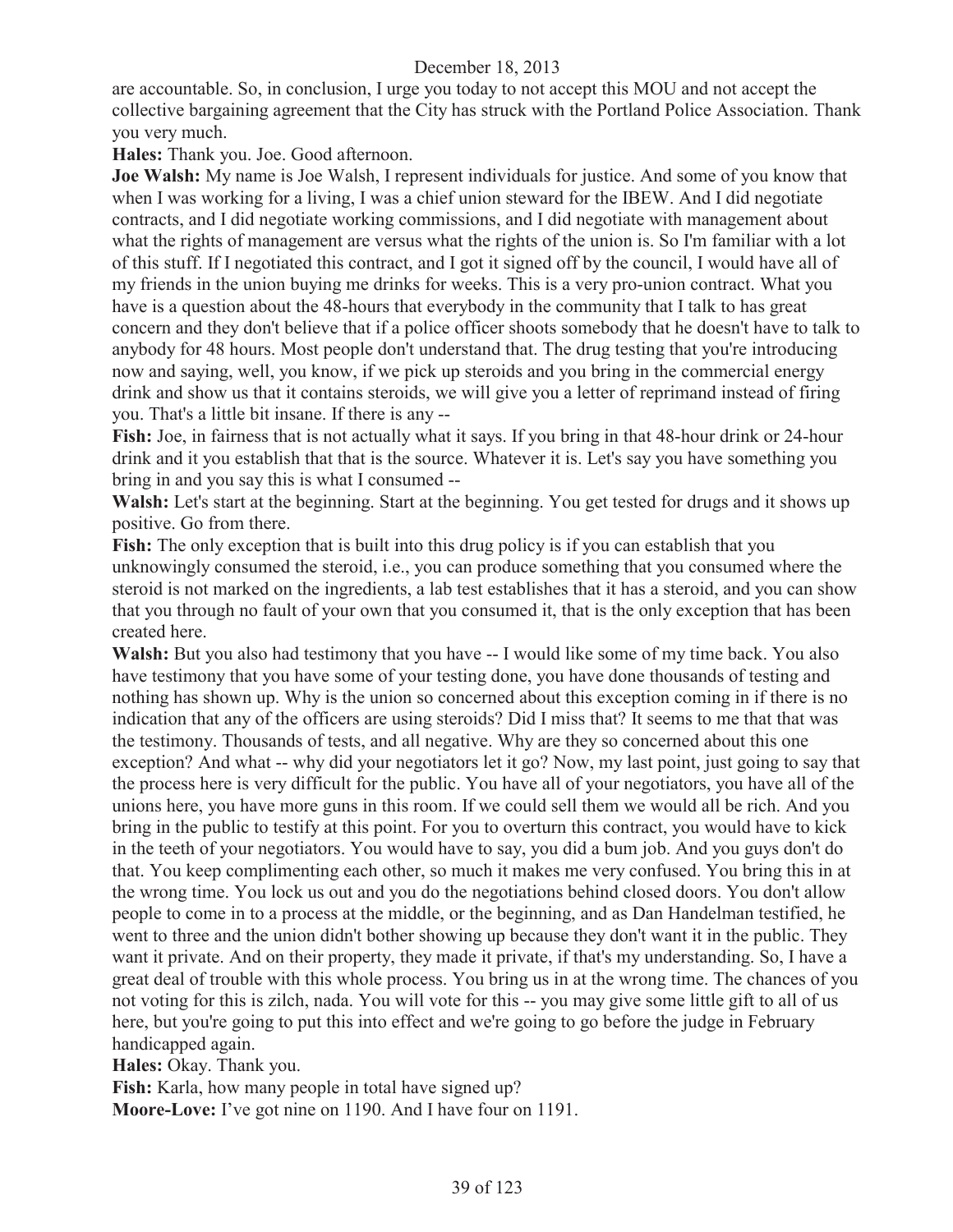**Fish:** Mayor, before we take more testimony – because we are going to have more testimony than deliberation, and then at some point we have to get to the regular agenda and just because we have city staff that is on call, do you have any --

**Hales:** Yeah, it's my intention we could go until 1:00 and break for an hour.

**Fish:** Break for an hour and pick up whatever is left on the regular agenda?

**Hales:** Pick up, and then take up the afternoon agenda after that. Does that make sense to everybody?

Fish: Can I assume that would include 1208.

**Hales:** It could include everything after 1205. Yes, it would.

**Fish:** Okay. I just want to -- I don't want people to --

**Hales:** I think there is a slim chance that we will get to the regular agenda before this afternoon, at 2:00, I mean.

**Fritz:** Since I recognize that some people's parking meters may be challenged, I wanted to let folks know that my staff has been looking into the issue of what's in the contract versus what's in the policy, and the new regulations on steroid substances are in the policy rather than in the contract. I think we're both correct, Dr. Bethel, that it is not. So we are getting clarification on the changes in the policy as well.

**Hales:** Great, thank you. Go ahead, Mark.

**Mark J. Hofheins, Jr:** Hey, Mark J. Hofheins, Jr. with UCARE. I only have two points. The first point is that we don't get 48 hours, nor should they. The second point is that I think the worst statement made today was that we have talked about how to use it but not that we are going to use it. That was the worst statement made today. And, so, I think that needed to be addressed and thought about just because it is going to be on the books doesn't necessarily mean that they're going to use it. That was the exact statement that they said. And, so, with that clarification, I will let you guys figure out what you're going to do.

**Hales:** Thanks. Good afternoon.

**Barry Joe Stull:** Barry Joe Stull. I hate to have to correct Mr. Walsh who loaned me this pen, but we're handicapped still. This is an ongoing environment here in the city of Portland. And I don't know what I can do to change it. End of the last century, in the year 2000, I was a pacific green party candidate, if you could manage to get through all of the booking photos on an internet search of my name, you would find out that I was a pacific green party candidate and the quotes on that page include, Stull's not a career politician posturing for your vote, he fearlessly tackles government and racist police corruption right on. Since then I have this scar on my head. I got that as an alum at Lewis & Clark College where the campus safety intentionally scarred my head on the paving stoves, knowing I was an alum, knowing I was a person with a disability, and most importantly knowing that in this environment they were not going to be held accountable by this corrupt government. That being said, I had a knock on my door, September 1st, 2003. I was protected under the medical marijuana act. My neurologist had advanced degrees in neurology and neurophysiology, he taught neurology at the OHSU medical school. The jury never got to hear his testimony. What was the problem? The problem was the police officer put in his police report the subject is Steven Dons who died in custody at the Multnomah County detention center across from the park after a shootout with the Portland police. I think it was friendly fire. I think the Officer Colleen Waibel was actually shot by another Portland police officer. And I thought I had to pay for it, because not only did Office Sery put that he thought I had inside information -- I do have informants -- but that he fatally and shot and killed James Jahar Perez, an unarmed black motorist, 30 seconds after they pulled him over. I was supposed to have my pot trial on April 20th, 2004, but I couldn't that day because of a court scheduling error that somehow bumped my trial so they could instead of district attorney Michael Schrunk chairing the coroner's inquest into the fatal shooting of James Jahar Perez. Fearlessly tackles government and racist police corruption head on. That's what I said before I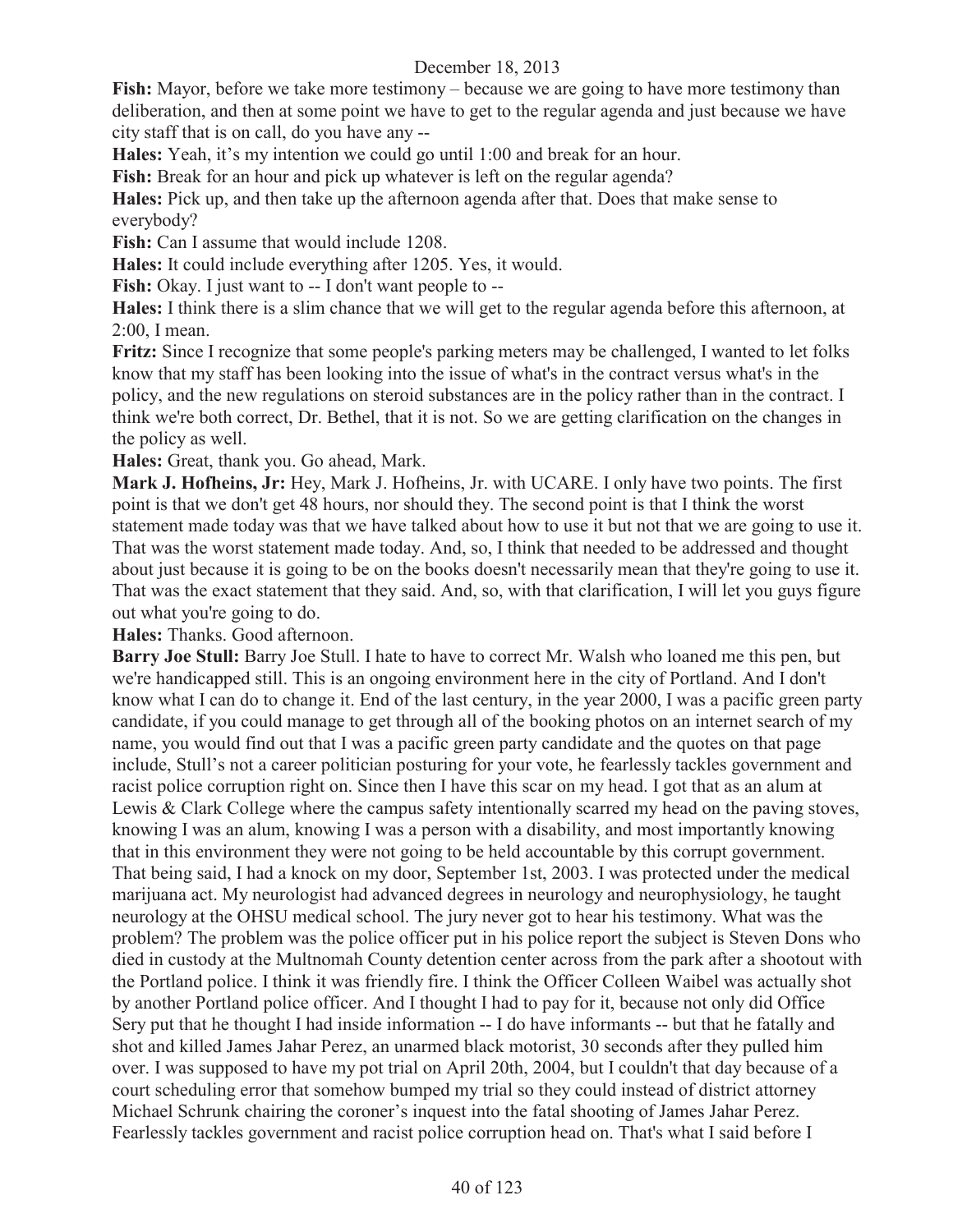picked up this bogus felony conviction when I was protected under the medical marijuana act that I worked decades to affect. I don't know how we're going to change until you change. I really don't know how we are all going to change until you five change. Thank you.

**Moore-Love:** For item 1191 we have Dan Handelman, Joe Walsh and Mark J. Hofheins, Jr.

**Hales:** They have already testified. Anybody who hasn't testified?

**Moore-Love:** That's all on the list. Everybody else testified.

**Hales:** I think there is some questions for staff. So I think we certainly need Anna and then David is going to go get Ellen. And then we may need police bureau as well. But who is on first with a question for Anna, if we have any. I think there are a number of questions for Ellen. Maybe none for you, Anna.

**Fritz:** I had asked Anna yesterday about the 48 hours and if you could just recap what the reasons are for why we didn't address that.

**Kanwit:** Certainly. When in terms of the collective bargaining, one of the things that -- I guess there's a couple of things. One with the 48 hour rule, while the City does think some of that language is permissive, we also understand from the advice of our city attorneys that the employment relations board may look at this as mandatory, particularly when you are talking about use of force and that could be treated differently. But what the parties believe about a particular subject for bargaining, whether it is permissive or mandatory, is not the end of that discussion. Because if there is disagreement, either party has the opportunity to go to the employment relations board and have the board resolve that issue. Again, that would have resulted in a lengthy hearing. We know because that board is underfunded, the cases we have before them take anywhere, again, I don't think we've had a case heard in less than four months. We've had this cases waiting out there for as long as a year. Again, not the fault of the employment relations board, but this is a very lengthy process. And the likelihood of it coming -- a decision being -- well, in some cases it probably mandatory impacts to this, so it isn't a clear-cut issue of you simply take it out of the contract and move on. The other part is this is a very complicated issue in terms of allowing some period of time before an officer's interview is compelled. As the chief said, this doesn't prevent voluntary testimony, but there are a lot of complicated issues to this. And we believe some of these should be resolved through implementation of these reforms, once we have the compliance officer in place, these issues can be addressed as part of the larger discussion. But again, absent the mediated settlement, we don't have the same opportunities to do that.

**Fish:** Can we just address specifically Dr. Bethel's question? Dr. Bethel asked, and I thought a reasonable question, that has something that we have done in the proposal before council tilted the playing field here in terms of whether it will later be construed or could be construed as mandatory or permissive? Is there somewhere in that course of bargaining or what we're going to do that gives some advantage to either side on that question?

**Osoinach:** I appreciate that question. And I also thought it was a fair question and concern that Dr. Bethel raised. Certainly from our point of view, the answer is absolutely not. It's clear in the memorandum of agreement that the City and the PPA have a respectful disagreement about this issue and in terms of the permissiveness of the bargaining. We fully retained our rights with regard to that. And, so, from our perspective, the answer is absolutely not. We have not compromised. There is nothing in either the collective bargaining agreement or the MOA that would compromise our ability to argue in any forum it is a permissive subject of bargaining.

**Fritz:** The way it is set out, if I understand correctly, is that the judge in the Department of Justice settlement agreement could say, City and union go bargain this, or take it to employee relations board, and by settling the contract, except for the carve out, we are settling everything else but acknowledging there may be some direction from the court to go do something else on those three carve-outs?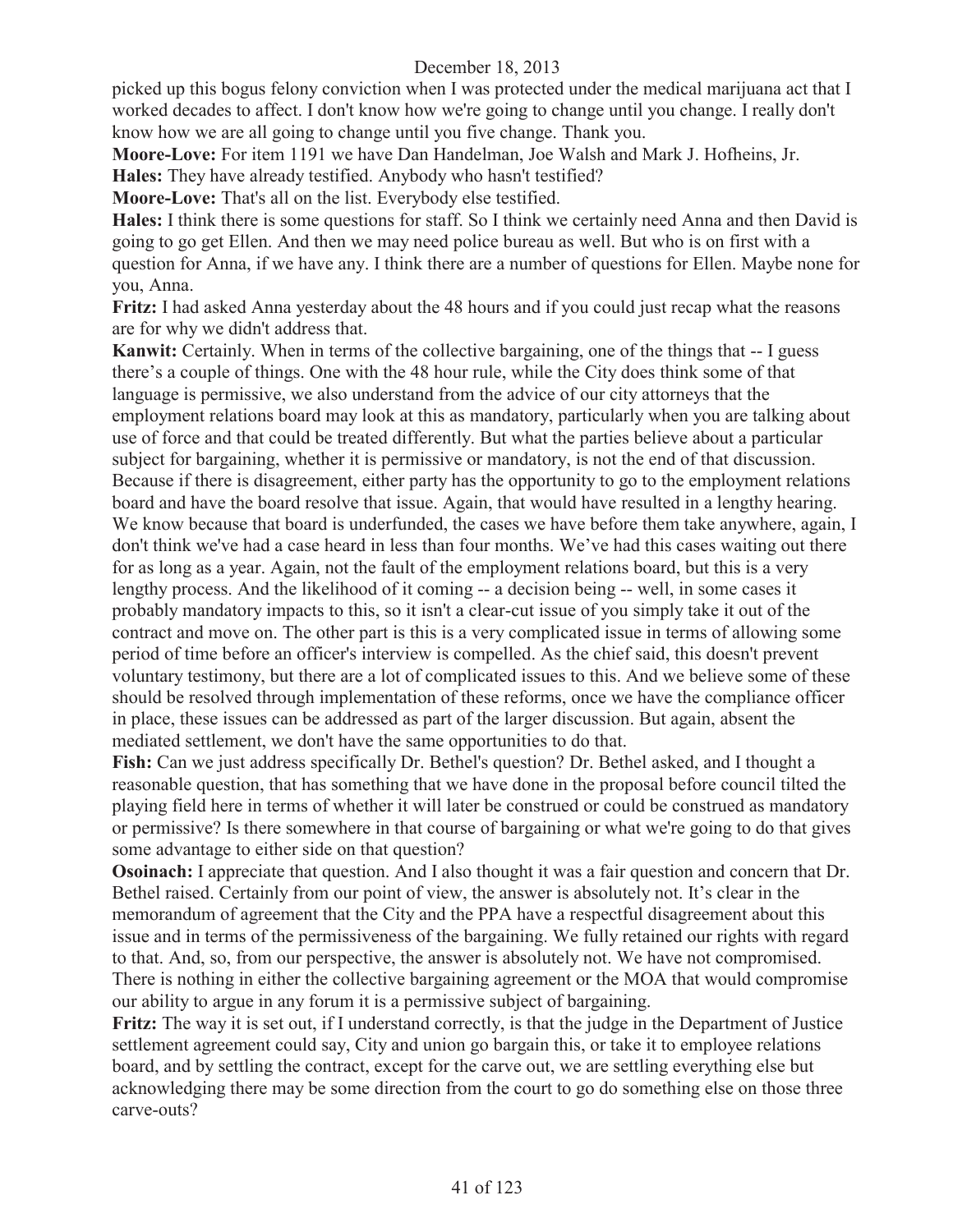**Osoinach:** I would say that is a misunderstanding on the part of the advocates in terms of the ability of Judge Simon to actually rewrite the agreement. So, at the fairness hearing, the community and interested members are going to have the opportunity to testify before Judge Simon about their concerns, objections, support for the proposed settlement agreement. And the decision before Judge Simon will be whether to accept or reject the settlement agreement. But the judge does not have the power to actually rewrite the settlement agreement. So, for example, the judge could not add a term to the settlement agreement that directed the City to renegotiate or get rid of certain contract terms. So, the DOJ agreement must rise or fall as a whole, and the --

**Fish:** Ellen, his practical effect is that if he threw it out and said we were going to go to trial, that, in effect, places pressure on the parties to do something if they want to avoid a protracted trial, right? **Osoinach:** That's correct.

**Fish:** So he has indirect leverage, even if he can't compel it.

**Osoinach:** Yes, that's absolutely right.

**Fish:** I think that is where -- I think, actually, Jo Ann stated it more accurately than I did, that he doesn't have the power to compel a term but he can by saying we're going to go to trial put pressure on the parties to discuss or negotiate any particular issue.

**Osoinach:** Yes, I think that's right. The only sort of nuance to that is that in the collaborative agreement that we negotiated with the AMA Coalition, they would advocate for the judge to enter the settlement agreement, but they wanted to reserve their right to also advocate further changes to the settlement agreement. I don't believe that at least the written documents from the AMA

Coalition indicate that they do not want to advocate that Judge Simon rejected at agreement.

**Fritz:** But the carve-out means that we are agreeing to disagree on that one issue. **Osoinach:** Yes.

**Fritz:** The judge cannot direct us to -- cannot direct anybody to address that issue, singly, that they can reject the whole thing but they can't say go figure that out. We can, and this I guess is a question for Anna, we can open the contract again for bargaining on just that one issue? Or no?

**Kanwit:** Yes. Yeah, we could talk to Portland Police Association about doing that. And my experience with the association is where there are issues that arise mid contract, that they have not taken the stance of we're not going to talk to you because we have a contract in place. They have been willing to talk and negotiate with City over issues that arise that they believe are mandatory for bargaining.

**Fritz:** Do both sides have to agree to open a contract to discuss a particular item?

**Kanwit:** Generally, yes. It really depends on the particular item. But if it's express language in the contract, yes.

Fish: Could I follow up on that for a sec? And I'm not advocating this approach, but, if we adopt this contract, the contract is ratified and at some point in the future, the police commissioner determines that there needs to be a change in the 48-hour rule and believes it's a permissive subject of bargaining, then he or she would technically have the right to make that change, understanding that it could trigger a ULP and it would get decided. But if it's permissive, they technically could move a change mid-term, correct?

**Kanwit:** Well, I would probably be more comfortable if one of the labor attorneys were going to address that completely. But I think, yeah, based on your questions, certainly we could do that. Yes, there could be a ULP filed.

Fish: The difference being, instead of holding up the whole contract process, it could be decided in a different cycle with the contract in place.

## **Kanwit:** Yes.

Fish: I'm not advocating that approach but if it is permissive, then we are claiming we have the right to make changes in policies, correct?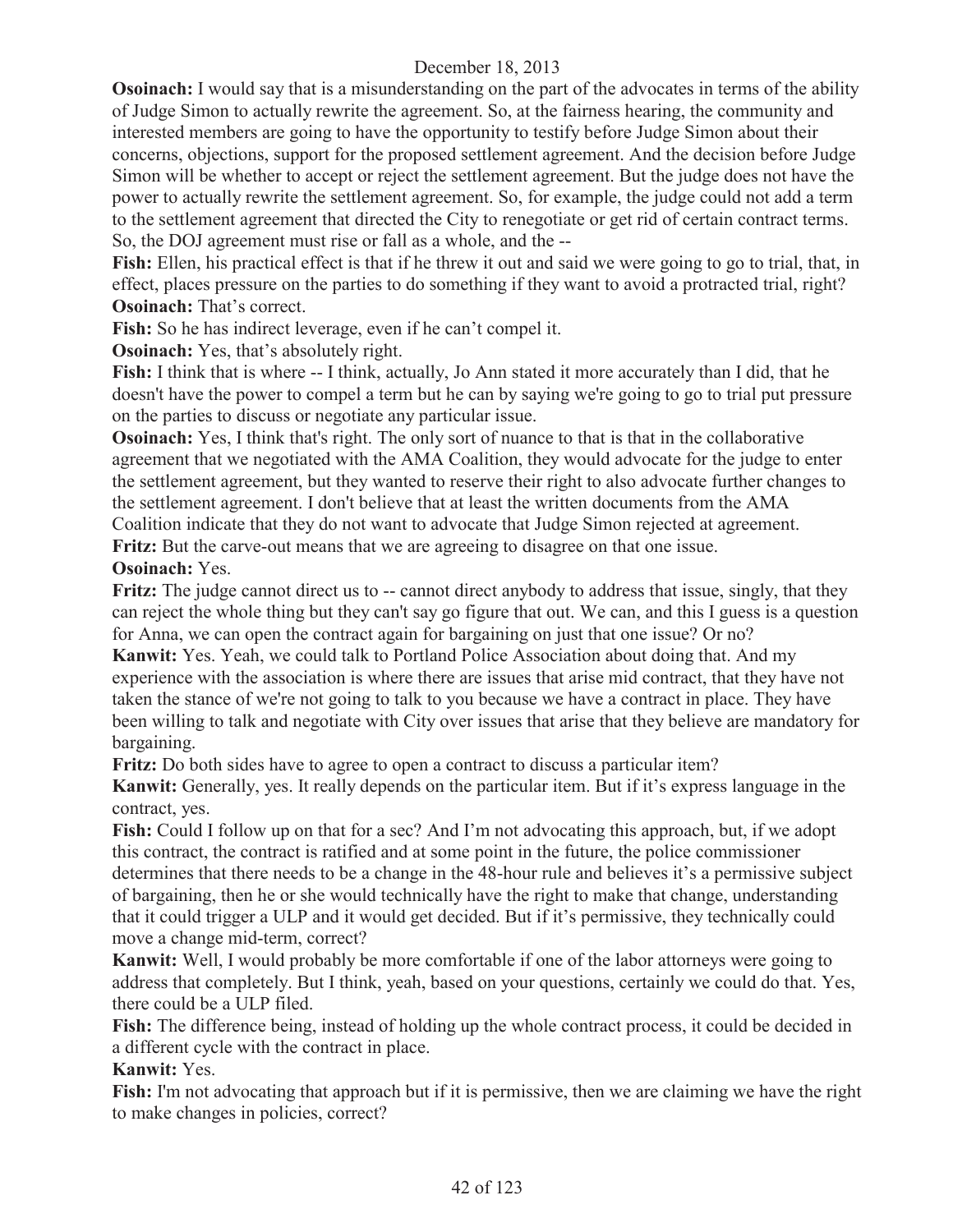**Kanwit:** Just to be clear, the fact that because we have negotiated language, whether it's permissive of mandatory it's still part of our collective bargaining agreement. So we can't unilaterally change something that's expressly in the contract absent a negotiated agreement.

Fish: So it would require a reopener.

# **Kanwit:** Yes.

**Novick:** I think we may take a second to look at the actual language of the so-called 48-hour rule, which is, whenever delay in conducting the interview will not jeopardize the successful accomplishment of the investigation, or when criminal culpability is not an issue advance notice should be given not less than 48 hours. I think it's up to the police chief and the commissioner to determine whether delay will jeopardize successful accomplishment of the investigation. It's not an absolute rule, it's something where there may be disputes between the chief and the commissioner and the union as to jeopardization but there seems to be substantial possibility for the chief and the commissioner to say the 48 hour rule should not apply.

**Hales:** That's my interpretation as well.

**Osoinach:** The only thing I would want to add, Commissioner Fritz, in response to your question is that in terms of the judge adding some sort of term that would say, you know, thou shall get rid of the 48 hour rule in the contract, the judge wouldn't be able to do that. But I want to stress that the DOJ settlement agreement requires the City to develop protocols for on-scene investigations following post-critical incidents, and work with the district attorneys and the community to come up with protocols about how the chief will exercise that discretion when it's important to immediately compel and interview, and that that's a part of the settlement agreement that we must comply with. And the only thing that the Portland Police Association did was to reserve its right that if those changes were to implicate a mandatory change of bargaining -- that they wanted to retain their rights to that. But, the conversation about when it's appropriate to immediately compel an officer to submit to an interview is a subject that I think, as Mayor Hales pointed out, the ACLU and others acknowledge it's a very complex decision that deserves and frankly needs widespread community input about how the community should proceed.

**Fritz:** That language that Commissioner Novick so helpfully just read would allow that leeway. Because the community advisory board could develop guidelines for what that means as to when a delay might impede the investigation and that would be within the guidelines of this contract. **Osoinach:** Yes. It would be remiss of me to say I think the PPA has a different view, perhaps, of our ability, but yes, in terms of the City seeking advice about how they should exercise language under the contract I think certainly it would be an appropriate body to weigh in on that.

**Fish:** One of the challenges I have had is reading and re-reading article 61. I think it's fair to say that the language that we're interpreting is not a model of clarity the way it's structured.

**Osoinach:** It contains some double negatives, yes. [laughter]

Fish: It contains some double negatives, which to me are not -- if you read it are not actually intended to be parallel double negatives. Steve quoted the first section which is, when delay will not jeopardize a successful accomplishment of the investigation. I think we can understand what that means. It goes on to say, or when criminal culpability is not at issue. Now, freely translated I read that as when criminal culpability is not at issue because, what? Which side of the ledger? Because someone someone believes it's likely to be an issue or not an issue?

## **Osoinach:** Not an issue.

**Fish:** It's not an issue.

**Osoinach:** If the commissioner determines criminal culpability is not an issue they can compel an interview prior to 48 hours.

Fish: It's actually, you know, when you continue reading the sentence, it's not actually what it says. It then says, you may give 24 hours' notice. So but I think Commissioner Fritz's point is well taken in that it's written with conditions that can be interpreted, it's not an absolute. Whether there's a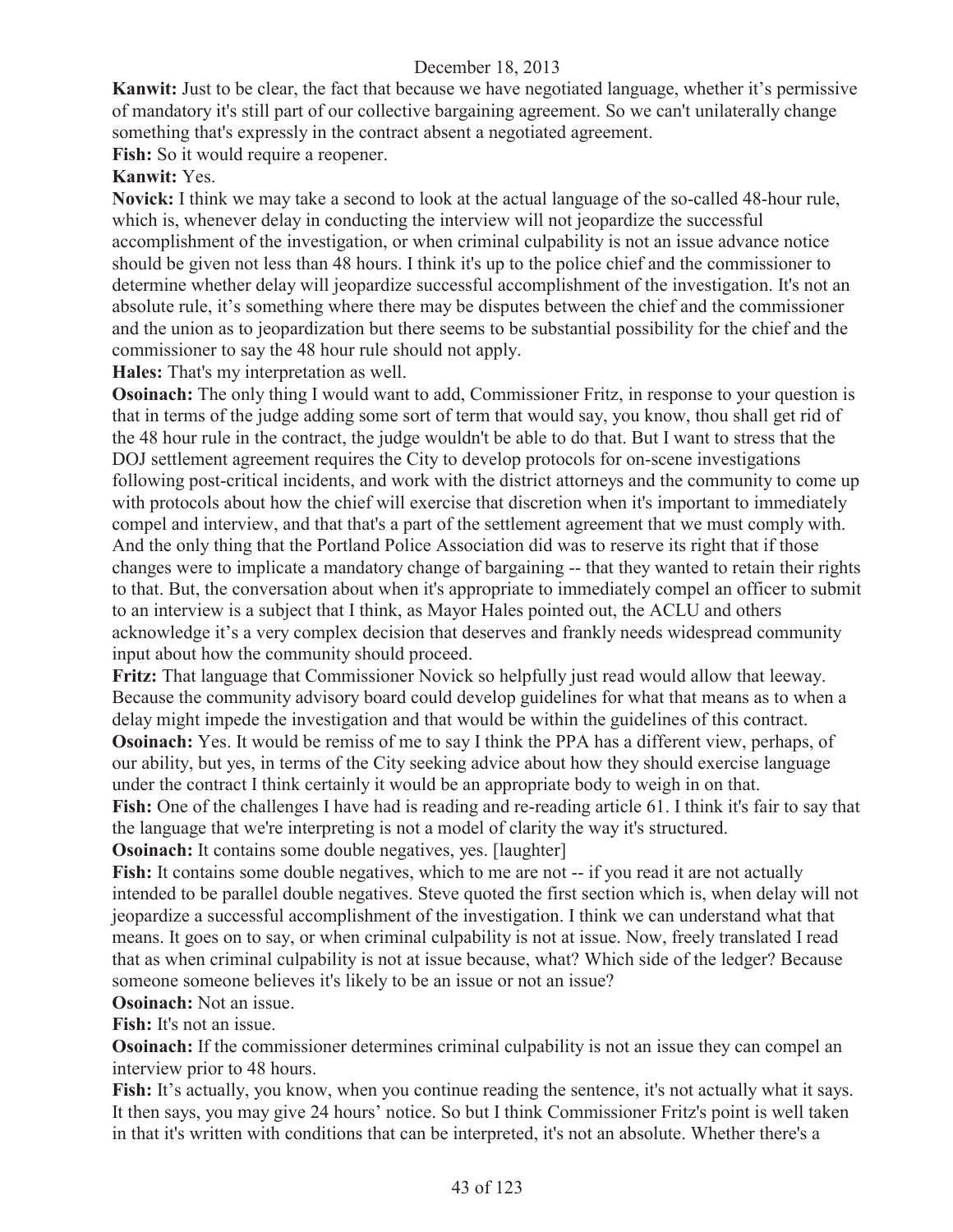disagreement between the parties, I don't know we have ever tested the contours of that agreement because there are two conditions here which the decision-making can interpret. And sure, the other side is free to contest that but it is conditioned. It's not absolute.

**Osoinach:** Yes. Absolutely so.

**Fish:** Can I address a couple other issues that came up? We've heard a lot of conversation about the steroid issue. To the point that was made by Jo Ann, if in all the testing no one has ever tested positive for steroids, why did we carve out this exception?

**Kanwit:** I think it's an issue of a matter of fairness to -- as you stated, Commissioner, when an officer unknowingly is ingesting a substance that contains an unlabeled steroid. We know that has occurred, not within our force, but there have been instances of steroids not on the label showing up in over-the-counter supplements. So it's not beyond the scope that it could happen. But the issue that if it's not a problem why don't you carve it out -- we have shown that we don't have a problem with drug use either, based on the tests we have done, yet we are going to continue to have this policy in place where we conduct random drug testing, where we conduct reasonable suspicion testing. So, it's a matter of fairness and the City can't be dictating what a person does, police officer does that's lawful in their own time. We don't have that authority.

**Fish:** Do you view this as a major loophole in our law or simply as a fairness carved out that once it's been determined that that substance is a steroid you cannot use again?

**Kanwit:** It's really a fairness issue, it's not a major loophole. The policy -- yes, it's not in the contract but it's a binding negotiated policy. So it's every bit as enforceable as a contract provision would be. Explicitly states the employee has to stop taking the supplement. And it doesn't state the employee gets a free ride with no discipline. It doesn't even guarantee there won't be termination. What it does carve out is if an officer is found guilty of -- I mean, tests positive for another illegal drug, cocaine or something, its automatic termination. In this case it's not automatic. **Fish:** The other issue that --

Fritz: Before we move on from that, excuse me, Commissioner. My staff has not been able to find that policy language, so if you could before the end of the hearings get that to me I would appreciate it. Just knowing we have some confusion over the fitness rules in the last contract, I would like to see that language.

**Kanwit:** Absolutely. It does state in section d-1, the employee shall stop taking the supplement. And I'll provide that to you.

**Fritz:** Thank you.

**Fish:** Dr. Bethel and Dan Handelman and maybe others raised interesting issues about performance evaluations. I would like a little more clarity.

**Hales:** I was going to ask the chief to come up on that point as well.

**Fish:** I think there's a couple of issues raised. One is -- which I'll state not in the negative but the positive, once you've done a performance review, under the proposed agreement before us, what can you do with that performance review? Let's take an example of a performance review that says someone is a poor performer. What under this agreement can you do with that in terms of future actions involving that officer?

**Hales:** I might try to broaden that question a bit and get them to answer both ways, maybe. So describe, not just for our benefit but for anyone that might be paying attention, in the new order created by these agreements and the discipline guide and the other things that you're changing in the bureau, what is a performance review for? How does discipline happen? And how does somebody get a promotion and where do they connect? I realize that's a big subject.

**Reese:** That is a big subject.

**Hales:** In general terms, how is someone evaluated in a performance evaluation and what happens to that information? What bearing does it have on their work?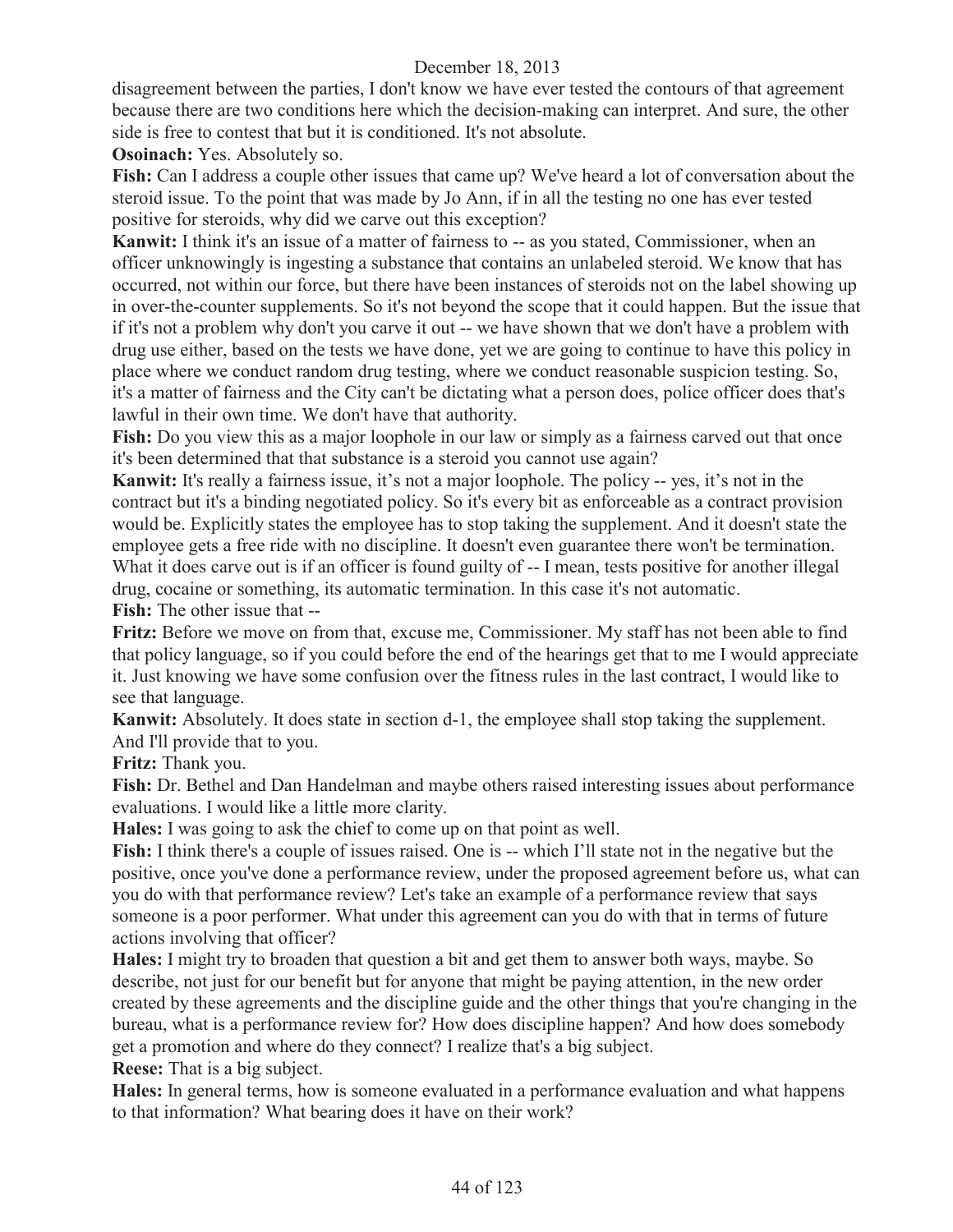**Reese:** It's going to inform the supervisor on how they are doing as an employee and inform the employee of their supervisor's thoughts on work performance and guide the employee in future performance issues. If we have performance deficiencies identified, then the next step in that process, if they are minor, would be potentially a work plan where you're documenting what those deficiencies are and how to correct them and a timeline for doing so. Certainly if you have misconduct that you're identifying, or the performance rises to such a level that it's a violation of policy, then we're going to do an investigation into that poor performance and it will result in discipline.

**Hales:** Performance evaluation could therefore --

**Reese:** It's going to inform the supervisor and the employee.

**Fish:** So how would the public know about an instance where an employee repeatedly gets poor evaluations, poor performance evaluations, but subsequently at some point gets a promotion or transfer to a higher rated job. How would the public or this body know that in spite of negative performance evaluations, someone has been promoted?

**Reese:** I'm not sure that those would be made public. Like most of our personnel decisions, they are expected to be kept confidential. When we have -- I believe in redemption. And employees are provided the opportunity to do better. So at some point in that evaluation process the employee is put on notice. If there are issues, they're given a plan of correction or assistance, and employees can move forward. If you have repeated behavior, then I would expect it to result in a different process. So if year after year the same employee is having performance issues, then that's going to result in a different process. If it doesn't, we hold the supervisor accountable.

**Fish:** So chief, just to put a finer point on it, under our form of government you report to the commissioner in charge, in this instance the mayor.

**Reese:** Yes, sir.

**Fish:** If you come to the mayor with a request that he authorize a promotion, under this system, the mayor routinely can say I would like to know a little bit about this person's performance. And that would include how have they been evaluated, what's been their record, to the extent deficiencies have been identified, what steps have you as a supervisor taken. That would be all within his purview?

**Reese:** Correct. And we have those conversations now.

**Hales:** Yeah, that's not a hypothetical, that's actually how it works.

**Fish:** Except now we're adding another tool. You're saying the safety valve here is that the decision maker will have access to this information, so it would have to -- for someone who is a chronic poor performer to get a promotion under this system, somehow it would have to slip through the supervisor, you and then ultimately the accountable party, which is the commissioner in charge. They would all have access to that information?

**Reese:** And part of our promotional process, to the mayor's point, is that the division commander comes into the chief's office and presents on the employee's performance and it includes commendations, it includes any discipline issues and performance issues. It makes a recommendation as to whether or not that employee should be promoted.

**Hales:** Again, we have been through this very discussion on real people and the question of real promotions and that is how it works. That comprehensive record is in front of me, in front of the chief when that decision is being made. The buck stops with us as to whether it was a good decision or not. Other questions for this team? Other points that we haven't clarified from testimony? I wanted to clarify that about the steroids and performance reviews so thank you. Anything else? **Novick:** Two things. One, I think it should be clear that voters for the police hall of fame may take inadvertent steroid use into account in making their decisions, and nothing we do today would affect that. And also it would assume that in any circumstance in which you would promote somebody by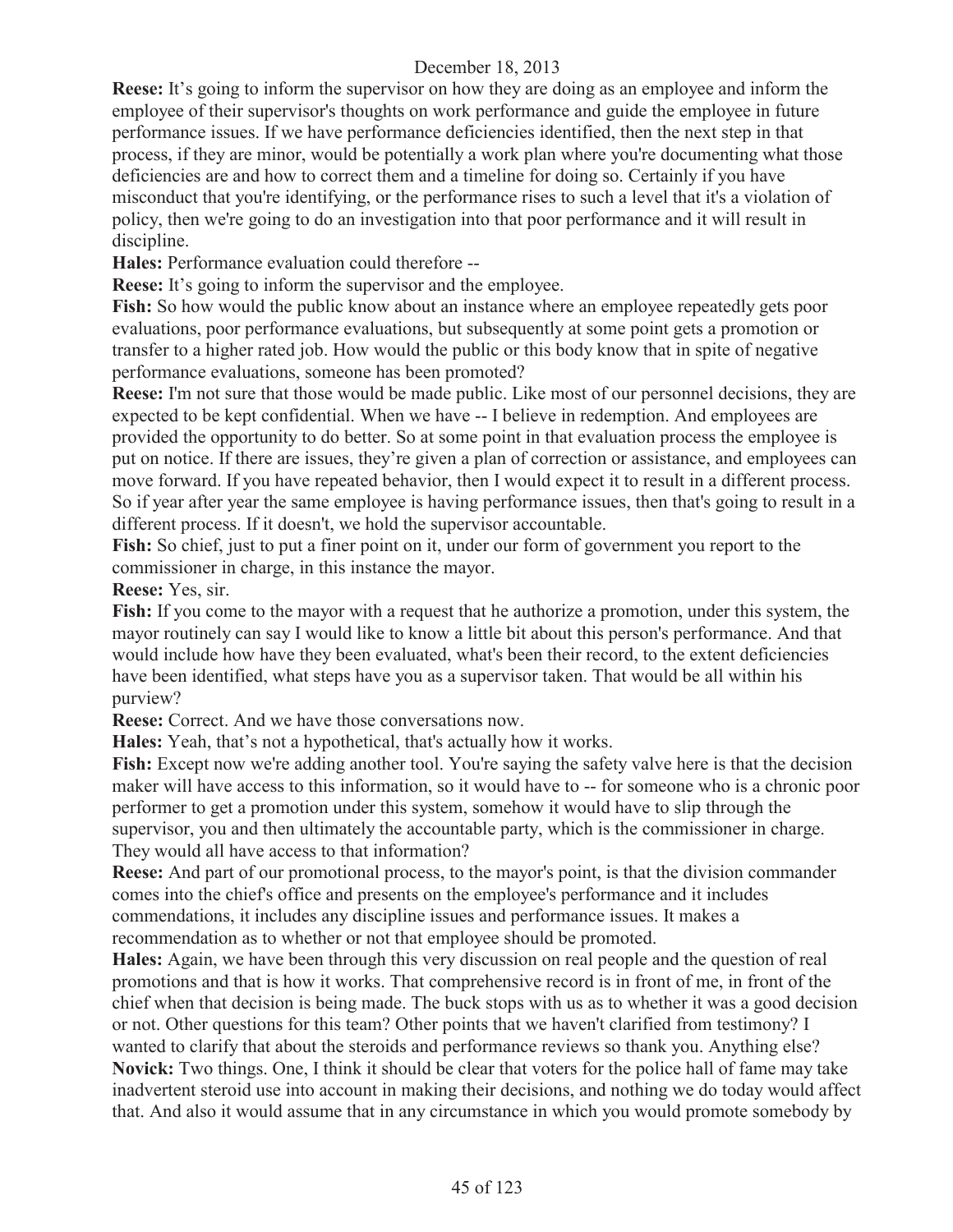bad performance reviews is if they were a maverick who broke the rules but it got results and at some point took down Al Capone, consistent with pop culture.

**Hales:** Actually, again, it's not hypothetical. The chief said he believes in redemption. We have seen situations where employees underperformed in the past and over a lengthy period, improved their performance and proved worthy of promotion. And I believe in any organization, police or otherwise, that that ought to be possible. Having never been perfect myself, I would hope that there would always be the opportunity for improvement. Seen it in a lot of people. Some people fall short. Some people can't break the bad habit, and therefore sometimes they are subject to discipline if that breaks the rules or endangers the public. In other cases they are left behind and not promoted because they have not proven the ability to take that higher level of responsibility. It's not a hypothetical. In the real work of the bureau and working with me I have seen that system that we have today asking the right questions.

Fish: I have just one other question. A lot of the commentary has to do with transparency. Do we public aggregate data on the results of our drug tests?

**Kanwit:** I don't know that we publish it.

**Fish:** Is it available?

**Kanwit:** It's certainly available.

Fish: So if someone wanted to know, in the aggregate, because there's privacy issues, how many people were tested and whether there were any positives that's available?

**Kanwit:** Yes that is available. I did provide that information to the Oregonian.

Fish: In addition, under this new system, would the aggregate data be available of people that tested positive but subsequently offered a mitigation?

**Kanwit:** In terms of the over-the-counter supplement issue?

Fish: Well there are some concerns, and I understand the basis of the concerns, that we're creating a carve-out here that could lead to abuse. So, is there a way for the public to monitor the number of tests that occur where someone tested positive for steroids but subsequently invokes this clause and establishes that it's unknowing.

**Kanwit:** We can add that to our database.

**Fish:** Well I think we ought to have that data because that's best response to the concern that this could lead to abuse is to publish the numbers and let the public judge for themselves.

**Hales:** Good idea. Any other questions? Thank you all very much. Let's take a roll call on the first item, please.

**Novick:** I'm embarrassed to say, I forget which item is first.

**Hales:** The CBA itself.

## **Item 1190 roll.**

**Novick:** I appreciate all the work that's gone into this by all parties -- to the agreement -- and interested parties. And I don't think that the agreement is perfect, but I do think that it furthers the city's goals. I know that the issue of the 48 hour rule has been the subject of considerable controversy and I think it's important to note that it's not an absolute rule, that it gives the chief and the commissioner in charge the responsibility of determining what circumstances there are and which -- delaying an interview for 48 hours will jeopardize the successful completion of an investigation. I know the commissioner and chief will take that responsibility seriously. I think that the fact that we are going -- I realize this is not in the CBA, but in the justice agreement, but the fact that we are going to have a discipline guide which is going to be used, and the union acknowledges that will be used, I think is a really important thing. Because I think that it will promote public trust in the discipline process. I think that it will make officers more comfortable with the discipline process, and I also do hope that if we have a discipline guide and are using consistent discipline then we will stop losing so many arbitrations and appeals because it does -- my impression at least, is the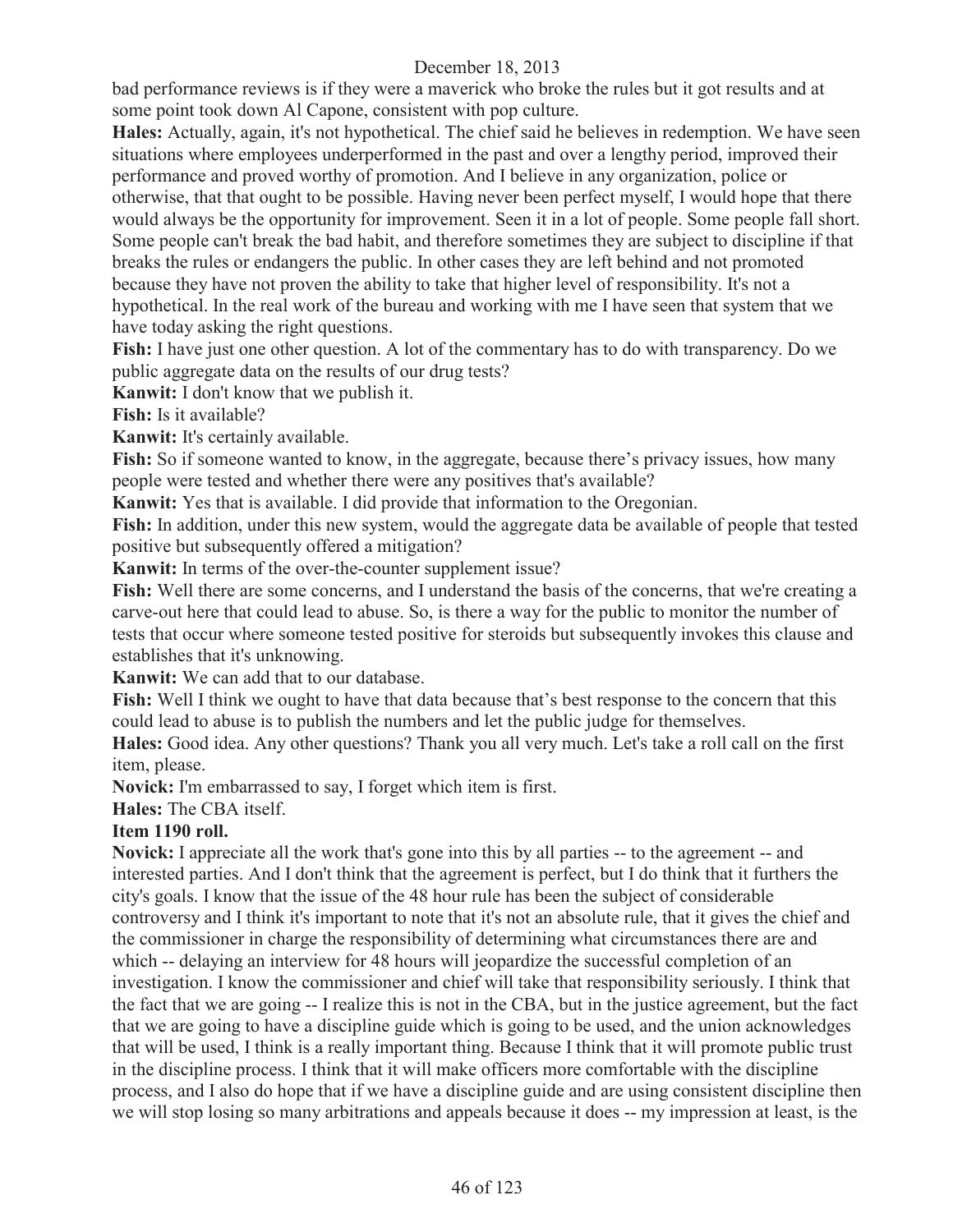fact that we haven't had consistent discipline or a consistent discipline process has jeopardized our ability to make these discipline decisions stand up. For those among other reasons I will vote aye. **Fritz:** You rarely get everything that you want in a collective bargaining agreement. Came pretty close after a 56-day strike at OHSU, but I think we want to avoid that kind of acrimony here. So I'm pleased that this contract is being settled. There are continuing to be big issues between the police union and the City as well as with the Department of Justice report over-shadowing these negotiations and complicating them. And again, thank you to Ellen Osoinach and Anna Kanwit for negotiating all of those challenges. I particularly appreciate that the addition of the annual performance evaluations -- again, it's not entirely where some folks would like it to be, but that is a significant win. The longevity pay increasing pay at 15, 20 and 25 years I think will recognize that not everybody wants to move up the ranks into management and it's really valuable to have experienced officers on duty and particularly on duty at night. We have again increased the shift differentials to 4% for the night shift, hoping some of the more senior officers will choose to work that shift. This happening in nursing and I hope that is the case because we definitely need a variety of both new folks with -- who have gone through the training with all the new things that we now know, as well as experienced officers who can help guide those younger officers. I'm pleased with that piece. There will be a one-time cost in cashing out the holiday comp time in the long term I think it's the right decision for the City's budget. I appreciate all of the discussion that's been here today. It informs what we're going to be doing this afternoon with the Independent Police Review and I think that that and the Department of Justice settlement is where I want to get to. My understanding is that we do need to settle this contract in order to move forward with the Department of Justice and therefore this is the right thing to do. Aye.

**Fish:** I want to thank all the parties who have worked so diligently to get to this day, including all the advocacy community, AMA in particular, the police association and our crack team at the City for the work that they have done on a very difficult issue. This is, in my view, a fiscally responsible contract. It involves shared sacrifice with our labor partners and other changes that we have sought over time. As Steve said, it's not perfect, and there are reforms here that many people of good will believe we have not gone far enough on. I would be equally concerned, however, about not seizing this opportunity to lock in progress. Because ultimately, if we were to get to a point of interest arbitration, which is a system that just picks a winner and a loser, we may very well lose ground on things that I think are important in this contract and which represent progress. The purpose of a hearing like this is to give everyone a chance to put their concerns on the record, and I think this has been a very thoughtful hearing and has given council some important guide posts in how we view the implementation of this agreement and any changes that need to be made going forward. But on balance, I think this represents further reform and progress toward the goals that everyone on this council shares of reform and greater transparency in police accountability. With that, Mayor, thank you for your leadership, thanks to our team. Aye.

**Saltzman:** I think this is a fair agreement that I will support. I appreciate the largely cost-neutral aspects, but also providing for premium pay for targeted members of the police bureau, sergeants who are having more responsibility, sergeants on the street who have more responsibilities under our DOJ settlement, canine handlers, and the longevity pay as commissioner Fritz mentioned is also an important aspect for members who do commit their entire careers to serving in Portland Police Bureau. They need to be recognized and compensated for that. But, the overall rubric is cost neutral and I like that. I do want to thank Anna Kanwit, Jerrell Gaddis, Ellen Osoinach, Daryl Turner, Chief Reese, the Mayor and I think I got everybody there -- oh, and the AMA also, for all your involvement in getting us to this agreement that I am pleased to support. Aye.

**Hales:** Again, thanks to all of you for good and difficult work. It's a truism I think in any position of leadership that you should try to hire really smart, effective people, then have the good sense to take their advice. And that's what we're doing in this case. So thank you for the hard work and good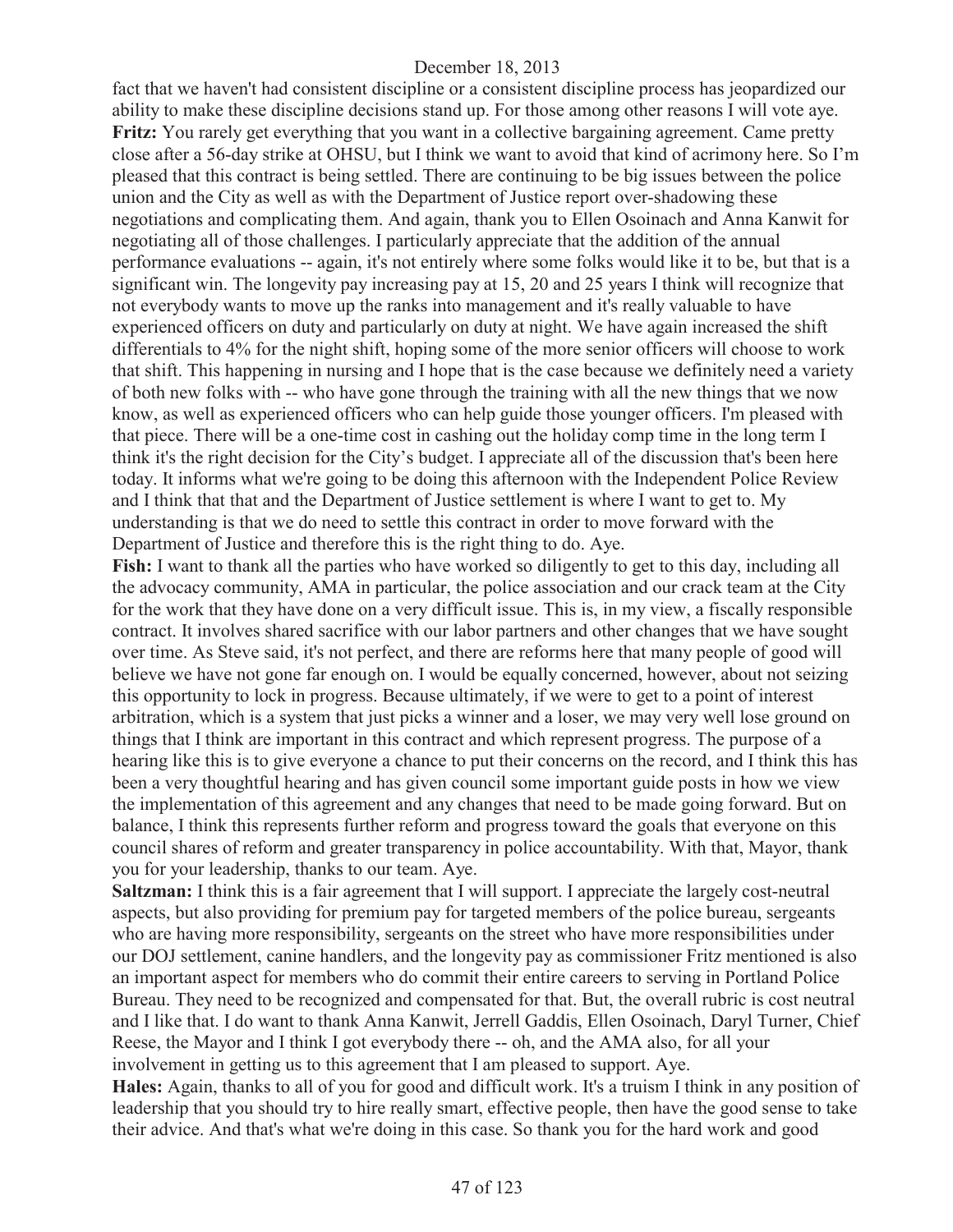advice, and for getting to yes. Thank you to the Portland Police Association as well for getting to yes again on an imperfect agreement. They always are but where there's real progress here. There are things that we fear in this subject and there are things that we hope for. We fear that our officers will use force when it is not warranted, and that citizens will be harmed or killed by the use of public power. And that's wrong. And we fear it. We fear that officers will conduct themselves in inappropriate ways, whether with force or words, and not face the consequences. And so we ensure against our fears. And there are provisions in the agreements that do that. But we also have to think about our hopes, and our hopes are that our officers will conduct themselves in the way that the officers who are praised in the that letter I read earlier conduct themselves, that they show compassion and concern and empathy with the citizens that they serve. That's what we hope for. That's what we want. And that's what I think we now have a better chance of having. My goal for the whole subject of discipline is to have it be less needed, have it stick, and have it be overturned very rarely, if at all. That's because I hope we are moving in the direction of our hopes while we're ensuring against our fears. And so, what are we getting here? Yes, we're getting a discipline guide. We're getting new rules for the use of force and for use of tasers that are substantially different than past practice and that go into effect in 14 days. In fact, they are already in effect, because the bureau is already training our officers to those new practices. I have seen that training -- I have seen a little of that training -- and I believe that we're on the right road there. And all of that training, the rules, the procedures are all aimed towards the kind of de-escalation that that young woman's letter capsulized. And that's the hope that we all have, is that force will be de-escalated to the point of understanding in every instance where that's possible. I have every hope and every expectation and I will hold this bureau accountable to those hopes and that expectation as we put these documents into day-to-day practice. Thank you all. Aye. [gavel pounded]

**Hales:** Second item, please.

# **Item 1191 roll.**

**Novick:** Just actually want to add some remarks on the prior topic, which is that I want the officers of the Portland Police Association to know that I suspect that it's been kind of a rough year. I suspect there are people who feel targeted by the DOJ investigation. I suspect that people are concerned about the cuts that we made to the police force in the last budget. And I appreciate the fact that the association was willing to approve any sort of agreement in that context. I also want to say to Copwatch and the Albina Ministerial Alliance that I, and I think we all, very much appreciate the work that you do and these agreements I think underscore the fact that you've got continued work to do in holding our feet to the fire. In following how closely the City adheres to the discipline guide, and in evaluating the City's use of the so-called 48-hour rule, and we really appreciate your continued advocacy, and we know that the advocacy will continue. I do want to say again that I'm disturbed by the 21-day deadline for CRC appeals. I don't really understand that. I don't understand why it was so important to the Justice Department to impose that. I think that it raises an unfortunate possibility that the CRC process will cease to exist because it just won't be possible for citizens to undertake such a tough job in 21 days. And hopefully the Justice Department, if we go to them repeatedly saying we can't make the 21 days, will ultimately agree that that was irrational provision. But having talked to the U.S. attorney myself last week, I realize they were immovable and we weren't going to get a settlement without it. Thank everybody very, very much. I vote aye. **Fritz:** The second item moves forward on the City's work in making sure that people experiencing mental illnesses receive the care that they need, especially from our police officers who are often the first responders. I concur with Commissioner Novick's comments about how this has been a difficult year for the police officers. I have also noticed a new, or maybe renewed, commitment from many of our officers to explain what they do, how they do it, both to me and more importantly to citizens. In the olden days when you went to the doctor, they would just tell you what you had to do and they didn't really say why. And I think we're in that stage with our police officers, that we need to explain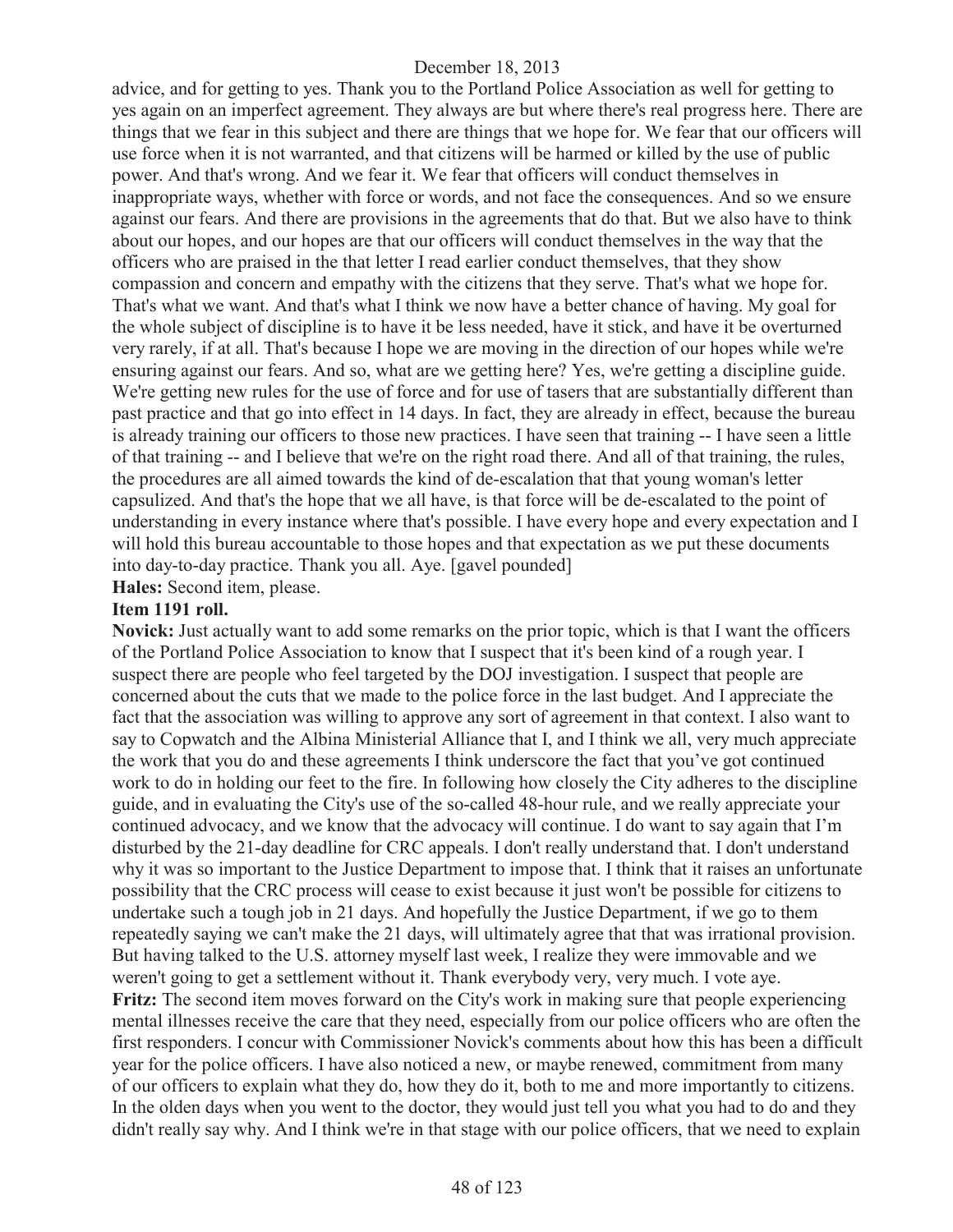why we're asking for certain things to be done, and to be in a more respectful relationship when in those situations, rather than the hierarchical doctor-patient that we're now recognizing we need to do things differently. I'm seeing that the police officers and management are also seeing that more explanation is a good thing, and that when we listen to people as well as talk to people, that is a good thing. And we are planning to include people experiencing mental illness and other disabilities in the community advisory board once we get to the settlement. So this measure allows us to present a memorandum of agreement to the court for its approval on December 19, and then to move to the fairness hearing in February. So it's hugely important. Meantime, the council is working on how to advertise the community liaison position that needs to be hired to oversee the work. We have to do that before we can get to the community advisory board. So it has been taking a very long time. As soon as the Department of Justice and the court say go, we have to go. And we have some very tight timelines to make sure -- to be sure that are met. I do share Commissioner Novick's concern regarding the timelines on each individual review and we'll have more discussion on that this afternoon. But this is an important step, and I very much appreciate everyone's participation, acknowledging collective bargaining rights and also that that needs to be done without compromising the rights of community members who may come into contact with the police. Aye. **Fish:** While this council affirmatively took the action of seeking the Department of Justice to come in and conduct its investigation and take jurisdiction, I would be remiss if I didn't go back to something I said about a year and a half ago, which was there's a deep irony to me that we're spending a lot of time and money regulating the interaction between mentally ill -- people experiencing mental illness -- and the police, and not spending at least an equal amount of time and perhaps more resources upstream preventing these kinds of interactions between people experiencing mental illness and the police. And the way you do that is by ensuring that people have a home, the services they need, the medications, the treatment and we're failing people with mental illness. And as a result, we're spending an awful lot of time regulating downstream interactions. And while I applaud this effort, and I don't mean to diminish it, I think there's a deep irony that this much time and resources is going into what I think we all agree is the wrong end of the continuum. And once upon a time, we had a more effective national commitment to making sure that people had again the housing, the services, and the resources they need, and fewer interactions on things like streets and sidewalks and places where often tragedies occur. So I want to acknowledge that without diminishing the significance of what people are doing. I also want to thank Dave Woboril and Ellen Osoinach. This is the third issue that we have taken up on council during my tenure that involved significant and complex federal constitutional issues. And I'm reminded that we spent a lot of time together when the joint terrorist task force issues were being discussed, very complicated, very contentious. We spent a lot of time talking about the camping ban and a variety of constitutional issues that arise under that. And now this. I want to underscore what others have said, that we have terrific lawyers in the city who do a great job advising us and helping us hopefully make wise policy. And I want to single those two lawyers out particularly on this and on other matters that I've been involved with. Aye.

**Saltzman:** Yes, I too just want to again acknowledge Ellen Osoinach and Dave Woboril for their leadership on this. Fully concur that we get great service from our city attorney's office. Thank you, and let's move ahead. Aye.

**Hales:** Commissioner Saltzman, I want to thank you again for asking the Department of Justice to look at how we do our work and here we are with a set of legal agreements in a court case, but it's much more than that. It is a commitment to a set of practices that change the relationship between police officers and our citizens. I think just in case anyone thinks this just is a legal discussion and a court case, it's a lot more than that and I think council's comments in this hearing and the concerns from the community reflect that. These are important changes to reflect the fact that our mental health system is unfortunately not working, and that our police officers too often are the first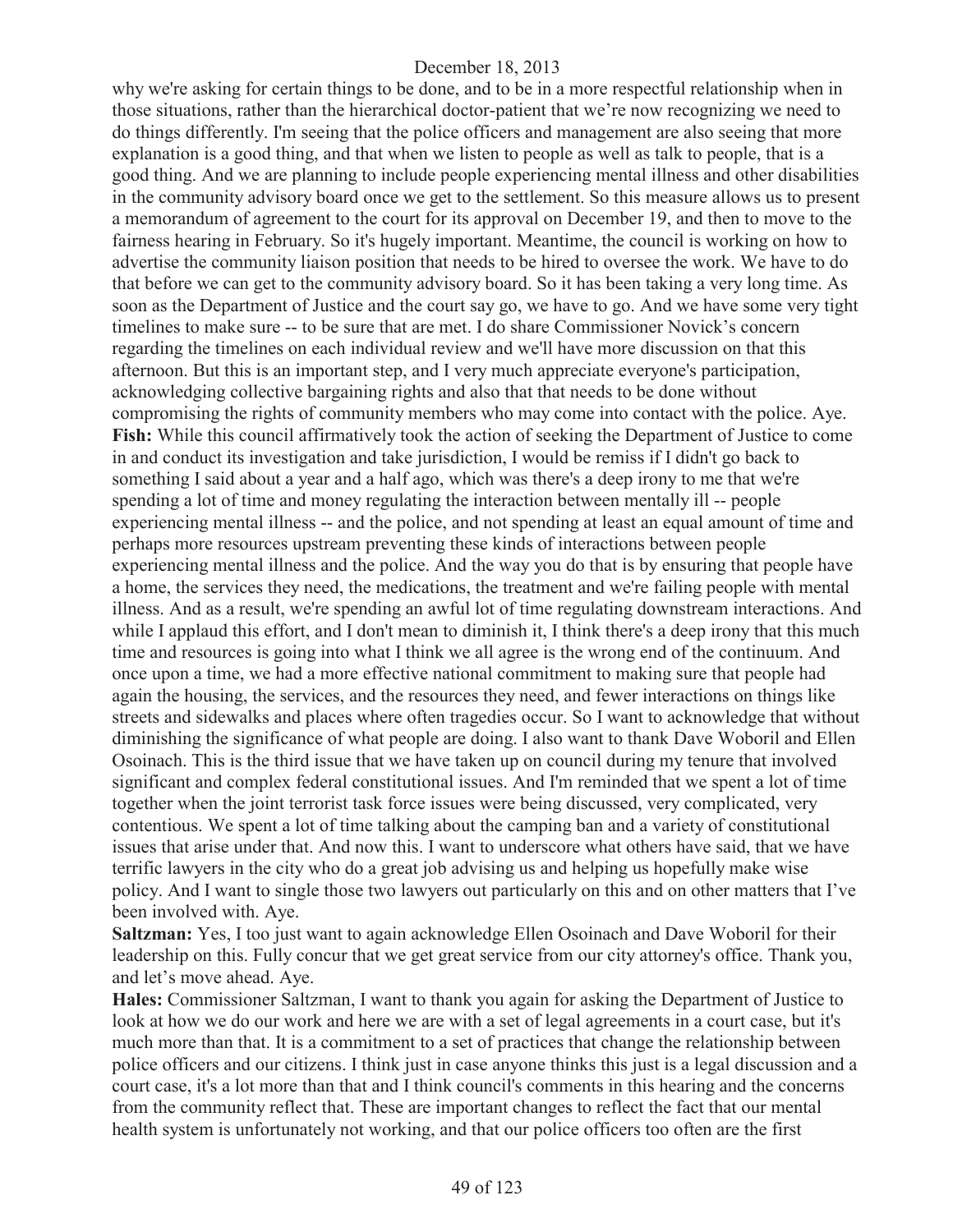responders for situations involving mental illness, and to make sure we're trained and humane in how we respond as a police bureau. So yes, this is a court case. Yes, we're going back before a judge. But we're walking right into this with our eyes open and our hearts are in it. Aye. [gavel pounded]

**Hales:** And we are recessed for one hour.

At 1:05 p.m., Council recessed.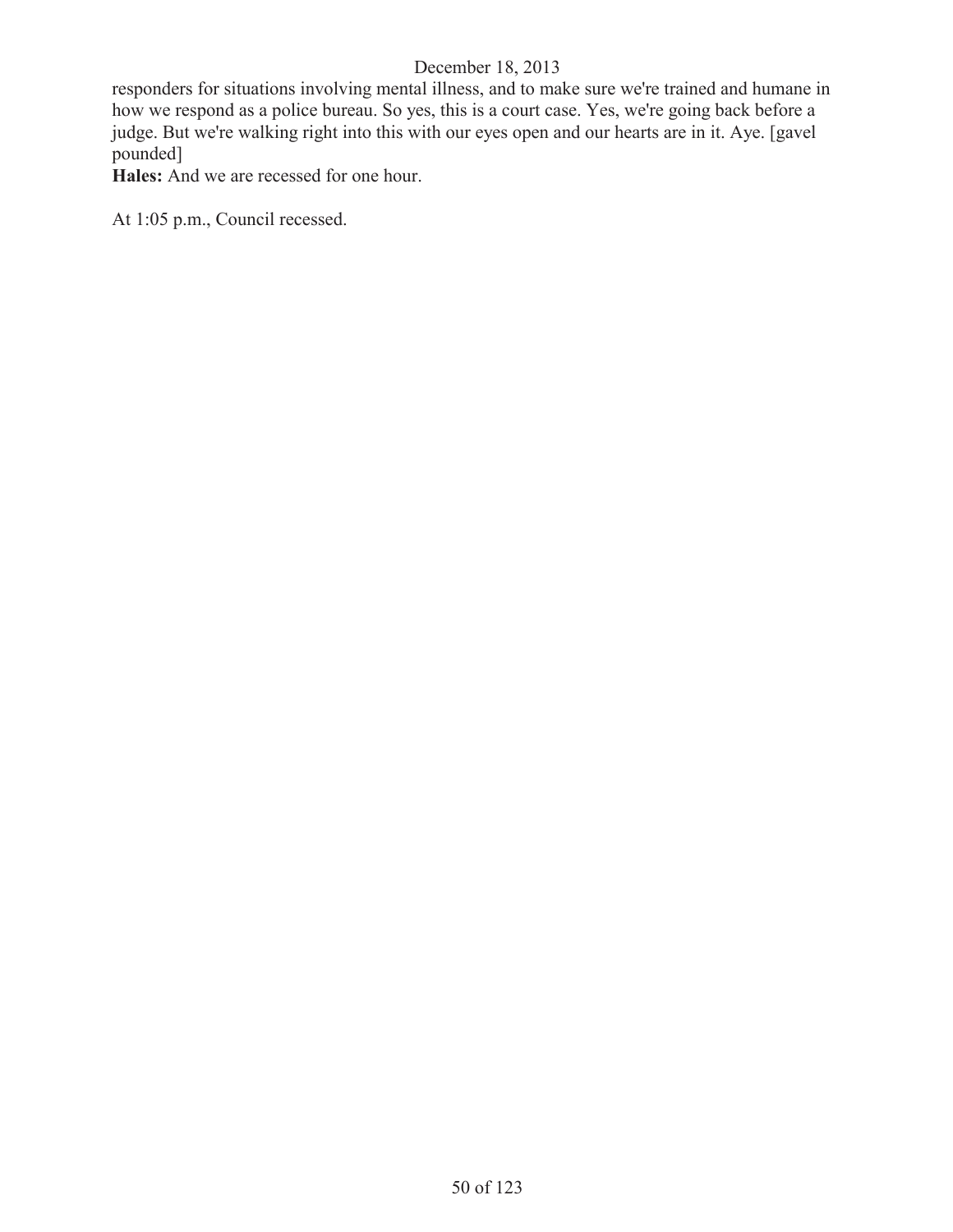# December 18, 2013 **Closed Caption File of Portland City Council Meeting**

This file was produced through the closed captioning process for the televised City Council broadcast and should not be considered a verbatim transcript. Key: **\*\*\*\*\*** means unidentified speaker.

# **DECEMBER 18, 2013 2:00 PM**

**Hales:** Council will come back to order. [gavel pounded] I guess, we'll get you to call the roll a little later. Call the roll now.

#### **Novick:** Here. **Fritz:** Here. **Fish:** Here. **Hales:** Here.

**Hales:** Okay, we're going to take an item out of order because Mr. Schaff has to get back to another meeting. So with the council's agreement, we'll take 1208 briefly from the regular calendar and turn it over to Commissioner Fish and David Shaff.

#### **Item 1208.**

Fish: Thank you, Mayor, and thank you for your courtesy. David's leading a BAC meeting this afternoon, and I want him to be there because water bureau BAC is doing the hard work of helping us get the rates right. So this is the introduction. This contract adjustment that is before us does not affect the overall budget of the project. During the construction phase of this project, contaminated soils and other materials were found, which required design modifications and significant additional work from the bureau's engineer of record, MWH Americas. The bureau is still well within the current budget estimate, which is actually lower than the amount originally approved by council. We have David Shaff here today to answer any questions that you or my colleagues have.

**Hales:** Do you think you're done with contract modifications at this point, David?

**David Shaff, Administrator, Water Bureau:** This is for the design.

**Hales:** The design side, yeah.

**Shaff:** We hope so. It should be. But we're in the middle of the construction now and we should be well along finishing the project. The project itself will finish about this time next year -- the reservoir should be in operation.

**Hales:** Other questions for David? Okay. Thank you very much. Anyone who wants to testify on this item?

**Moore-Love:** Joe, did you want to speak? Okay, Joe wants to speak. Mr. Walsh.

**Hales:** Okay, come on up.

**Joe Walsh:** Joe Walsh, individuals for justice. Just for the record, I think this is terrible. You know our position on covering the reservoirs, and this contract should not go forward. Thank you. **Fish:** Thank you.

**Hales:** Thank you, Joe. As somebody who used in be in construction, you know that sometimes jobs change as you build them. That is what's happening here. Is this --

Fish: Is this an emergency?

**Hales:** It's not an emergency.

**Fish:** No, it's not.

**Hales:** So this passes to second reading. Thank you. [gavel pounded]

**Fish:** Thank you, Mayor.

**Hales:** Okay. Now, let's return to the regular agenda as left behind from this morning. **Item 1205.**

**Hales:** Okay, do we have a presentation on this? Some folks available? There's a bomb squad call out this morning, so maybe everybody was at that. Good afternoon, how are you?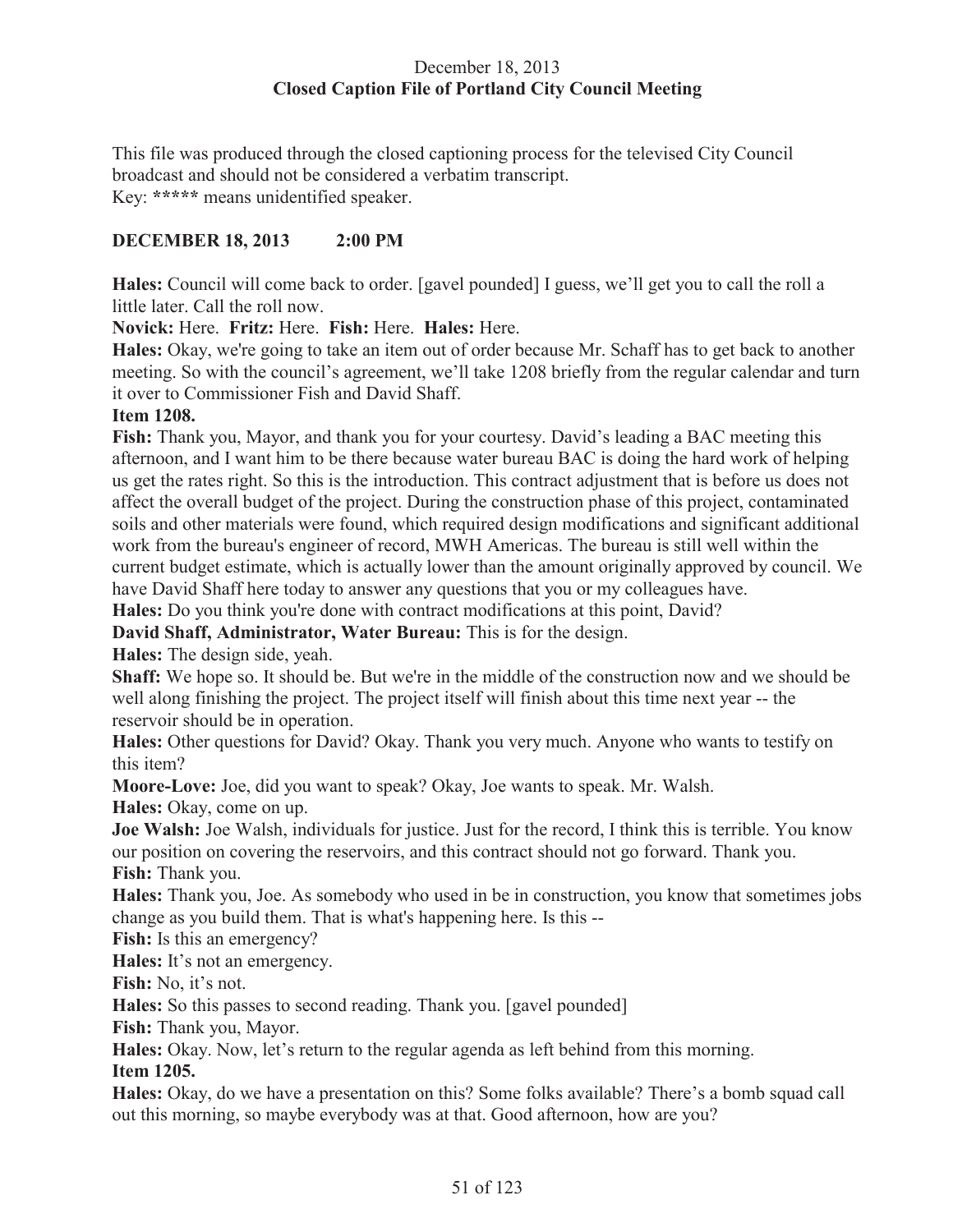**Pat Walsh, Portland Police Bureau:** Good afternoon. Pat Walsh, from the tactical operations division. I'm the captain there. And this grant is more of a statewide -- this is our portion of a statewide grant, and it will pay for an upgrade to one of our robots -- it's five years old -- and then purchase a sensor that the bomb team uses to detect bombs, and also pay for training. We have not been as diligent as we would like to be because of the cost of training, and we want to make sure that all of our bomb techs not just in the metro area but in the entire state, are nationally,

internationally certified. Because this arena has changed drastically in the last 10 years with the war. So, they need to keep up on their training.

**Hales:** Questions for Mr. Walsh? Okay. Thank you very much. Anyone else who wants to testify on this item?

**Moore-Love:** No one else signed up.

**\*\*\*\*\*:** I just have a question. How many bombs have come up in Portland in the last 10 years? The last I heard, you're more likely to die by [inaudible]

**Hales:** Alright, I can partially address that. Any other comments or questions? This is an emergency ordinance, so let's take a roll call.

#### **Item 1205 roll.**

**Novick:** Aye.

**Fritz:** Aye.

**Fish:** Aye.

**Saltzman:** Aye.

**Hales:** I don't think there have been very many bombs that have gone off. But there was actually a bomb squad call out at a local hotel this morning. A bomb scare. I think that fact that we've heard nothing further means it was just a bomb scare. And ironically, while we were debating and discussing police use of force, the chief has been called away to a use of force incident that was one of our police officers being required to ram a fleeing homicide suspect's vehicle. So, ironies abound. Occasionally you need a bomb squad. Aye. [gavel pounded]

#### **Item 1206.**

**Hales:** Good afternoon.

**Andy Reed:** Good afternoon. Mayor, Commissioners, thank you for your time and having us come down today. My name is Andy Reed, I administer the enterprise zone on behalf of the Portland Development Commission and the City of Portland. And with me is Josh Thomas from the Port of Portland. We are going to go through the action we're requesting, and also discuss an overview of what the enterprise zone is, and some benefits we have seen recently through the program. To start, we've had an enterprise zone in Portland since 1986. We are one of 60 plus jurisdictions that have e-zones across the state of Oregon. We actually have two. Last year, you approved a second enterprise zone for east Portland which I will discuss in a couple of minutes. In essence, it's a fiveyear tax abatement for companies that are making new investment in capital improvements, machinery, equipment. Land in existing investments do not receive the tax exemption. So, again, it is for the new investment that is coming online. When companies enroll in the program with us, they're required to increase employment by 10% and also provide other community benefits. Some of these include paying 150% of minimum wage, that's 13.50 an hour. Our e-zone companies across the board pay more than \$20 an hour in wages with an additional \$9 an hour in benefits. And we have them report that to us every single year so we have some pretty good data on what our companies are doing with our citizens, our residents gaining employment with them. **Fish:** Can you remind us how you enforce that? So for example, in our city's tax abatement program, we monitor tax abatements every year. And if someone follows out of compliance, we terminate the abatement prospectively. What is your enforcement mechanism here? **Reed:** Yes. So, the state of Oregon, Multnomah County, and PDC all work together to monitor. If they catch wind of something at the state or the county, they let me know and vice versa, if I catch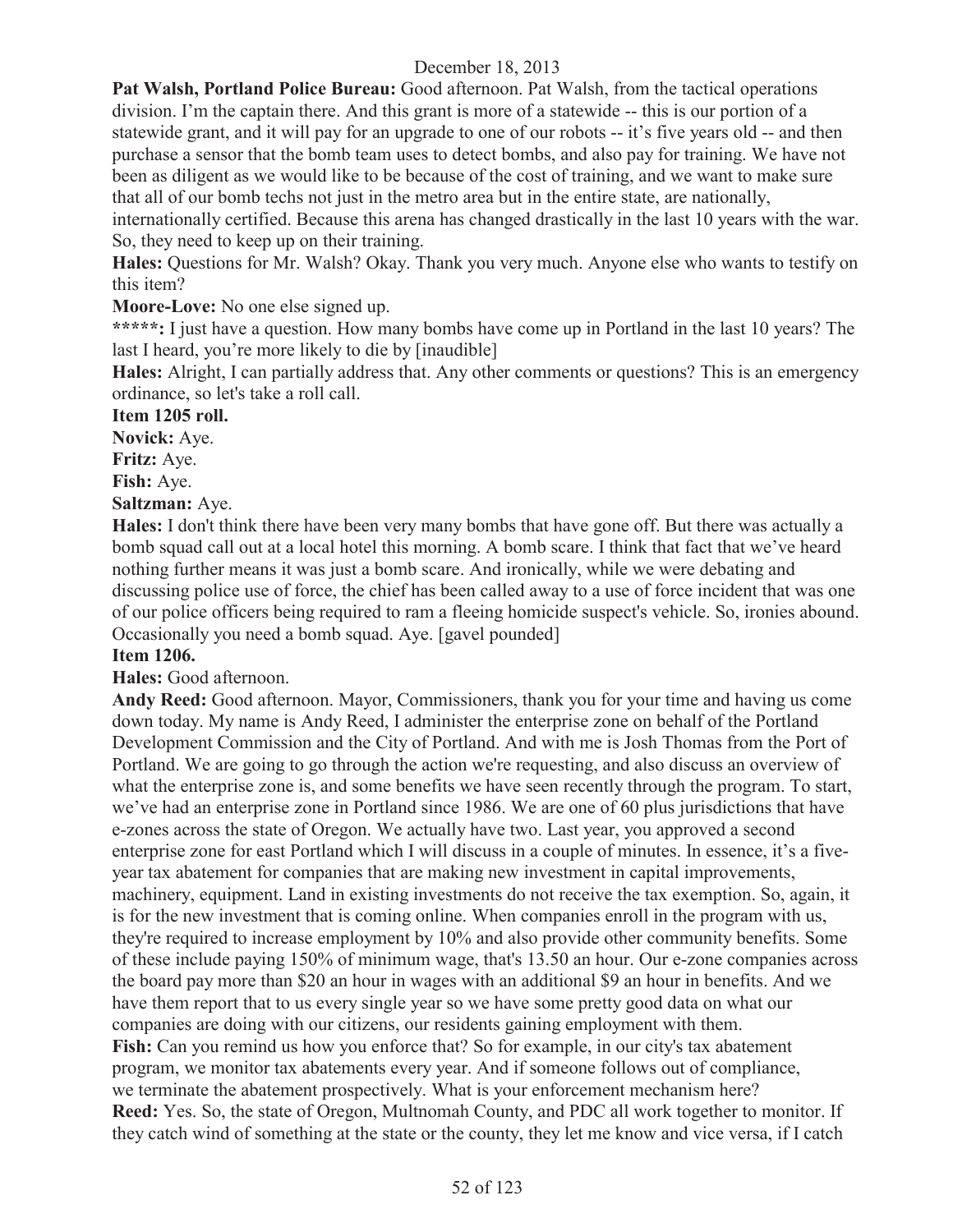wind of something that's going awry. And typically the companies will tell us, or we'll see in the news, that there's been a layoff of some sort. And so, they actually have a one-year in lieu payment where they can make a pay-back of one year of taxes if they drop below the employment threshold. If they do that two years in a row, then it's a full disqualification. So there is a mechanism in place, and we've been monitoring it very closely. They report to us two times a year, so we get pretty good data throughout the year. So, other benefits. The companies have to maintain, they have to have employees -- the increase in 10%, they have to maintain the employees for the life of the tax abatement. To your question again, if they don't maintain that upper higher level of employment, that will negatively affect their tax abatement. And last, companies are required to come up with a plan to do local procurement. In 2011, one of the most reported years for us, we saw \$58 million of purchases within the city of Portland by companies in the enterprise zone program. So the effect is pretty strong not just in their investment but also in other businesses around the city. Since 2011, we have seen significant increase in projects coming in. 26 new projects have brought in more than \$450 million of investment, 1400 jobs. These include companies such as Vigor, bringing the largest dry dock into North America here in 2014. Daimler Trucks North America is siting their new headquarter facility. Leatherman tools is doing a \$20 million expansion. It's been a really good couple of years for us. In east Portland, we have also seen incredible movement as well. Just in a year and a half, we have seen six companies enroll. Leatherman, Bridgetown Natural Foods, New Seasons, Coaxis, Cascade Energy, and Triad Machinery. Those are contributing \$78 million in new investment, with over 300 jobs to east Portland. So, that's a really powerful, again, tool right away. We are seeing significant movement as a result of the program being in place for a very short period of time. Some context. Back during the recession, we had zero enrollments for two years. We have seen a significant uptick since then. So thank you for that action last year, it's helped us. So, to the request, we're asking to include 48 acres of the Colwood golf course and 100 acres of the Port of Portland's terminal 5 to the Portland e-zone to stay within the statutory requirements of 12 squares miles of any e-zone. We also have to remove some portion of undevelopable land in Rivergate. This is wetlands and rail yards. So, that's part of the action as well so that we stay within that requirement. So, to the first piece --

**Saltzman:** Is this whole area in yellow the whole e-zone?

**Reed:** Correct. That's -- the Portland e-zone and the east Portland e-zone is a whole other map that I can provide for you if you would like it. In terms of the Colwood golf course, it was recently rezoned, as you participated in that process. We believe that bringing Colwood in is consistent with the Portland comprehensive plan as well as our advanced manufacturing strategy within the city of Portland as we seek to have more industrial land available for investment.

**Hales:** And this is just that northerly 48 acres that's slated for development. The southern part that is going to be green space is not included?

**Reed:** Not included. Correct. So, Josh is going to speak to the Portland bulk terminal portion of it. **Josh Thomas:** Yes. Mayor Hales, members of the council, thank you for your time. I'm here representing the Port of Portland and we support the proposed enterprise zone modification, which we believe will help provide incentive to spur private investment and development activity at an existing potash export facility at the Port of Portland's terminal five in Rivergate. You may not have seen potash before, so I brought a little sample with me here. It resembles pink rock salt. Potash, or potassium salt, helps increase crop yields worldwide as a mineral nutrient used in the production of fertilizer. It's mined 3000 feet underground from naturally occurring deposits in Saskatoon, Saskatchewan in Canada, where there is estimated reserves of 10 billion tons, which comprises about 60% of the potash reserves worldwide. Canpotex, which stands for Canadian Potash Exporters, is a joint venture among three of the major Saskatchewan potash producers. This marketing and logistics consortium transports potash from its mine sites by long-unit trains of 100 cars or longer to its 100 acre Portland bulk terminal facility in Rivergate. And also to another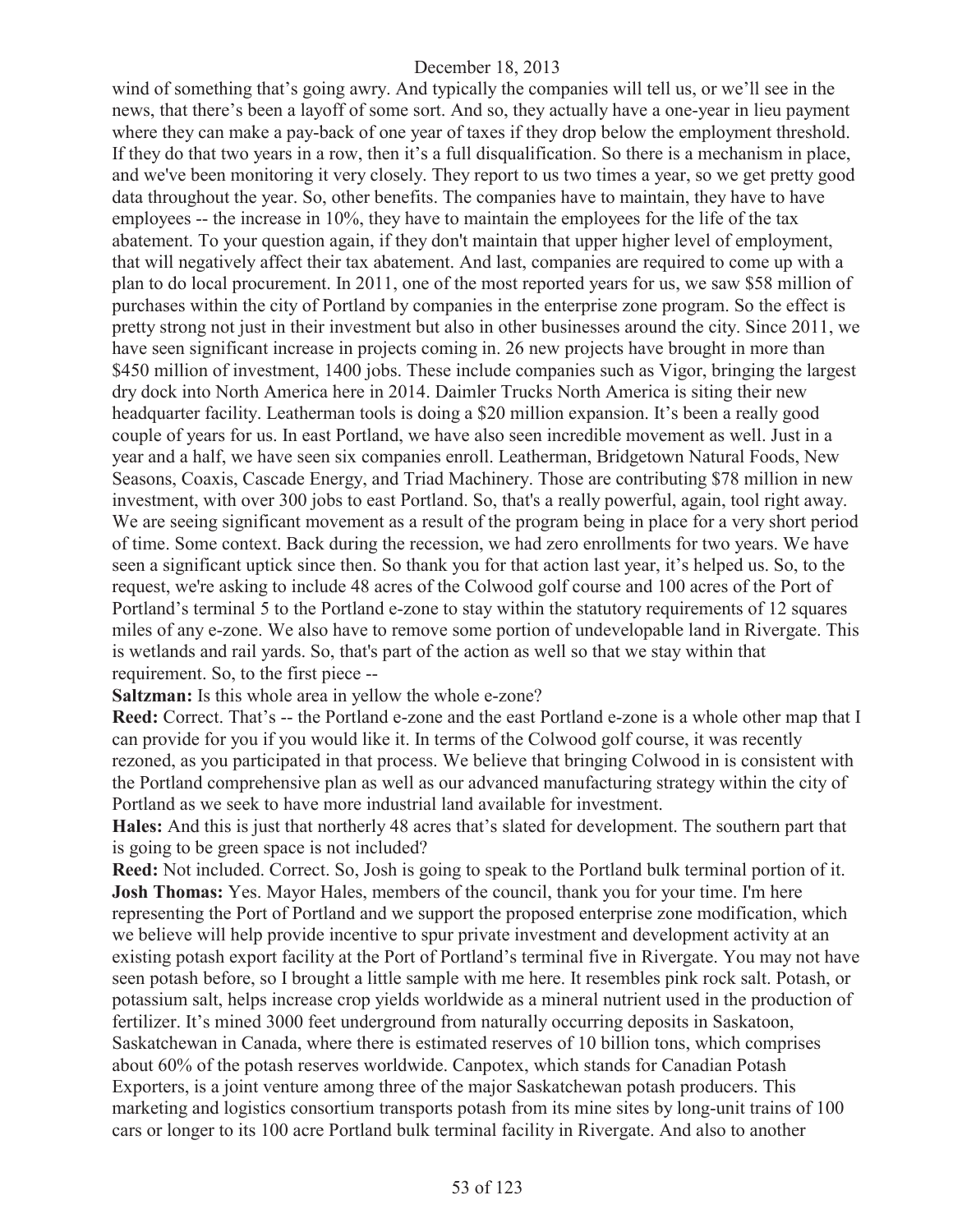terminal in Vancouver, British Columbia. It's been there in Portland since 1997. Portland bulk terminal exports more than 2 million tons of the potash annually to international markets including Australia, Brazil, China, India, Indonesia, Japan, Korea, and Malaysia. The Portland terminal is already home to the largest wooden structure west of the Mississippi, and they're looking to grow. And that's at the heart of why the Port of Portland supports this enterprise zone boundary change. The enterprise zone will encourage industrial development and capacity-expanding investments at terminal five. A project under discussion by Canpotex currently is a minimum investment of \$25 million, and maybe as much as \$150 million in new construction and capacity expansion here locally. Decisions on the scope of their expansion will be made early next year. If this project proceeds, it would represent an increase in tax revenue to the City of over \$10 million over the first 10 years following construction, and that's even with a five year tax abatement allowed under the enterprise zone. Bulk cargo activities, including grain and potash at terminal give provide an estimated 500 permanent high paying transportation jobs throughout the metropolitan region and also throughout the state of Oregon. These jobs include river and bar pilots, tug and barge operators, railroad industry, as well as terminal management security and terminal operations jobs. The proposed expansion at Portland bulk terminal would increase cargo handling capabilities by three to four million tons, and through our economic impact modeling, we estimate for every 1 million tons of potash handled, that equates to approximately 30 direct, indirect, and induced jobs that are created. We would also anticipate positive employment impacts during construction. Lastly, it makes sense to remove 100 acres of undevelopable areas in Rivergate from the north Portland enterprise zone boundary and replace it with 100 acres at terminal five that are not yet fully developed. And with that, I turn it back over to Mr. Reed and I would be glad to answer any questions that you might have following.

**Fish:** I have one question about Colwood. The last time we took up an e-zone application, we had fixed zoning designation in the underlying property. In Colwood, council recently took action to approve a change from open space to industrial for a portion of the property, which is in the process of working its way through the system. And I guess my question is, while the e-zone gives you a tax abatement on the improvements, is there any impact on property taxes we collect through the change in the zoning?

**Reed:** The existing land -- well, you will see a positive effect, potentially, of turning it to industrial use, I'm assuming, as now code allows for different investment. So, the existing land would still be taxed --

**Fish:** At whatever the appropriate level?

**Reed:** At whatever the appropriate level is.

**Fish:** Or just the improvements?

**Reed:** Just the improvements that would receive the abatement.

**Novick:** My question is, suppose they would make this investment regardless of whether we put them into an e-zone. How much property tax revenue are we foregoing, based on that assumption? **Reed:** So on a \$1 million investment, you will see \$100,000 of tax savings for a company in abatement. On a \$100 million investment, you'll see a \$10 million tax abatement. So you're foregoing on a \$100 million, \$10 million over five years. That said, within five years, you're starting to kick off income, and you will see it for the next 20, 30 years depending on depreciation schedules. But to your question, yeah, there is no e-zone and so they have financial decisions to make. Is this where they would like to site their next big investment?

**Novick:** What other options might they have?

**Reed:** I'm not certain, they haven't disclosed to me. I don't know if Josh has.

**Thomas:** In our case, Canpotex has operations at Vancouver, British Columbia. They've also talked about a new facility at Prince Rupert further north, and there are other bulk terminals and bulk ports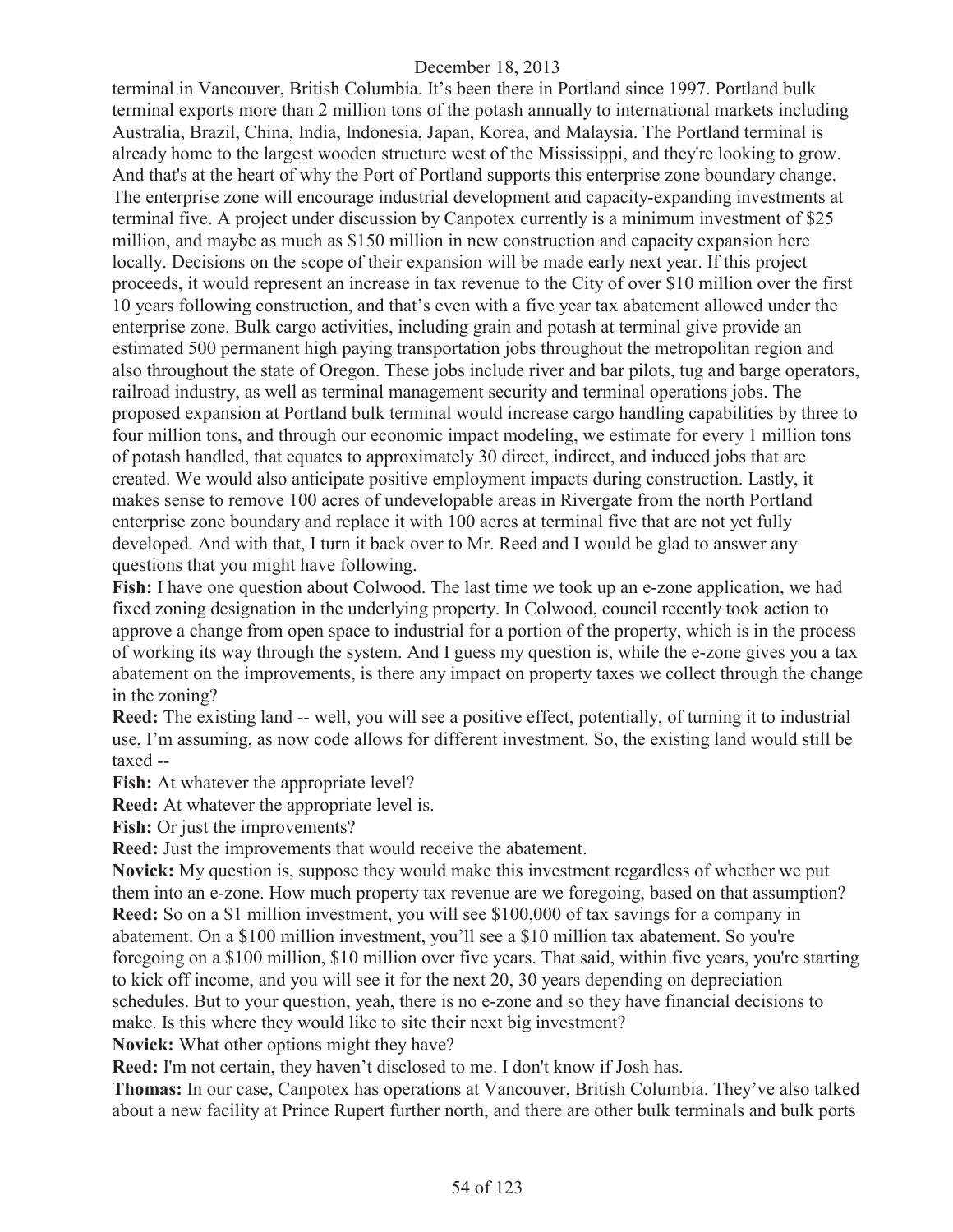that would be capable of handling it, if they've decided to do it. Like, Port of Vancouver is dealing with BHP Billiton, which is to establish an entirely new facility.

**Novick:** And do those locations offer comparable tax abatements?

**Thomas:** I don't have information on that, but I know it's a competitive marketplace.

**Fritz:** Would you go over more about responsibilities in exchange for the tax abatement in terms of community benefits and family-wage jobs, etc.?

**Reed:** Yes, so, in addition to the 10% increase in employment, they also have to pay 15% of their tax abatement to PDC which we turn around and use for investment in work force training, through Worksystems Inc., and small business development. We use it for loans, for neighborhood economic development work. We're using some of the e-zone funds currently for our new NPI areas to help that process. They have to increase their employment by 10%, they have to pay their fees, they have to maintain their employment, they have to retain their employees, local procurement as well, they have to do first-source hiring agreements to make sure that their jobs are posted through the employment department. So that's the kind of thing that they are responsible to do through the program.

**Fritz:** They have to pay to Trimet and police and fire, too, right?

**Reed:** In this case, if Canpotex does do this investment, they would be required to provide subsidized bus passes for all employees if they earn more than \$2 million in the tax abatement. **Hales:** But they still pay their Trimet tax, was your question.

**Fritz:** Well no, there's an additional.

**Hales:** Right. But no matter what they pay their Trimet tax, because that's a payroll tax, right? **Fritz:** This is one of my favorite tax abatements because there is an additional list of responsibilities of the company that gets it. It is not just you get it and hope things go well. There is a reporting requirement, there's the family-wage jobs, there's the union issues, there's the recognition that there is a cost to the jurisdiction so that that payment both to PDC and to some of the other jurisdictions -- I can't see a downside to this and I have been a fan of it since long before I was on the council. I think my blog is currently down, amandafritz.com, but it back in 2007, I wrote a pretty long article about -- because I was all skeptical and ready to tear this down and say it was the worst thing ever, and I think it is one of the best things that we do.

**Fish:** Can I follow up on that for a second, though? Because there is a different impact of a tax abatement when it falls within an urban renewal district or outside of an urban renewal district. So, could you walk us through that a little bit?

**Reed:** In what sense? Could you clarify a little bit more?

**Fish:** Well, for example, we went to through big look process with the county on tax abatements for housing. And they were concerned about forgone revenue. Well, when you apply a tax abatement within an urban renewal district where you're already diverting, you're taking the increment and sending it to PDC, they were ultimately persuaded that you didn't need a cap on the amount of abatements within an urban renewal district because it was coming out of PDC's pocket more than their pocket. And that I guess would be different if this e-zone was applied to an area that isn't covered by an urban renewal district, where the increment isn't coming to PDC, but is being -- the growth is otherwise shared by the other jurisdictions.

**Reed:** Correct. And in the case of Canpotex and this investment, we have full backing of Multnomah County with this particular project. And in the past five years as I've been running this program, we've had nothing but good things coming from them. They see the benefit as well. They have a special assessment team that I work with directly, weekly. And so they're aware of how much forgone revenue is coming out of their pockets.

**Fish:** So that's good. So having Multnomah County's consent means that they've looked at the forgone revenue piece. And presumably, they have to agree to do something to take this off the tax rolls. So you need more than their consent. Their assessor has to agree with them.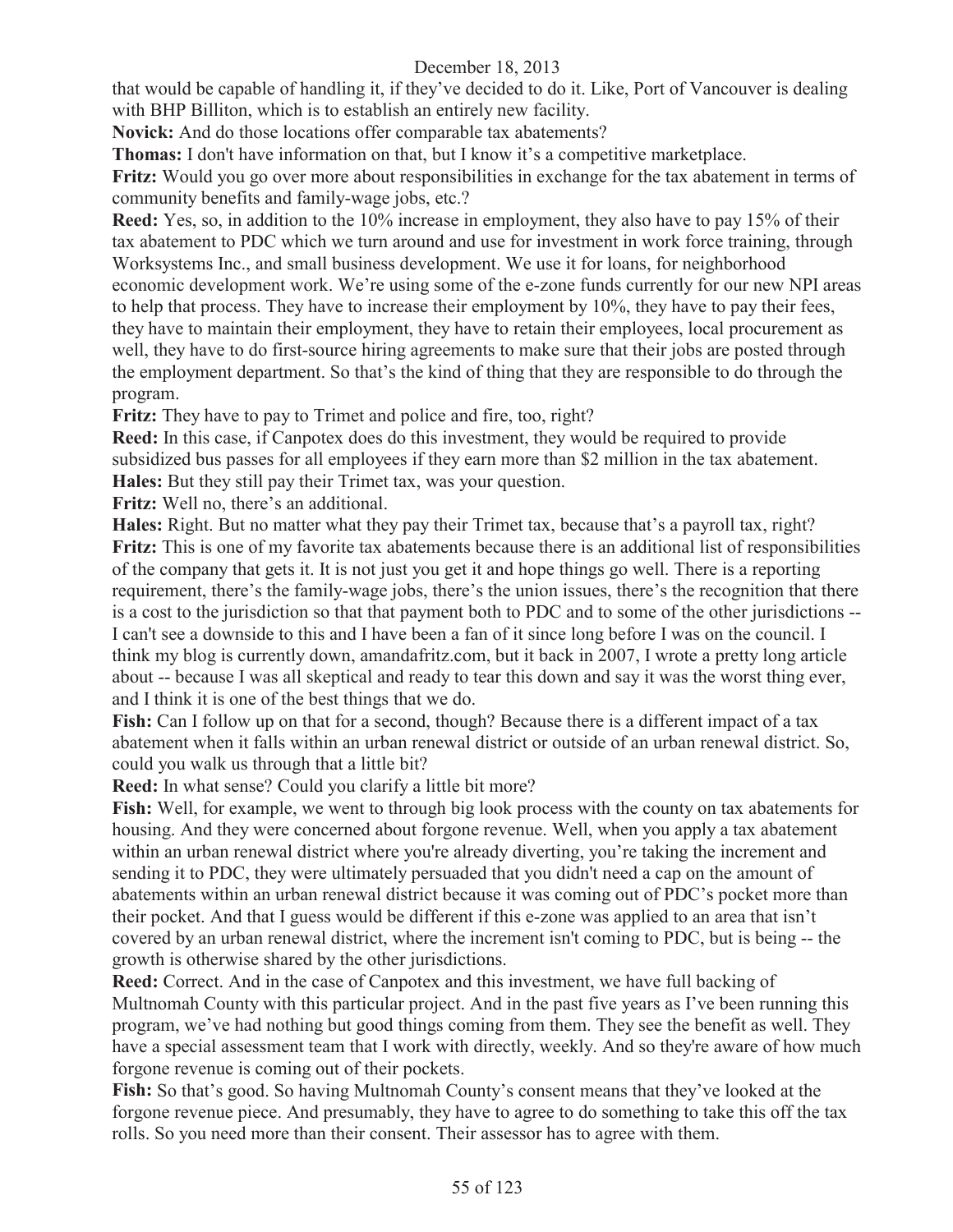**Reed:** By statute, I don't believe we need to have Multnomah's county consent to run an enterprise zone.

**Fish:** But in practice --

**Reed:** But in practice, we always ask.

Fish: We took up the issue of an enterprise zone in south waterfront. Now that's an urban renewal district where, by giving someone a break on new capital expenditures, the money is mostly coming out of PDC's pocket, not our or the other jurisdictions because you've already capped the property taxes and you have urban renewal, so. But, our enterprise zone boundaries extend beyond urban renewal districts.

**Reed:** I'd say, this is a guess, 50% of our businesses are not in an urban renewal area.

**Fish:** Just a point, because I think there's a different economic impact to the jurisdictions, whether it is within or without an urban renewal district.

**Hales:** Good points. Other questions for the team? Thank you both. Appreciate it. Anybody signed up to testify on this item?

**Moore-Love:** No one signed up.

**Hales:** And it is --

**Saltzman:** Resolution.

**Hales:** Resolution. So roll call on resolution, please.

#### **Item 1206 roll.**

**Novick:** Um, these things always make me queasy, because there is no way of knowing if the company was going to make this investment if we didn't put them in an e-zone. So, I'm going to say this with some reluctance, and to great extent of deference to Commissioner Fritz saying this is one of her favorite tax abatements, so I queasily vote aye.

**Fritz:** Thank you, Commissioner. This is one where we get stuff, and we're sure we get stuff. We require the annual reporting, we get the community benefits which otherwise we would have to pay for sometimes, we get the living wage jobs, we get things that not all companies are known for providing out of the goodness of their hearts. So I enthusiastically vote aye.

**Fish:** If I could also add that this is a tool that cannot be used unless we consent and approve it. And so where you come to us with an opportunity, and you advise us that an employer is looking at other jurisdictions. And that seems to me to create an immediate urgent problem, whether they're looking at other jurisdictions that have comparable benefit packages or not, we're still competing. And this is a tool authorized by the legislature that we can use to welcome an employer that is otherwise willing to make a substantial investment. And to Steve's point, whether we capture for five years the property taxes or not, there is other, myriad of other benefits to our local economy, not the least of which is the expansion in payroll, but think of all of the construction jobs that will go into building a plant and other equipment as well as other services. So there are tangible benefits beyond just the jobs. I am going to vote aye because this can only authorized following a hearing like this and used in a targeted way. Aye.

## **Saltzman:** Aye.

**Hales:** Well thanks for your good work on a successful program for the city, for the Port, for a lot of people. I had the opportunity just recently to visit one of the firms that you mentioned, which was Bridgetown Natural Foods. And I'll tell you, it was pretty impressive. Not only that this business had been started from scratch, bad pun, and grown fairly quickly here in Portland, they had added I think 150 jobs in the last year. 70% of their work force live in southeast Portland near the Lents urban renewal area where it's located. They just invested about \$10 million in a new production line equipment, which unfortunately had to be imported from Germany, because I'm not sure if anybody makes this stuff here, but very sophisticated, automated equipment that was baking and slicing granola bars at a furious rate. And the biggest problem that they have as a manager of their work force is translation. Because they've hired so many new immigrants with so many different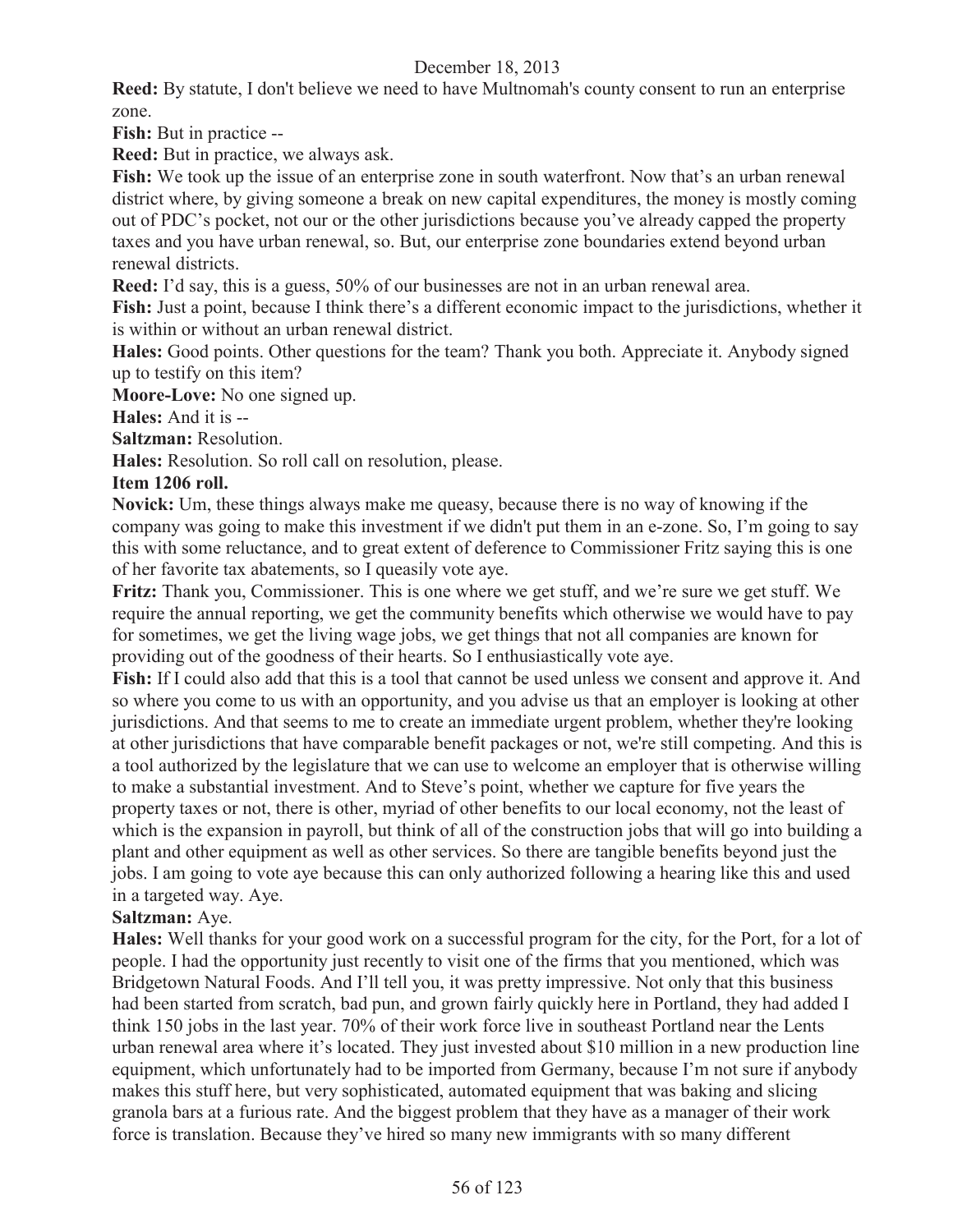languages that it is a management problem on the plant floor to just get everybody working together and communicating. But they don't mind having the problem, and they're dealing with it, and it is a great problem to have because it obviously demonstrates that they're hiring a lot of folks that are new Portlanders in many cases and who aren't being prevented from employment by maybe limited English skills. So, they're a great example of the community benefits that we do ask for, document, and get in this program. So, thanks very much. Pleased to vote aye. [gavel pounded] **Item 1207.**

**Hales:** We have a proposed amendment, I think. Is that right? Good afternoon.

**Dawn Hottenroth, Bureau of Environmental Services:** Good afternoon, Mayor and council. I'm the code writer for environmental services. And last week we had this item on the agenda and Commissioner Fritz had a variety of questions for us that Commissioner Fish took the item off of the agenda so that we could resolve Commissioner Fritz's questions, which I believe we have done. And I have the amended language for you, if you would like to see it, with Karla. This is the first reading, just trying to get the clean-up done.

**Fish:** Let me turn to my colleague and friend. Are you satisfied that your questions and concerns have been addressed?

**Fritz:** Yes, the amendments do address my concerns. Thank you.

**Hales:** Okay.

**Fish:** Do we have the amendment before us?

**Hales:** I think we do, yes. So do we need to move the amendment?

Fish: And this amendment -- the amendment language has been reviewed and approved by BES? **Hottenroth:** And amendment language has been reviewed and approved by the city attorney's office, the auditor, and BES staff.

**Fish:** Even better.

**Hales:** Trifecta. Alright, further discussion? Motion on the amendment.

**Fish:** Second.

**Fritz:** I can move it.

## **Roll on Item 1207 as amended.**

**Novick:** Aye.

**Fritz:** Thank you for your responsiveness. Aye.

**Fish:** Aye.

**Saltzman:** Aye.

**Hales:** Aye. [gavel pounded]

**Hales:** And this is a continuation of a previous item. Does anyone want to testify on this? If not,

then it moves on to second reading. [gavel pounded]

**Hales:** Now time certain 1209.

#### **Item 1209.**

**Hales:** We'll let our auditor get us properly prepared here.

**LaVonne Griffin-Valade, City Auditor:** Good afternoon. Lavonne Griffin-Valade, Portland City Auditor. Thanks for everybody's patience today. It's a long day. It's nice to be here with you, councilmembers. Here with me is Constantin Severe, director of the Independent Police Review division in my office. This is the first reading of our modified proposal first which was first brought before you on October 23rd. I plan to bring it back on -- to council for a second reading and vote on January 2nd. The first date you are all back in session. So, in early November, we were approached by the city attorney's office and a member of council and encouraged to move forward with changes to the IPR ordinance and other police oversight changes as expeditiously as possible. We all agreed that there was a need to modify some of the language in the October 23rd proposal to address concerns that had been raised, and we set out to work on that effort. Constantin will, in a moment, walk you through the more significant changes in the current proposal. These modifications were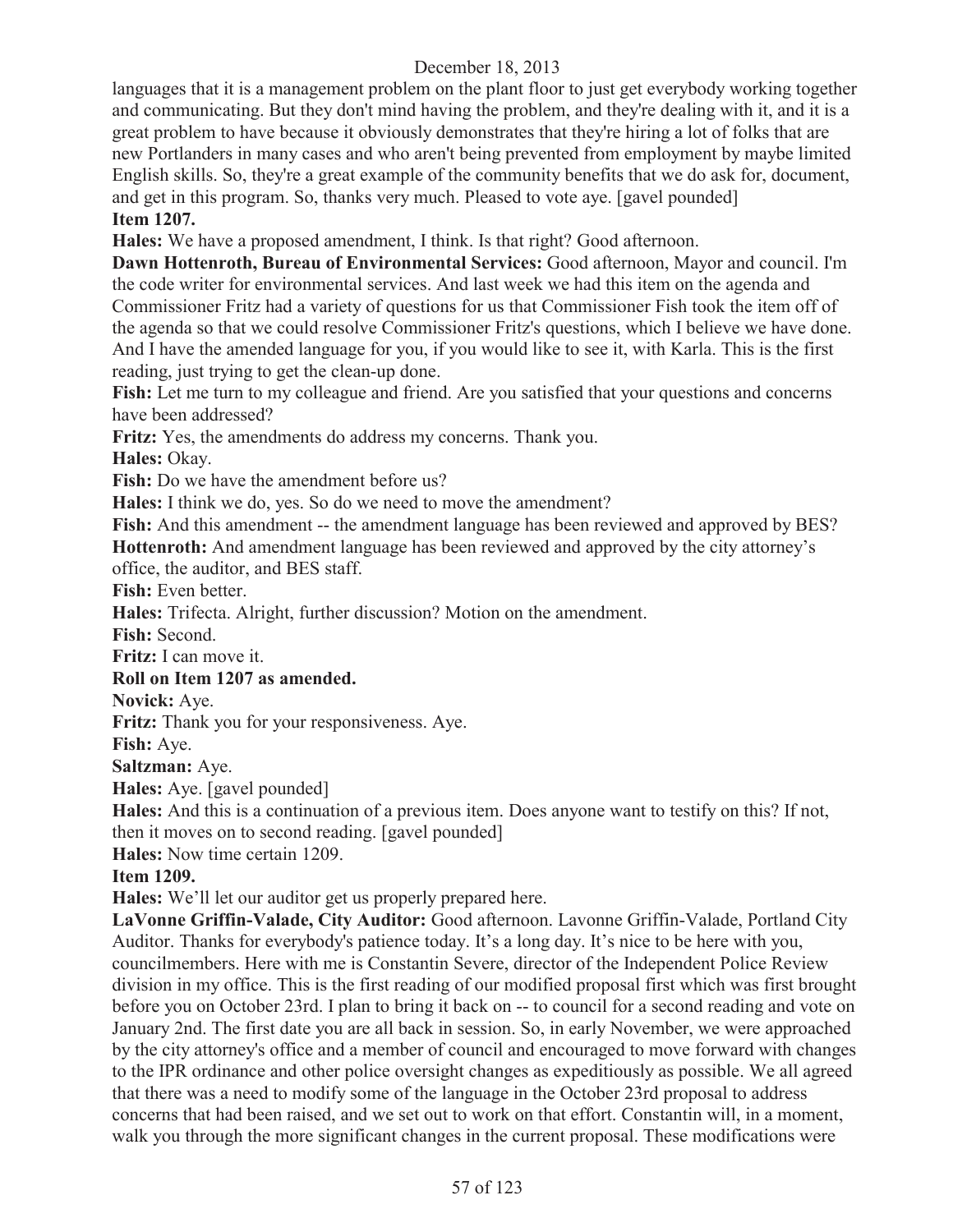completed in close consultation with the city attorney's office and within the last month or more. Ellen Osoinach and Mark Amberg from the attorney's office is here and available to answer any questions that you might have as we go along. By way of some history, we briefed the Mayor, his exec, and police bureau liaison on November 18th regarding the conceptual amendments to our previous proposal. City attorneys were also in attendance at that briefing. It was a positive meeting and we were encouraged to move forward. In addition, other councilmembers and or their staff liaison were subsequently briefed on those conceptual amendments, as was Chief Reese and his command staff. As a result, we continue to tweak the language. So, we have had multiple conversations throughout the last six weeks with council, liaisons, and other stakeholders and shared the draft that closely mirrors the final version in early December. At the end of the day, the changes to the language are minimally different than the amendments presented to you on October 23rd. And we believe, and the city attorney's office concurs, that the version before you today addresses previous concerns and allows us to move forward with strengthening police oversight and accountability. Constantin will take it from here.

**Constantin Severe, Director, Independent Police Review, Office of the City Auditor:** Thank you, auditor. Mayor and Commissioners, it's my pleasure as IPR director to present these proposed code changes to you and the community. Since the October 23rd council session, we have met with members of the public and been on local media discussing these code change proposals. Additionally, our office has briefed every councilmember staff on the process of the code changes. Mr. Mayor in particular, I appreciate you making yourself available on several occasions for us to provide a briefing to you. Commissioners Fish, Fritz, Novick, and Saltzman, I appreciate making your liaisons and yourselves available for myself and the city attorneys to provide briefings to you when you folks were available. Without the help of two particular city attorneys we would not be here today. Ellen Osoinach and Mark Amberg have been invaluable in making sure that not only we have a good set of code changes, but also something that will be able to withstand legal scrutiny, which is important. Not just that we do something that looks good but that something is good. And that is what I believe we have in front of you today. These revisions to chapters 320 and 321 of the city code are the result of close to one year of work started by my predecessor, Mary Beth Baptista, and led by the auditor, that started soon after the settlement agreement with the U.S. Department of Justice was agreed to by council in November 2012. These code changes are premised on the proposition for oversight to be effective, it must be objective, fair, consistent, and transparent. As you know, IPR is a bit of a hybrid agency. We are part of the auditor's office and we are tasked by city code to hear community member complaints and commendations about police bureau officers. We conduct initial investigations of all community member complaints, and are authorized to conduct independent full investigations. In officer-involved shootings, in-custody deaths, we serve as monitors, reporting to the scene and following the investigation until its completion. The Mayor brought up a ramming that occurred earlier today. Rachel Mortimer on our staff is actually on the scene right now acting as the monitor, reviewing the police bureau investigation of that, since that is treated as a deadly force incident. We must approve every investigation conducted by Portland Police Bureau's Internal Affairs and improve recommended findings of an involved officer's commanding officer. Additionally, we are voting members of the Police Review Board which hears cases where officers are facing possible discipline of a day or more and also certain use of force cases including officer-involved shootings and custody deaths. The CRC serves as our nine member advisory board and hears appeals of community members or officers would wish to appeal recommended findings. The CRC able to make recommendations directly to the chief of police and the auditor. In preparing to put this legislative code changes together, we have talked to various individuals and members of the community. These code changes don't appear in a vacuum. There has been a lot of work done in this community over the last 15 years in trying to figure out, what does our city want our oversight system to look like? In putting together these code changes, we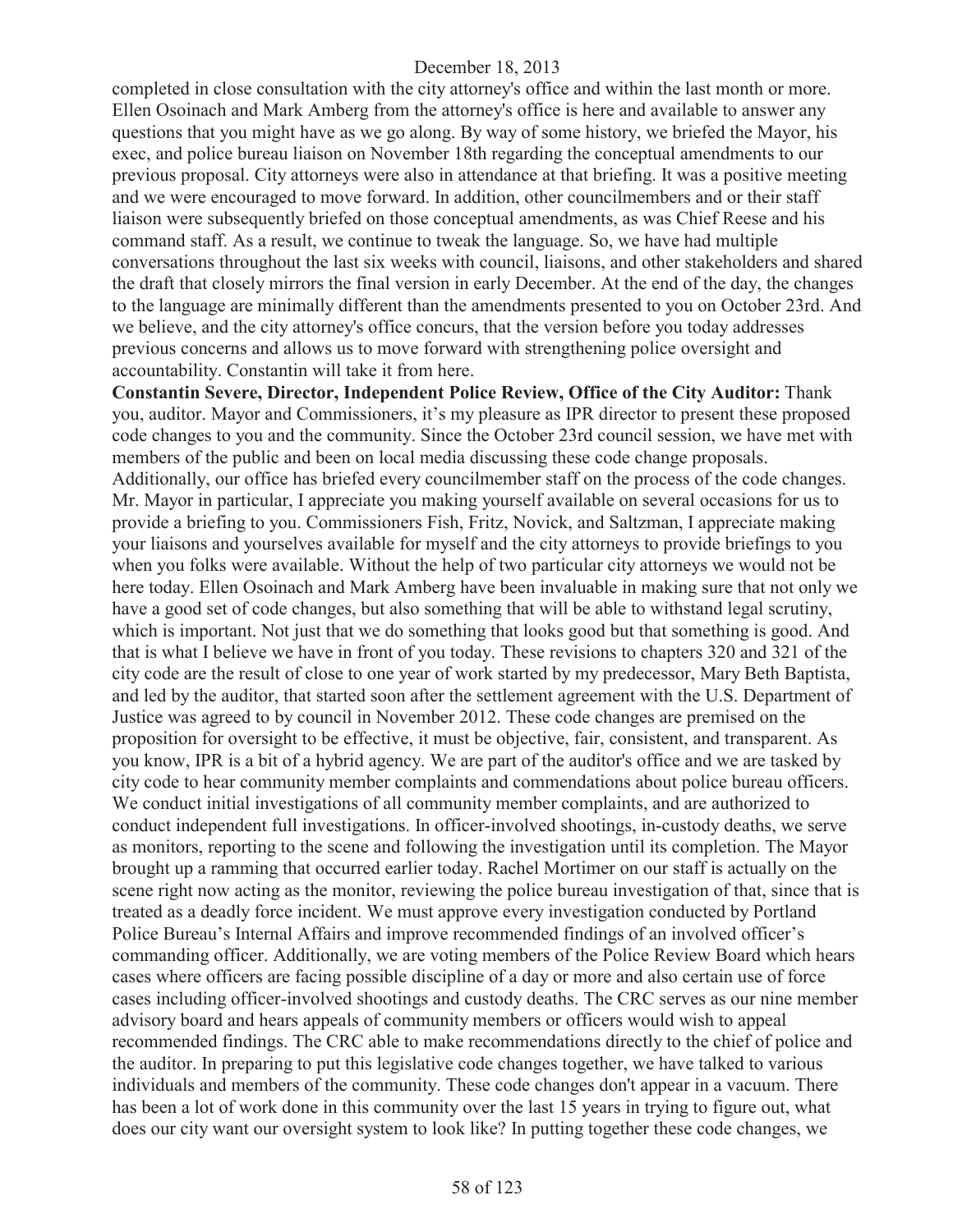have relied on a lot of work product as a result of the work groups, audits, including Mayor Katz' work group that she put together back in 2000 that led to the creation of IPR. The luna fireball audit of IPR which occurred in 2007. IPR's 2010 code changes that created the Police Review Board and the public report process and provided IPR with the ability to initiate independent investigations basically on its own notion. After the IPR code changes, there was a stakeholder report, which I also use as a basis for some of the code changes that we have. Additionally, the auditor's office had an audit not that long ago. The police bureau as a learning organization. And finally, the Department of Justice settlement agreement. I think the DOJ settlement agreement is a key milestone in the evolution of our oversight system. In particular, it addresses the need for the City to implement a discipline guide, that administrative investigations are done in a timely manner, and that IPR have the ability to conduct meaningful, independent investigations. These were concerns that observers of our system within the city and outside of the city had prior to the DOJ investigations. But as a result of the settlement agreement, there has been significant momentum in addressing these long-standing issues. Thanks to your support as council members, IPR has been able to hire three full-time investigators who have extensive background interacting with individuals experiencing mental health issues. Additionally, we have been able to add an office support person who is tasked with being IPR's liaison to the CRC. The current code changes cover three areas. Changing IPR's internal procedures in administrative investigations, changes to the CRC, and changes to the Police Review Board disciplinary process. There is a relatively long presentation that I provided to you at the October 23rd meeting, so I'm not going to go in very detailed presentation to you, but I will go over what the changes are in total. Most importantly is the ability for IPR to directly interview all PPB employees. The ability for IPR to have jurisdiction over civilian supervisors of sworn PPB employees. That IPR must receive notification from the Portland Police Bureau prior to the termination of any misconduct investigation and that all investigations of excessive force will be subject to full and complete investigation unless IPR has clear and convincing evidence that the dismissal is warranted. Additionally, when an administrative investigation exceeds 180 days, the police commissioner will provided an explanation for the delay in the completion of that investigation. The changes to the CRC are two. One, increasing the CRC to 11 members and that the CRC will serve -- CRC members individually will serve as a rotating pool to serve on Police Review Board cases and use of force cases. The changes to the Police Review Board and the disciplinary process, one, which is a requirement of the Department of Justice settlement agreement, is that the city will implement a discipline guide as a tool for PPB managers and the Police Review Board. That there will be a standardized format for the PRB public reports that are issued twice a year. And in officer involved shooting and in-custody deaths, that the PRB public reports include officer witness names when the city had previously released those names, or if that disclosure is in the public interest. Finally, when the chief imposes discipline on an officer that is outside the recommended range in the discipline guideline, the chief will provide a written explanation in the final discipline letter stating his rationale for that. These current sets of code changes are critical to IPR and its functioning. There are several sets of changes that are in the DOJ agreement that we are not moving forward on right now, particularly those that involve the CRC, particularly the 21-day requirement that CRC complete appeals in that time frame. Currently, best case scenario for the CRC to be able to do an appeal, it's 60 days. There is a case file review and then there is the actual appeal. In practice, that on average that has led to CRC appeals being over 100 days. Given that the DOJ settlement agreement gives us 180 days to have a case from when either IPR or the city receives notice of the complaint to when the chief has his proposed findings, having 100 days as an appeal period I don't think is an acceptable proposition for the city at this point. That said, I think there are a lot of ways for us to economize and streamline our appeal process. That is a conversation we need to have with the CRC and the wider community. And I feel given that the Department of Justice settlement agreement is not actually implemented yet, for us to wait on that and have those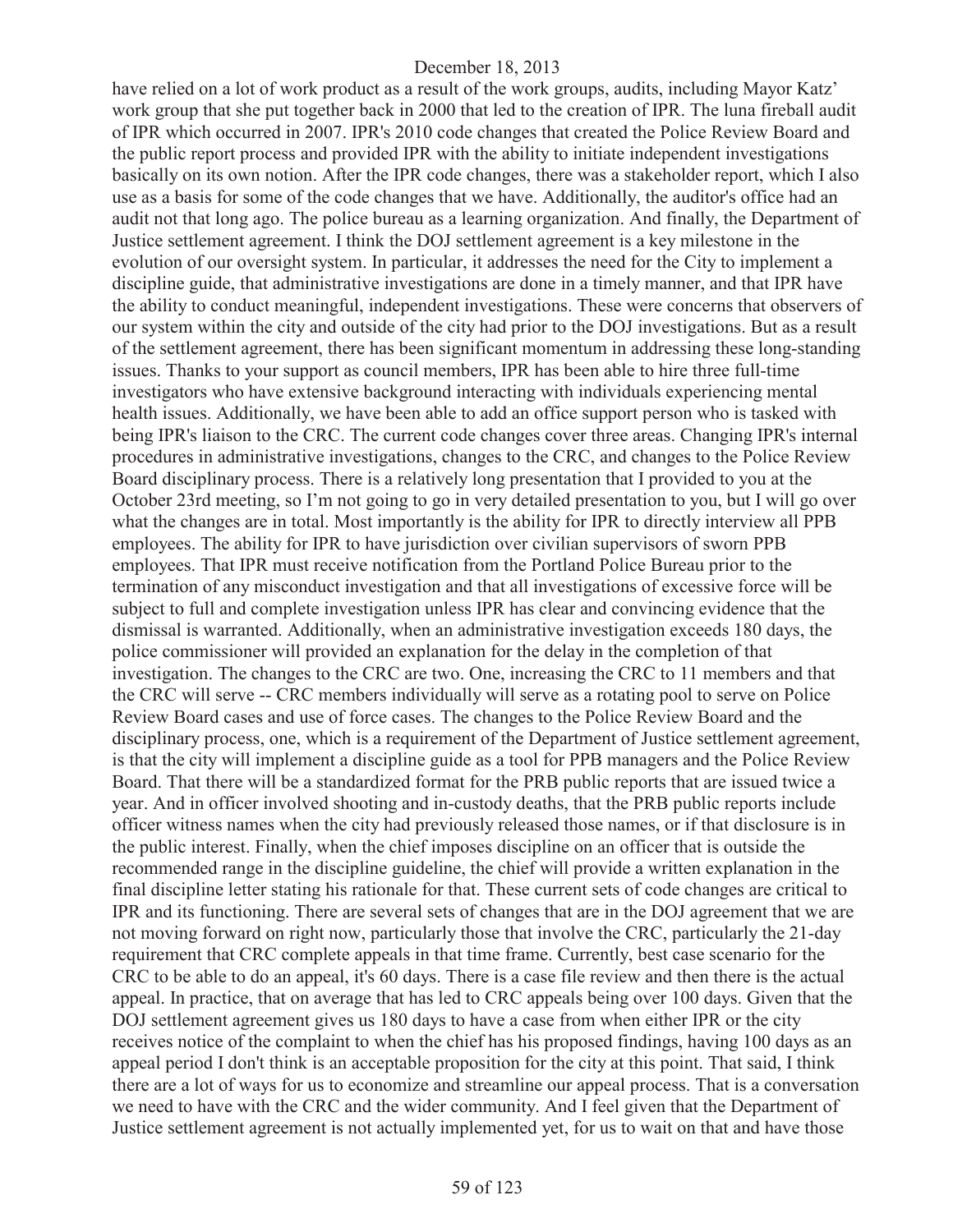conversations. And when the DOJ agreement is implemented, that we come in front of council again and move forward on making those changes that need to happen for us to be in compliance with the DOJ agreement. This is the first reading on this proposal and we plan to return to council on January 2nd for a second reading. In order for IPR to be an effective oversight agency, it is important that we have the tools to serve members of the public. In particular, the ability for IPR to directly interview PPB officers is critical. Currently, IPR dismisses about 70% of the cases that we receive. So, in that 70% part of the cases that we receive -- and we receive about 400 complaint a year. So about 300 complaints -- the total investigation that members of the public receive is the IPR portion. So, for us to do our due diligence, in cases where we need to talk to the officers, we have to have the ability to actually do so in a way that is in compliance with the United States constitution and is also in compliance with the collective bargaining agreement. I believe what's in the document in front of you and in front of the community allows us to do that. In the October 23rd proposal, there is a recommendation that IPR be able to compel officers and provide admonishment to them for interviews. Based on a memo that the city attorney's office provided to all of us I believe in middle of November, we have changed our proposal so that a Portland Police Bureau liaison would provide the compelling of the officer and providing the admonishment. And the reason why that change was made for an admonishment, which is a constitutional warning, for that to be valid, it has to be done by somebody who is in the chain of command of the person receiving the notice. The police bureau is led by the police commissioner, the Mayor. IPR is not in the discipline business. We are factgatherers. We are either investigators or monitors of investigations, but we do not discipline officers. So, for us to give valid -- or for the City to give a valid notice to the officers it has to be somebody in that chain of command. And that would be somebody that the Portland police commissioner delegates with that responsibility. Usually that is Internal Affairs. The other change is when the chief of police is outside of the discipline guideline recommended range. Originally that was if chief of police disagreed with the Police Review Board. Given that the discipline guideline will become the baseline or us having an objective, consistent discipline system it makes sense that all of the fact finders along the way, whether the officer's commander, Police Review Board, chief of police, that all decision makers rely on that discipline guide as a tool when they're making decisions. And particularly, when the chief of police, when his decisions go outside of the discipline guide, that he provide a rational. When the Police Review Board goes outside of the discipline guide, the expectation would be that they would provide an explanation for their rationale as well. In officer involved shootings, in-custody deaths, the change was made to make the city code provision in compliance with Oregon public records law. Where normally in Oregon, public records law, there is a presumption that the public body will disclose information. That is the presumption. When it comes to disciplinary records of public employees, the presumption is actually opposite, that there is exemption. So, in the context of officer involved shooting, in-custody death, we changed it so when the public agency of the City has released that information about who the officers were or the witnesses in context of officer involved shooting in custody death, then the City, when it is releasing that information, the public report six or nine months after the accident, it can do that to provide completeness and transparency to members of the public. To my knowledge, in my five years here at the City, whenever there is an officer involved shooting, within a week or so, the City has released the names of the officers. I think that is a way to meet our transparency goals as an organization at the same time meeting the confidentiality requirements that the public records law puts on us. And for the timeliness of the investigation, we removed the 180 days as a hard and fast deadline that many members of the public felt that we were putting on. This is something in keeping with the Department of Justice settlement agreement, where we mirror that language where after 180 days, the police commissioner, as the person in charge of the police bureau, will receive notification about why a particular case went over the 180 days and provides us with a baseline and a kind of a measurable to look at why are cases taking particularly long. Is it a type of case? IPR, in 2011,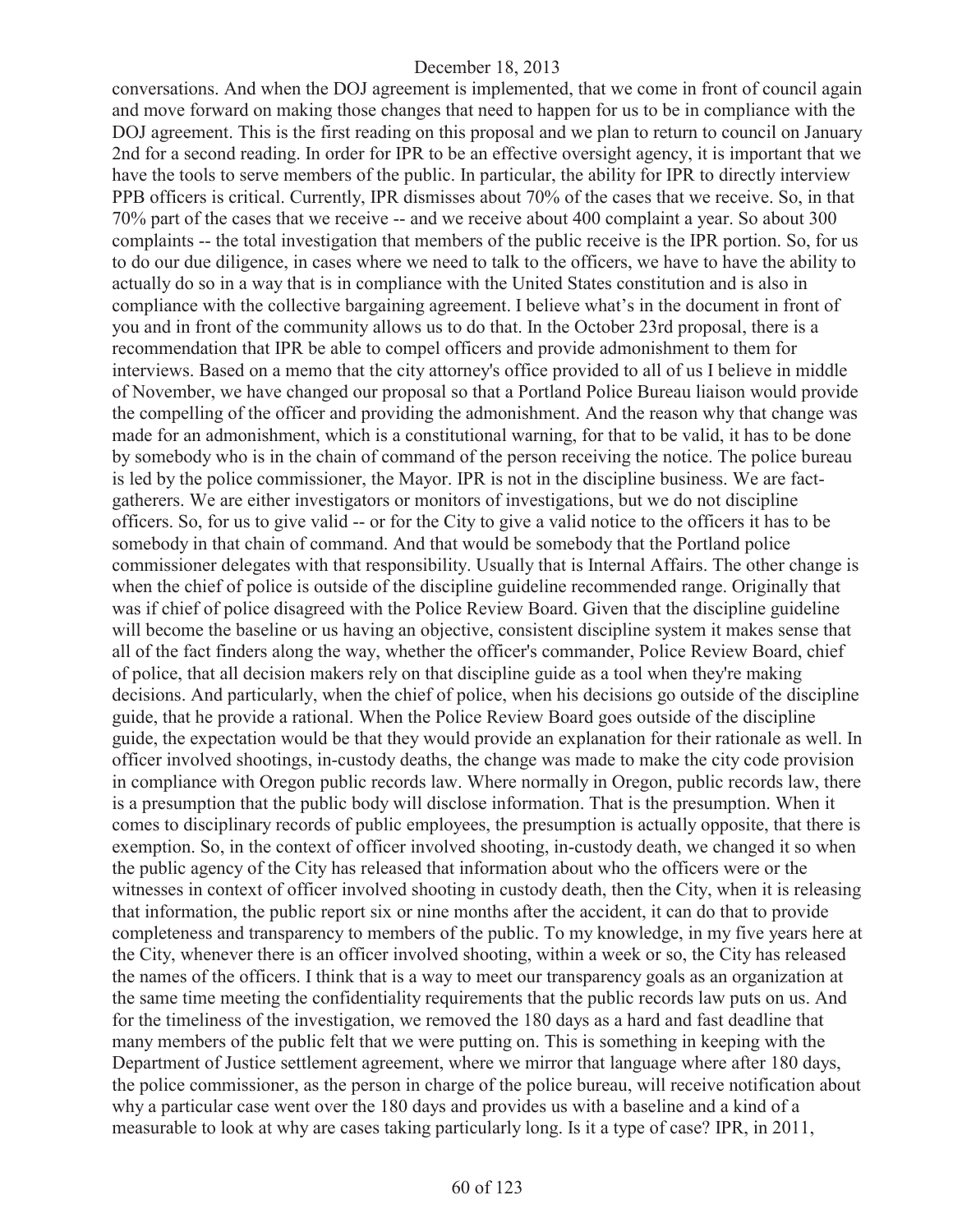completed a timeliness study. We are currently working on another one and hopefully that will be ready in the first quarter of 2014. And I am ready for any questions if you have any, or public comment.

**Fish:** You said something under the consistency and discipline section that triggered a question. So, the chief is required to provide a rational when the final discipline is outside of the range recommended by the discipline guide. Well, what happens in the instance where it goes from the chief's recommendation to the commissioner in charge's recommendation -- to the commissioner in charge, and the commissioner in charge decides to either increase or decrease the discipline? How does this section interplay with the final decision maker?

**Severe:** The final decision maker, given the way our system of government works, is the commissioner in charge for every bureau. And in this case, the police bureau commissioner is not covered by this particular set of changes. It's basically all of the different fact-finders leading up to that decision. So, the officer's commander, the Police Review Board, the chief of police, and ultimately to the commissioner in charge. And the commissioner in charge is available – generally, in a final discipline letter, there is included a rationale of why the decision was made based on this mitigation information or this information in aggregation, this is why I'm making this decision as police commissioner.

**Fish:** So just to be clear, each of us has the right to impose a more significant discipline or less based on mitigating circumstances, but the purpose of this IPR code change is to focus on the command structure within the organization up to the chief. And what happens at the elected level is not covered by this.

**Severe:** That is correct.

**Novick:** Mr. Severe, there's just one little, sort of almost a punctuation item that I wanted to ask you about. On 3.21.220, it says that if an employee refuses to attend an investigative interview after being notified to do so by IPR, or refuses to answer a question or questions asked by IPR during the investigative interview, the police chief or police commissioner shall direct the employee to attend the interview and/or to answer the question or questions asked. To me, saying and/or seems a little ambiguous. Does that mean that the chief or commissioner can decide to only instruct them to attend but not answer the questions?

**Severe:** You know, the way this -- when you look at this as a total package, it envisions that when – and the way it works in practice, a member is compelled by the police bureau -- we recently had done an independent investigation more or less using this format. So a police bureau member is compelled by the police bureau liaison. While they are there at the interview, they are given the admonition of, I am directing you in the name of the chief of police to answer these questions. So, the compelling part and the admonition, they're separate parts of the process. You don't do both during the interview. You only do the admonition. The compelling comes earlier.

**Novick:** Okay. I'm just -- again, I ask the city attorney, do you have any compunction about the and/or phrasing, or do you think it is clear?

**Harry Auerbach, Acting City Attorney:** Thank you. Mayor Hales, members of the council, Harry Auerbach, acting city attorney. If I understand your question correctly, Commissioner, the situation can arise either because the officer doesn't come to the interview or he comes and he doesn't answer the questions. And so, you're concerned about if -- the ambiguity between his doing -- not doing one of those things, and perhaps being ordered to do the other one. So, it's a matter of interpretation when the council -- you could clarify it I suppose by taking out the slash or and just have them say that he could be ordered to attend and answer the questions.

**Novick:** That's what I was wondering.

**Auerbach:** I suppose that would probably convey the same meaning.

**Severe:** I don't have that problem with that. Mark?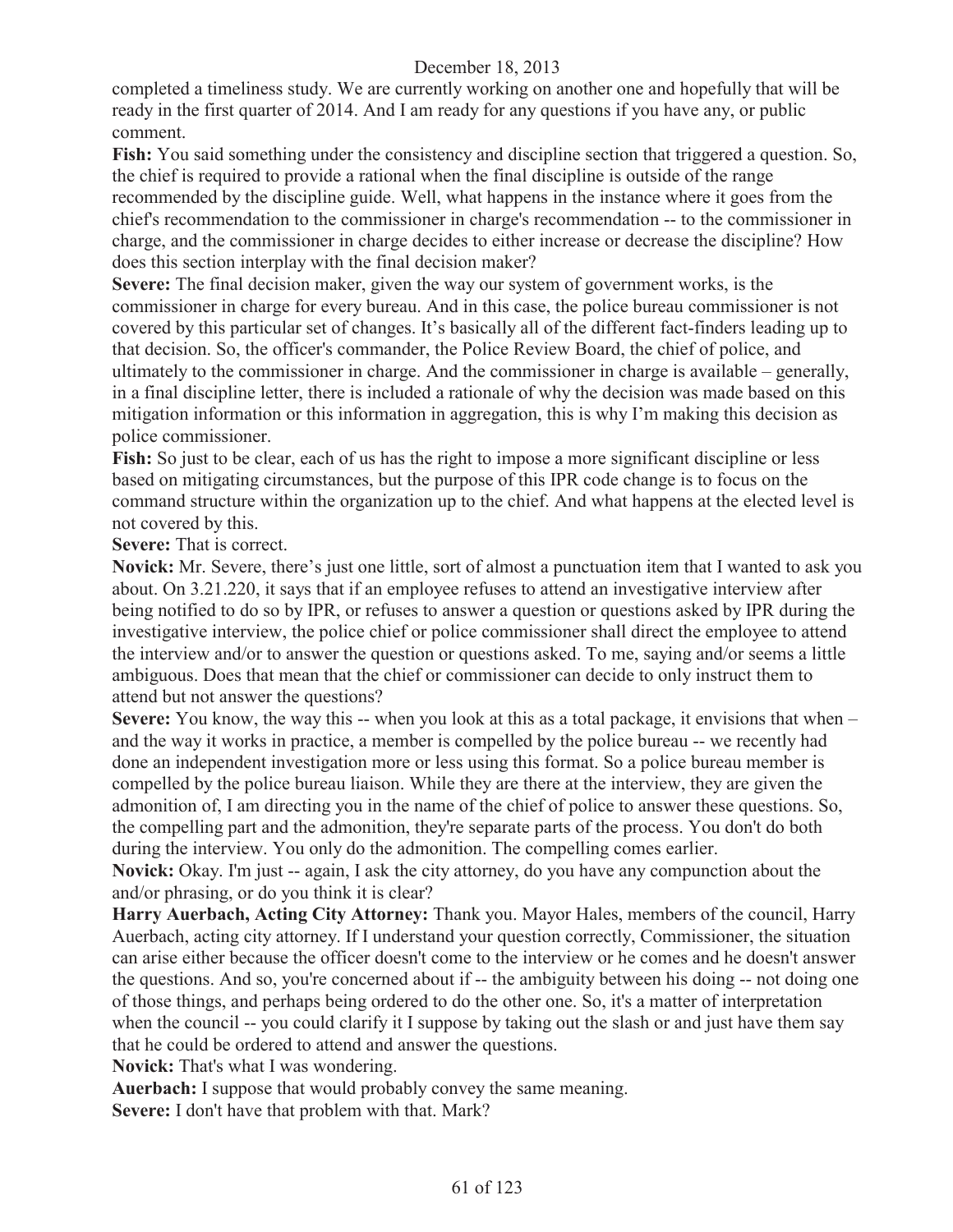**Mark Amberg, Deputy City Attorney:** Mark Amberg, deputy city attorney. I don't have any problem with that clarification.

**Novick:** Thank you.

**Hales:** Yeah, I guess I read it the other way around, but it would probably also be a rarity in that instance. There might be an opportunity where they would just answer the question by sending them a letter.

**Auerbach:** I mean, our understanding is that you want them to do both things, show up and answer the questions.

**Hales:** You want it on the record, you want them to be at the hearing and answer the questions.

**Novick:** Right. I mean, would we be causing problems if we said and?

**Auerbach:** I don't believe so.

**Novick:** Alright, I move that we get rid of /or.

**Fritz:** Second.

**Hales:** Further discussion of that amendment? Good catch. Roll call on the amendment and then we will take testimony on the amended ordinance.

#### **Roll on amendment.**

**Novick:** Aye. **Fritz:** Aye. **Fish:** Aye. **Saltzman:** Aye. **Hales:** Aye.

[gavel pounded]

**Hales:** Okay. Are there other proposed amendments?

**Fritz:** Yeah, I have some. Karla, would you handing them out for me so that we can get them at the folks at the table? A couple of concerns. The first one is in 321.40 for the Police Review Board, this is the section H4 that talks about where the police and chief commissioner's final discipline is outside of the range recommended. I would like to add final sentence stating the cumulative report of discipline opposed outside of the recommended range shall be included in the Portland Police Bureau's semiannual report. They currently do semiannual reports on discipline and outcomes. Clearly, we don't want to identify individual officers or cases, but I spoke with Chief Reese about this yesterday and he felt that this was a reasonable amendment to provide the cumulative reports so that the public know how many instances have been happened of discipline being imposed outside of the recommended range.

## **Saltzman:** Second.

Fish: Just a question. And I'm going to support this. Harry, does cumulative report have any particular meaning, or is it just clear we're talking about sort of aggregate data for the year? **Auerbach:** Well, I'll tell you what I think it means. If it is not what you intend it to mean, maybe we need to clarify. What it says to me is that between each period of reporting, so you say it is semiannually, each six months, the report would include the total number of discipline -- the report of the incidents in which discipline outside of the recommended range was imposed during that period. Is that what you intended?

**Fritz:** That's what I meant.

**Hales:** Further discussion? Roll call on that amendment.

## **Roll on amendment.**

**Novick:** Aye. **Fritz:** Aye. **Fish:** Aye. **Saltzman:** Aye. **Hales:** Aye.

[gavel pounded]

**Fritz:** Thank you. My second one is a series of three amendments, and it's on section 321.120 of handling complaints in section G8. And the current language says that the police commissioner shall be notified and provided with explanatory information in all cases when an administrative investigation exceeds 180 days. My three suggested amendments are to say the police officer and city auditor shall be notified. Because there's two components to how long a review takes. One is within the Internal Affairs division in the police bureau, but also the time spent within the Independent Police Review section. So, both the police commissioner and city auditor are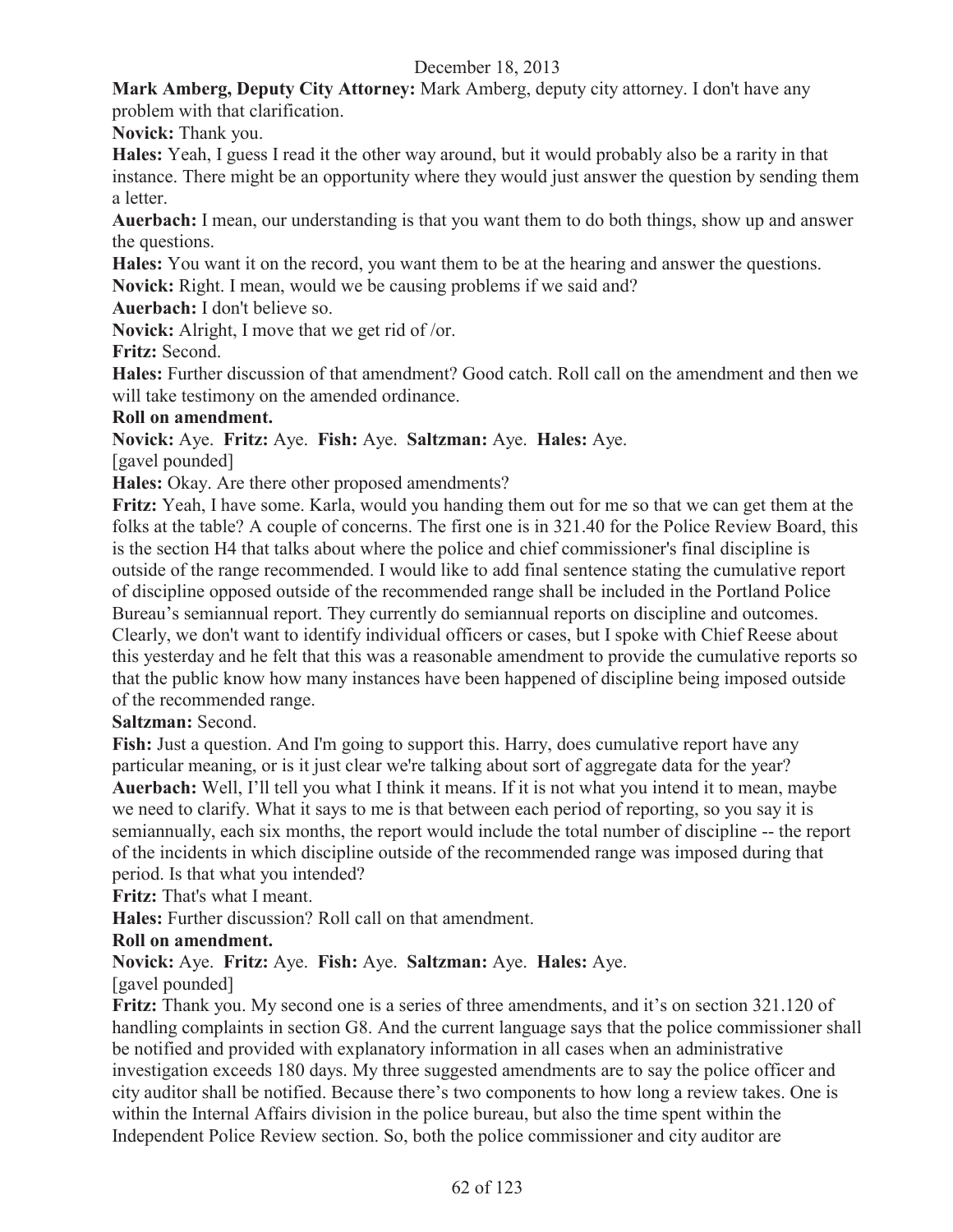responsible for the length of time that administrative investigation takes. The second part of this amendment -- and we can take them as one or three or whatever -- is to say that in all cases when an administrative investigation exceeds 129 days. And the reason for 129 is because then that allows 30 days for an appeal and 21 days for the Citizens Review Committee to finish the review. The Department of Justice agreement, in my understanding, says that it's 180 days for the whole thing, including the Citizens Review Committee. And so, just saying when the administrative investigation exceeds 180 days, doesn't allow the time for the Citizen Review Committee. If I'm getting that wrong -- Ellen, is that correct or not?

**Ellen Osoinach, Deputy City Attorney:** No, that's correct. Your encapsulation of the requirements of the DOJ agreement, yes that is a correct statement.

**Fritz:** I think it is incumbent on us to tell the police, Internal Affairs, and the auditor's independent review division you've gotta be done in 129 days in order to leave sufficient time for the Citizen Review Committee to even have a shot of their 21 days, never mind if it extends beyond that. And then the third part of this amendment is that the information upon both the explanatory explanation pieces would be posted on the City's website. So, the full amendment would -- amended section would say, the police commissioner and the city auditor shall be notified and provided with explanatory information for all cases where an administrative investigation exceeds 129 days and the information posted on the city's web site.

**Fish:** Can I ask a question of the sponsor?

**Fritz:** I think I have a second. Do I have a second?

**Novick:** Second.

**Fritz:** Thank you.

**Fish:** So what happens under your amendment if, 180 days later, the investigation is still not complete? Are we saying that there is no requirement at that point for notification explanation? **Fritz:** That's a good point, Commissioner. So there could be another sentence that says if the CRC's review is not complete after 180 days, there should be a further notice. Part of my reason -- **Hales:** You could just stick with the original language and append this in front of it, couldn't you? **Fritz:** Yes, you could do that.

**Hales:** Keep them both in the section.

**Fritz:** Yes, you could stick with the original language and say that IA and IPR needs to be done by 120 days.

Fish: Yeah, I think your intent was to expand not contract the scope.

**Fritz:** That's correct. And the important piece is that the information would be posted. Because otherwise, if there is a survivor or complainant, they don't know why they're -- the police commissioner and the auditor would know, but the person who's most involved wouldn't necessarily know why the investigation was taking longer than 180 days. If you have a different framing of it, Commissioner Fish, I would be happy to take a friendly amendment. Since the gist of it is on the table at this point, perhaps we could take testimony.

**Hales:** Let's approve it conceptually. It might be the case, I will ask the city attorney and auditor's office to think about construction of this. It might be simplest to add this language in front of the existing language, so the 180 day trigger still applies but we added a 129 day one in front of that. **Fritz:** I'd appreciate that.

**Hales:** So that's the spirit of the amendment, anyway.

**Fish:** And the information posted on the state's web site, that's acceptable?

**Osoinach:** I think so. Having just seen this, I'm wondering if I might have just a further opportunity to look at it without going too in depth on the record, I have one concern about the disjunction between a requirement of a 129-day notification being different than the DOJ settlement agreement. And even with an amendment that would also have us reporting on 180 days, I could see a potential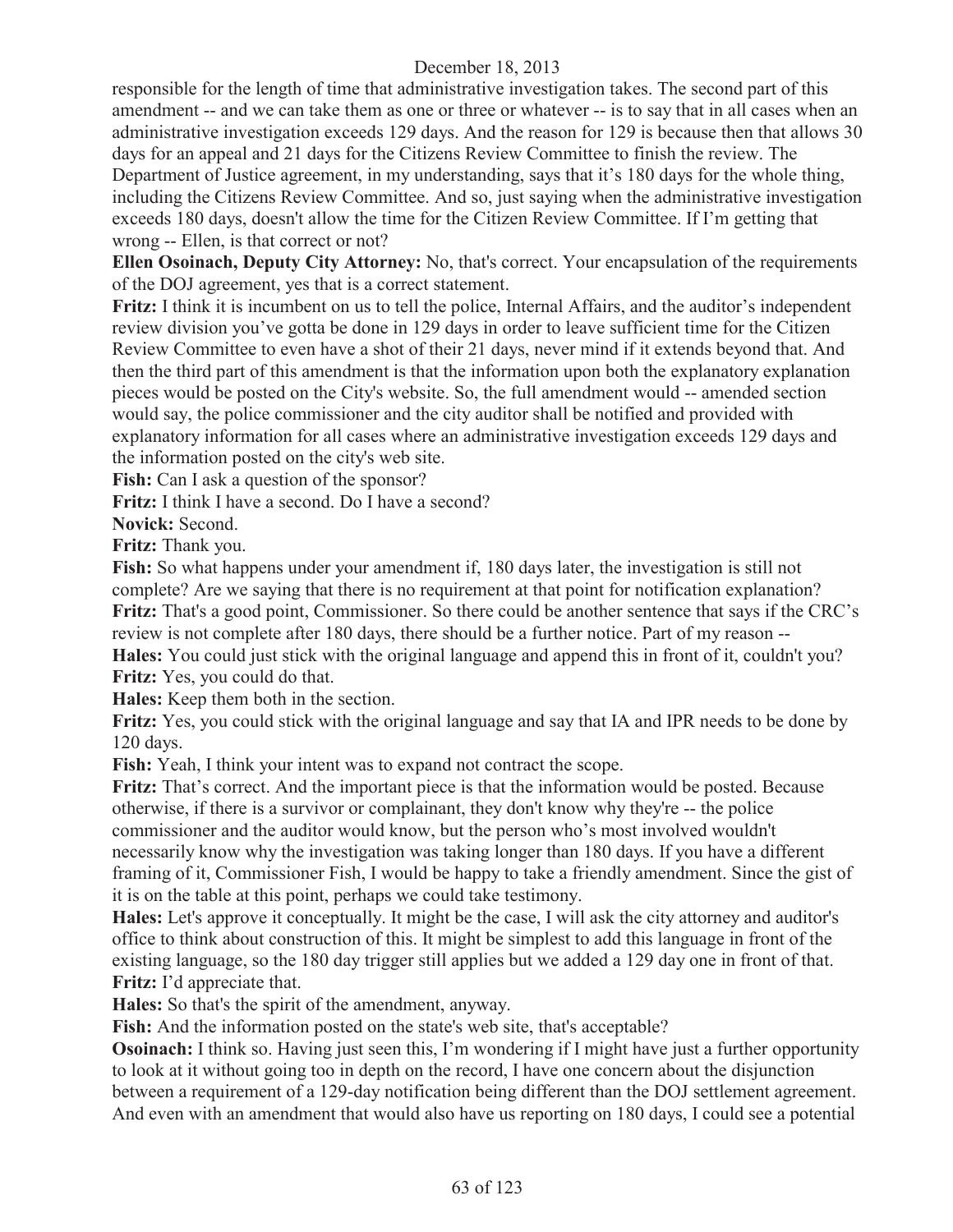conflict between those two that I would like to be able to think through and maybe give feedback to you all.

**Fritz:** Since we're not voting on this until the 2nd, that gives us time to do that.

**Osoinach:** Yeah, if that'll work for you.

**Hales:** You can do that, but I guess -- we'll wait for your good counsel, but I think we're free to over-perform, here, right? We don't have to do just what the DOJ says, we can do better.

**Osoinach:** Yes, absolutely. It is the issue of being in conflict with it.

# **Hales:** Yeah.

**Fish:** We can adopt this now and if you can spend us a memo before the second reading, whenever the second reading is, we can take appropriate action if necessary.

**Osoinach:** Yes, I think it would be my preference to have you all wait to adopt it, if that is all right with Commissioner Fritz. But yes, you can do it either way.

**Fish:** We're not adopting today. Just amending --

**Fritz:** Mr. Walters, did you have a suggested language for us?

**Ben Walters, Chief Deputy City Attorney:** So, I want to make sure that I'm capturing the intent. There would be two sentences in G8 as a result of the amendment. And the first sentence would read, the police commissioner and the city auditor shall be notified and provided with explanatory information in all cases where an administrative investigation exceeds 129 days and the information posted on the city's website. And the second would read the police commissioner and the city auditor, so there -- the second sentence would be amended to conform -- shall be notified and provided with explanatory information in all cases where an administrative investigation exceeds 180 days, and the information posted on the City's website. Is that the intent that there would be two postings, two notifications, two postings?

**Fritz:** One of them is 129 and the other is 180.

**Walters:** 180. Right.

**Hales:** The second one -- In both cases putting on the web site just tells the public what's going on, right?

**Fritz:** Yeah, it just tells the public what is going on, it lets the CRC know that there is a completed investigation, that there is a 30-day period when it might be appealed and that they better get -- at that point, actually, if they knew that, they could start looking at the record presumably before that 21 days so that they could then make their decision in a timely manner as expected by the DOJ. Severe: Unfortunately, that's not the way our process works. The CRC isn't able to proceed on an appeal until somebody files notice that they want to do an appeal. And before that, there is whole series of steps. IPR does their part of the investigation, goes to Internal Affairs, and then to the officer's commander to do his part of the case for the findings and then receive notice. We give notice to the complainant of the case and the officer. CRC, they start once we -- my understanding of Department of Justice settlement agreement, that clock starts once the City receives notice that the complainant wants to file an appeal or the officer wants to file an appeal. So that 21 days from the notice that the appeal is going to start.

**Fritz:** Right. But there's a 30 day period for the complainant to file an appeal. If you were to give notice that you're done with your decision-making after 129 days, then the public would know that this is a completed investigation and there is potentially going to appeal. I guess the CRC wouldn't necessarily get that appeal for another 30 days.

**Severe:** Yes. The issue is when a case is going to go to the CRC, our office, Internal Affairs, puts together a packet for the CRC members to review. So, the only part of my comment was addressing was that the CRC would be able to get a theoretical head start. They would not able to do that. **Fritz:** They might be able to arrange their own schedules to know that there is potentially 21 days that they would have to work very hard. They wouldn't be able to get the information, but they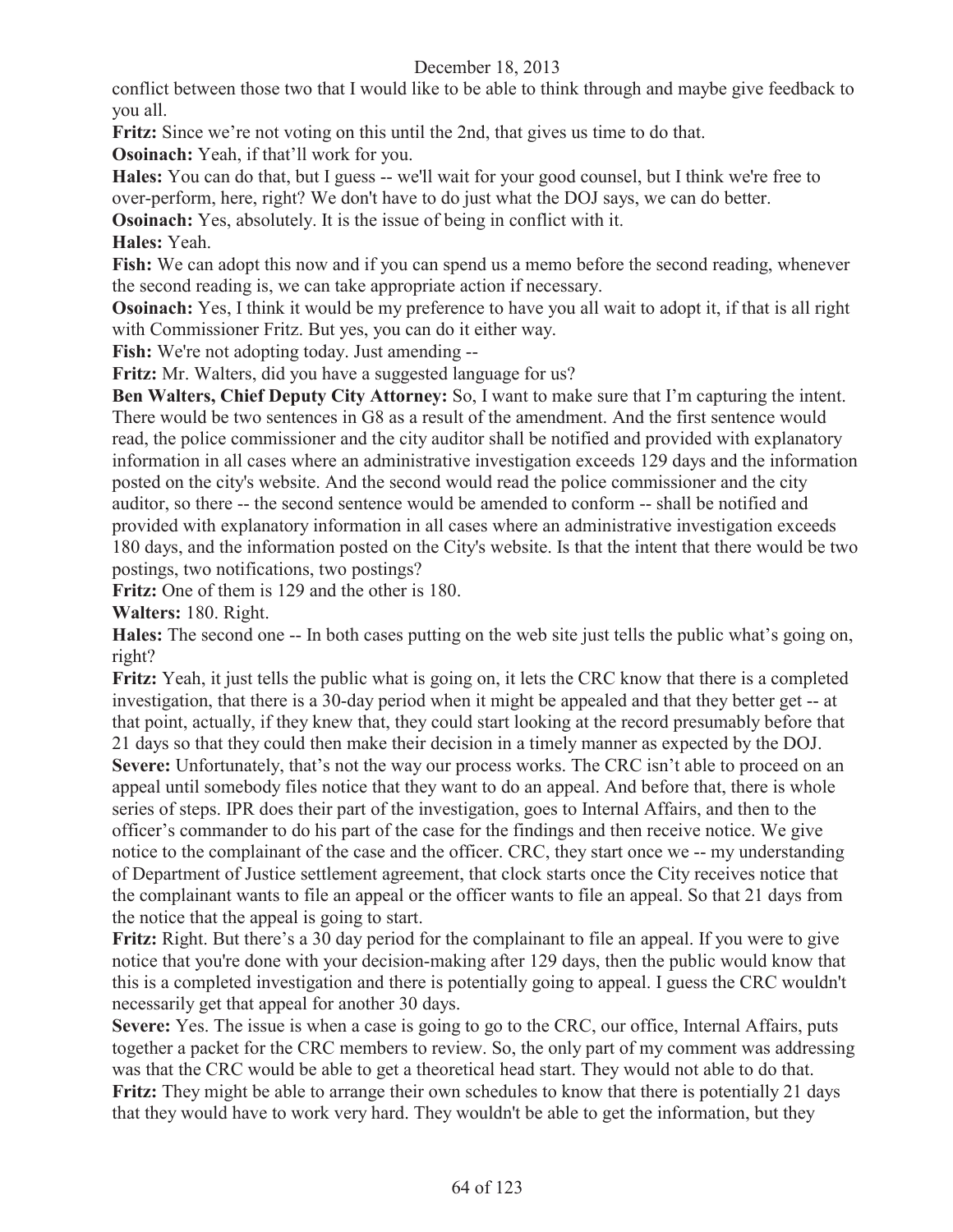would know that there is a controversial case that's come to an administrative conclusion and that they might get it.

**Severe:** Sure.

**Fritz:** Thank you.

**Osoinach:** Thinking on the fly, the feedback I may want to discuss with you is in terms of it sounded to me like what you're saying is that the 129 days is really the portion of the investigation that is conducted that has nothing to do with the CRC appeal. And, so, one of my concerns was if you have an investigation that is completed in a timely way and the CRC appeal goes out at 129 days, I wouldn't think you would necessarily want that reported on.

**Fritz:** No, that's the piece after the 129 days. The 30 days for the complainant to appeal and then the 21 days that the CRC has. And as my colleagues have correctly pointed out, we also want to report if that goes along as well. But we can work out --

**Osoinach:** Yeah, I was thinking, I think it will be a manner of defining what we mean by administrative investigations for the purpose of each deadline.

**Fritz:** Right.

**Fish:** I'm certainly comfortable having us adopt this amendment so that it is on the table and then have a further conversation with council. It sounds like there may be some drafting issues and legal issues, but at least we should have it as part of the package before we go to public comment. **Hales:** Roll call on the amendment, please.

## **Roll on amendment**.

**Novick:** I think this is a very good idea. I think that the police commissioner and the auditor should know that there is a possibility that we might go past the 180-day time period, and once the first step is gone over 129 days, that possibility does exist. I think this is a good proposal and I vote aye. **Fritz:** Aye. **Fish:** Aye. **Saltzman:** Aye.

**Hales:** Aye. [gavel pounded.

**Hales:** Okay. Any more proposals for amendments? Anymore questions for the auditor? IPR director? City attorney? Thank you all very much. And let's take public testimony.

**Moore-Love:** The first three please come on up.

**Hales:** Good afternoon.

LeRoy Haynes, Jr.: Yes, good afternoon. To our distinguished Mayor Charlie Hales and to our esteemed members of the Portland City Council, I am the Reverend Dr. LeRoy Haynes, chairperson of the Albina Ministerial Alliance Coalition for Justice & Police Reform. In the midst of the fluidness of the changes that are taking place with IPR, I'm going to limit my comment until we actually get some more substantive things to be able to do a critical analysis of what's taking place. But in light of that, conceptually, it is crucial for the City of Portland to have a transparent, independent, accessible, empowered review process. To be able to build trust between the Portland Police Bureau and the citizens of the community of Portland, especially community of color and persons with mental health issues who have been the victims of police deadly force and excessive force. This is one of the essential linchpin for the reform of our police force and the transforming of the culture of the Portland Police Bureau. This is why it is so very important that the council have in the city a viable Independent Police Review division with real power to be effective. Hence, we support many of the changes recommended by the auditor's office and IPR, but we also believe that they do not go far enough to change the lack of power in the independent review and the ability to hold officers accountable for violating the policy, their training, and the rights of citizens. I'm glad to see that there is an expansion on the ability to handle all shootings, not just some shootings, but all death in custody situations and serious injuries, as well as incidents that are of a higher concern to the community. It is not enough to just have an internal police review board within the department. If we are to make the Department of Justice of agreement a reality, the component of an independent, transparent review board is a necessity to be of trust in our city. Thank you very much.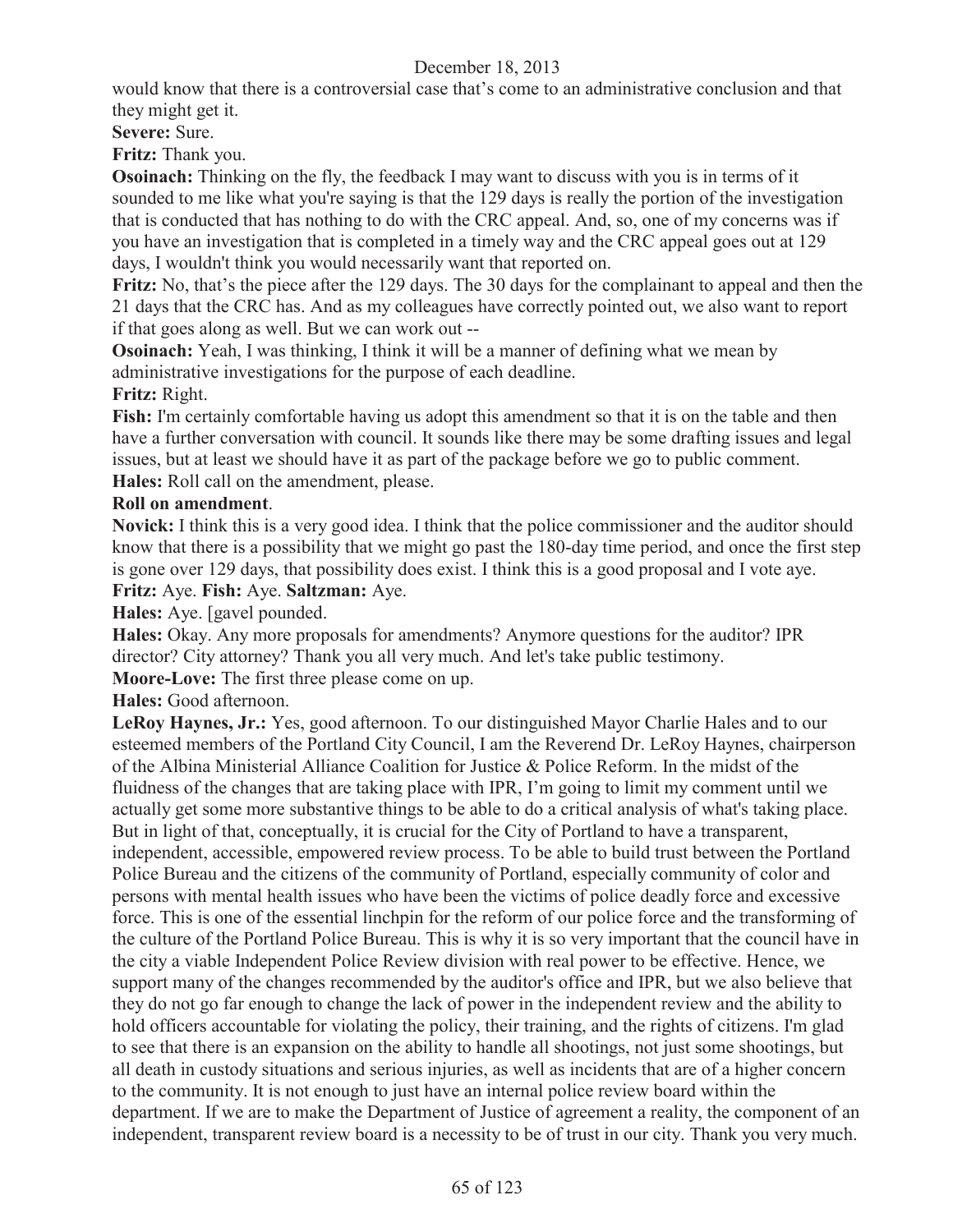**Hales:** Thank you. Good afternoon.

**Kristen Chambers:** Good afternoon, my name is Kristin Chambers, I'm here on behalf of the National Lawyers Guild. We strongly believe that council should delay their vote on this IPR ordinance until after the fairness hearing, for a number of reasons. One, the six recommendations that I sat here and proposed on October 23rd, of those, only one of them has been addressed and was already kind of an issue that was floating around before that hearing. And we have concerns that some of these issues, in addition to others that other community organizations have mentioned, are not seriously being considered as part of these reforms now. One of the things mentioned by one of you, I forget who at that hearing, was wanting to know more from the community about why people don't file complaints. Why there is a lack of trust in the system. What is really going on in the community? And I think the fairness hearing is the opportunity for people in the community to come forward and share their testimony. The judge will be accepting testimony in writing and by video. And it will be a really good opportunity for you all to hear back from the community members and learn more about what is actually going on and what actually needs to be addressed in this ordinance. I'm also here to follow up on the memo that the NLG submitted to you on December 6th regarding the issue of compelling officer testimony. I noticed section 30.21.220 added some new language about compelling testimony, and I had just a couple of concerns about it. One, I'm not really sure why subsection D is necessary. It allows a representative of the bureau to just attend the interview. I'm not sure what their role would be there. It seems to me that that would further detract from the independent-ness of the investigation if a bureau member is just there present. And it doesn't seem necessary to me to have that person present there. Also, under sub-section C, I'm not really sure why -- number three talks about reading a statement to the employee that they're required to cooperate and answer all questions truthfully and otherwise they will be subject to discipline or discharge. And I'm confused about why that is something different from subsection A, which is talking about requiring an officer to answer a question or attend an interview if they're refusing to do so. And I think this just needs a little more work to figure out exactly how this process is going to work. It also raises some concerns with garrity and the procedures and terms of when a statement is being compelled and when it isn't, which is an important thing to be very clear about in these procedures. It is not something that you want to be figuring out down the road. I'm happy to answer any questions that you have about this particular issue.

**Fritz:** I have a couple of questions. One is, you framed the one about the bureau witnesses very clearly. Have you sent that to us in writing?

**Chambers:** No.

**Fritz:** If you would do so, I would appreciate it.

**Chambers:** No problem.

**Fritz:** Are there other pieces that are being proposed that are actively bad or just not enough? **Chambers:** About this particular section?

**Fritz:** About the whole thing.

**Chambers:** The whole thing. I can't say that there is other areas that I specifically focused on. I was really looking at this one particular issue and the other five issues that we raised on the 23rd in our written testimony to you that talked about issues that weren't addressed at all in this proposal.

**Fritz:** So, we could potentially certainly look at this section 220 in light of your comments to see if there are further amendments that can be done at second reading. But we could potentially adopt what is proposed, look at your other list of five and what other people have also told us they want. And by the way, if you can send that list of five again, is always helpful.

#### **Chambers:** Sure.

**Fritz:** We could do that and bring back something else after the fairness hearing. Does that sound like a reasonable course of action?

**Chambers:** Yes.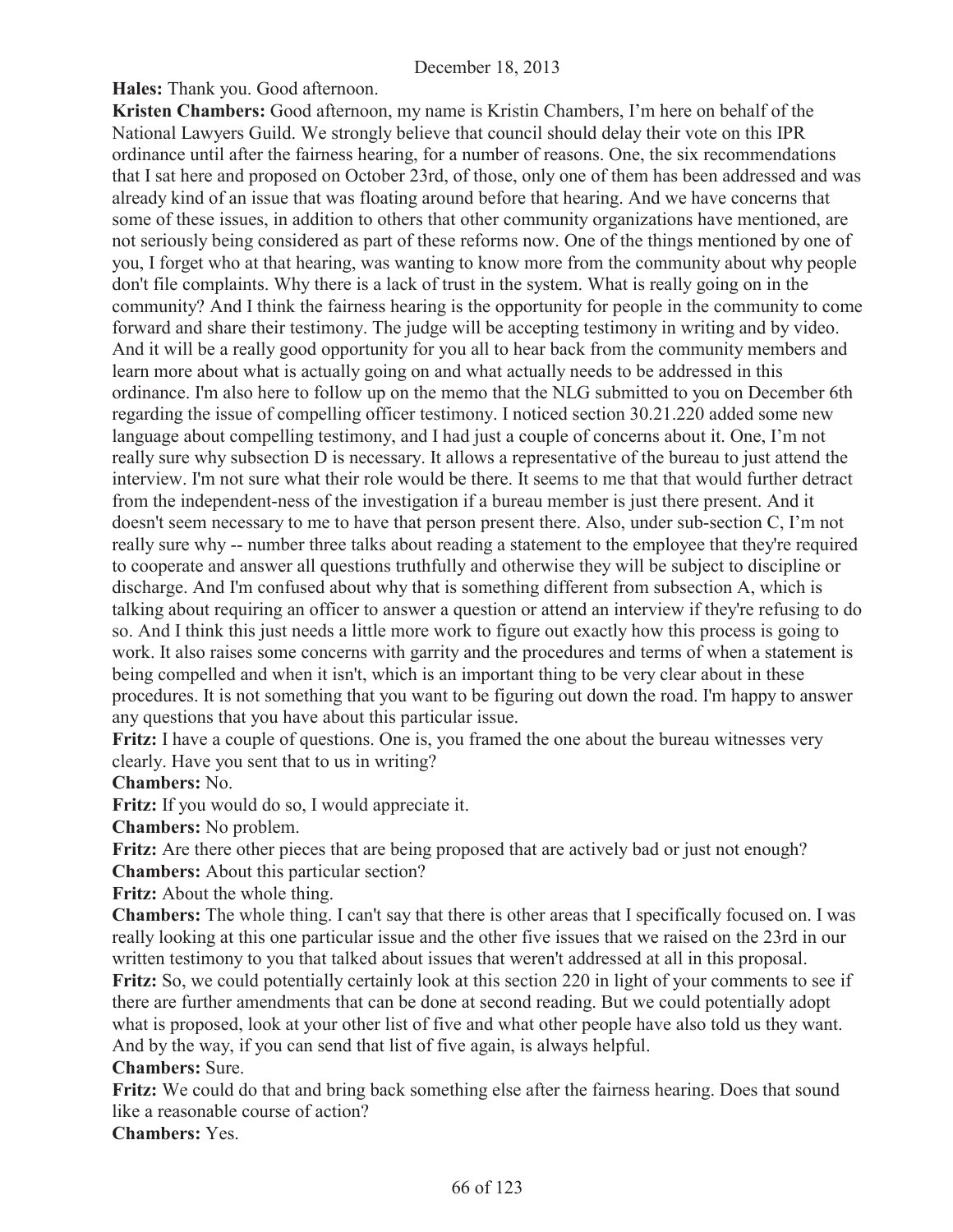## **Fritz:** Thank you.

**Kayse Jama:** Good afternoon, Mayor Hales and city commissioners. My name is Kayse Jama, and I am the executive director of the Center for Intercultural Organizing. I want to first of all highlight that we are in agreement with the AMA Coalition and also the other folks that this should be delayed until the fairness hearing. So, I think that is a conclusion on this issue. You're going to have my testimony so I'm not going to read it, I just decided to talk from my heart because I had been here this morning and kind of seen how the negotiation with the Portland Police Bureau went. And as well as also when I came to this chamber in support of the IPR, one of the most fundamental reasons that I supported an IPR change at that time was the ability, that idea to compel, to interview the police officers. That was for me, fundamental. Because for me, and many community members, it's been a long time that we want IPR to be independent, to do their job. That is really one fundamental issue. I thought that that0- piece was supposed to be addressing, and I thought it was a good change, and I want to support. But now that again it has been changed to what we have in front of us, a little bit watered down from what we discussed on the 23rd in terms of adding the police officer to be present at the interview, and I don't know, again, why the police officer has to be -- a police employee of the department has to be at the interview. It seems to me it is not independent once we have the police involved in the issue. So, that to me is one of the fundamental issues that I want to say to know and delay this process. The second piece is that for me also, I have been four administrations since I have been coming to the building dealing with the issues of police. I spent countless hours in many meetings with Portland community members talking about holding the police department accountable. I do believe that you care. You're good people. You want to do the right thing. And elected officials before you also were good people and they wanted to do the right thing. Somehow, something is not adding up. Where we are unable to stop and figure out ways to hold our police department accountable. And I came to the conclusion that either we are unable or we are not willing to do that. And I don't know when will be the right moment, but that's kind of where I am today. I'm very, very frustrated with the way we are working with the issues of police accountability. And I hope that as a community we can come together and step back for a minute and say, how do we ensure our community members build a trust relationship with our police department? And that for me, those proposals we are now entertaining are not addressing those fundamental questions. And for that reason I ask you to delay your decision for the second reading. Thank you very much.

#### **Hales:** Thank you.

**Fritz:** May I just ask the same question, Kayse. In your letter, it says, given the urgency why do we think the city should wait? To put it simply, the illusion of change is worse than no change at all. The upcoming district court hearings give the public a chance to weigh in on police accountability in Portland and could be a powerful venue to strengthen the accountability systems. I hear your concern about the compelling evidence piece and I think that's something we have looked into since the last hearing because that is something that I had asked the city attorney to weigh in on. And the city attorney thinks what is currently being proposed is now legal. Is there anything else in this package that you think is not acceptable? If you knew that there was going to be another process, another soon set of changes after the fairness hearing, would you still want us to delay the vote? **Jama:** I'm always someone who believes in process and dialogue. So, I think we need -- I will say we will continue to have the dialogue. At this point I do not believe that moving forward will help us to build that trust in the community. Because what we are witnessing for the last few days and the last meeting that we had on the 23rd is that whenever the community comes up and brings an issue forward, and it seems to be that there is push back from the police department, it seems to be we're stepping back and going back to the safe place where we want to make sure that our police department is happier with us. So, to me, I would rather -- I want the real change. What I am saying that we assuming some illusion of change, what I really am witnessing for the last 15 years in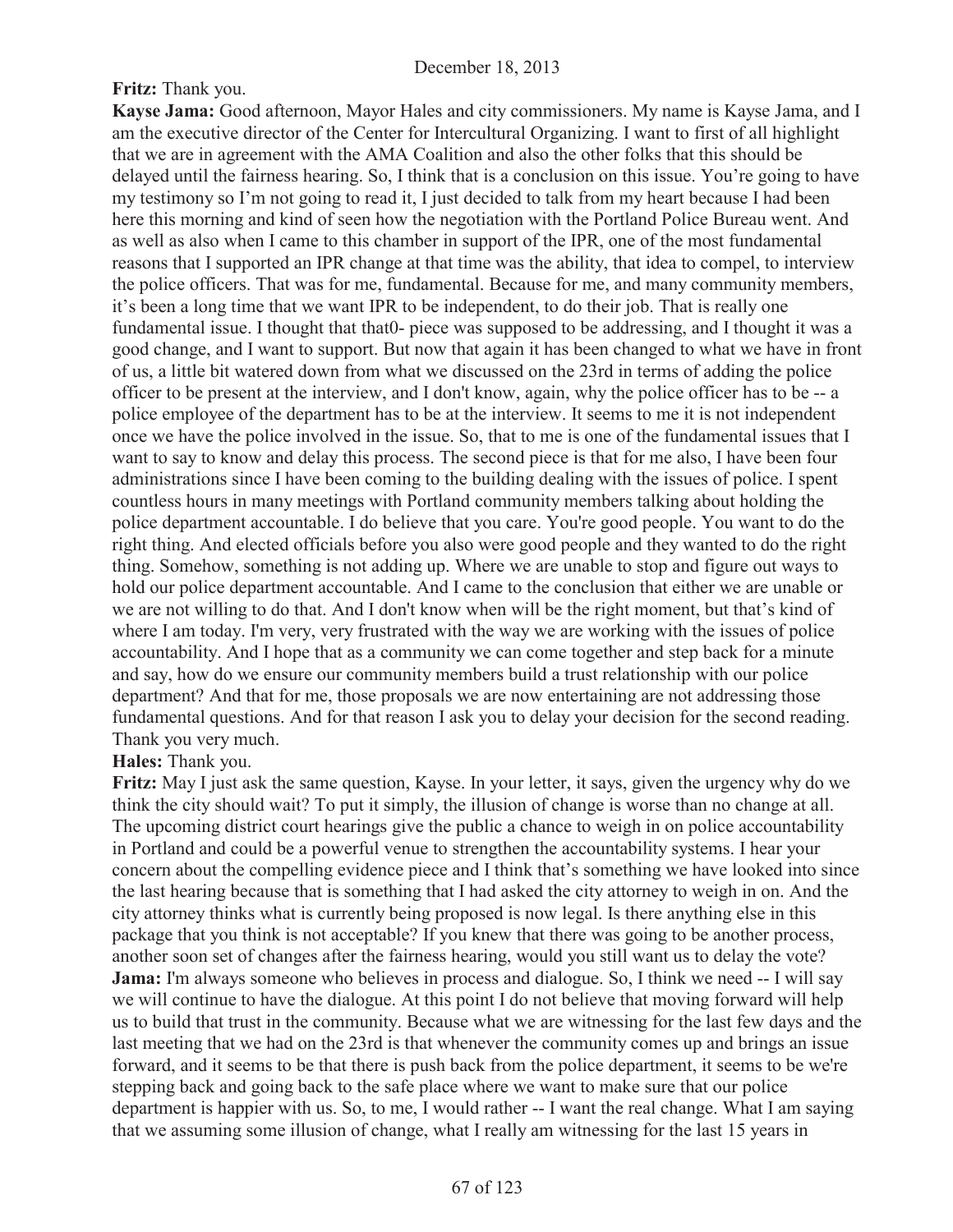Portland is that we are having a challenge on this issue. We want to do something, but it seems to be always we go through the process and we end up going away, and farther away from the real changes that are necessary to hold accountable our police. I feel, I believe that is where we are heading right now. That ultimately, at the end of the day, business will be as usual and nothing much will change. We might have a tiny piece here and there, but real accountability is not going to happen and that is where my concerns are.

**Fritz:** Have there been any conversations in the community with IPR since October asking you what else do you think should be done?

**Jama:** I sent a letter after the 23rd to you and to the auditors in support of and congratulating the work that has been proposed. We haven't had any conversation with the IPR, independently. I want to underline, my organization and myself, I am fully supportive of the mission of the IPR, but at this point, I'm just wondering whether we need to remove the IN at the beginning and until we really coming up with an independent police review, then we keep the dependent police review portion of it.

**Fritz:** Thank you.

**Hales:** Thanks very much. Thank you all.

**Dan Handelman:** I feel like I've been here all day.

**Fritz:** Us too.

**Hales:** That probably is because you have.

**Handelman:** I'm wondering if I might have four minutes.

**Hales:** Please, go ahead.

**Handelman:** Thank you very much. Mayor and city council, my name is Dan Handelman, I'm with Portland Copwatch. The revised proposed changes to the IPR are a huge disappointment, as they are a watered down version of the October proposal, which the community complained did not go far enough. Because so many issues are connected to the DOJ agreement, any decision about changing IPR should wait until after the fairness hearing. The IPR is claiming these changes are being made in conjunction with the agreement. Item number two of the cover ordinance reads, the settlement agreement between the DOJ and City requires IPR have the ability to conduct meaningful, independent investigations of police officer misconduct. Community testimony at the fairness hearing expected to be held sometime in February could prompt the judge to order changes be made to the agreement that better fixes Portland's oversight system. Because of the changes, IPR could be affected and because the judge should not be influenced by facts created here on the ground, the City should delay voting. Also, as mentioned previously, there are dozens of other changes to the IPR/CRC system that have been proposed to the City repeatedly which are not represented in this ordinance. When council sets about to change the IPR system, you should do it all at once and get it right. Here are some items changed since last time. When conducting an independent investigation, rather than having IPR compel officers to testify, a bureau employee will have to be present to compel the officer. This is not much different from the crazy way the IPR director describes how things work now, where the Internal Affairs investigator has to instruct an officer to answer questions one at a time. DOJ asks for IPR to be able to conduct meaningful independent investigations, and this work-around is not sufficient. We have argued for years the best way to make IPR truly independent is to give it power to compel through a charter change that creates an oversight body with such powers. IPR is saying its independent investigations will mostly be folks on the rank of captain and above, not cases involving community members. This is what we warned against in the last hearing, giving IPR power that it doesn't intend to use. Many civilians do not trust the system because the most important part of the investigation, talking to the officer, is done by Internal Affairs. IPR's concept could be useful for recent issues involving Assistant Chiefs Kuykendall and Hendricks and Captains Wyatt and Kruger. However, limiting investigations in this way would let that slide. For instance, Lieutenant Kaer, who left his precinct and shot and killed a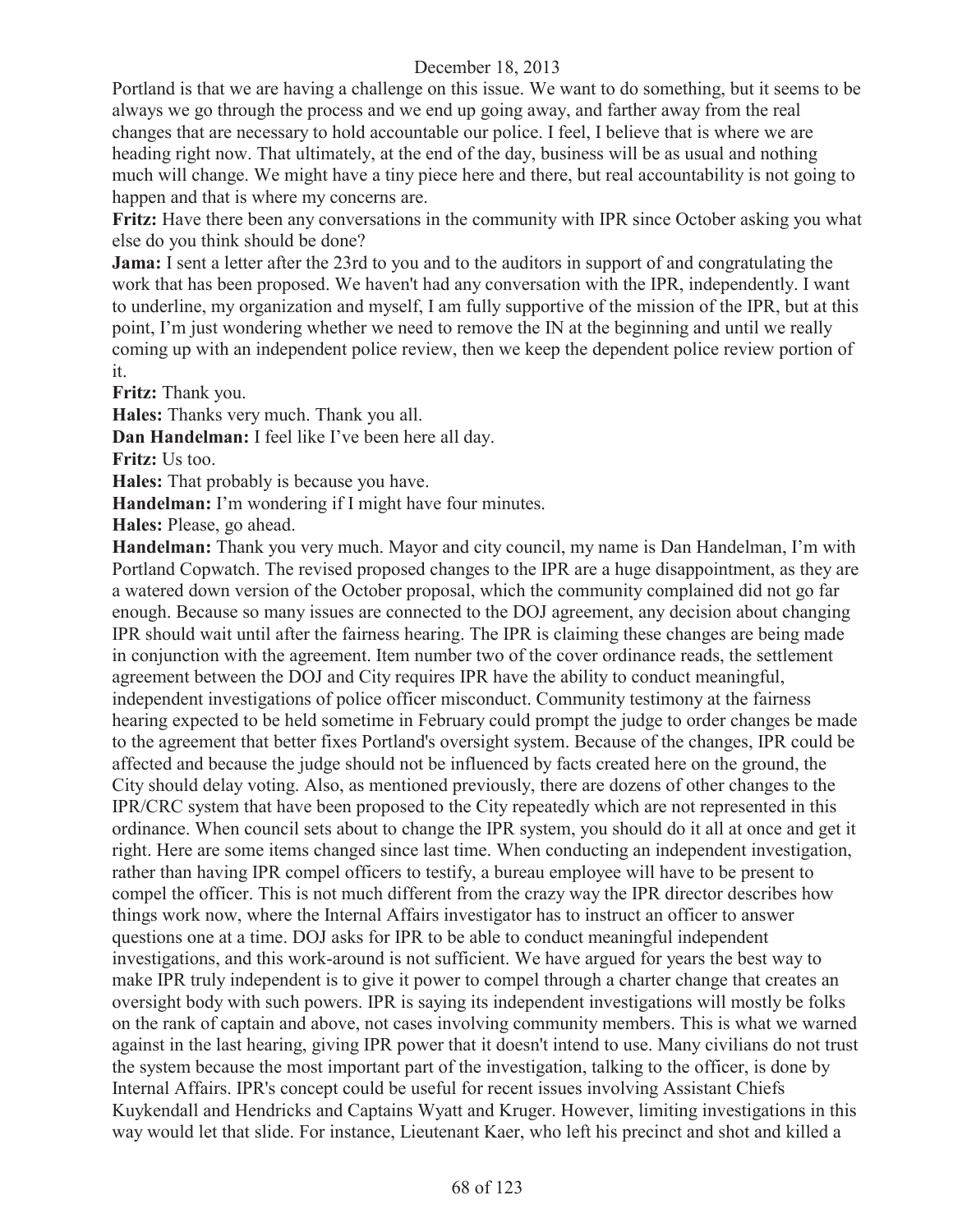man in a car across from his sister's house. Though the city paid \$200,000 in that case, the internal investigation led to a firing that didn't hold up in court. When the chief changes discipline proposed by the Police Review Board, instead of having to explain himself in every instance, he will now only have to explain to the officer if the finding differs from the as yet unpublished discipline matrix. Thus if the matrix says you could give the officer a demotion or you could fire him or her, the chief won't have to explain ignoring the board's recommendation if he rejects termination for a lesser discipline. Furthermore, the changes do not address issues in the agreement which would either empower or tie the CRC's hands. The agreement calls for CRC to be able to order IPR or Internal Affairs to conduct more investigation on an appealed complaint. This is not an either version of the ordinance. The agreement would limit CRC to hold the appeal within 21 days and that has to be part of the 180-daytime line and nobody believes that's an achievable goal. CRC hearings currently take 60-90 days and CRC members are all community volunteers. And P.S., the bureau's refusing to put the materials online for the CRC. To its credit, the new code creates some flexibility in the 180 day time line. It says someone, but not who, has to report to the police commissioner when the investigations take longer rather than setting a firm upper limit. So it clarifies that officers will not be let off the hook when investigations last more than six months. The agreement locks in place CRC's deferential standard of review, saying they must decide if an officer's commander was reasonable to find the officer in policy, instead of making their own decision. That language in the IPR ordinance and you're not proposing to change it today. The agreement states that people involved in shooting and death incidents, or the survivors, can't appeal to CRC. The ordinance again is silent on this issue. So we really urge you to delay the vote until after a fairness hearing. **Fish:** Dan, I have a question. I understand your point about delay. And I understand your point that you don't believe it goes far enough. But I'm having a little trouble understanding your point that this represents a watered down version as compared to what the auditor proposed late fall. In part because I commend her for sitting down with the Mayor and the city attorney and others and working through some issues that actually came up in our last hearing. So, I am going to give you another opportunity to tell us in what way substantively does this represent a watered-down version in your opinion.

**Handelman:** As I said in my testimony, Commissioner Fish, the IPR in the old version could say, Officer Jones, I need you to come in and answer my question.

**Fish:** I understand.

**Handelman:** In the new version, they have to have the police bureau employee sit there and do that. **Fish:** Dan, I understand.

**Handelman:** That's watered down.

**Fish:** Well, you said we would need a charter change to fix it. So within the context of what's before us today, absent a charter change, how would you frame that, knowing what you know now, which is we have been given legal advice that we have to balance some constitutional rights and some legal requirements. Absent a charter change, how would you write this proposal? **Handelman:** This gets back to another issue, Commissioner Fish, that we talked about in the stakeholder group that never got addressed. That the same city attorney who is advising you about what the police bureau's rights are is also advising the auditor what the IPR's powers are. So you could get a different opinion. Apparently, the IPR was given a different opinion before the last hearing and now you're hearing a different opinion about whether they can compel officer testimony. So I think we have looked at some of the cases they are talking about, the case law, and I think that NLG looking at that too, where it says that the IPR has to be an integral part of the disciplinary system. Not that they have to be able to discipline the officers, but an integral part of the disciplinary system. And because they sit on the police review board and because they can controvert findings, I think would be hard to argue they are not an integral part of the disciplinary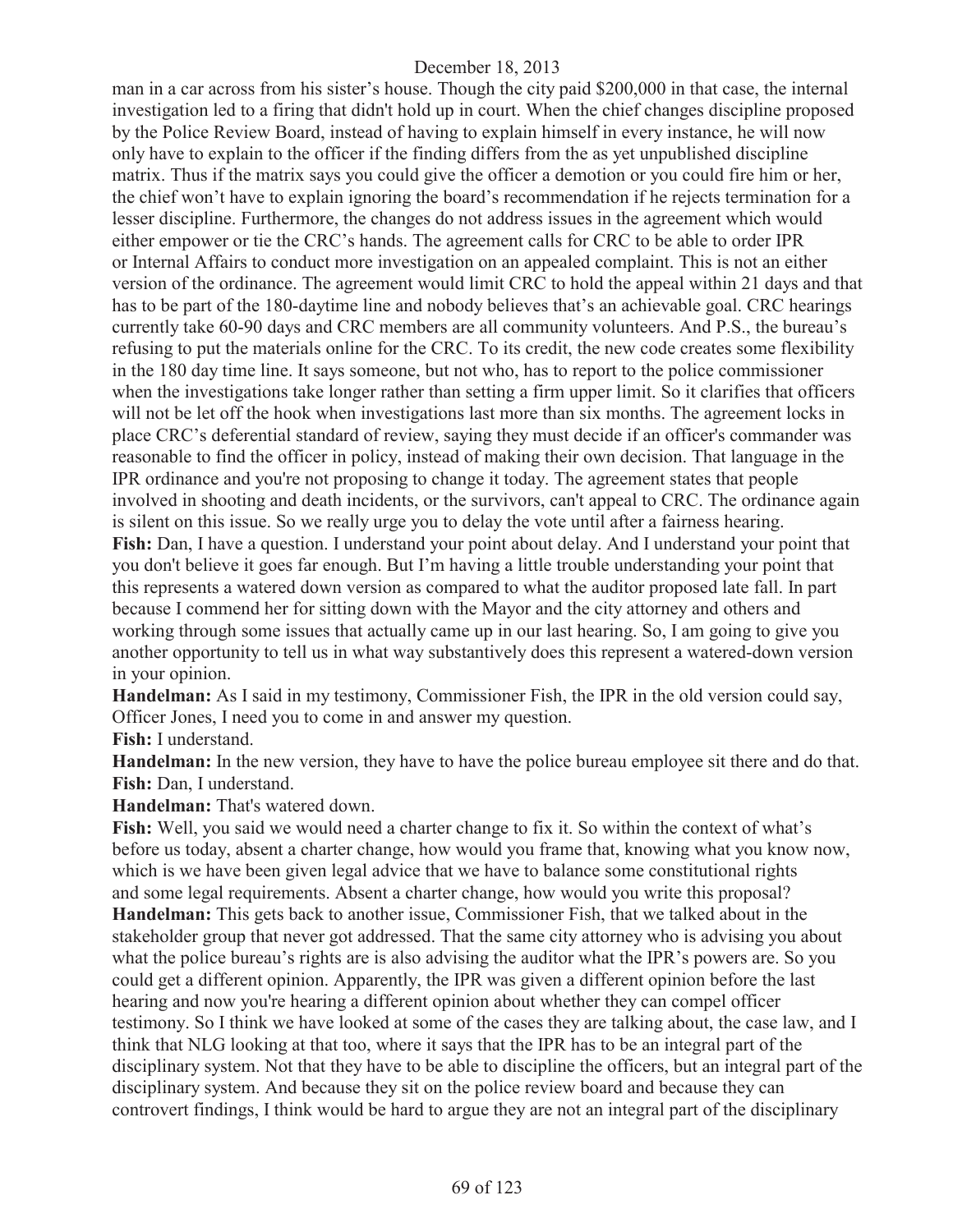system. So I think maybe you are not looking in the right place and I think that maybe people are kind of flowing with the status quo. And I would like to see the judge weigh in on these questions. **Fish:** Okay, so I appreciate all of that. And let me just say, we've had some highly regarded lawyers from the National Lawyers Guild testify here. If you have legal opinion that -- or a language on this, I think you have -- has anyone prevented you from offering that up? Because this has been noticed. You are saying that you have a different legal view or an attorney might have a different legal view. Has someone prevented you from sharing that with us? Because the reality is we had some ambiguity in the legal opinions we had last time, which is why we encouraged people to get in a room. They weren't contradictory. People were reading things differently. We got everyone in the room together to work that out. Absent a charter change, I invite you to tell us how you would address this particular change, because it is not -- I don't read it as a quote, unquote, dilution. I read it as someone in good faith trying to reconcile some legal obligations that we have -- we are required to follow the law, we did take an oath -- in getting to a reform. Now, if you have a different view, I would be open to reviewing it, but I think to say that it is watered down and then say well you have to change the charter to fix it I think is not particularly fair to the auditor. If you have another way of getting there, I think you should put it in the record.

**Handelman:** I disagree it is not fair to the auditor. I think it is unfair to the people of Portland who keep suffering from police abuses to say you are not willing to put forward a charter change. Why don't you, as a city commission, put forward a charter change and let people vote on it. That's what you can do.

**Hales:** But that's a different proposition.

Fish: That's a different matter.

Handelman: But that's what you can do.

Fish: But you didn't raise that question when it was originally proposed. In fairness, you said it has been watered down. It has not been watered down because we have taken off the table the opportunity to do a charter change. You used the words it has been watered down. I'm just asking you to explain to us, not just rhetorically, but substantively, how this is watered down. And I don't read this particular change about, in the first bullet point here, as a watering down. I view it as working within the confines of the legal requirements that we're required to operate.

**Handelman:** Commissioner Fish, another member of this esteemed body, when talking about Dignity Village many years ago, said, I'm not -- people say it could be me or my children in Dignity Village. It's not going to be me because I have money. What I hear council say because we're not the one suffering the abuses, we're not going to take the steps necessary to hold police accountable. **Fish:** Dan, that's not fair.

**Hales:** No, that's not --

**Handelman:** But that's what I'm hearing. To a person who experienced brutality or other misconduct and they go and file a complaint and they say, alright what happens now? And the IPR is going to have the officer ask questions but they can't do it unless the commissioner of police or police officer tells them to answer the questions. They're going to say how is that independent? That's why it is watered down. In the old version, IPR was moving towards independence.

**Hales:** Well, I guess we're having a debate with you, Dan. And we appreciate your willingness to do that. Let me explain where I'm coming from with this, and I think it is similar to Commissioner Fish. Regardless how you want to characterize the change of wording from the last version to this, or in what we discussed this morning, my goal is to have policies and ordinances that we can enforce and where the City of Portland doesn't get rolled in some subsequent proceeding. So, that's why whatever the law or the code is, I want to make sure we're clear on where we stand, that we're on good footing. Because I'm not interested in a rhetorical victory. I'm interested in actually being able to enforce our discipline requirements when they're appropriate. That's maybe why we're having this disagreement. I don't know. But that's where I'm headed.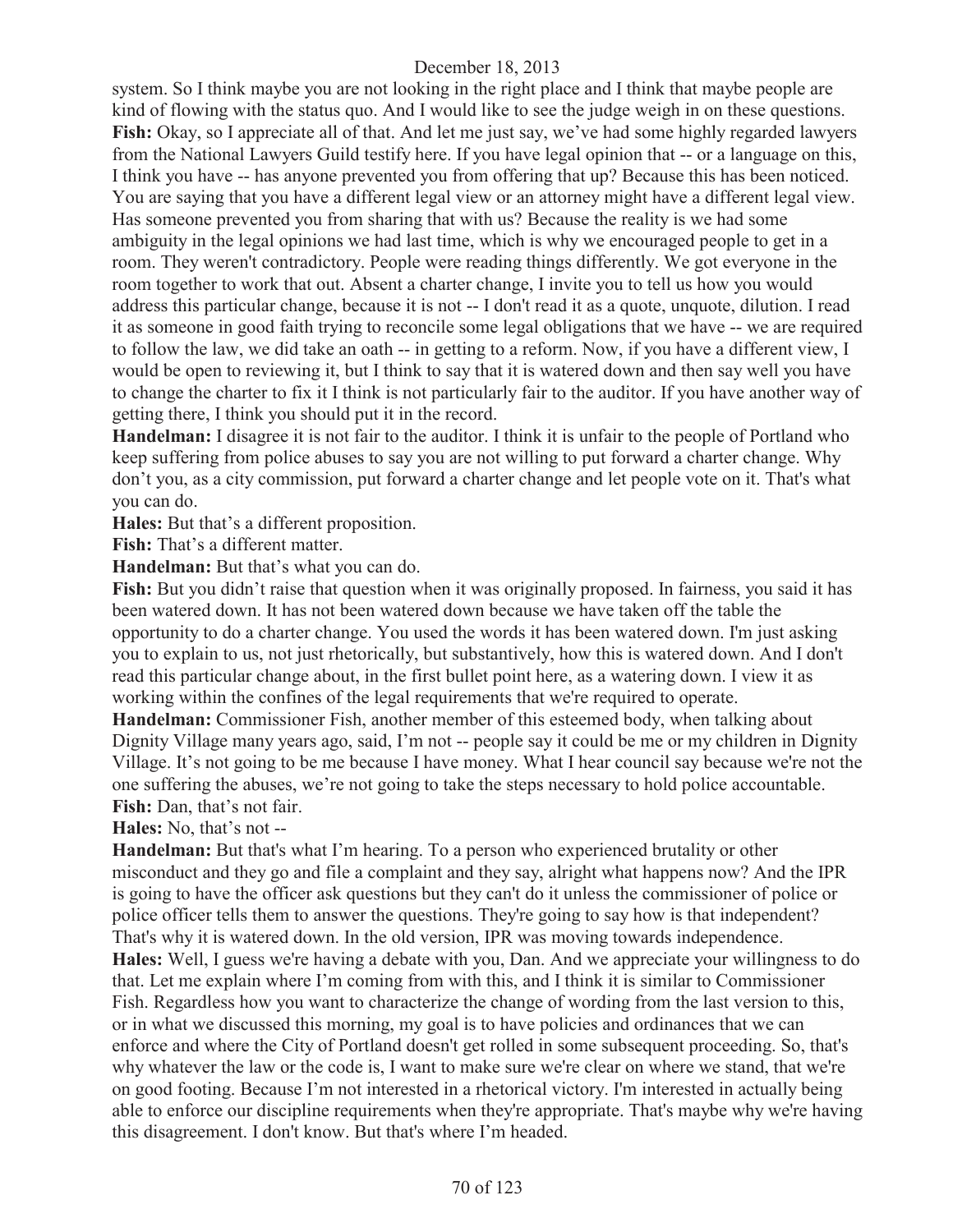**Handelman:** Well, I appreciate that, Mayor. But again, my comment about facts on the ground is something that I think you need to take seriously. The discussion we had this morning around the police association contract was that the judge will look at it and say, wow, you just signed this fouryear contract, I'm not really going to mess with that. You know, whatever you did, I don't want to deal with it. The community had no say in that. The community had no say in the DOJ agreement before it came before you. This is something we have an ability to say something about. And the judge, if he sees, oh, well they just changed the ordinance around this, well, let's not tinker with it then. We've seen that happen again and again and again over the years. And it's time to put the brakes on it, let us have a say in front of the judge, maybe they'll change the agreement or order you to change the agreement, I don't understand how it works but we'll find out tomorrow. And then, let's move forward together on it.

**Hales:** Alright, thank you. Debbie, welcome.

**Debbie Aiona:** Hi, I'm Debbie Aiona, representing the League of Women Voters of Portland. Any decisions on the proposed changes to the IPR and Police Review Board ordinances should occur after the completion of the fairness hearing. The potential exists that the judge overseeing the settlement agreement will make changes to some of the provisions after hearing the public's concerns. Furthermore, as we stated at the October hearing on this issue, the police oversight stakeholder committee recommendations should be revisited, and if appropriate, incorporated into city code along with those required by the settlement agreement. It is disappointing that, although the settlement agreement calls for IPR to conduct meaningful, independent investigations, a police bureau representative will need to be present at IPR interviews in order to compel officer testimony. And I am going to take the sentence out that's coming next because we had this discussion about why you feel it's important to go the direction you are going, but, on the compelling testimony, we would like to see the City do some thinking about ways that we could change this over the long haul so that IPR can be truly independent. Many in the public have a desire to see IPR routinely conduct truly independent investigations, especially now that it has adequate staffing. The proposed IPR amendments include 180-day time frame for investigations, as required by the settlement agreement. One of the outstanding issues that should be addressed is the unrealistic 21-day timeline for Citizen Review Committee appeals that will fall within those 180 days. In anticipation of the imposition of the shortened appeal window, the CRC recently has made attempts to speed up the process. This has meant extra meetings and less time to review case files. Two of the newer members resigned, citing an unmanageable workload. We fear it may become difficult to involve citizens from diverse backgrounds if the workload becomes too great. Furthermore, a shorter timeline may jeopardize two of the most effective additions that have been made to the process, the case file review, and the appeals process advisor. The case file review occurs after CRC members have read the files and before an appeal hearing is scheduled. At the review, the CRC discusses questions or concerns it has about the investigation and decides if additional work is needed. Resolving these issues before an appeal hearing has resulted in more successful outcomes. Appeals process advisors are former CRC members who are available to assist appellants or officers in understanding the process and presenting their cases to the CRC. With such a short timeline, it will be difficult, if not impossible, for the APAs to schedule sufficient meeting time to effectively advise the appellant or officers. As you can see, there are many issues that still need to be addressed. We encourage you to take a comprehensive look at the IPR ordinance after the fairness hearing takes place. Thank you. **Fritz:** A couple of questions.

#### **Aiona:** Yes.

**Fritz:** So I'm not -- I understand that folks would like the direct asking of questions. But, it seems to me that both the current process and the proposed is rather like a child in the middle of a divorce. Please ask your father where the child support check is, but, if the message gets to that person, and they then fork over the check, that might get the job done. So, I understand the philosophical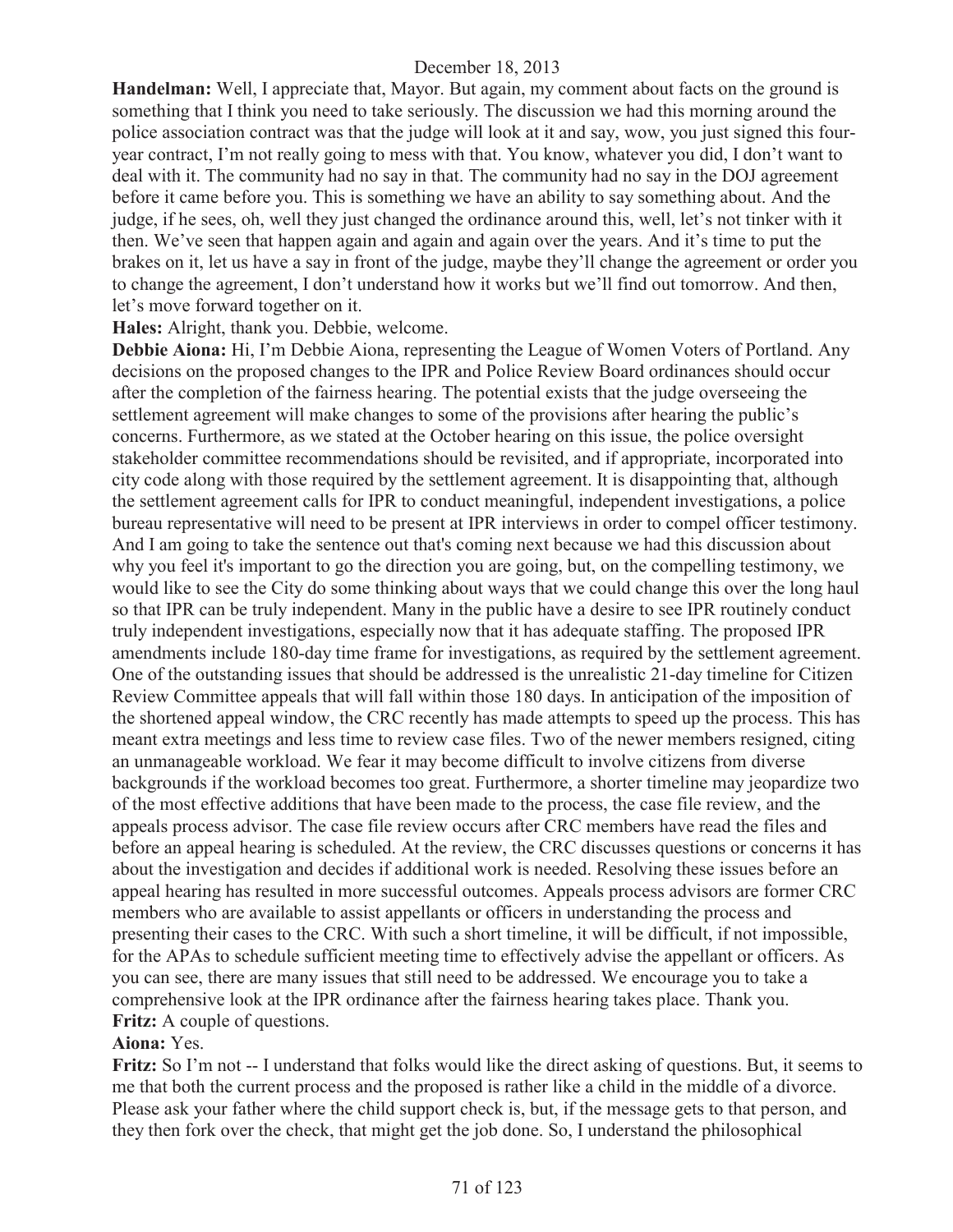disagreement, but, if both now and under this proposal, the officer is required to answer IPR's questions, why is that a problem?

**Aiona:** I think it's, you know, there is the feeling the people want the IPR to be independent. And actually carry out independent investigations. You heard Kayse talk about we want the I in the IPR. And even if it's just a perception, I think that it makes people and -- I can't say that I have suffered from police abuse, but, I think, I am putting myself in those people's shoes, it's difficult. But, my understanding and what I hear is people who have had those encounters are uncomfortable with having the police continue their involvement in a case once a complaint is filed. And this continues that practice. I realize now it will be reduced from what it has been before. But I think ideally, we would like to get to the point that IPR could really do an independent investigation.

**Fritz:** Thank you, that's helpful. So, this proposal says that right at the beginning of the hearing, the police bureau representative or the commissioner's representative says that you have to answer all the questions, rather than the continual back-and-forth.

#### **Aiona:** Yes.

Fritz: Thanks, that's helpful to me. My other question is about my proposed amendment that would, essentially, set 129 days for the Independent Affairs and the Independent Police Review to do their work. If we were able to encourage complainants to then appeal on day one, that would, essentially, give 50 days for the CRC to do its work. I think there is unanimity on the council that 21 days is unrealistic. And I am interested to hear that Commissioner Novick made another run at it because I had tried at least twice before it was adopted and got the same answer, we still have the same answer. But do you feel like moving the administrative portion of it back will at least help? **Aiona:** Well, yeah, anything will help. I just -- like I said, just watching the CRC in the last three or four months trying to speed things up -- it really is taking a toll. And I know you used to be on the planning commission, and you know how much work you had to do for that. And I feel like the CRC really even takes that up a notch, and with this compressed timeline, it seems it will be hard to find people who have the capacity to do that work, especially people who have jobs and families. **Fritz:** I just had my last meeting with Rochelle Silver who has been my liaison. She's term limited out in February and my understanding is that almost all the members are currently lawyers. So, we have a lack of diversity of backgrounds of folks on the citizen commission, and hopefully with the latest recruitments, we can get other folks. But you are right it, takes a lot of time. I appreciate the dedication.

**Hales:** Thank you very much, Debbie. Thanks. Good afternoon.

**Brian Barnett:** Good afternoon Mayor and city council. I am Brian Barnett, with the freedom socialist party. So you might suspect what I'm going to say. But, I appreciate that you are facing some very complex issues. And Dan has raised some of them. And I know that as you move toward a resolution, or solution, you are facing, what gets left out? Is the community going to be happy with what is resolve? I think the community is pretty confused overall because ever since I became aware when the Kendra James incident -- since then, I have just seen the same process go on and on and on without -- and the impression is that IPR is just a marginalized, ineffectual group, and unable to really carry out their intended and the work that they put in. So the Reverend Haynes and Kayse talked about independence, and that's an issue that I know is difficult to deal with within the law and within the constitution that you all have to deal with. But I propose that it's a simple solution. The civilian police review board should be totally independent. It should be elected. It should have no direct connection or controls from city hall, or the police. And they should have the power to discipline police. And they should -- it should be composed of a wide variety of people from all the communities of Portland. That's my position.

**Hales:** Alright .Thank you very much. Thank you all.

**Handelman:** Can I just -- one more thing, just to clarify with Commissioner Fish. The reason we didn't talk about the charter change last time was the IPR assured you and the public that the city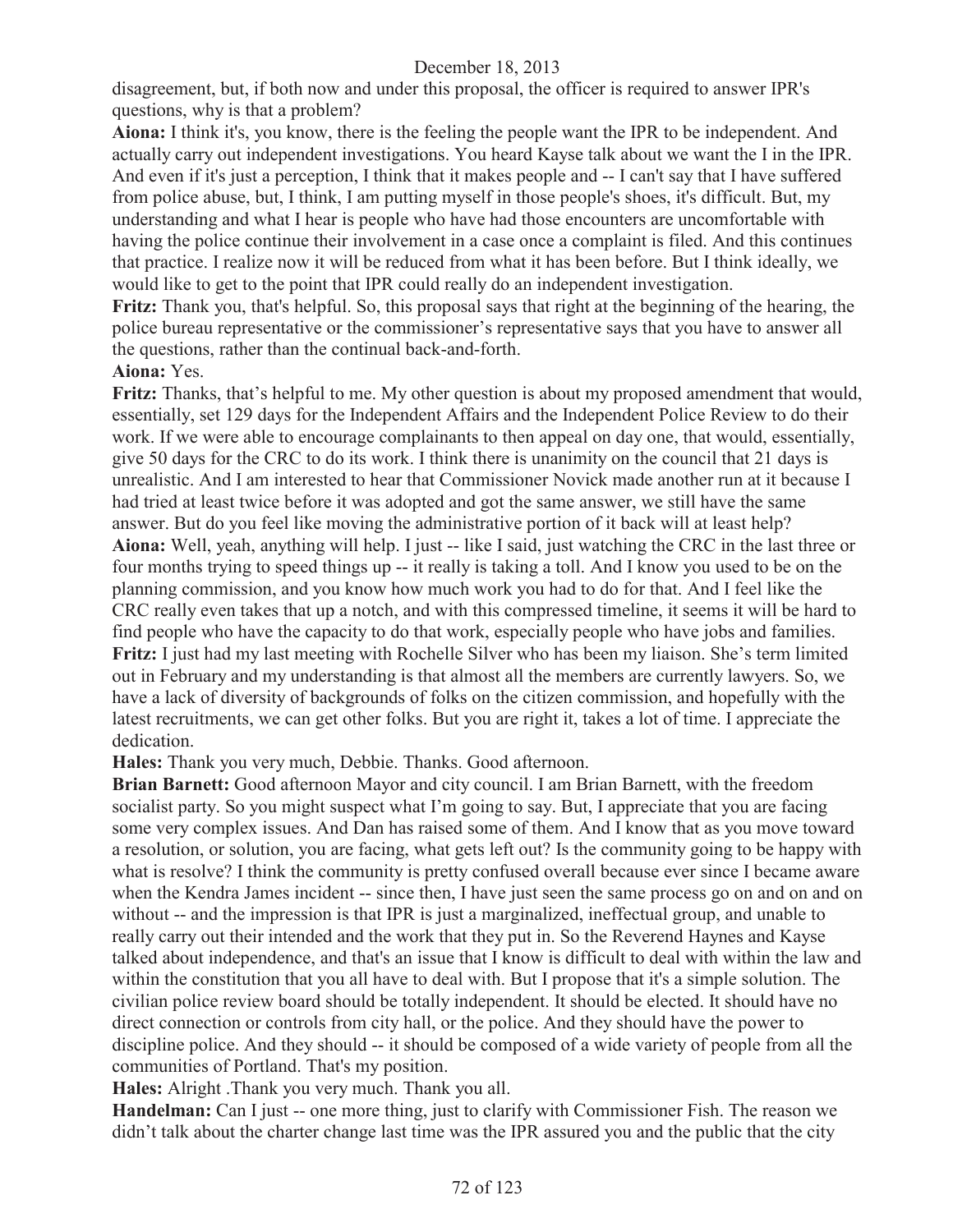attorney had told them that they could compel officer testimony the same way the BHR could. So, we've been talking about the charter change for many years. We didn't bring it up last time because we took them at face value that that's what was going on with that.

**Fish:** And Dan, I think you make a very valid point. And as you remember, I was confused about the legal guidance because I was trying to get clarity about what can we and can't we do. And the problem is if we go down a path that we know will not withstand legal scrutiny, we're not providing a benefit to the public. When we take actions and then can't deliver, we create even more cynicism. So now that we have clear legal advice about what we can and can't do, this seems to me, within the law, a reasonable work-around. Your opinion that we ought to change the charter, is a way that would get around this problem. I get that. But for the purpose of what is before us today, I don't view this as a watering down, I view this as reconciling a law and the goal of compelling people to give answers before the IPR. And if short of a charter change, you think there is a different and better way of doing it, I would be interested in seeing it.

**Hales:** Thank you. [applause] Good afternoon.

**James Kahan:** Hello. With you permission I would like Sylvia to follow me since we are a team. **Hales:** That's fine.

**Kahan:** Thank you. My name is Jim Kahan, and I am -- I have talked to many of you before. I don't know you, Commissioner Fish, but I know the rest of you. I wrote to you when you made your first meeting. And Commissioner Fritz, thank you for having the decency to reply to me. The rest of you, I would have liked to have heard something. I am going to confine my discussion. I wrote something, it should be before you. I've been listening, it's getting changed on the fly. I really want to talk about investigations. So I will leave off the cute stuff and you can read it and laugh at it privately. I think -- and this is, as I say, emerging, that the PPA, Copwatch, and you guys missed the point when you talk about investigations. And all this legal discussion about constitutionality etc., this is the point. And the point is that IPR should not be a disciplinary body. It's a fact-finding body. And when it finds its facts, it's presented with an issue, and it either says well, there is no problem, or there might be a policy problem, there might be a training problem, there might be a behavior problem, it might be all three. We're going to get to the bottom independently of what the problem is. And in order to be independent, an independent body needs to be able to look where the evidence leads it, not impeded by vested interests. So, I agree with Dan that you have a watered down version, because what if the police liaison officer says no? What's going to happen? Can't do the investigation. If, however, the investigation itself is forced from a disciplinary body, it may make recommendations, as the national transportation safety board makes recommendations but they can't enforce their recommendations. The IPR can make recommendations but they can't enforce their recommendations. That's left to other people. Let's make the Independent Police Review and independent police review and stop playing 1984 with words. I think that will get us around the legal problem. That's my point. I'm going to leave it right there.

**Hales:** Thanks very much. Good afternoon.

**Sylvia Zingeser:** Good evening, or good afternoon Mayor Hales and commissioners. My name is Sylvia Zingeser, and I represent the national alliance on mental illness for Multnomah County. And I left you with a letter that I dropped off in October because I was unable to stay to testify, and we, we stand by what's in the letter. I see that things have changed, that things have been worked over, so to speak, I don't want to use the word watered down. I do believe that IPR needs to have the ability to really compel testimony from the police officers. I happen to be on the training advisory council, so I'm on a couple of committees for communication, and for use of force. And my other concern is I would really -- no one talks about it when they come here, about the piece that the union is really a key component to this and has to come before the union, it has to be approved by the union. And I'm hoping that the PPA will allow some of the community to sit and talk with them and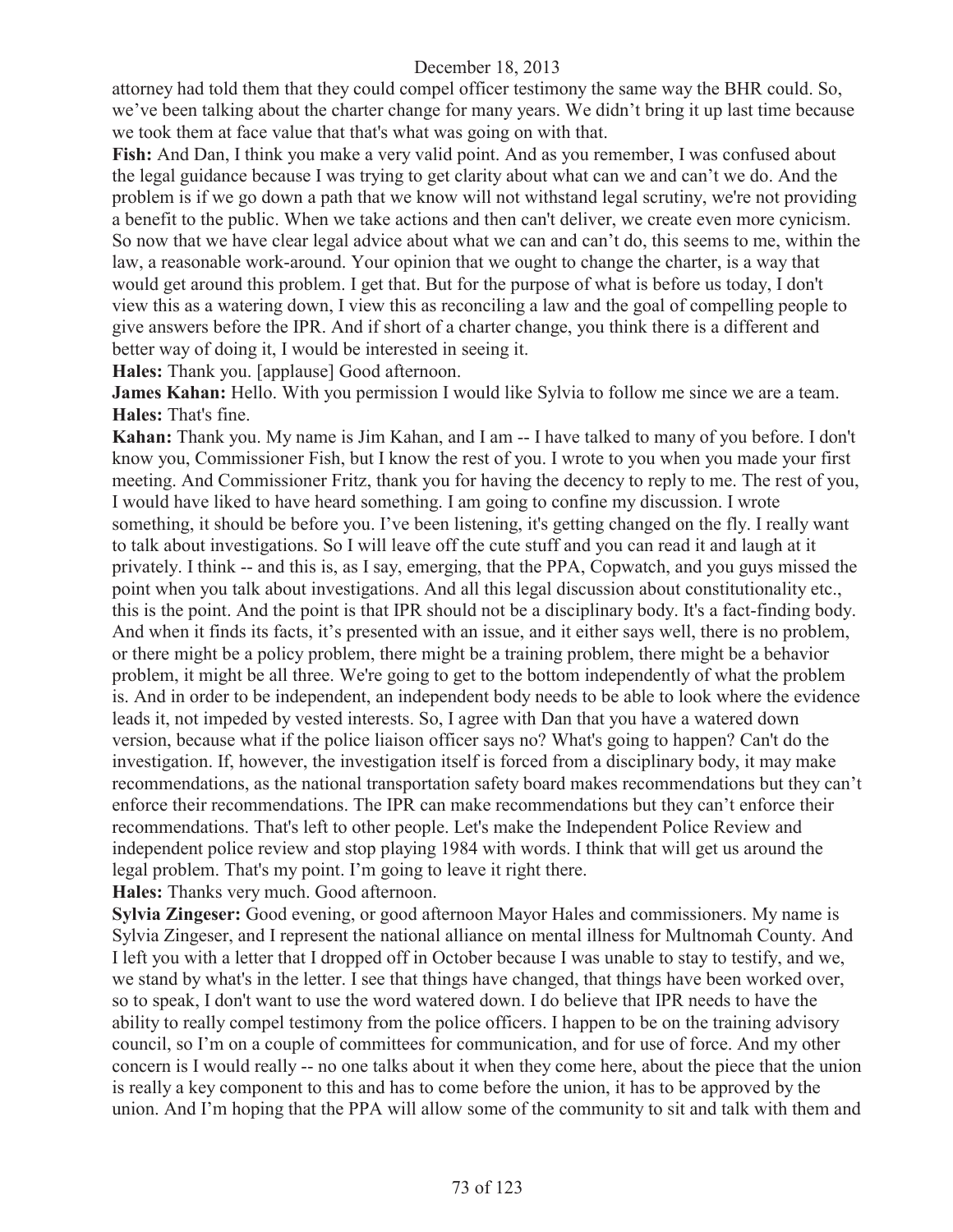see if we can't come to some kind of agreement where we can compel investigation, compel the officers to talk about what has happened, when things happen. And --

**Fish:** Sylvia, can I ask you one question? It has been a long day of hearings.

**Zingeser:** I bet it has.

**Fish:** And I want to make sure that I track what's in your letter because you say -- and I guess this goes back to the fall.

**Zingeser:** It goes back to the fall, yes.

**Fish:** You urge that we accept all five of the recommendations.

**Zingeser:** Right.

Fish: And we have a grid that has four. What's the fifth not before us, or what's the fifth that she is referring to that -- there is four different changes in the grid.

**Zingeser:** I don't remember what those are, and I don't have those before me.

**Fish:** When staff comes back we'll ask them because I want to make sure that that we match up all five that you are urging us to support.

**Zingeser:** Okay.

**Fish:** Thank you.

**Zingeser:** You're welcome.

**Daryl Turner, Portland Police Bureau:** Good afternoon, again. I am Officer Daryl Turner,

President of the Portland Police Association. I sit here today nearly two months after IPR introduced the original ordinance in October. Although IPR has revised its ordinance, the three points that I will raise before you -- the three points I raised in October remain unresolved. First, IPR's proposed code changes trigger a number of collective bargaining issues that must be addressed before the City may implement the code changes. And these mandatory subjects of bargaining include discipline, job security, and minimum fairness. Under our contract, the parties are required to sit down and bargain over these code changes. I certainly hope that the City adheres to the bargaining obligations. To help you better understand the City's bargaining obligations, I have brought copies of a letter, which I actually e-mailed to you. So you got e-mailed the letter as well as my presentation today. That detailed what I believe are the City's bargaining issues and before you can -- for legal -- from our legal counsel. Second, in the past, the City has implemented new practices and procedures without first coming to the agreement with the PPA over mandatory subjects. The City's approach has consistently resulted in unnecessary litigation and disagreement. Collaboration is important. This morning, with the ratification of our new collective bargaining agreement and the DOJ settlement, we saw fruits of collaboration. This morning, I also expressed to you my hope that the City would work collaboratively with the PPA as the city considers law enforcement policy changes. Unfortunately, the revised IPR ordinance is not the result of that collaboration with the PPA. In all my meetings with IPR staff regarding this ordinance, IPR has presented its ordinance as a done deal. There has been no room for negotiation, there has been no bargaining over these mandatory subjects, issues that must be addressed before the City may implement the changes. Collectively bargaining is a process of working together and an agreement where both party's interests are addressed. Until bargaining has taken place, these IPR code changes should not and legally cannot be implemented. This leads me to the third point. City council should think long and hard about whether these proposed IPR code changes are a good policy for the Portland Police Bureau. Currently, IPR is a very visible, and a disciplinary process. It has an unprecedented level of involvement and access to the police bureau affairs. IPR's proposed code changes will upset this delicate balance by empowering IPR to essentially take over the police bureau's duties and obligations and a discipline process. Discipline of employees is a core function of the police commissioner, the police chief, and the police bureau. This ordinance is a first step towards taking that discipline out of their hands. The current discipline process also is a long and winding multilayered process. Adding an additional layer to the process will only add more complexity and delay.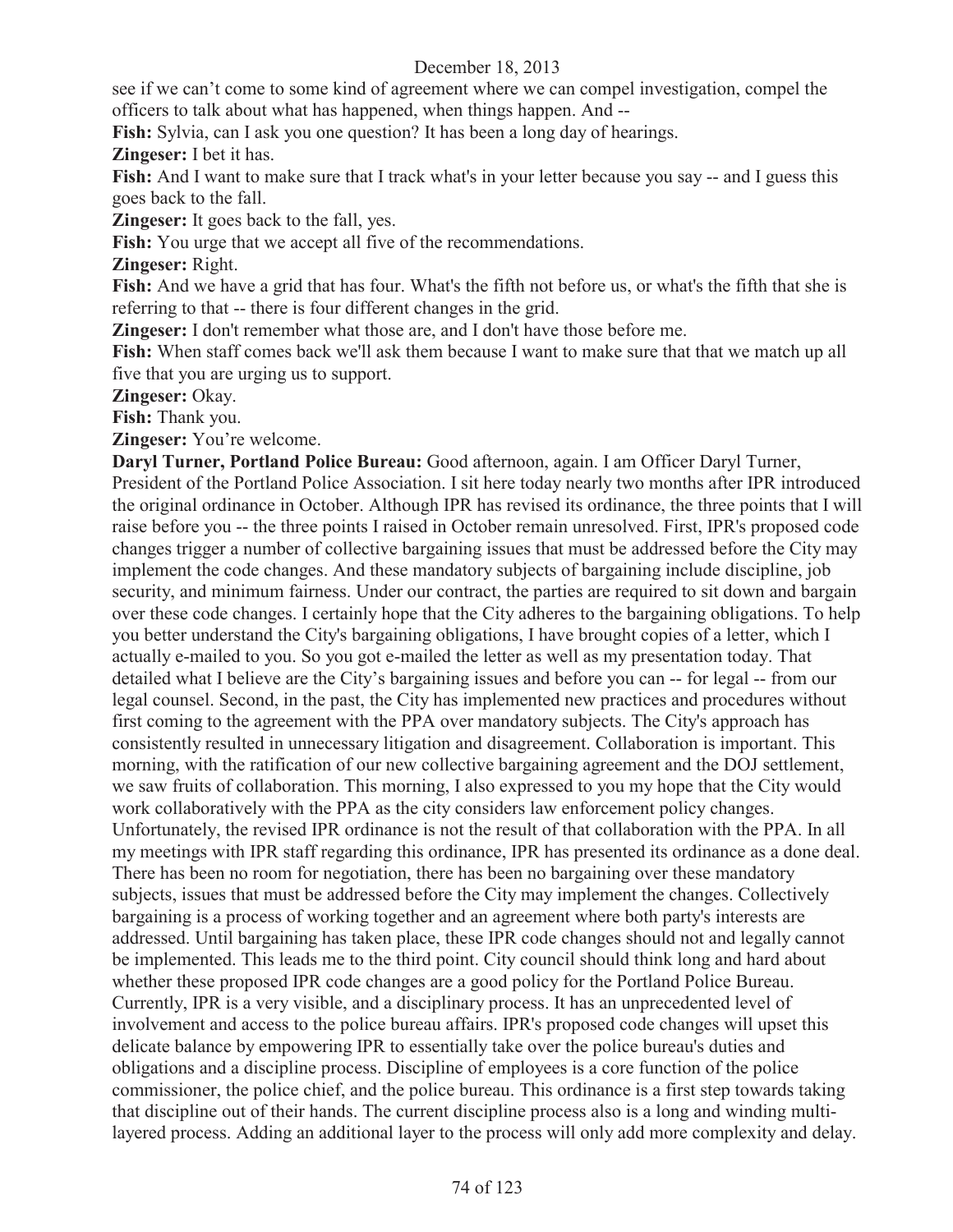Currently, the Portland police -- currently, when a Portland police officer acting in good faith and with intent of fulfilling his or her duties becomes a subject of an investigation, he or she faces an unprecedented level of scrutiny. The officer may face criminal investigation, inquiries by the district attorney's office, and an investigation by the internal affairs, and an in-depth review by the command staff, the police chief, and the police commissioner. We understand that this long and winding road is not the exception to the rule, it is the rule. Now the officer will face yet more inquiry into his actions. This time, an IPR investigator. Due process is a core right of any public employee. A key aspect of due process is a fair and timely investigation. I fear that this added layer of IPR investigations will undermine timely due process. In conclusion, I do not believe these IPR code changes are good policy for the police bureau and its discipline process. Even if you disagree with me to the policy point, we should all agree to respect and adhere to collective bargaining obligations. Thank you.

**Hales:** Daryl, I will not ask you to put on a legal case because you may or may not do that later, and your lawyer would write the arguments. But, you raised some points here that I just want you to try to elaborate on for our understanding. In what way do these changes further -- we have an IPR today.

**Turner:** Right.

**Hales:** In what way do these changes further inject the IPR into the discipline process?

**Turner:** At the infancy of the discipline process or interviews, that's the infancy of it. Obviously, that's the IPR's job to do based on the code changes, not the Portland Police Bureau's Internal Affairs investigation division. So that obviously starts the process. It goes up the chain, obviously, and once it gets up the chain, to the chief, and you, the police commissioner, make a final decision on discipline based on the beginning -- of all parts of the investigation, including the beginning. **Hales:** But they find facts. They either find facts or they don't. So --

**Turner:** Right. Well, what they are going to do, basically -- from what these code changes said, there's going to be transactional immunity, which means the IAD investigator will be in a room, they will go ahead and give the officer the admonishments and they sit like a potted plant in the room while the IPR investigator asks the questions.

**Hales:** Well they don't sit like a potted plant, they deliver the admonishment and tell the officer to answer questions.

**Turner:** Right, that's what I mean, and then they just sit there and don't ask any questions. **Hales:** They have done their job. Again, this is a fact-finding process.

**Turner:** But it's part of the discipline process and that's what we assert -- whether we agree or disagree, it is part of the discipline process, and it's the beginning of the discipline process, which then will have an end result somewhere down the road where the chief of police or yourself together make a disciplinary decision based on that investigation.

**Hales:** We will have to agree to disagree, because I think discipline ought to be based on facts and who they come from doesn't change the color of those facts. Then secondly, you said that there is a due process challenge raised here. Again, what role change do we have in the IPR process here that threatens due process for the officer?

**Hales:** Again, there are several. But the main one for me, at least -- what our legal counsel obviously -- is again, the fact that the IPR investigator -- part of that process is there used to be an Internal Affairs division interview, and obviously review by several layers of command staff that go up. IPR now, the way the ordinance changes look, will do the same thing but it's coming from IPR, from an independent source. So, we'll have to take another level of review with internal affairs, also. So, it is layered again. Or, it's a possibility that the internal affairs does an investigation, and they find -- it would be unfounded, exonerated, anything but sustained, and IPR may say we don't agree so we are going to conduct our own investigation. That's one of the things that --

**Hales:** That's why they call it independent. Yeah, I mean --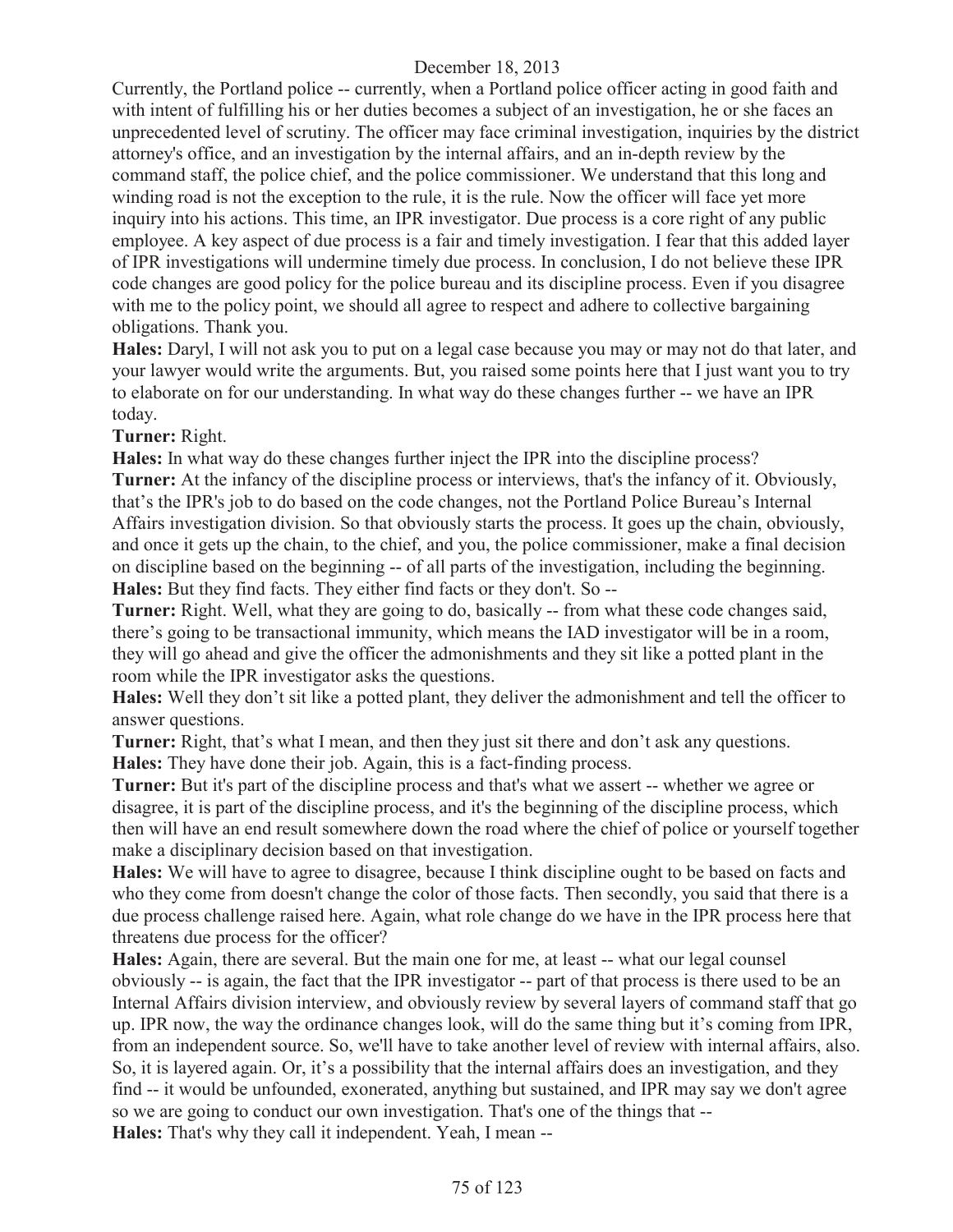**Turner:** That's another layer for officers again. Where the way it is done now, an IPR investigator and an IA investigator both in the same room, both conducting the investigation. The IPR investigator, number one, can oversee as a watchdog type to make sure that the IAD investigator - which I know will not happen, but if it did -- wasn't leading someone down the rosy path by asking leading questions, as opposed to asking questions that are fact-finding. The IPR investigator has the ability to do that right now so that would change. So, those layers would change, and that would be the problem for us.

**Fish:** Can I just say something here, Mayor? My feeling was this morning with the collective bargaining agreement and the DOJ settlement, we made progress. I appreciate your right to reserve on these issues and say they raise legal issues and have your right to challenge them. But it seems like all your concerns are focused on compelling the testimony, not on the other items there before us, is that fair?

**Turner:** That's for right now. There's other items, too, but that would be the number one item for us, the main item.

Fish: You are not waiving anything.

**Turner:** No.

**Fish:** But you're saying that of the major issues before us, that's the one that you are highlighting? **Turner:** Yes.

Fish: The others about the chief being required to provide a rationale, release a certain information, and how we deal with the time line -- I take it those don't raise the same issues of the duty to bargain?

**Turner:** Because they are mandatory subjects of bargaining, although the main subject for us is the compelling of officers to interview, does not mean that we don't look at the other ones. There are a lot of moving parts to it. Those are the ones that we want to address because part of that bargaining is sitting down and collaborating together to make this agreement, to make these changes, if there are going to be changes, to make those changes agreeable to both parties. So it's not just those, but, that's the main issue for us. But not the only issue.

**Hales:** Wait a minute. Let me make sure I understand one point if I can jump back in, Nick. And that is, I hope you are not holding the establishment of the timelines is a mandatory subject of bargaining.

**Turner:** No, no. Not at all. What we're saying is things outside of the DOJ agreement, things that were outside.

**Hales:** Thank you. I remember this morning, it wasn't that long ago.

**Turner:** That's why I say that is not the only one, there are others. But it's not anything that we have agreed to in a DOJ settlement, no. I'm sorry, I should have clarified that.

**Fish:** I am trying to translate this point, am I'm not arguing it.

**Turner:** No, we will leave that for another venue.

Fish: For another venue. But what you're saying is that we may end up adopting these code changes. You may end up taking the position that because the City hasn't bargained with you over them, they are unlawful. In which case, you would have the right to file a complaint, and have a hearing, these could be put on ice, and at some point, if your position prevails, we would be back to the bargaining table with an order to negotiate, and these things would not be -- the challenge pieces would not be in effect, that is, that is --

**Turner:** That could happen.

Fish: That is a potential outcome.

**Turner:** Yes, it could happen the other way where they say --

**Fish:** And your view, I don't want to ask you an unfair question, but, had you been engaged -- you said that you were not engaged in the bargaining -- do you have a philosophical objection to these changes?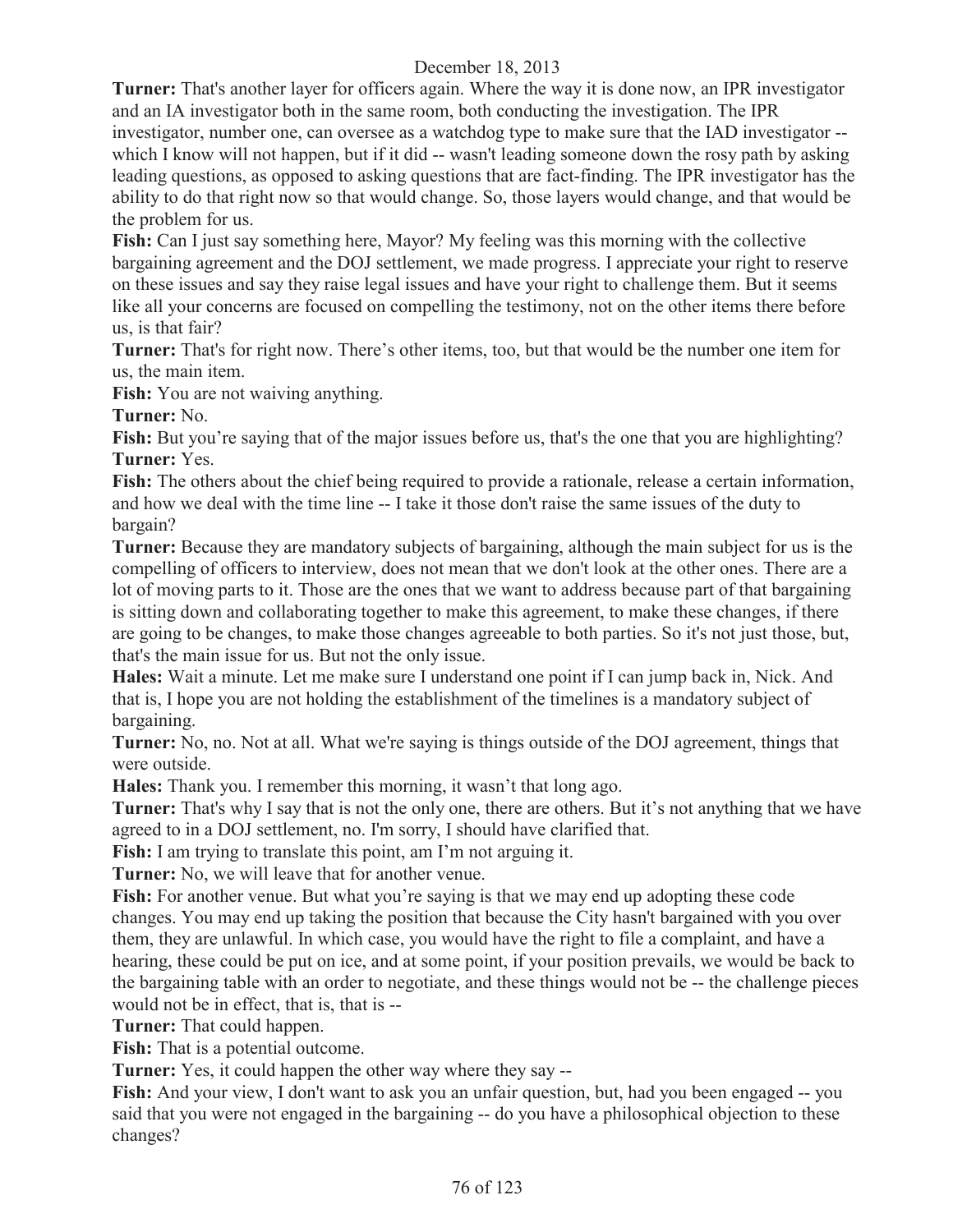**Turner:** Yes.

**Fritz:** If you could just recap for me. I missed the beginning of your testimony, you said there was three unresolved issues. There was discipline, job security, what was the third one?

**Turner:** Minimum fairness.

**Fritz:** Minimum fairness. And what do you mean by that?

**Turner:** Minimum fairness, it means that -- part of that -- obviously for the officers is their right. Part of that is their right also, to be able to -- mandatory subjects of bargaining -- sit down and part of that is us to work together in collaboration, on this, on these code changes. Obviously, for things that will benefit both sides. We want to make sure it is beneficial to everybody, not just to one side, and we believe that right now it isn't.

**Fritz:** So, when we're in collective bargaining, there are restrictions on the involvement of various people, because if we are not entitled to be at the bargaining table, then we're not involved in bargaining. Now that we've settled the collective bargaining agreement, would you be willing to sit down with a group of folks and see if we could get to something that would be more --

**Turner:** Of course. That is our primary goal. It's not to stop the code changes but have some collaborative input into those code changes.

**Fritz:** And we could get to it relatively quickly, right?

**Turner:** I'm at your behest.

**Fritz:** I remember in 2010, we delayed for two weeks. And we made over 100 amendments between the first reading and second reading and got down to just one issue that the police association was thinking of grieving, and I think ended up not. So, that's already set the precedent that we could do it relatively quickly.

**Turner:** Right.

**Fritz:** And if we were all trying to get to something that we felt was --

**Turner:** Right. After the holidays.

**Fritz:** I was thinking that, too.

**Fish:** In fairness to the president of the union, I just want to say that, I think that I heard you say fairly clearly, that you just philosophically do not agree that IPR should be able to compel officer testimony. So we could have that discussion. Theoretically, we could spend six months talking about that. But you've also set as a policy matter you have a principled disagreement with that. So I'm not sure what the --

**Turner:** As it reads right now. There is, obviously, ways that we may be able to sit down and we may be able to work that out. But, I can't, obviously, I'm not going to negotiate right now, and tell you yes or no.

Fish: No, and I'm not -- you have every right to your position. But, if you start from the premise that we should not be able to compel testimony, you know, I'm not sure if we could bring in effley bailey, and I'm not sure if we're going to negotiate to resolution on that. The question is whether we have to bargain or not. I mean, that's the legal question. It sounds like you will test that, and it may mean this is going to be put on ice for some time.

**Turner:** Well, we don't have to test it, we can sit down and have that conversation. That's not what we're saying, we're saying we need to be part of the process, and we were not part of the process. If that means that we have to go as far as testing it, then yes. But, I'm open to sitting down and collaborating with the parties involved and seeing what we come with.

**Fritz:** Let me ask you the same question that I asked Debbie Aiona of the League of Women Voters, this change seems very small to me, why is it important to you to keep the current system rather than the proposed change?

**Turner:** Because we think it's fair and equitable. Because like I said, IPR still has a stage to be able to -- and I hate using the word watchdog but I will use that word for clarity -- watchdog over all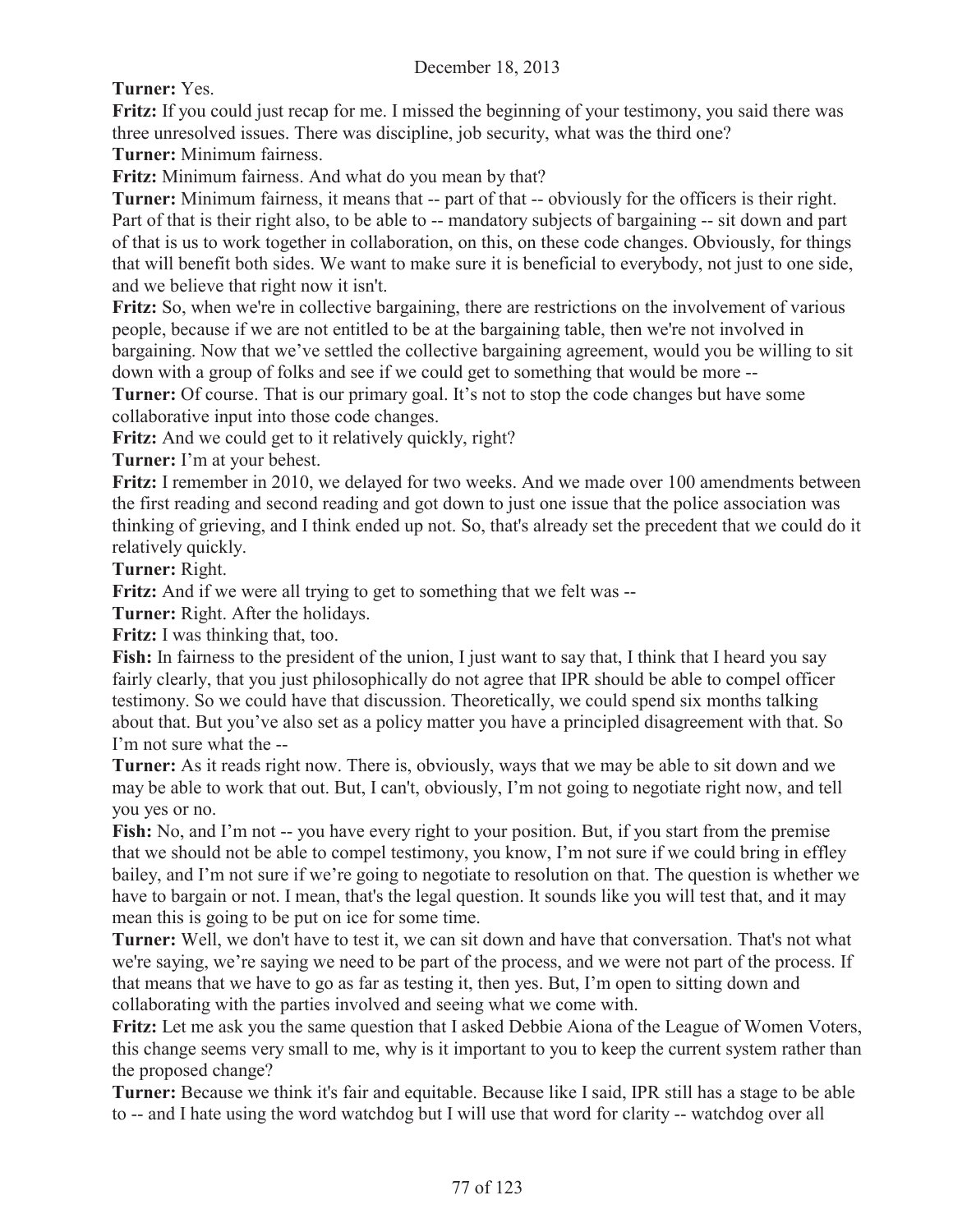internal affairs investigations. I have no problem with IPR sitting in, asking questions, being involved in every internal affairs investigation. I have no issue with that.

**Fritz:** So the problem with the police or police commissioner's representative at the beginning of the hearing saying you have to answer, rather than saying to every question, you have to answer? What's the philosophical --

**Turner:** Well, they don't say every question you have to answer. They actually are involved in the investigation. They are involved in the -- they ask questions just like the IPR investigators are allowed to ask questions.

Fritz: So why is this change so significant to you?

**Turner:** Because it's compelling officers -- it's garrity questions, and again, I don't want to go into the legalities of it, but like I said, part of it is that we didn't have any input, and maybe we could have come to something that would have worked for everybody.

**Fritz:** So after the holidays, let's have that discussion.

**Turner:** I am truly open to it. Whatever anybody calls me, I'm there.

**Zingeser:** I have a question. Can community members be involved?

**Hales:** That's why we have hearings, but sometimes we need to negotiate.

**Zingeser:** No, but I mean --

**Fritz:** I'm thinking we need discussions with community members. If somebody like Kayse Jama, who has been involved in this for as long as four administrations, as he said, I think he has some good advice to give. The NAMI Multnomah also has a lot of experience. So maybe -- we can't convene the community advisory board required by the Department of Justice until we have hired the community liaison group, so that's the way that has to work. So, we can't convene the community advisory board but we could have an ad hoc group to look at this particular proposal and what else might be done while we're waiting for the rest of the Department of Justice settlement to happen. And I would certainly, if I'm involved, which I am leaning towards hoping to be --**Zingeser:** I would like to be, involved, as well.

**Fritz:** Thank you, Sylvia.

**Hales:** Thanks very much. Ok. Next three.

**Joe Walsh:** I took a shower. My name is Joe Walsh, I represent individuals for justice. And I am very, very tired. I think the president of the union is right. I think you have a problem with -- when you are a union representative, it is not your choice to represent people, it is by statute. It's by federal statute by the department of labor, and I know you know that. It's mandated that you have to represent your employees. What does that mean? It means that you don't mess around. You represent them as far as you can represent them. And you fight for them as far as you can fight with them. So, a lot of his testimony has value. And you should listen to it because an employee being cross-examined by an independent review board has a right to union representation being present. What does that mean? Is he a potted plant, like we like to use? No. The union representative, if he hears a question that he thinks could get the employee into trouble, he'll end the session. Because you have this very sharp, almost razor-like ledge that you walk between the civil and the criminal. And when you deal with police officers, it crosses over. It used to cross over in our federal sector all the time. A fight on federal property is different than a fight on a street. So, it's very, very precarious for the president of the union to have one of his union representatives in the room with a guy that may end up being criminally charged if he answers the question. So, what does the union rep do? Does he say, that's it? So, it's very complicated. Your independent review board must be independent. But there was one part of the testimony today that really intrigued me when somebody said, it's a fact-finding group. That's what they should be doing. Now, the question is, when they get all the facts, who do they turn it over to? And I object to the chief. Because if the chief sits on top of the pyramid of the discipline, you always have at least an image problem. And if he changes one thing that the IPR represents, you have another image problem. I think it should be you. I think it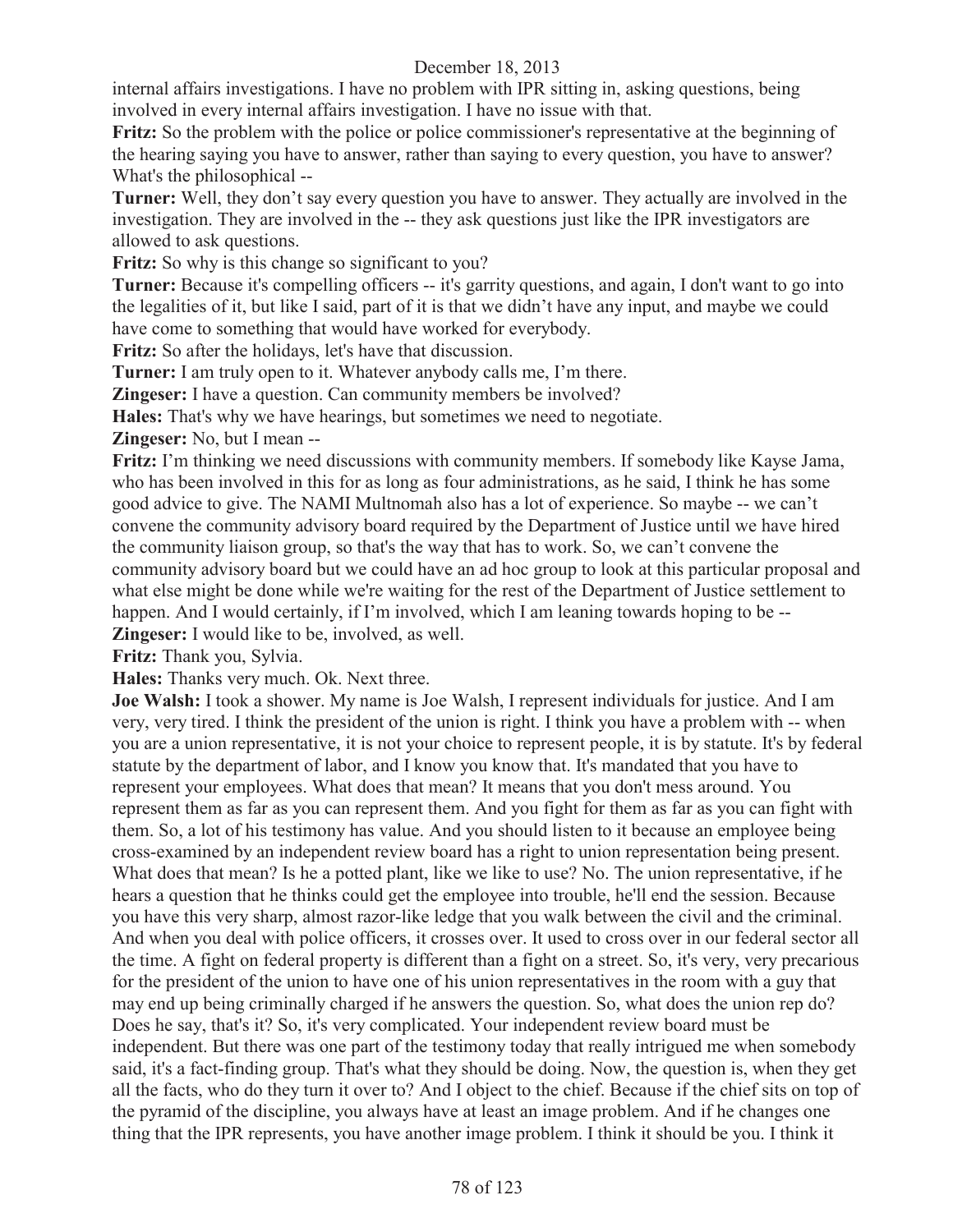should be the commissioner. I think the IPR should report to you, and not the chief. As much as you can get the police department out of this system, you must do that. Because the more they are involved in this, the more it's my buddy that you are asking me to put on the street. He has two kids. It's my buddy. It's gotta be independent and it's gotta answer to you, not the chief.

**Fish:** Joe, I appreciate you wearing your IBEW hat on how you balance these rights because I think that you're right. But I'm not sure it matters -- the distinction you are making about being factfinding -- I'm not sure that matters and I will give you an example. When the Congress hauled Oliver North to testify, that was fact-finding.

**Walsh:** Wait, wait I have to get some oxygen because you are spitting right now.

**Fritz:** Can I get it for you?

**Walsh:** I'm good. I think.

**Hales:** You have our permission to bring that with you in the future.

**Walsh:** It goes with me everywhere.

**Fritz:** Our encouragement.

Fish: The only point I wanted to make is, I'm trying to understand the distinction like fact-finding, So, when the Senate compelled Oliver North to come and testify about his misdeeds, and he said, you can't make me incriminate myself, and they said you will answer the questions, and he did. **Walsh:** Yes.

**Fish:** A federal judge threw out his conviction.

**Walsh:** Yes.

**Fish:** Because he had been compelled to give testimony against interests. In a fact-finding setting, in a forum.

**Walsh:** It's a little more complicated. It's called use of immunity.

**Fish:** There's immunities that can be given here, but the question is, is the IPR the right entity. Walsh: Oliver North was a really strange case. Because they did compel them to say things -- use of immunity has limitations on it. If you grant full immunity, he would have went to prison, or no, no, he could not go to prison because he gave him immunity. What normally happens is they say, we will -- DAs do this too -- we will give you immunity, now you have to answer the question. So, there is no possibility of criminal charges, you have to answer the question.

**Fish:** So, how does the IPR give immunity?

**Walsh:** I'm saying the IPR should only do administrative investigations, and you have to keep the investigations separate. So, if there is a criminal investigation, surely, internal affairs should do that one. But, if there is an administrative investigation, it should be completely separate, the IPR should turn around and say, here's what we find. The question is, who do you give it to? And my argument, again, is it should be to the commissioner. Because that makes them independent of the police, and that's your vulnerability that the people out there look and say, okay, who are they answerable to? They are answerable to you. Not to the chief of police. Nice guy. But you have got to get them out of the system. As far as the investigation goes.

**Fish:** Thank you.

**Walsh:** I know it's a little complicated. Think about a charter amendment, too.

**Hales:** Thank you. All right. Thank you. Anyone else that wants to testify?

**Moore-Love:** That's all who signed up.

**Hales:** And do we have further questions for staff, anyone? Then, the question now is, where and how do we schedule this. And I think that we might need the auditor and Constantin here for that. **Griffin-Valade:** Can I get Constantin and the two folks from the attorney's office address a couple of matters that have come up. My plan is to bring this back to council for second reading on January 2nd.

**Hales:** Second reading is one of the options.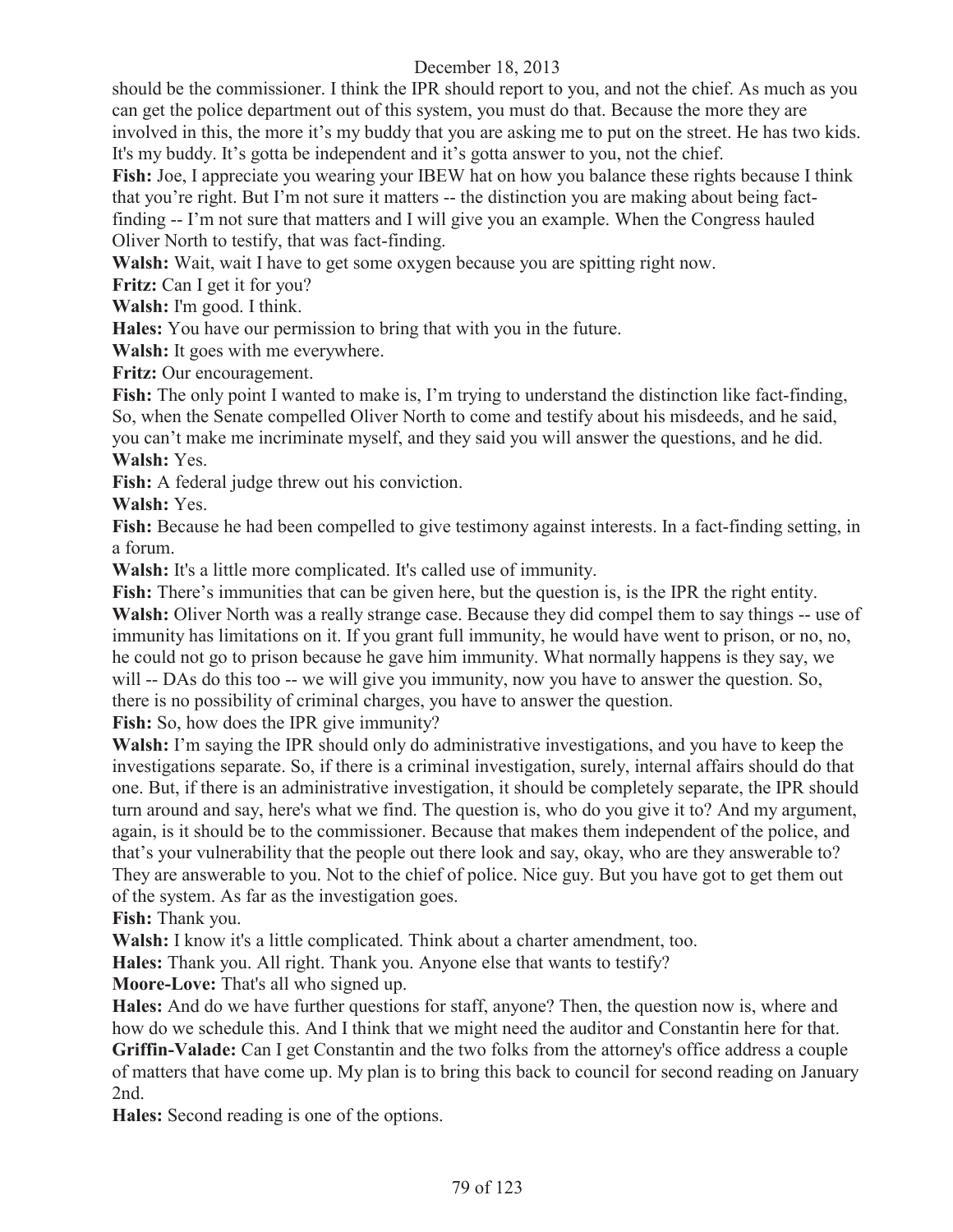**Fish:** Maybe I can just kick it off. This is a fascinating hearing. We have a bunch of people testify that this is watered down, doesn't go far enough, doesn't get it true accountability. And we have other people testifying if we proceed with the package in front of us, it's likely to be stalled in administrative proceedings and court fights over our ability to do even this version. So, we're not ultimately the final deciders on that. But any guidance you would like to offer us on the question of our authority to make these changes?

**Amberg:** Do you want me to go ahead? Well, we've taken a pretty careful look at this, and in our opinion, the City does have the authority to go ahead and make the changes. There is case law under the state of Oregon employment relations board which confirms that generally an employer -- how an employer conducts an investigation is a management right, and management gets to decide how they are going to conduct that investigation. There are some fundamental fairness issues that are involved that could trigger a duty to bargain some of those issues. But, in this particular case, who is asking the questions of an officer, in our opinion, is not one of the fundamental fairness issues that triggers a duty to bargain. The real key, and this addresses -- I wanted to address an issue raised by the National Lawyers Guild attorney -- the real key in terms of the bargaining, is who -- in terms of discipline for an officer failing to cooperate with the investigation or failing to answer questions, is who has the authority to compel that officer to answer those questions? And again, in our opinion, under the case authority, garrity in other cases that have followed, that has to come from someone who has discipline and discharge authority over that employee. And that's the problem under the way the current system is currently set up here in the city of Portland with having IPR purportedly compel that testimony. But the way we've structured this is not a fundamental change. First of all, we believe it's a management right to decide how the investigations are going to be conducted, whether it's by IPR or by internal affairs. Also, under the current code, IPR has the authority to conduct independent investigations. Now, the structure of how that's done has obviously has been addressed in these code changes, but, so --

**Fish:** So if we believe it's a management right and we don't have to bargain, we don't have to bargain. Is there a downside in having the conversation that the union president has invited and that Joe Walsh testified to? Or is it -- does our having this conversation somehow concede that we don't have the management right?

**Amberg:** Well, I'll just say in my personal perspective, I don't think that there is generally ever a harm in sitting down and having discussions. There are issues out there, whether you are formally engaged in bargaining or having the discussions with them about the impacts of these changes, I think that that's helpful, any time that you can -- the more discussion you can have the better to understand different perspectives on how this applies.

**Fish:** I would say particularly since this is a complicated area. I mean, we are hearing from everyone testifying, this is complicated. They are trying to get their arms around it. I just wonder, between now and whenever we take this up again, if there is any harm in having those conversations. I don't know whether they will change Mr. Turner's view of it, but is there any harm in having those conversations?

**Amberg:** I don't see any harm in having those. Now, there may be a dispute over what those discussions are, whether the union is saying, we'll we're acknowledging that we're engaging in bargaining or we're saying no, we're not engaging in bargaining, we're just having a discussion. But, you do get into those disputes sometimes. But, generally, I don't see any harm in having those discussions, at least from the legal perspective.

**Severe:** As an IPR representative in this as part of the auditor's office, we're not in a position of trying to bargain for the City. But, I'm quite willing to have a conversation with Daryl Turner or whoever represents PPA or PPCOA members between now and January 2. Our goal in trying to craft these code changes was trying to have that median point between the extremes that we have heard today. So that these code changes are watered down, they are minimal, to, this is a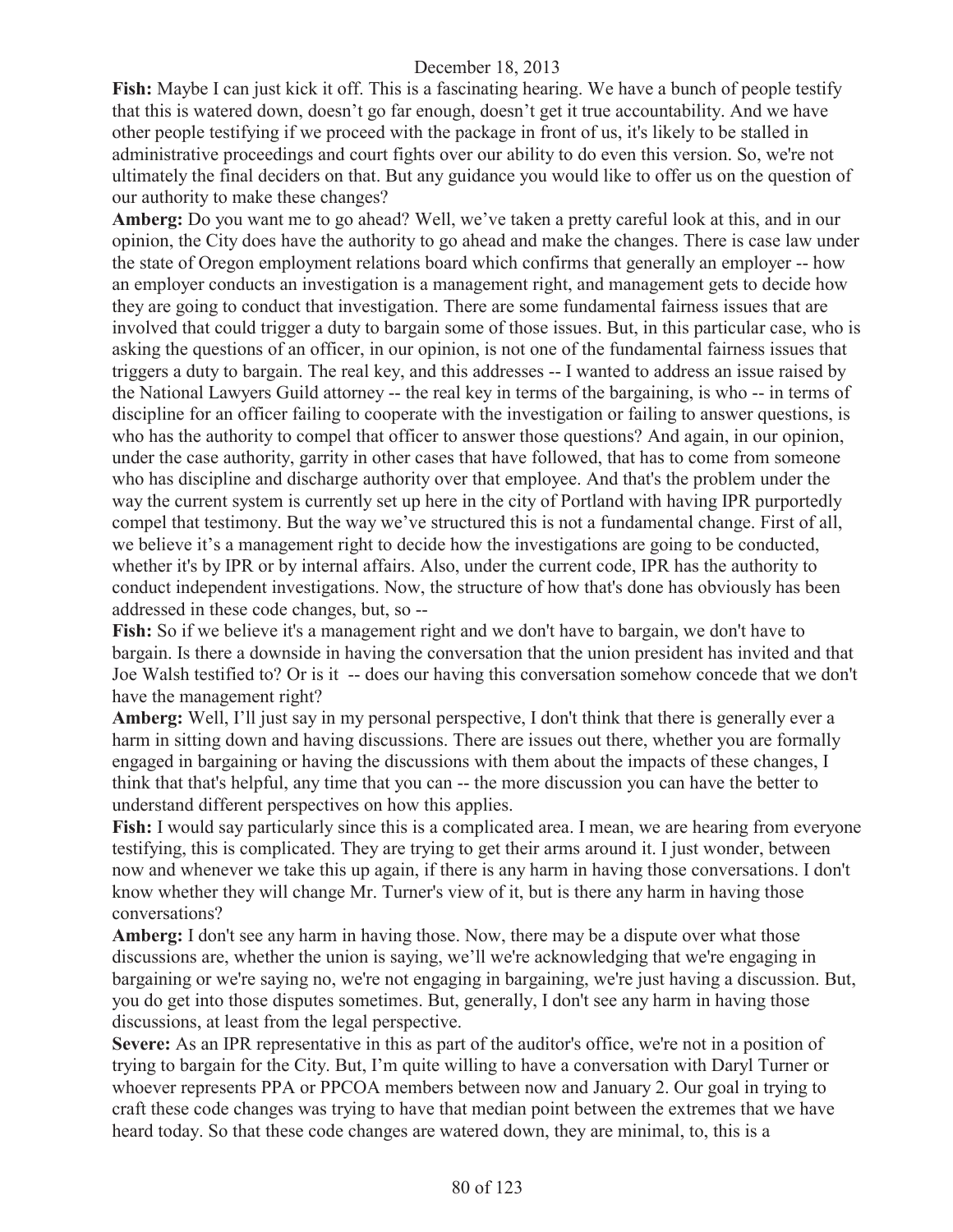fundamental breach of the city's obligations. What we have tried to do is, basically, meet our constitutional obligation as a governmental actor that we're providing these officers with adequate notice that provides them constitutional warning about the interview that's going to proceed, and provide them notice that they are going to be compelled at a 48 hours. And at the same time, meet the community's expectation that we are, actually, an independent office, that we are part of the auditor's office, that we are going to do independent investigations when we feel that we need to and not avoid an independent investigation because the process within our city code is so cumbersome that it creates a perverse disincentive to doing that. The consequence of us waiting for the two extremes to come at some sort of median on their own is actual complainants right now who we feel that we could do a better job by them by these particular code changes, worked with the city attorney's office, and do that better. I think sometimes, we get into a position of the perfect being the enemy of the good. I think that these code changes set a foundation for us, moving forward. If there are other conversations that need to happen about setting us forward, about what we need our oversight system is to look like and who partakes in that, I think that's a conversation that we are willing to have. But we should not mistake all the different people that testified today that they will come to agreement, whether it's two weeks from now or two months from now. Or even two years from now because the same issues that we had in the 2010 stakeholder conversation are very similar to what I've heard this afternoon. So, our goal is trying to have something that is legally enforceable, and at the same time, move the city forward.

**Fish:** And I appreciate that because we have some history with that. You know, over a year ago, voters adopted a set of reforms that applied to our police and fire pension system. They have not been implemented. They are tied up in litigation over whether the City had a duty bargaining over them. It's a year later. So, this is an important issue to put on the table because what we hear consistently is, reform now. So, if we don't get these issues right, it has the effect of stalling change and reform, and I would argue -- my guess is that even some of the folks in this room that think that we have not gone far enough would be especially disappointed if even these reforms could not be implemented. And that's the dilemma.

**Hales:** Ellen, do you have any guidance for us?

**Osoinach:** I would just say two observations from having participated in this process. The auditor and IPR Director Severe have been very articulate in explaining the intent behind these amendments. And that was particularly helpful when talking to the bureau about these changes. And the bureau coming to support these changes. So, I do think that there is value in explaining that to the PPA to the extent that they feel like they have been shut out, and they don't understand. I definitely think there is value in that. And as you pointed out, Commissioner Fish, the thing to balance is whether or not those talks will result in such delay that there is no value in having them. And, I think that that's a dilemma that, you know, that you all will have to figure out if it's worth the delay to engage in those kind of conversations.

**Fish:** We knew this morning that if we did not accept the terms of the negotiated contract, we were looking at the possibility of a one-year delay because of the alternative process which ends in interest arbitration with a winner and loser. So there's trade-offs on both sides.

**Hales:** I'm interested in having some of those conversations take place. But, that doesn't mean that we cannot keep this on the calendar. Right?

**Fritz:** Well, as Office Turner pointed out, some of us are not going to be here for the next week or more, so setting the expectation that we can convene citizens as well as staff as well as myself, in the next week before January 2, is, I think, unrealistic. I am wondering if -- there are a number of provisions to the changes that we have heard no testimony against. The concept of the duties of the Citizen Review Committee, the number of folks on the review committee, the expectations for them. I'm just looking through the packet here, and there's a number of elements that are completely non-controversial, and which we could easily move to adopt on January 2. There are others that I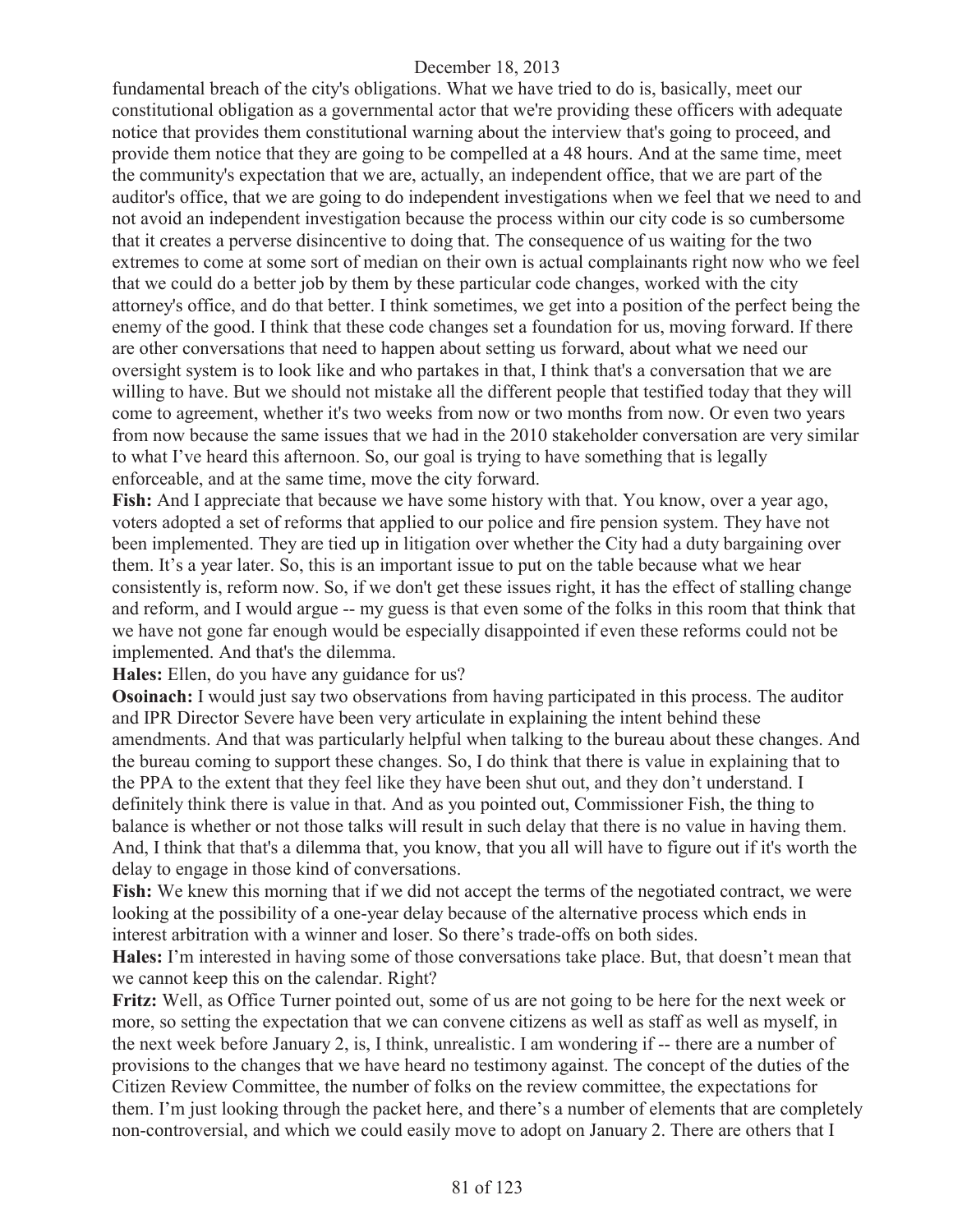think would benefit for some more conversation, for some dialogue, and looking to can we get to at least more understanding. Because what I have heard, particularly about the compelling testimony piece, neither side is happy with it at this point. So, that's -- if we can't get – there just doesn't seem like there's been enough discussion of understanding the other points of view that are involved and looking at are there other options.

**Fish:** In light of that, can I make the suggestion that we just keep the current schedule for a second reading, and then, prior to the second reading, we decide as a body because we still have, as a body, have to decide this question. Do we go to a vote, do we carve out a piece that we believe is ready to be voted on, or do we delay it further? But, at least have the control date in two weeks so that we can have some certainty in that decision-making.

**Hales:** I think that's possible, but remember, the 2nd is our next meeting, period.

**Fritz:** Right. So the first is a holiday. So there's the Monday, which I guess we could all get together and figure that out. But, I have my son coming home from Chicago, and I intend to spend time with him over Christmas. I know, it's selfish, but there we are.

**Fish:** What's your suggestion for a date?

**Fritz:** Beyond the 2nd.

**Hales:** That would be the 8th.

**Fritz:** The 8th to make a decision on what parts are non-controversial.

**Fish:** Use the 8th as a control date.

**Fritz:** Right.

Fish: And by the Friday the 3rd, see if we can get a consensus on how we are going to proceed. **Fritz:** Right.

**Fish:** I would second that.

**Hales:** Let's give that a try. So we will schedule this for second reading on January 8th. And -- **Fish:** Can we time certain on that, Mayor?

**Hales:** Why not, I think that we should be able to given it is three weeks away, are there any available, Karla?

**Moore-Love:** Yeah, we can move you to -- about how much time do you think it might take? **Hales:** Give it an hour plus.

**Moore-Love:** Okay. Let's do the 3:00 time certain on the 8th.

**Hales:** 3:00 on the 8th. Thank you all. And that is the conclusion of that.

**Fritz:** Can I just clarify? It would be the continuation of this hearing because we might be amending it.

**Fish:** Second reading, but we can -- that gives us the option of passing a portion, all of it, or continuing the hearing.

**Fritz:** Do we have to take testimony on amending it to take some pieces out?

**Ian Leitheiser, Deputy City Attorney:** I think that probably depends on the scope of the amendments, I mean, it's going to be up to you whether you want to do -- whether you'd actually be, I guess, continuing this to deal with the amendments or actually having a second reading.

Fish: We have a second reading and we just only adopt a portion, it seems that there's no prejudice there, it's within our right.

Leitheiser: It is, and I presume that would involve introducing amendments in advance of January 8th.

**Fritz:** Thank you. I think that's good.

**Hales:** Thank you all very much and we are adjourned. [gavel pounded] We are adjourned until January 2nd. Happy holidays. [Clerk note: Meeting was recessed until Thursday, December 19 at 2:00 p.m.]

At 4:25 p.m., Council recessed.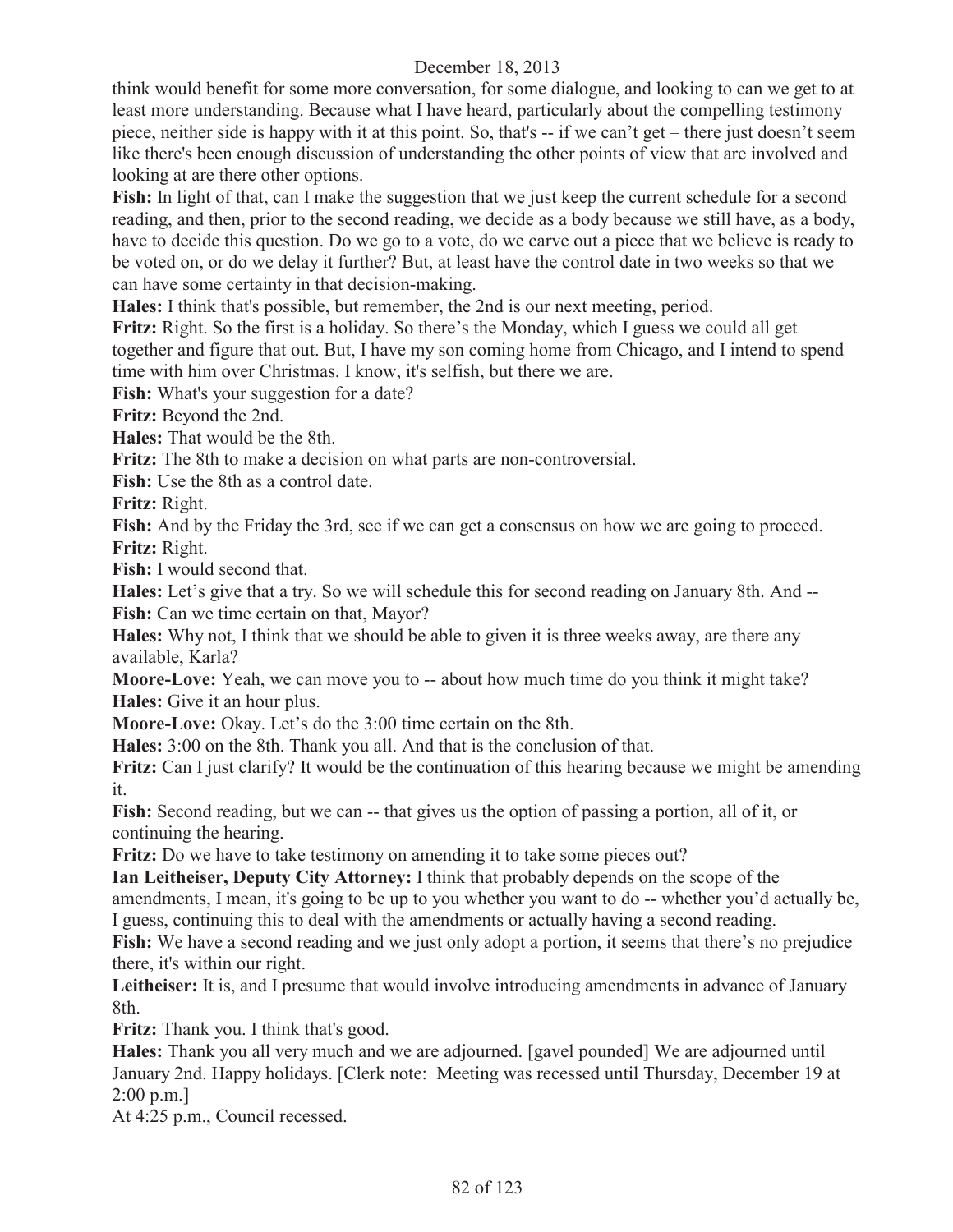## December 19, 2013 **Closed Caption File of Portland City Council Meeting**

This file was produced through the closed captioning process for the televised City Council broadcast and should not be considered a verbatim transcript. Key: **\*\*\*\*\*** means unidentified speaker.

## **DECEMBER 19, 2013 2:00 PM**

[ roll call ]

**Hales:** Thank you all. So let's start with time certain item 1210.

**Moore:** Do you want to also read 1211?

**Hales:** Yes, read them together. Sure.

# **Items 1210 and 1211.**

**Hales:** Commissioner novick.

**Novick:** Thank you, mr. Mayor. Again, what we're doing today is 1211 will extend our current policy on parking for people with disabled placards until july of next year. But 1210 we would accept a series of recommendations that are fairly detailed for which then pbot would spend some time turning into a detailed program that we would enact next year. Right now as you know, people with disabled placards receive from the state can park all day for free at city metered spots. I think that fact is something of an historical accident stemming from I suspect people's belief at some point that when you're talking about people with disabilities you're talking about people with wheelchairs, maybe they can't reach up and put coins into these tall meters. But it's an historical accident which I doubt that if you'd asked people with disabilities they would have thought made a great deal of sense. I think if you ask people with Disabilities, are you entitled to free parking, other people pay for, most would say, well, no, but we are entitled we think to some consideration. To some extra time to complete certain tasks, to some effort to make sure we don't have to walk too far to get to a given destination. We have come up with a set of recommendations we think addresses those real needs. While ending the policy of free all day parking. One issue we have with free all-day parking is that the purpose of these time limited metered spots downtown is to create a certain degree of turnover in the downtown area. And give a lot of people a chance to come downtown and do something that might take an hour or two, like shopping. What we find is that there's a fairly large number of placard holders who are parking all day downtown, and that reduces the number of spaces that are available for shopping. Now, as we'll hear in a few minutes, we're going to make provision for some people to continue to park all day downtown, but we suspect the adoption of these proposals will result in reducing the number of people who do that, and freeing up some space for shoppers. So what we're proposing to do, one is right now we have hardly any spaces that are actually reserved in the downtown area for people with disabled placards. So we're going to reserve 30 of them for people who have the wheelchair placard, and we're going to reserve another 50 for people who have any kind of placard. And we're going to do some research and see if there's spaces where some people with disabilities access services where it's particularly important to have some of those spots. We're also going to provide that although everybody needs to pay at a meter with the exception I'll get to, people generally will need to pay at the meter whatever the meter allows you to pay. If you are at a spot that is an hour or 90 minutes or two hours, but you have a placard, you're allowed to stay for a total of three hours. And that was a result of discussion with people in the disabled parking task force and the disabilities commission who said we need some extra time sometimes. And we had some back and forth, and we came out with three hours will be the time that everybody gets. So you pay for the 90 minutes or whatever the meter says, but you get to stay until three hours is up. Then -- now, by the way, in terms of having people with the placards pay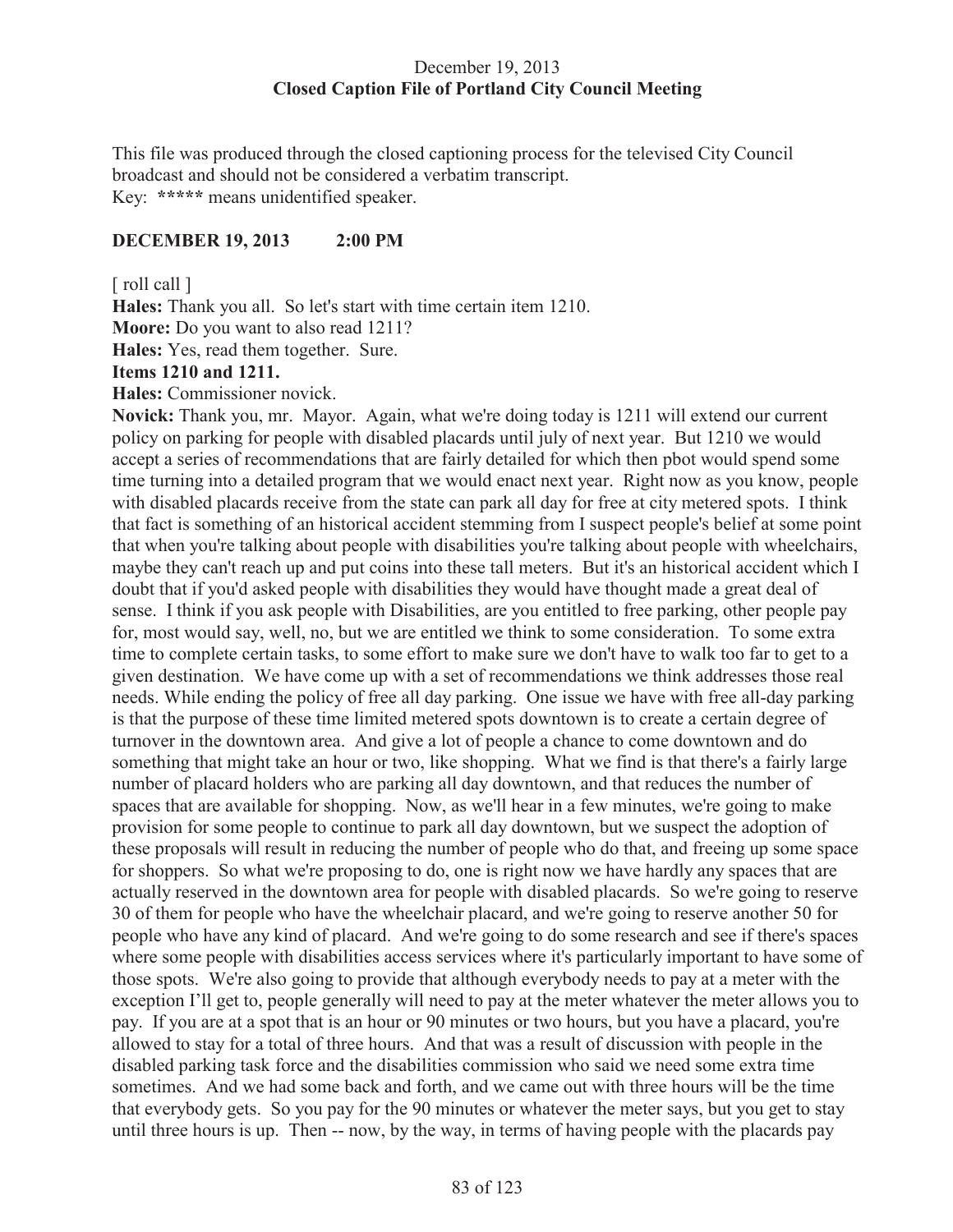something, this is consistent with what a number much other cities around the country are doing. A number of other cities like arlington, virginia, Washington, dc, raleigh, north carolina, Oregon city, Oregon, have said, we're going to start having people with placards pay. Something we're doing that I think -- i'm not sure i've seen a precedent for is, we suspect a large number of people who are parking with a placard are commuters who work downtown. And we thought there could well be there's a fair number of those people who don't have a garage space provided by an employer, might not be next to a smart park or other downtown garage, and for whatever reason, can't practically use tri-met. So what we decided we would do is establish a permit for people in that category to pay a monthly fee which would be equivalent to what you pay for a garage in that area, and to park on the street. Basically if you come to us and say, here's -- I work downtown, here's why I can't use tri-met, don't have access to a garage, we'll essentially sell you a ticket in sort of a floating garage. That I think will be unique to Portland. It will be interesting to see how many people take advantage of that, and that might set a precedent for other jurisdictions. We decided to do something -- by the way, that means two things. One, it means you don't have to be -- if you've got that permit you don't have to be running back to your card to fill the meter, it also would be a significant discount from if you simply paid the metered amount all day long. On a monthly basis if you had to fill the meter at \$1.60 an hour, it would be something like \$270 a monthly space is in the 170 range. We decided to make the same provision for people who live downtown. And again, don't have access to parking of their own. They too will be able to buy floating garage spaces. We also decided we're going to make a special provision for people who live in subsidized housing downtown, and obviously by virtue of that, they're income limited. We decided for at least -- until 12-20-15 we would allow those people to continue to park for free. While we do some research into how many such people there are and what their circumstances are. Nicole cheron with oni focused particularly on that aspect and she'll give a better explanation of what exactly we have in mind. So those would be the major elements of our plan, and we're pleased we've had the endorsement of the disabled parking task force, many of whom have worked on these issues for a number of years, and we really appreciate their dedication and their creativity. And the endorsement of the commission on disabilities, but again, we appreciate their attention and their commitment and their creativity. And we've also appreciate the investment of the Portland business association which has an interest in this, and they have a representative here today. And with that, I think i'll turn it over to sara schooley from pbot.

**Sara Schooley, Parking Policy Analyst, Portland Bureau of Transportation:** Good afternoon. My name is sara schooley, I work in the parking operations division at the Portland bureau of transportation. I'll walk you through the program this afternoon. I think commissioner novick did a good job of giving you a broad overview of the different parts of the program that i'm sure many of you know about. But i'll go into a little more detail about the different parts of the program and kind of why we developed those parts as they are. So one thing I really want to repeat that commissioner novick said, the endorsements that we've gotten from the disabled parking task force and the Portland commission on disability, and also the knowledge that we gain from them in putting together this proposal. It's been a long process, the task force has been meeting for about five years. So it's really exciting to come to something that they feel comfortable endorsing and going forward with. I also want to provide a little context about why we're doing this now and what other regulations we're falling under. So a big part of the reason why we even have to think about putting together a disabled parking program is because of state law. So as some of you may know, the disabled parking placards are a state of Oregon thing. We don't have much discretion as to who does or does not get a placard, that's all through the Oregon dmv, but what we do have regulation over is the privileges that can be given to those with placards. So in 2007, there was an Oregon revised statute, 811.635, that's also widely known as senate bill 716, how it's referred to mostly around here, and it was passed by the state and it separated disabled parking privileges into two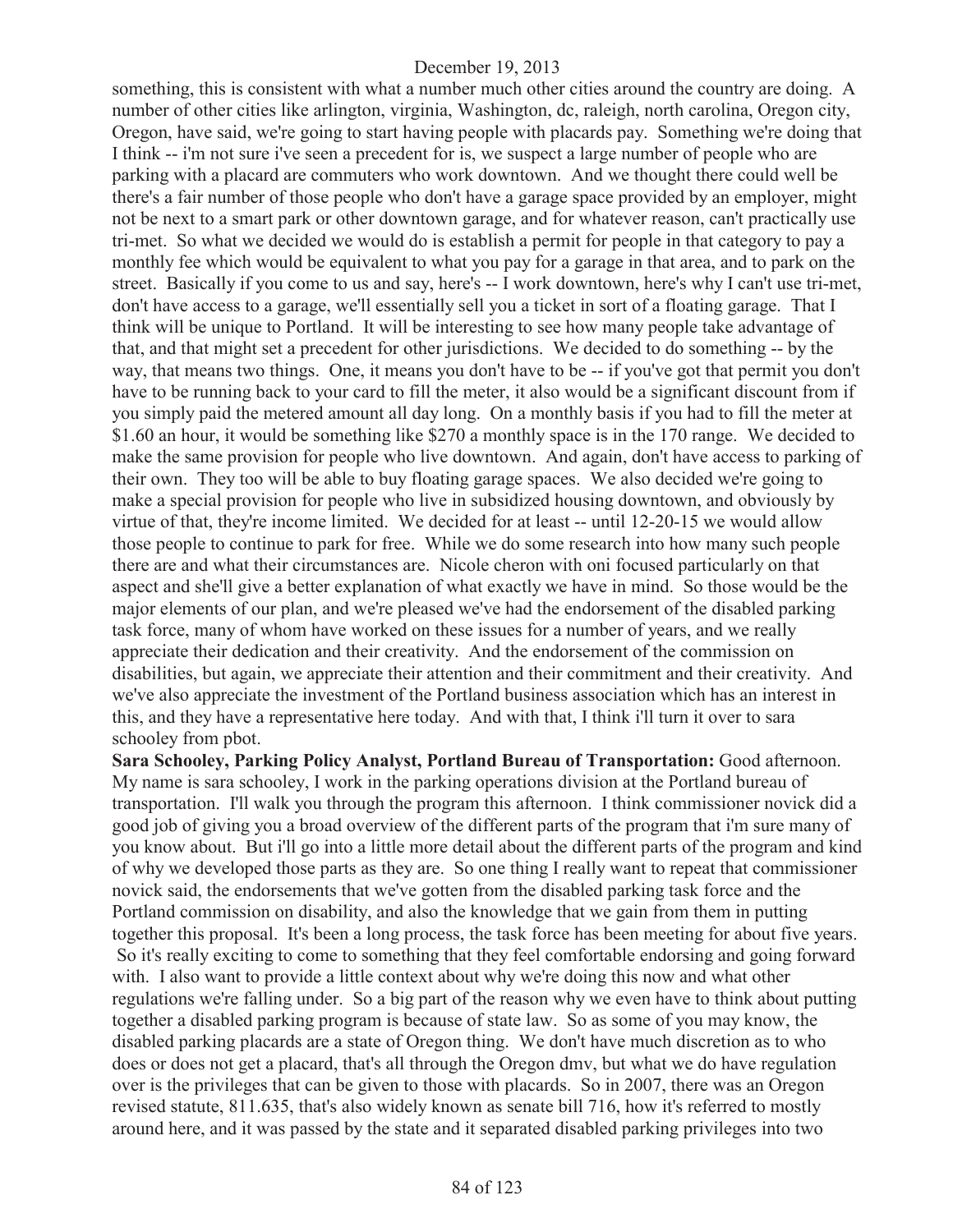categories depending on the type of placard. So there's wheelchair placards, and then there's nonwheelchair placards. And what the senate bill 716 did is it removed all flexibility in what a city could do, or what a jurisdiction could do around wheelchair placards. And so if somebody has a wheelchair placard the state mandate they're allowed to park without payment and without time limits. That is something the city cannot do anything about. As for other placards -- **Fritz:** just to clarify, that's at any meter right? Not just at the 50 set aside.

**Schooley:** Correct, that's any meter. As for nonwheelchair placards, the state gives jurisdictions the ability to decide what privileges to give those placards. And so as we go through the program today, you'll see that distinction that what we're really applying the program to is the nonwheelchair placard. I think that's an important clarifying point for the community and for the council to know. The other part of why we're going forward with the proposal today is actually a time line issue more than anything. And so once senate bill 716 passed in 2007, the cities were given this permission to create something if they wanted for disabled placards. As a city what we continue to do was extend our presenate bill 716 privileges. And our current extension expires december 31st of this year. And so we were put in a spot of reextending those privileges or creating a program. So that's what created the time line and the urgency and putting the program together now. So with that i'm going to jump into the program and really want to reemphasize this was -- helped put together by the disabled parking task force and pcot. There's two parts of the presentation and kind of the package you're getting today. First is a resolution. And so this resolution is to accept the program recommendations and direct pbot to develop and implement the program starting in july. The second part is to extend the current policy through june 30th. And commissioner novick talked a little bit about this, and that the six months beginning next year will give pbot the ability to put together this program after getting your approval and your comments about the program. And those six months also gives us time as a bureau to do more outreach. We have done some outreach, mostly through pcot and the disabled parking task force but we really like to do a lot more and want to make sure the council is on board before we go out too much with a program. So the next thing I want to show you just for clarification purposes, once again, is where this program would apply. So we're only talking about metered areas. So this map shows the different metered areas. We have the downtown west side central downtown area, the lloyd district, we have a couple streets a couple blocks in central eastside that are metered and an area up at ohsu that has meters. And so this program would only be applying to these metered areas.

**Fish:** What's the red line?

**Schooley:** The highways. So the purple lines are what you're looking at. So what's within the purple areas are the metered spaces. And it's also important as we look at the part of the city that are metered, what the purpose was of us putting meters there. Just a little language from our transportation system plan is when we talk about putting in meters, what we're looking for is creating an on-street parking system that's managed to support economic vitality by encouraging parking turnover, and improving circulation, encouraging use of off-street parking, maintaining air quality, and promoting the use of alternative modes. And so what we're really looking at at those areas within the purple lines is creating short-term turnover parking. And as commissioner novick said, the current use of many disabled placards is limiting the abilities for folks to have that shortterm commercial parking.

**Fritz:** What's the area detached area in the bottom left corner?

**Schooley:** That's ohsu.

**Fritz:** Oh, right.

**Schooley:** There's just a couple meters up there. This next slide shows the problem that I think as a bureau we have a lot of problems that come to us and we really look at what's the problem before we try to solve it. We need to know what the problem is. And this map really shows us some different components of the problem. So the map with the colors on it, that was from a survey that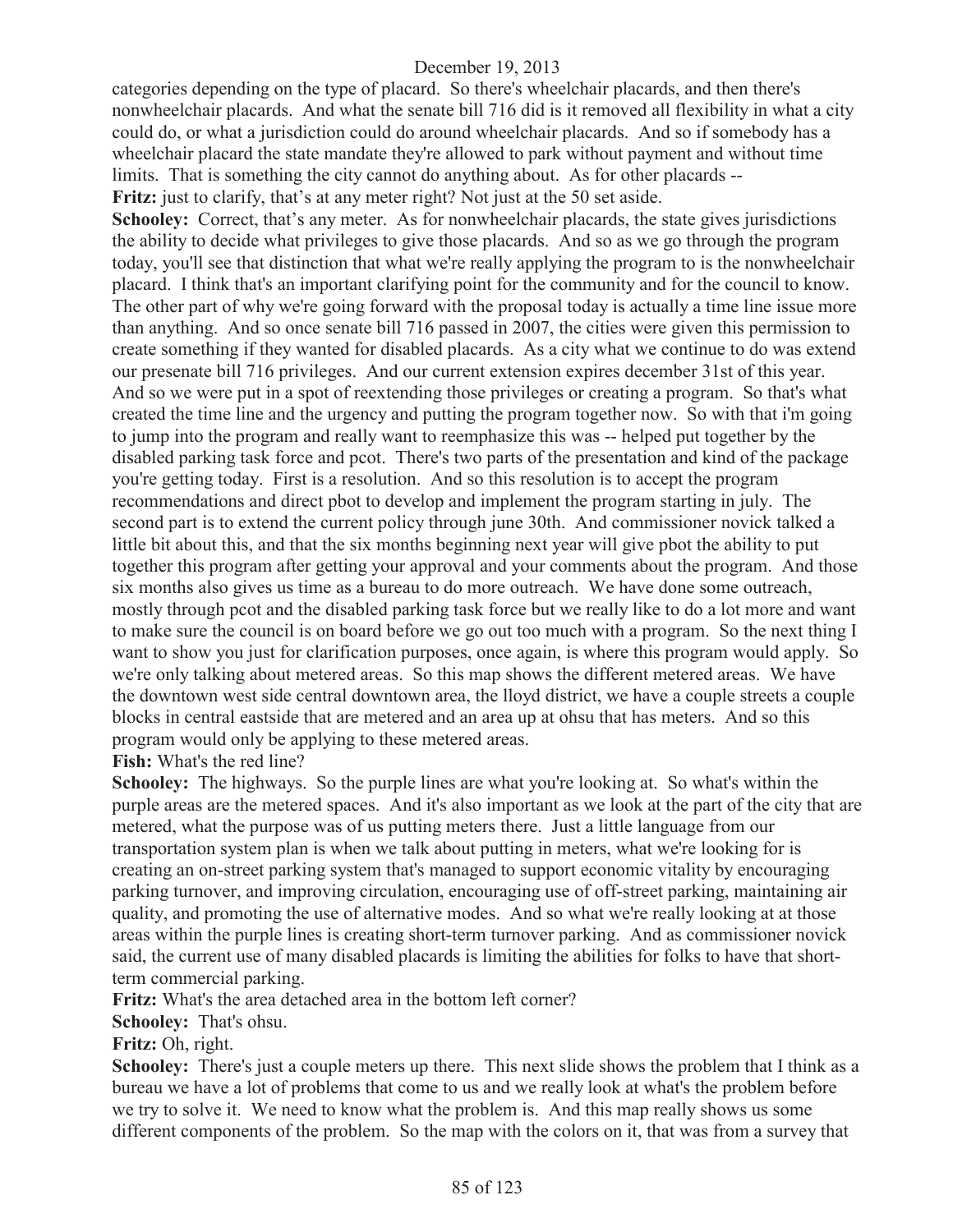was done this past september and what our parking enforcement staff did is walk the blocks, like they normally do, and counted the number of placards that were displayed in vehicles on those streets. And as you can see in the darker areas, there are some areas particularly these downtown blocks surrounding city hall, that were in the 30 percentile range. So one -- almost one in three spaces were taken up by somebody with a disabled placard. Some may be short term parkers. What a lot of our enforcement see assist more longer-term or commuter parking. So we have that really strong density of disabled placards in the central city and then in other areas, it's still a significant number that maybe limiting accessibility for those that need short-term parking and also limiting accessibility that -- for those that need that front row parking that we would want a disabled parking program to support. There's some call-outs on the slide I think are important for setting some context. One is the pop-out bubble that surrounded in blue, and that looks at the placard history. And so these numbers are the numbers we have from when we started doing the counts, which are aligned with when senate bill 716 was passed in 2007. Our first count in 2007 we saw about 600 placards on the streets. And in september of this year, we saw over 1,000. And so that number of placards is growing tremendously, well, we assume it's also the number of placards, but even fits not the number of placards, the use of placards is growing downtown at a very significant rate. And these are total placards, so this is the number for normal disabled placards and wheelchair placards. The table at the bottom shows the difference between the number of nonwheelchair placards and wheelchair placards. So you can see the big difference there in that there's only 21 wheelchair placards that we saw in the street. But over a thousand placards total. So those wheelchair placards are very small portion, and we'll talk about how we're going to continue to provide accessibility or improve providing accessibility for the wheelchair placards.

**Fish:** I have a pet peeve as my eyesight keeps deteriorating. So this -- what you're directing us to on the screen I have a fighting chance -- dan and I are both --

**Schooley:** they're pretty tiny.

**Hales:** That makes at least three of us.

Fish: We ask this of all the bureaus, when you give us the backup power point, and most -- a lot of bureaus don't, so thank you for this, because we get to make notes, my request in the future is if you could blow up the pictures on the backup. Because even if we did it -- I know it might violate our paper policy, but if you can go ahead and blow it up as big as you can, so people like me can read it. **Novick:** My apologies, commissioner.

**Fish:** I have one question off this slide. When you did your surveys of placard, this doesn't tell us whether the -- does this data tell us whether the person works in the area or is visiting, or is just that there was a car with a -- it's just a point in time.

**Schooley:** It's just a point in time. Just that there's a placard being used. With the different types of placards, the only difference that you can visually see in placards is between wheelchair and nonwheelchair and actually the main difference is that they're a different shade of blue. So you have probably seen both of them on the street, but can't tell the difference, the icon, the decal is the same. **Fish:** Thank you.

**Schooley:** You're welcome. So i'm going to start diving into some of the details of the program, but as I go through the different parts of it, I really want you to continue to focus on the changing objectives of our disabled parking program. As commissioner novick mentioned, before the first wave of how can we provide accessibility for those with disabled placards came around costs. So we were looking at free being the key to accessibility. What we have seen from the use, the very high rate of use on streets is that free actually isn't providing that spatial and that locational accessibility that we were hoping for. That a lot of those blocks, a lot of those places people need to get to are blocked off most of the day by those with disabled placards so others with mobility issues often can't get that front row service. So we're switching our strategy from free being the main point of any program, to how can we get the location to be the priority of our program. So as we go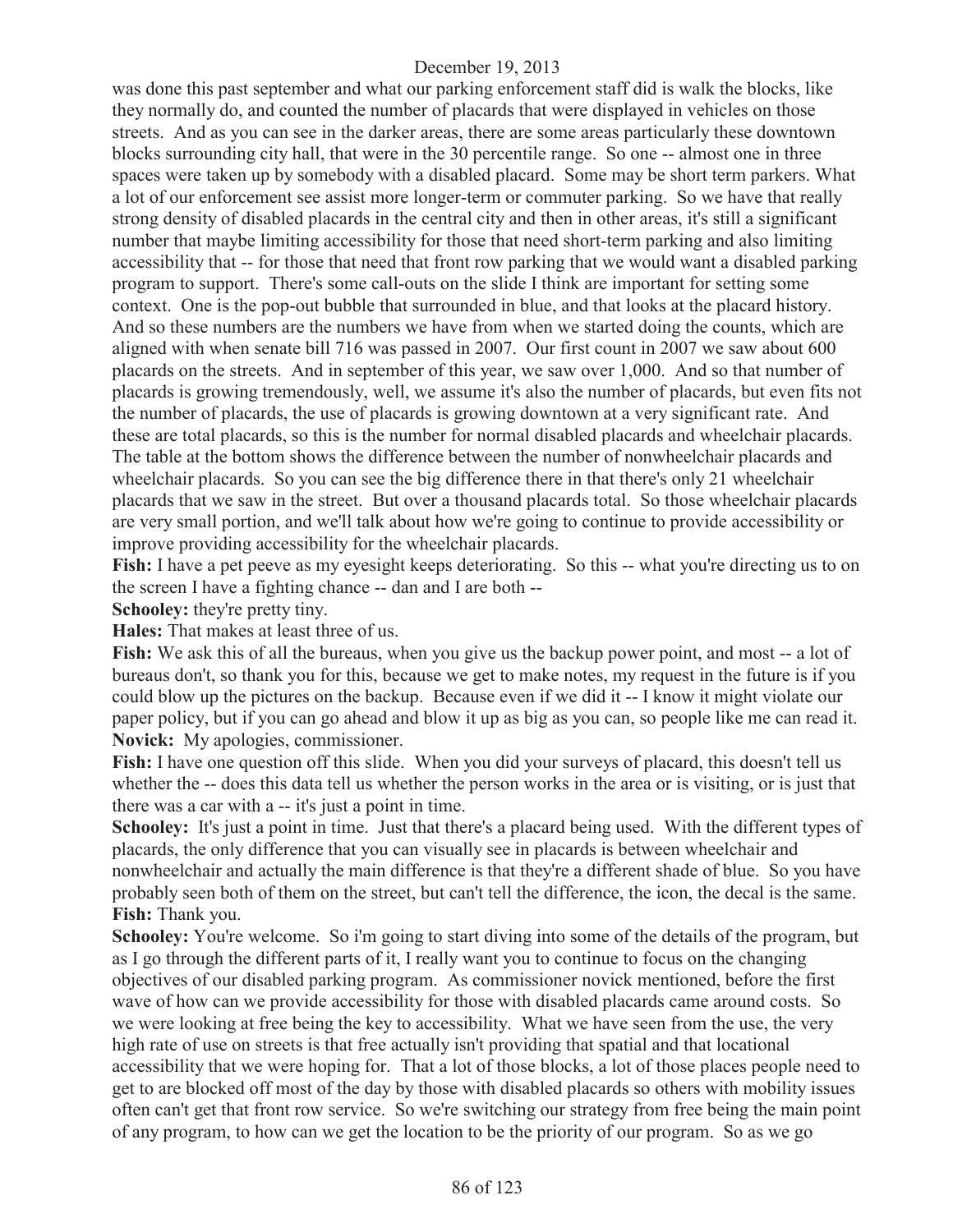through the different parts, hopefully i'll be able to explain how we've made that transition with the different parts of our program. So first i'm going to start with the wheelchair placard holders. Also how commissioner novick described the program, we have categories of users that we're talking about here. And as I go through the different parts of this program, I think it's important to note that these categories aren't exclusive of each other. So folks might see themselves falling into more than one of these categories. And if so, we encourage the person to figure out which either individual or multiple categories apply to them and they can choose which piece to use when they feel that it's appropriate. And they were also a way for the city staff and the task force to identify who are the users of our downtown parking system and what would we need to do to make the parking system and downtown accessible to them. So this first category that we looked at were the wheelchair placard holders. As I mentioned before, senate bill 717 prohibits the city from allowing -- from -- if somebody wanted to pay they can always pay the meter, but from mandating that they pay or that there's a time limit in metered areas. But what we are doing here is we're looking to add at least 30 on-street designated wheelchair placard parking spaces. Commissioner novick alluded to the fact there's very few disabled parking spaces in the metered district, there are about five. So very small number of spaces reserved for those with disabled placards. When we're talking about wheelchair placard holders, often times they have some more restrictions as to what is a convenient place to be parking. And so by designating spaces, we can get those spaces that work best for wheelchair van and for accessible vehicles. So those spaces would usually object the right side of the road, and then at the front or the end of the block to allow that access to a curb ramp. And the number 30, that really came from the 21 that we saw when we did the survey, so we bumped up that number of spaces. I could see this number changing because the privileges of the placards are going to be changing, so some folks who have a nonwheelchair placard might go to get their wheelchair placard when the program becomes instituted. So we can always change that number 30, but we're going to start there.

**Fish:** How would someone visiting Portland who isn't a regular commuter, how would they learn where the dedicated parking is? Is there some best practice in how it's branded?

**Schooley:** So I don't know of any practices, best practices, the signs do look different. So there is different signage for wheelchair placard only parking, versus disabled placard only. And so there would be the visual signage there. I think as far as general communications, whether it be something on the city's website saying this is where the spaces are, we haven't delved into that, but that's a possibility.

**Fritz:** Do we have a plan for how we're going to advertise the rest of the program to out of town visitors?

**Schooley:** We're looking at what's going to be happening in the next six months. We really tried to get the word out through the task force and through the commission on disabilities, but part of the reason for that six months is figuring out our best communication. This part really is the wheelchair part of the program. Because as I said before, they were set as a distinct group by senate bill 716. So these next sections i'm going to go over apply to nonwheelchair placard holders. And we have a couple different components of this program. One that commissioner novick alluded to, parking for three hours or less. And so in the discussions that we had with the task force, a big part of it was looking at our downtown meters and saying, if we have to pay those meters, it's just not enough time for us to complete our errands or do whatever we need to do downtown. And just as a little reference, most of downtown, i'll go on to the next map, that most of downtown is under three hours. So as you look at this map, the green and the yellow are the one-hour and 90 minutes, and then the three-hour is the blue. You can see most of downtown is covered in those hours. And so if somebody, for example, really wanted to be here around city hall, they would have to go a couple blocks away before they found that three-hour meter. And so what the task force recommended is that three hours is a pretty good time period for somebody to complete a shorter errand that they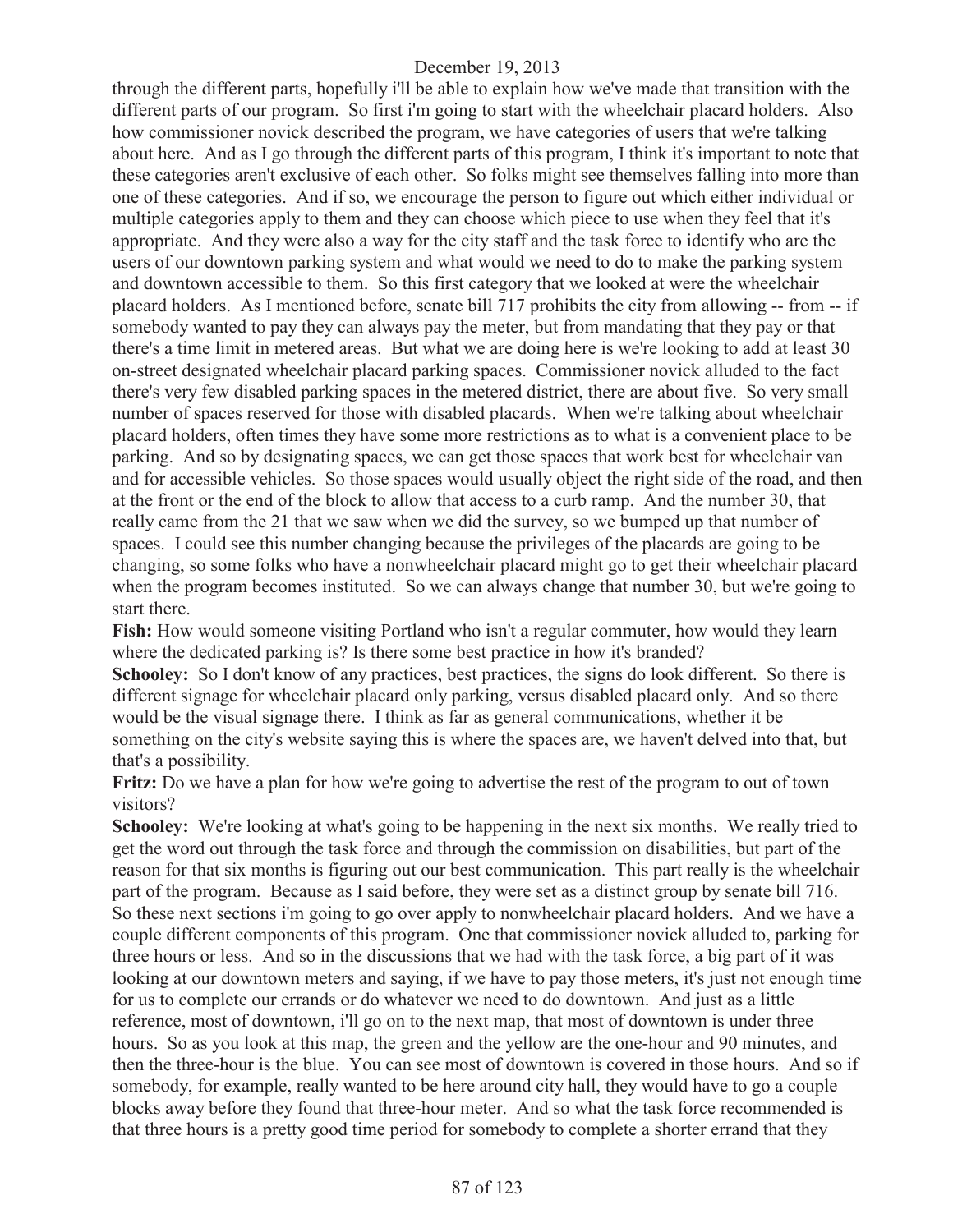would probably be completing if they came to this area of downtown. So what we would -- what we're proposing is that in a meter that is three hours or less, the individual would be able to pay the meter for the maximum time allowed, and then be able to stay over that Maximum time up to three hours. If that individual is parking at a 90-minute meter and they only wanted to stay for one hour, they would only have to pay for one hour. But if they wanted to stay over the time limit allowed by the meter they would be paying the maximum.

**Saltzman:** You could pay for three hours and stay six hours?

**Schooley:** No. So you would pay the maximum that the meter allows, and so if -- you're talking about the three-hour meters?

**Saltzman:** Right.

**Schooley:** So it's up to three hours.

**Saltzman:** If you park at a three-hour meter, that's the maximum you can stay.

**Schooley:** Yes. That's correct. So if you look on this map you can also see there are black lines and also some purply red lines, and those are five-hour meters and 11-hour meters. So with those meters you would pay for the amount you were actually staying for.

**Fish:** Since have you this map up, can I just pose a question that is not direct directly germane to this? As we were getting up to speed on these issues, we had someone raise another issue that is pretty interesting, which is, what -- how we deal with a situation downtown of people who are coming downtown at the end of the workday, to come to a meeting, so they're coming to a community meeting or council meeting, and they come and park at 5:00, and as your chart shows, even in areas where you have to pay only until 7:00, most -- the bulk of the downtown is one hour or 90 minutes. So the question came up, is there some way for us to do variable pricing so someone who parks at 5:00 at the end of the day who's clearly coming for an after-hours meeting could get the benefit of paying through 7:00, so they didn't have to feed the meter in the middle of that meeting. I don't know what that data is and how many people fall into that category, but someone raised it and I thought it was an interesting question.

**Novick:** It is an interesting question. Right now our meters are set up to -- there's a specific amount of time, you pay that time. But I think that -- as we go out to buy new meters, one answer to that might be for some people, technology where we can allow people to pay for more extended period of time through their phone or through other -- these other gizmos that sara will talk about.

**Fish:** I think because as you mentioned, part of the principle is to get turnover, and we want to encourage that, after 5:00 there might a different equation. For that person coming to attend a meeting, if there was flexibility allowed them to get -- max out to seven, and not have to feed the meter, I would be interested in knowing whether that's possible and what the pros and cons are. **Schooley:** a little side note, that's possible through programming, but it's not necessarily part of the issue. But there are cities that do that with their meters.

**Fritz:** To clarify, the current policy you are allowed to feed your meter and stay longer? **Schooley:** No. You're not currently allowed to feed the meter.

**Fish:** That's the problem. You're in the middle -- you've come downtown to go to city hall, after an after-hours meeting you fed the machine, you have to come out, get --

**Fritz:** You're not supposed to stay in that spot.

Fish: That's my point. You have to get in your car, move a foot and feed the meter again. Those are not people trying to gain the system, they're people who have other reasons to come downtown than shopping or whatever. I'm not trying to get the council to support this idea, i'm just -- I understand I have at least one no vote, but -- [laughter] i'm interested in learning more.

**Schooley:** We can follow up.

**Fritz:** It's important for people to know the rules, having got a ticket for moving on a one block in a two-hour -- you know the two-hour permit meters, moved the car just like I was supposed to but it turned out it was on the same block face so it didn't count.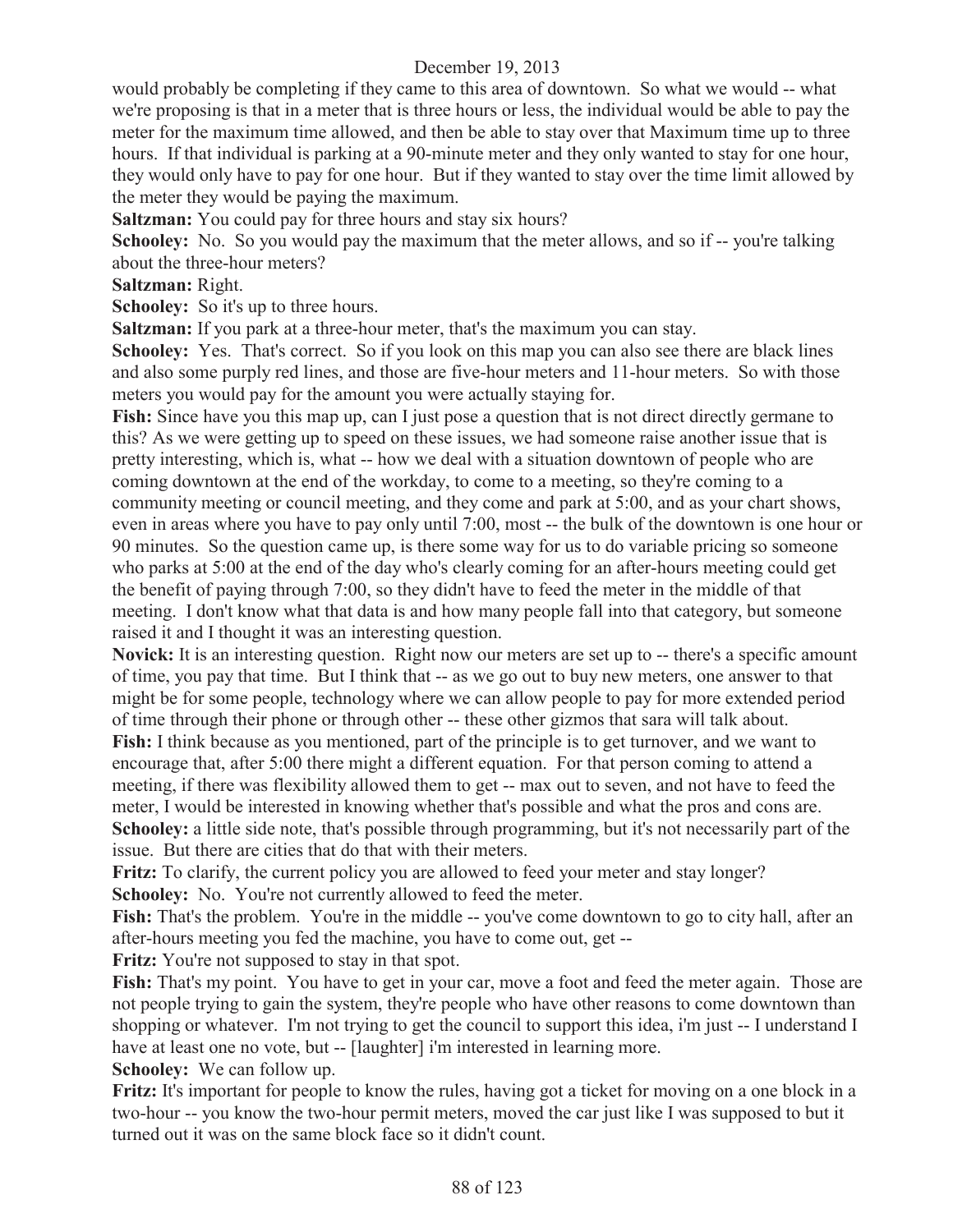**Fish:** Not only do you have to move your car, but you have to put the sticker on the sidewalk side not the other side.

**Fritz:** I knew that one.

**Novick:** That actually is very important because if people put in the driver's side that means the - the meter officers have to walk into the street and that's dangerous. There's actually a reason for that.

**Schooley:** Learning all sorts of stuff from you today. I'm going to draw you back into this map. Looking at the time limits, the difference I want you to see here is what would happen with this three-hour limit. So right now we have this splash of different colors downtown looking at the different time limits, and what that would turn to is this map, where the green is the up to three hours. So what it does basically is make the whole downtown, at least three hours. And we feel this with the support of the commission and the task force is adequate time in most cases for folks to do what they need to do downtown. But there's always folks that this won't meet their needs. So we have a couple of other options for them, which i'll go into next. So the first -- the second part of the -- what option does we have for all disabled placard holders is to allow parking for over three hours. So currently with our meter programming limitations, we aren't necessarily able to do this sort of programming at the meters. But there are alternative Payment technologies that would allow us to do this. So one is pay by cell, which some cities have, you pay using a cell phone application or by calling in. But another one that would probably be more quick to implement are in-vehicle meter. There's a picture on the slide, it's the yellow kitchen timer looking thing. And basically what it is, it's a plastic card, plastic machine that you can either put on your dashboard or hang in the window, and it allows you to precharge it. So you can charge it online, just put -- pay for the amount of money when you put it in the car, and you leave the car, you press start, when you come back you press stop. And then that charges you for the amount of time that that vehicle was parked. So what parking enforcement would do is they would see there's a valid disabled placard hanging in the car, and the in-vehicle meter was running. If those are shown together it would show the person was paying for the time they were parked. The key to the in-vehicle meters is that we wouldn't necessarily set a time limit. So if somebody needed to park for five hours, they could using one of these in-vehicle meters, all we would have to see is it was still running. That encouragement and incentive for turnover would be that if the meter is running, the person is paying. And so they still have that incentive to have short-term Parking if they can, but they have that allowance if they need it to park longer during the day. And the last part is the 50 designated spaces. This goes back to the same principle I talked about with the wheelchair spaces. In that we're trying to transfer from free to location. And that's front row seat when talking about accessibility. And so we're looking right now at putting up 50 designated spaces for disabled placard users, once again this number is variable, it can go up if we find there's more need for it. But right now we would be looking at starting with 50 of these designated spaces. A key part, so there's no confusion on these spaces, is if you were using them with a nonwheelchair placard you would still need to pay. It just allows you location preference that those without a placard would not be able to get. I'm going to dive into two other groups of those that would have nonwheelchair placards. One being employees and one being residents. So with employees within the meter district, what we propose is that there's an employee permit and so as commissioner novick specified, we realize if somebody was to pay the meter on street for eight to nine hours a day, that it would be more expensive -- it would be more expensive than parking in a garage or lot. And really what we're encouraging people to do in order to stay with our central City parking management plan is that on-street parking for short-term, we would prefer the commuters end up in lots or garages if they can. And so what we're doing with this employee permit is we're allowing folks to park on street if they purchase a permit, but we're putting that financial incentive in place by making it comparable pricewise to lots or garages, so people choose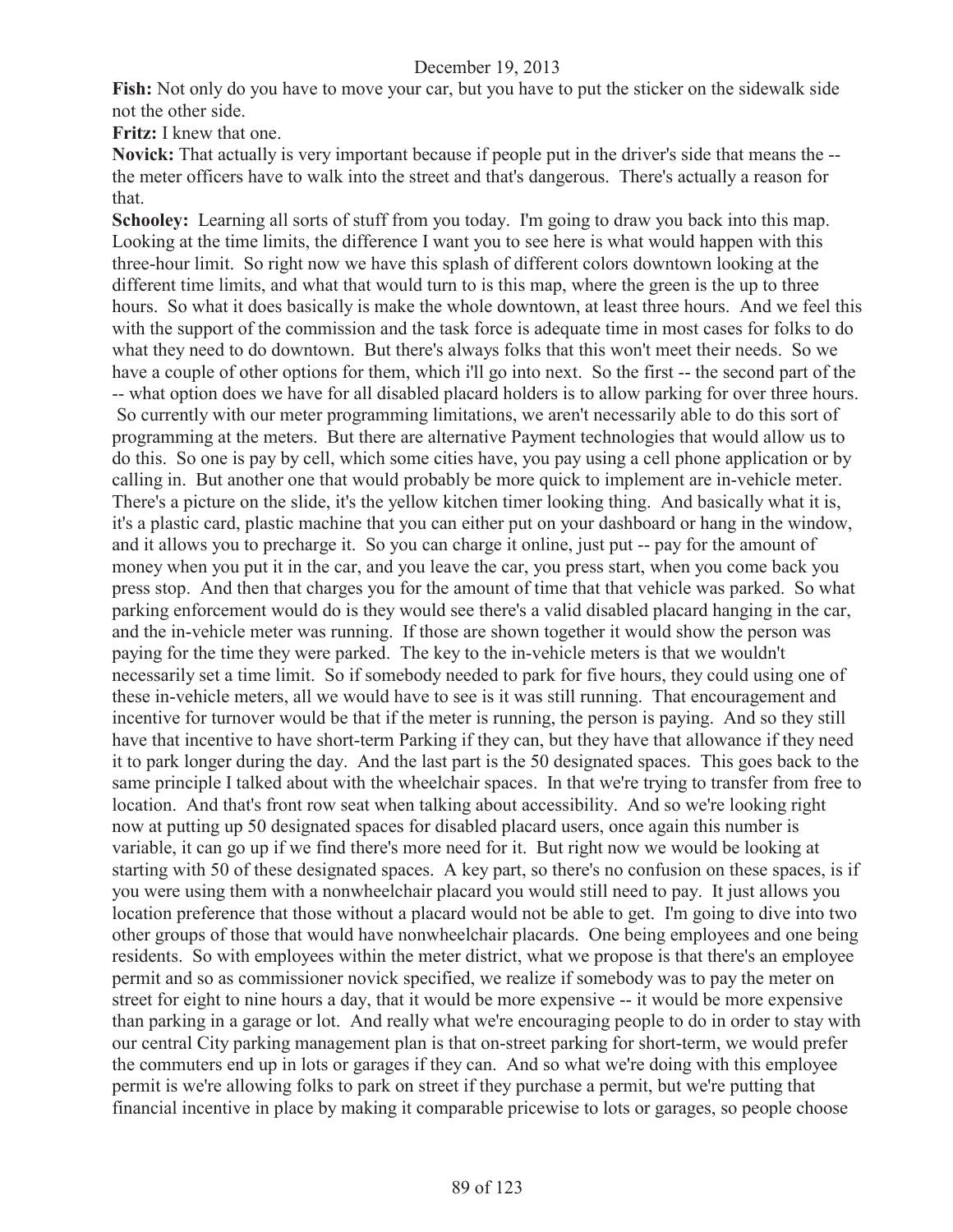that if they can. And so once again we're allowing that accessibility on street, but we're encouraging through the financial part, through the price for people to go off street if possible.

**Saltzman:** I'm getting lost here. Under the employee permit, you would pay what you would pay at a garage.

**Schooley:** Correct. So we --

**Saltzman:** How is that an incentive? I'd rather take a meter right in front of my office than park two blocks away in a smart park garage. How is that an incentive for me to keep these parking spots not being tied up all day by employees?

Schooley: Part of the incentive is that you're not actually guaranteed a spot. You're still hunting for a spot on street versus in a garage if you buy --

**Saltzman:** If you work downtown you usually get there between 7:00 and 8:00 and you usually get first call of the meters.

**Schooley:** You could.

**Saltzman:** I really -- I think this is not intending the desired effect.

**Novick:** What we struggled with was for people who tell us they work downtown, to explain why they can't use tri-met, and explain they don't have access to one of our existing garages or employer provided parking, we wanted to put those people in no worse position than people who don't have mobility issues and can park in one of our garages. So you're right, there might not be a huge incentive to park in a garage instead. We do think based on the experience of other cities that once you say that people have to pay something, there will be a certain number of people who conclude they actually can take advantage of another option, that they can park in a garage that's near them or even that they can take tri-met. We don't know what the result -- there's been a fair amount of discussion, is there fraud in disabled parking. And I think that there are some people who tempted by the lure of free parking, do, for example, borrow their grandmother's placard. And people like that might be able to take transit downtown and having to pay 170 a month will make that decision for them. There will, however, be some people who really, they need to park downtown, they don't have any accessible garage and they're willing to pay the permit fee. This will be something of an experiment. I think that we'll free up a significant number of spaces because they think there's a significant number of people who really do have another option. For people who don't have another option, we didn't want to put them in a worse financial position than somebody without a mobility disability who can park in a garage.

**Fritz:** I think as we move to move to implementation we're going to need to look at our city employees, because somebody in that position would go from having free parking to having to pay monthly garage fees, which is more expensive than the employer assisted transit pass. So I think we're going to need to look at whether there's an additional something for city employees to make it fairer.

**Novick:** I think we could look at that, but I also have to say that I don't think there's any way to come up with something that is going to satisfy all the concerns that we have. I think no matter how we slice it, there's going to be somebody who thinks there's something unfair about what we do. I think this just moves us closer to fairness than what we have now.

**Saltzman:** I think this is going to open up sort of a bigger loophole with the disabled placards. We're going see all the block faces you outlined in red, clay street, jefferson street, instead of being filled with disabled placards at 7:00 in the morning or 8:00 in the morning, they'll be filled with employee permits. So that's really going to work counterintuitive to everything we're trying to achieve with central city parking circulation. But I don't want to debate it, i'm flagging that. **Novick:** Understood. I will say in the other cities that have started charging for disabled parking, even when they've done something like and there are cities that have said you can park for twice as long that's on the meter, once you have it be not free, a significant number of people somehow find some other thing to do.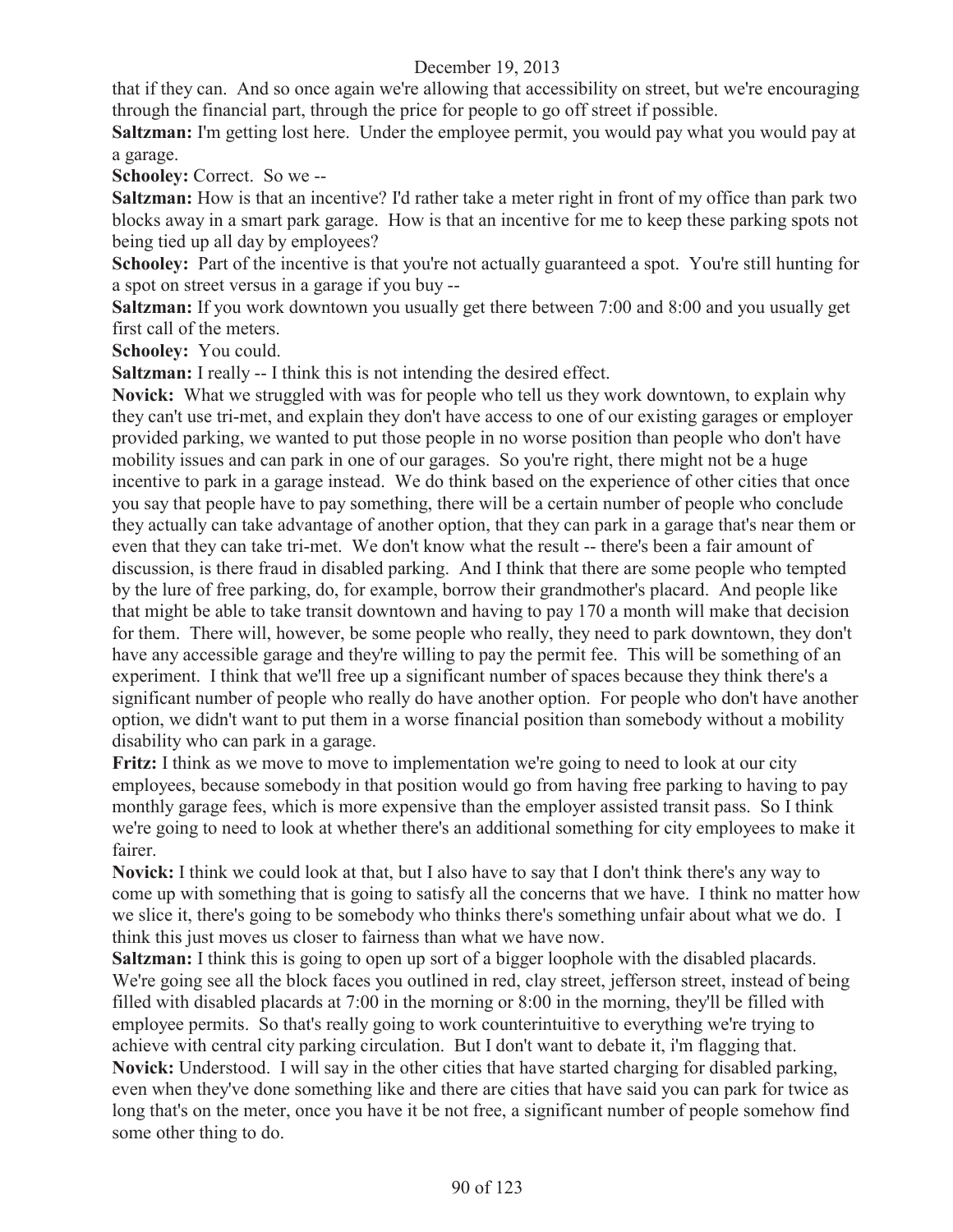**Fish:** What is the monthly charge?

**Novick:** We would have it be equivalent to a garage in the area. So something like -- in downtown the normal monthly fee is something like \$170 a month.

**Schooley:** We currently do survey to figure out lot and price -- lot and garage prices for our smart park garages, so that part of methodology wouldn't be new for the garages. But I think there's also two other parts to think about when considering how many of these permits are we actually going to see and how attractive are these permits. So there's two parts of it. One as commissioner novick noted, there will be an application. So it will be something where you actually have to physically come to the city, fill out an application and answer questions and be -- and have that disabled placard valid with you. So I think there's a component of going through that effort that some people will say, I might as well just go to that garage a couple blocks away. The other part of the employee permit, we've done this with past permits through pbot, is that they're only valid for a certain geographical area. So an employee permit would only be valid for what we're proposing right now is a three-block radius from the work site. And so what we're saying is we're issuing you this permit so that you can park close to where you work. That's the purpose of this. And so the person isn't necessarily getting a permit that allows them to park everywhere for free in the city. So there's still a limitation between this permit and what the disabled placards currently allow. I'm going to move to our last category, which is for residents of the meter district. We are proposing there's a resident permit, which would be quite similar to the employee permit, so it would be the same thing, where they would come downtown, they would give us their address, just like if they were applying for an area parking permit, but the difference here between app and this sort of permit is one, it would once again, like the employee permit, be at a cost at -- at or similar to neighboring lots or garages, to incentivize using those. In an application we would be asking them if they're housing unit provide parking, so what we're trying to do here is say, if you have parking, please use that over on street for Long-term parking. And then once again like the employee permit, we would be having a geographical limitation. So you would just be able to park within that three-block radius. With the resident permit, I think it's important here to note that people can fall into more than one category. So if somebody lives downtown and they use their car every day to commute to someplace, say they go to beaverton every day for work, they might decide it's cheaper for them to come back home from work, pay one hour on the meter every night, and just go that route instead of going for the resident permit if they get home at 6:00, they just have to pay until 7:00, they're done for that day. So we're offering these different options for people to choose from. The second category for residents is for those in subsidized housing. As we delved into this program, we really came to note that we didn't know too much about the disabled placard users who live in subsidized housing downtown, in the metered district. And we didn't want to start stepping on toes or start putting in a burden that just wasn't -- that wasn't needed and that also we shouldn't be doing here as a bureau or as a city. And so we've extended a window of a year, so for those that live in subsidized housing downtown that have a placard, we would be issuing free permits that would be valid until june 30th of 2015. And what this allows us to do is figure out who is this population, where do they live, what are their concerns, and give us an idea of what problem we're actually trying to solve. Because right now we just don't know who would need the accessibility at these -- at the subsidized housing residence and what sort of accessibility they would need. So we have this year to get in line. **Fish:** When we talk about subsidized housing, are we including both buildings that are subsidized by the county, the city, or home forward as well as people who have things like section 8 vouchers and who are dispersed, so anyone that has a unit that has some kind of government subsidy would be eligible?

**Novick:** I think that what that was our intent but I don't know if we specified it. **Schooley:** We did not specify it in the proposal. But I would agree that that was our intent.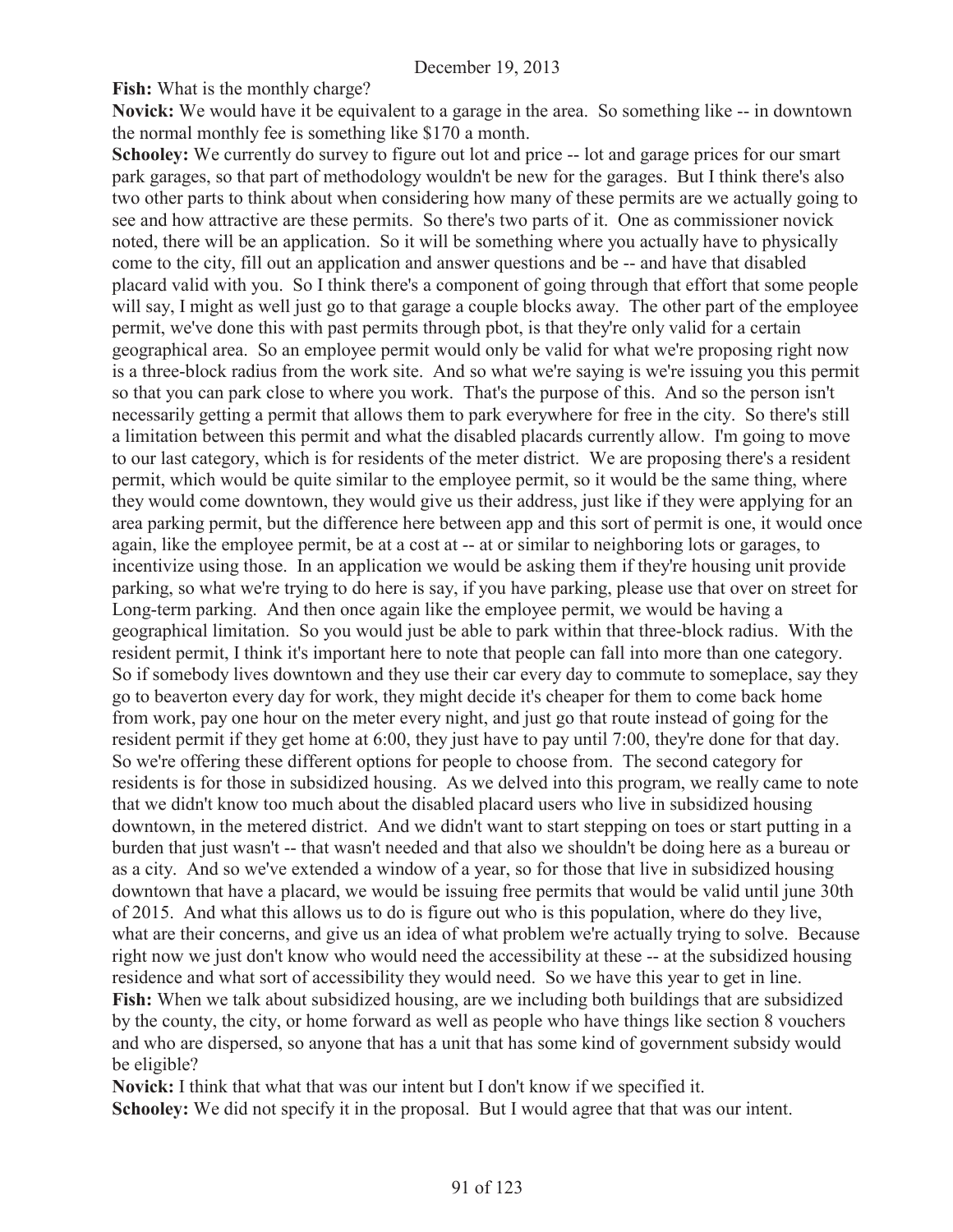**Fish:** Whether you're a discrete unit in a building or have a subsidy, I assume you would be limiting this to people who are in housing subsidized below 60% mfi?

**Novick:** Actually, I should have asked you or commissioner Saltzman that question. Is there -- are there -- is that what most of it is?

**Fish:** If -- since you're building in time to build this out, I think this would be a good question for Tracy manning, just to define the universe with the city and the county. Particularly since you'll be monitoring this, building and programs, but you might want to consider a cap, and depending on how you want to target this.

**Schooley:** Thank you. I wrote traci's name down. So those are the major parts of the program, and we'll welcome questions a little bit later. I wanted to before I hand over the microphone to some of our stakeholders that have help put together this program, talk a little bit about the next step. As we mentioned before, education campaign, we were hoping that we would start it after getting your comments and your approval of the program, so that will begin in 2014. As for in-vehicle meters and permits, we're looking at april or may to start issuing those for use in july. So that april-may window gives us enough time to get them out to folks. Hopefully get that word of mouth out so people can tell their friends and family about the different parts of the program. The next point is that the program goes into effect on july 1st, so july 1st is when enforcement of the program would begin. In talking with our enforcement staff, the idea isn't if you have a placard on your car july 1st, you don't have your in-vehicle meter or you're still going with the same rules we have now, you wouldn't get the big ticket right away. We would be using that first window of enforcement time as an Education period as well. So if we pull up your license plate and it shows you've never gotten a citation for misuse of a disabled placard under the current program, you would get a warning plus education materials. If it's your third time and we've put in our notes that you've had the warnings, you have education materials, that might be a different story. But we are looking at that first month or first couple of months to continue education as we also start the enforcement. And last point I think is really important and was an important point that the commission on disability and the task force wanted to see. And that's a review of the program after one year. As commissioner novick stated, not many cities have put together such a holistic program. I think we're going to be in the forefront in the nation on this program. But part of it is that we don't know how a lot of the park will work, or if they will, if they will provide that accessibility. So this review of the program over that one year with the task force's help will get us to the point to see whether this program is achieving the goals we were hoping for. And so we would probably be reporting back to you on this program in mid 2015 to see if there's any changes that we'd like to see as well as hopefully by that time we would have a better idea of what sort of program we might want to put in place for those in subsidized housing. So that's -- this is a time line that we're looking at. And with that, unless there's any immediate question, I was going to turn it over to some of our helpers.

**Fritz:** I'm a little concerned about asking to you come back in july, if you're going to be implementing in july, it would mean we might miss some of the data from may and june because it takes a while to compile, analyze and get the report. Just a friendly amendment suggestion to have the report come back in august or september on the first year, rather than within four weeks of the end of the first year.

**Novick:** I would be happy to make that change.

**Schooley:** Thank you. So with that i'm going to introduce two folks that have been on the task force for the last five years, I think you both have been with us five years, nicole cheron, and then also lisa frisch with the Portland business alliance. They have been instrumental in putting together this proposal and prepared a little bit of testimony to talk about why the proposal makes sense for them, and talk about the unique parts that apply specifically to them and their stakeholders.

**Nickole Cheron, Disability Project Coordinator, Office of Neighborhood Involvement:** I'm the disability coordinator in oni. What I want to bring to your attention is a little bit about how and why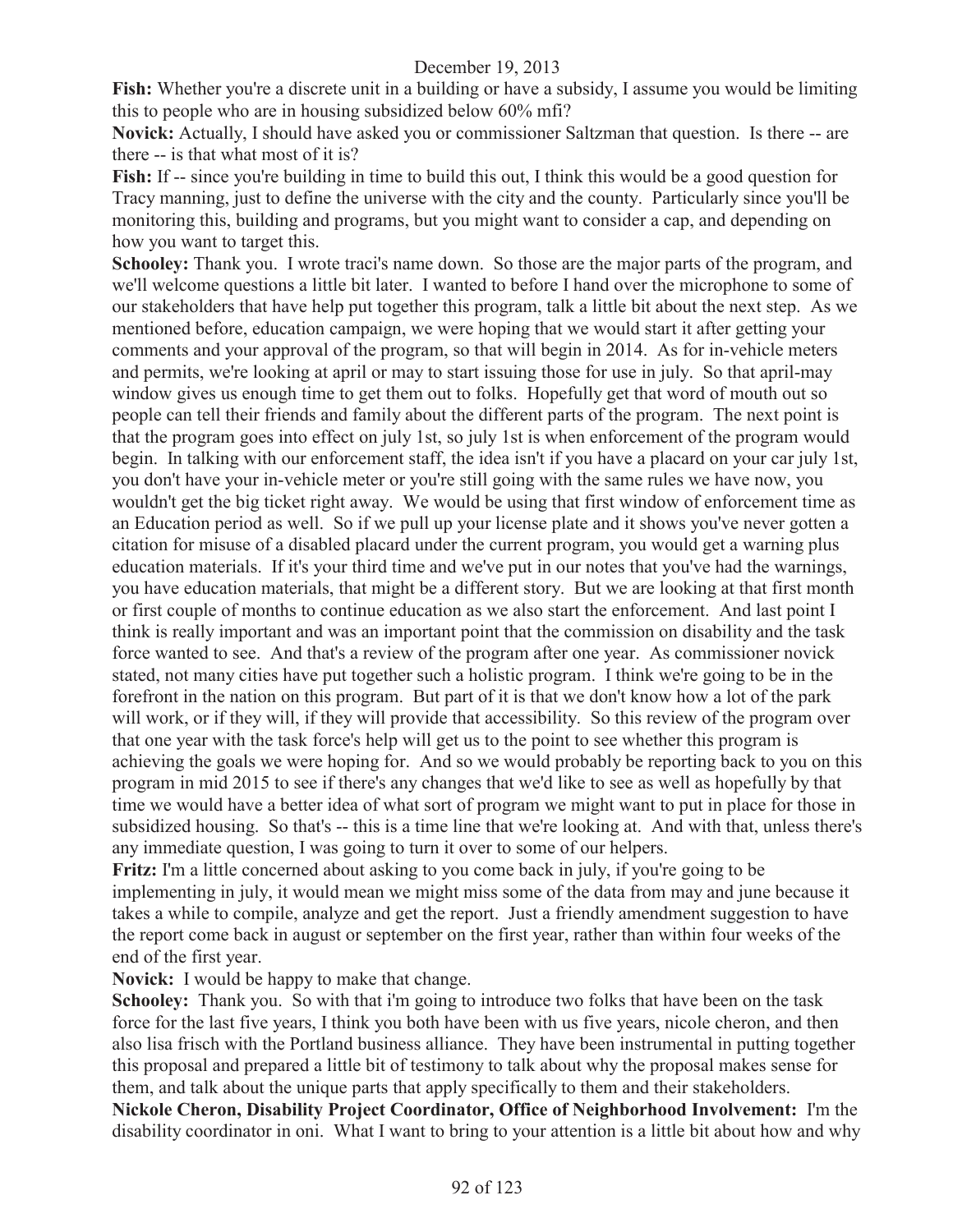this is so important. And i've been involved for five years, and -- it's a long time we've been trying to come up with something. This has really been the first proposal that we've come up with that everybody could get on board with. And so you're going to hear, as other people talk today, about senate bill 716 again. And what's interesting is that sb 716 pushed our hands at coming up with a solution. But the truth is, we were going to have a parking problem regardless of what the state was saying. A unique thing happened in 2011, every day of that year, every single day of that year, 8,000-plus baby boomers turned 65. And they are a generation that is 79 million strong. That's a quarter of the u.s. population. So why that is interesting is that statistically when people reach the age of 65, 50% of them will have some sort of disability. And so we're seeing this large portion of our population, they're reaching an age, and that in conjunction with the fact that physicians all across the u.s. are very -- not unrestrictive about giving out disabled placards, especially in Oregon, when you look at that dmy application, there really isn't much to kind of hone in on who really needs it. So a lot of people are able to get these placards. And as sara showed you in the data, from the time we started, to now, we have seen the steady increase. So this is going to be a crisis for us regardless of if sb 716 came about. And personally, being involved the whole time with this proposal, I think there's a really good job of focusing on opening up accessibility versus focusing on who gets the privilege or not. But I do think that's a larger issue for the community which isn't really what we're talking about here. What we're really talking about is how do we create turnover so people who need the accommodation can have it. My concern was we do have people that live on fixed incomes downtown, and there's probably a handful of them that really do rely on a vehicle, and they probably don't have a wheelchair. So we really want to make sure that those people don't fall through the cracks. And I think that if we look at this proposal more as a pilot project, that we've got something that is really good, and we should put it in place, see what we learn from it, and then we visited and come back and make those changes to make sure that we are accommodating everyone, I think this is a good start. And I just wanted to, when you talked about the visitors as someone who visits, a lot of other cities have a sticker on the meter that says here's how the disabled parking works. And we can very easily just have a phone number with a hotline they could call that would explain. Because it is a little challenging. There's a lot of different aspects to it. I think that would help those -- that is something we have talked about and is a concern for everyone. **Lisa Frisch, Retail Program Director, Portland Business Alliance:** Good afternoon mayor hales and commissioners. My name is lisa, i'm the retail program director at the Portland business alliance, and a member of the disabled parking task force. In the nearly six years the committee has met, the use of disabled placards in parts of downtown has grown from 20 to nearly 30% in some areas. On many streets downtown including around this building, you'll see vehicles displaying placards all day, thus limiting turnover. As you know, parking availability downtown is a sore spot. For the past six years, lack of parking availability downtown has ranked in the top five factors that need improvement in our annual survey. That's a survey of all 4500 businesses in the central city. Parking availability doesn't just affect retail business. It affects all businesses and services that sees visitors during the day. That includes doctors, therapists, lawyers, accountants, and other professional services downtown. Downtown should be easy to navigate, and easy to find parking. Parking prices should be equitable amongst all visitors. The hundreds of parking garages and lots we have downtown should be utilized for all-day parking, leaving on-street spaces for short-term visitors. The misuse and abuse of parking placards hurts everyone, including people with disabilities that need to find nearby parking. We feel the proposed program will address this problem by allowing people with disabilities to utilize on-street parking with generous time accommodation for up to three hours, and additional technology available for those that need to park close to their destination for more than that time period. In addition, the dedicated designated onstreet parking to those with disabled placards will ensure access to those who need it most. Getting here has been quite the journey. I'd like to thank my fellow members of the task force many of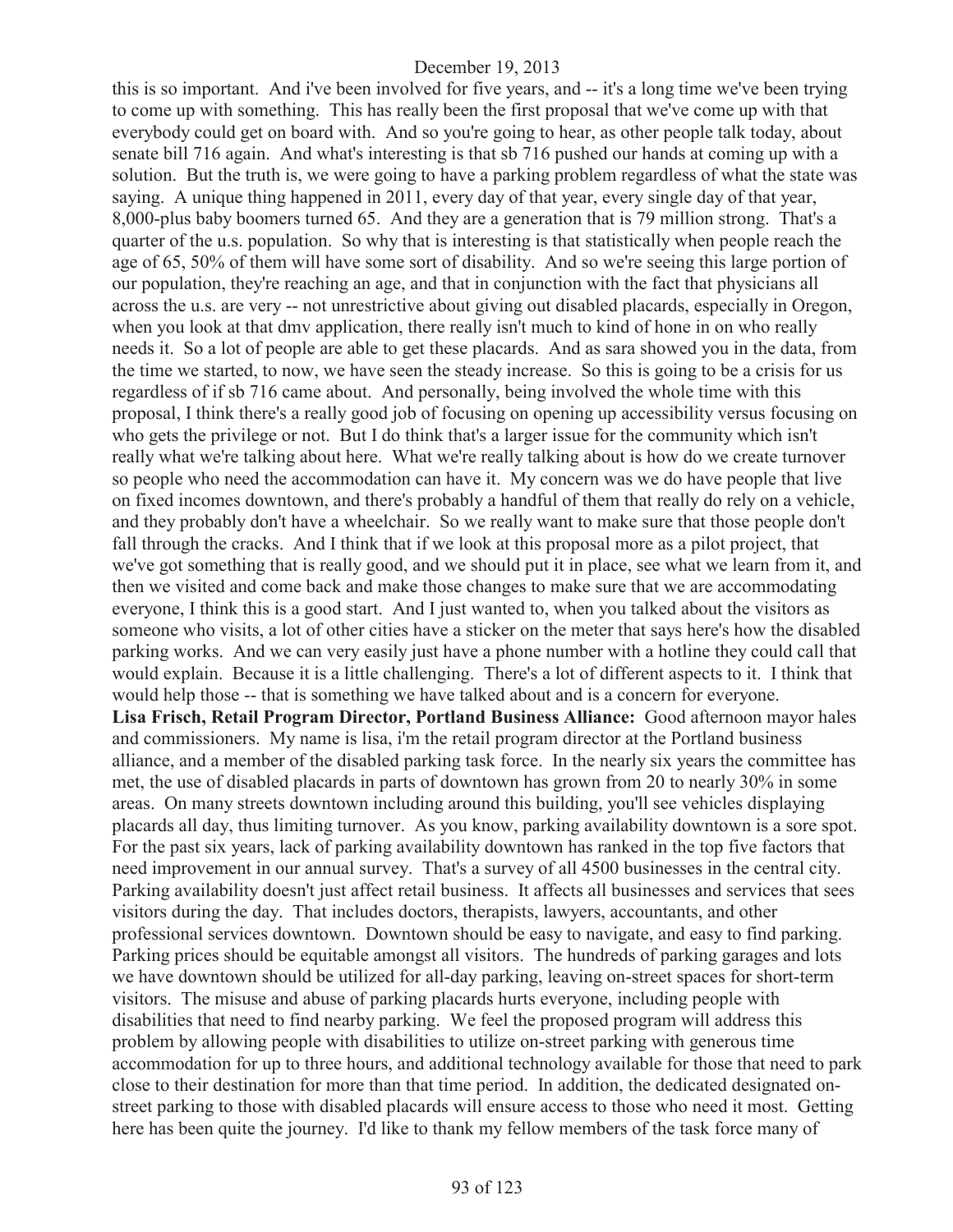whom are here today, for dedicating nearly six years of their time to working together to find solution to this problem. It's been a pleasure to serve on this committee. Finally i'd like to thank commissioner novick for his thoughtful leadership on this issue. Thanks to the Portland bureau of transportation staff. We are presenting to you today a very clear and equitable solution that will provide accommodation to those who need it, while working to stem abuse and misuse of parking placards downtown. Ensuring everyone better access. Thank you.

Fish: One other question, in light of your testimony, lisa, what is the current penalty for fraudulently using an accessible permit?

**Schooley:** I'm going to defer to Nolan mackrill, he's our parking enforcement manager.

**Nolan Mackrill:** Nolan Mackrill, pbot parking enforcement. For a person who's unlawfully using a disabled placard, with the bail for that is \$720.

**Fish:** Just since the public who is watching this might be interested in knowing, what constitutes unlawful using?

**Mackrill:** Using the placard that is not issued to you, we can verify that by looking at the placard and your i.d. or driver's license and compare the two. You're using permit that's stolen, been replaced, or using a person's placard that has deceased.

**Fish:** Rough terms, how many citations do we issue a year?

**Mackrill:** Last fiscal year we wrote 186 of those citations.

**Novick:** The thing is, commissioner, it's really difficult thing to enforce, because the period of time during which people will actually be right next to their cars, you can check to see if it's their placard is a tiny fraction of the time the car is there. So unless you have an enforcement officer who happens to be there at exactly that time and has some sort of suspicion, you won't know.

**Fish:** The point is, i'm glad it's as substantial a fine as there is. I find increasingly downtown that i'm -- I find it -- trying to calculate in my mind the number of dollars we could charge someone for some of the stuff I run into. The person that blows by the stop sign, does a u-turn in the intersection, and is on the phone. I secretly -- I wish I had an app how much that would costs. I'd go knock on their window and say, you can pay a thousand dollars or wise up. I'll take 500 now and 500 later. **Hales:** You don't want to try that though.

**Fish:** I did try that the other day, mayor. And I got a certain finger pointed in my face when I suggested a person might slow down. It's good to know we assign a big fine. That's a substantial fine. I would think particularly someone who is using a placard of a deceased person, we might build in an extra fine for that person. That seems particularly egregious.

**Novick:** I think there was one instance, Portland or somewhere else, there was a woman who used the placard of her deceased husband and she said it made her feel closer to him. Which i'm sure that's the way she felt. We really don't know how much abuse there is. It's hard to even hazard a guess. There could be a lot of people who are using their grandmother's placard, there could be few. I think what this program will do will be to sort that out because people who are using their grandmother's placard they're not going to be able to verify they qualify for on-street monthly permit, because in order to do that they'd have to prove it really is their placard. So this -- some people in the disabilities community have said to me you're making it sound like all of us are cheating, and that's not our belief or intent at all. We really just don't know.

**Fish:** To that point, steve, we have a substantial tax abatement program in the city, and by law we're required every year to verify people still have eligible. That's not because we believe that everybody participating is cheating, it's just that we're required to verify that there's an eligibility requirements that are met. So one should not cast dispersions without data. I appreciate your comments. **Schooley:** So with that i'm going to introduce two more folks up to the table. One is joe vanderveer, who has always been on the disabled parking task force for the last at least almost six years, and then the other, Suzanne stahl, who is a member of the Portland commission on disability. And also the chair of the accessibility and built environment subcommittee who is really our main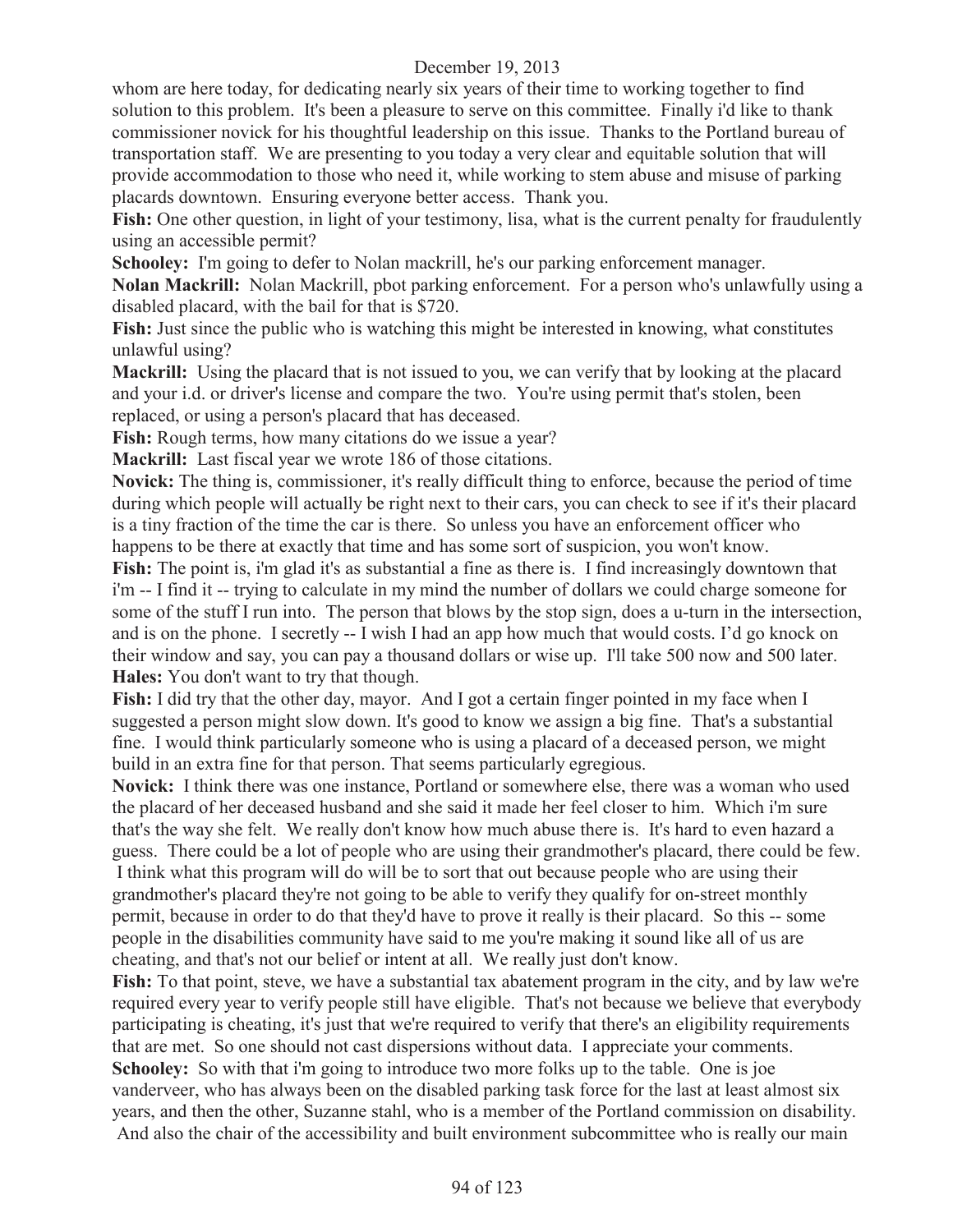group that we kept going back to when creating the task force recommendations. So sue has been instrumental in putting together these recommendations.

**Joe VanderVeer:** I'm joe Vanderveer, i've been on the disabled parking task force since 2008 and i'm the chair of the disability commission for the city. As an advisory body charged with representing all Portlanders with disabilities, our commission has struggled with the pending implementation of sb 716, more than any other issues that's come before us. This law divides people with disabilities into two groups. Those who use mobility devices and those who don't. And we are ideal logically opposed as a commission to the disparate treatment this law prescribes. We would strongly prefer to see all people with disabilities treated equally, however we also respect the city's need to manage its on-street parking resources, and we realize the city is bound by the provisions of sb 716, and fulfilling that obligation. If implemented as written there's little question that on the-street parking accommodation changes, specified by sb 717 would negatively impact the ability of people with disabilities to participate fully in our community. We appreciate the extensive work that went into this resolution, to mitigate the impact of implementing sb 717 and we commend the disabled parking task force, commissioner novick's office, and pbot staff for their efforts to develop ways of maintaining the accommodation for those who -- for those most affected by these changes. The commission on disability regrets that it has become Necessary for the city to make such changes, to its parking accommodation policy, but since we also feel that the city has acted in good faith to preserve the accommodation as originally intended, we support this resolution as a reasonable path forward where no perfect solution exists. We welcome the opportunity to continue to work with council and pbot staff as this resolution is implemented to monitor its impact and make further changes as needed to ensure the continued full inclusion of people with disabilities in our city.

#### **Hales:** Thank you.

**Suzanne Stahl:** Before I start I feel a need to address steve's comment that disabled parking is a historical accident. I believe that disabled parking does have a purpose and it is no accident. With that being said, my name is Suzanne stahl, and i'm a commissioner for the Portland commission on disability, and chair of the subcommittee accessibility in the built environment. I have worked extensively with pbot on the creation and review of this program, but today I want to speak to you as an individual. I have a mobility handicap, and have enjoyed parking for free in the metered district downtown. When I first heard about the changes involving the disabled placard parking program, I was up in arms. How dare Portland take away my privilege to park for free. I am on ssdi, and on fixed income and I cannot walk long distances, which limits my parking choices. I felt the city was unfairly taking advantage of me and my situation. Then I heard stories and observations about people blatantly misusing disabled parking placards. People that are perfectly mobile would park on the street, hang the placard, and run into an office or store. I have heard of marathon runners who, after the race, get in their car, take their parking placard down, and drive away. These people are - these are -- are -- people usually park on the street longer than the time allowed, rather than using a parking garage or public transportation. Their misuse is taking away parking that I need, parking that is close to the stores and the offices I need to get to. Then I started thinking, it's not the city that is taking advantage of me and my situation, it's these people. The plan that pbot has created does not only -- does not limit my choices, it expands them. Not only will it discourage misuse of placards, it will keep street parking rotating at a reasonable pace. This plan will also make sure that there is more disabled parking where it is needed by reserving spaces and offering permits. I am excited to see how closely pbot has worked with the disability community and listened to concerns. And I look forward to working with the city to ensure this plan is a win-win for all parties involved. Thank you.

**Hales:** Thank you. **Novick:** Thank you so much.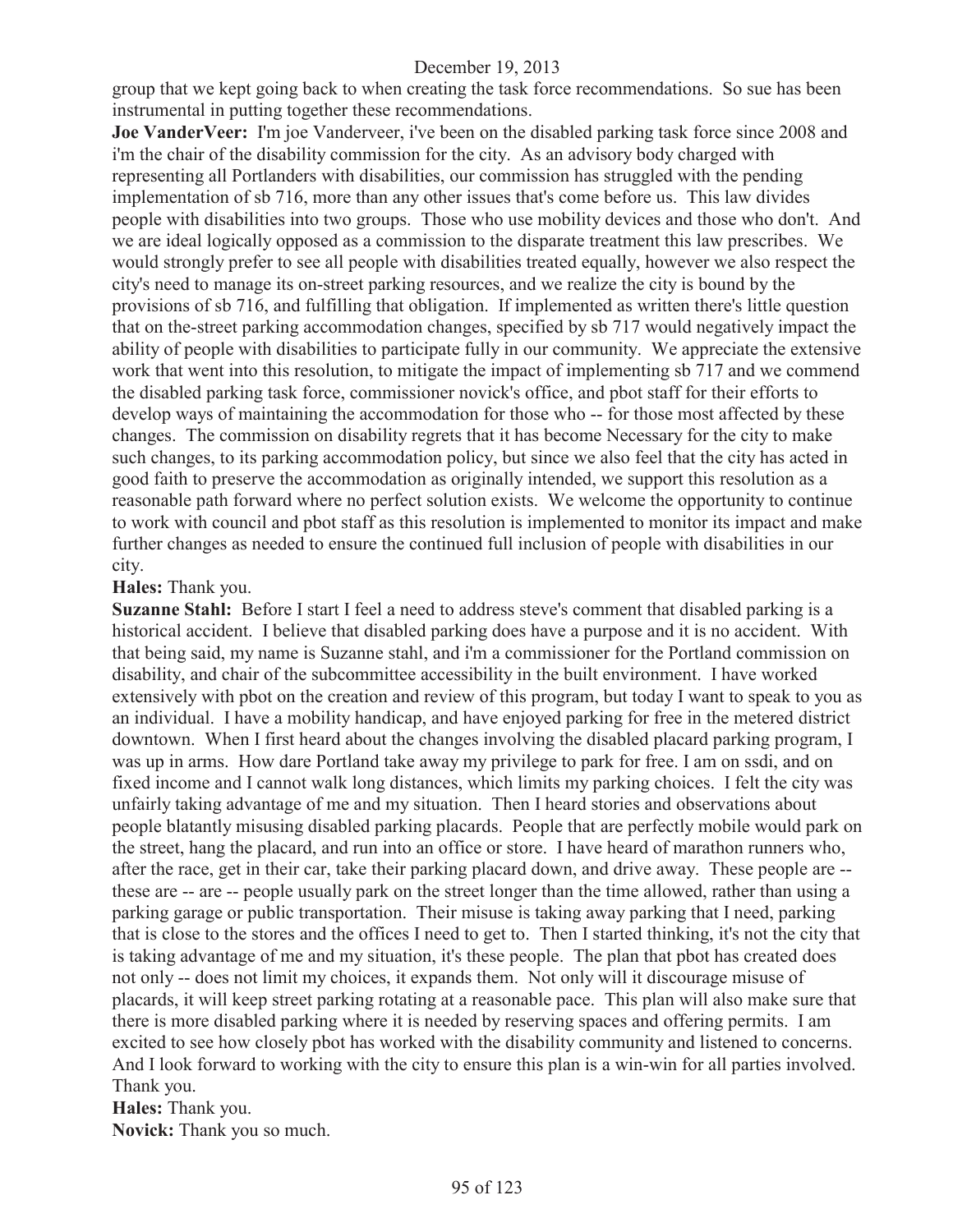**Hales:** Ok. So do you have other invited testimony, or it's just open to public testimony at this point? Ok. Thank you very much.

**Novick:** Thank you so much, sara, thank you jill.

**Moore:** We have six other people signed up.

**Hales:** Good afternoon. Welcome.

**Fran Gardner:** Good afternoon, commissioners. My name is fran gardner, I apologize, I don't have prepared remarks, and i'm afraid I might be a little -- can you hear me ok? **Hales:** Yes.

Gardner: I might be a little bit -- well, dispersed in my comments. I have ms and have had it since the mid '90s. I don't fall into the wheelchair placard category, because i'm not disabled enough. However, I do have quite a bit of trouble parking. And the idea that you can park close to city hall, I don't think the problem is placard holders, I think it's all those police cars. I didn't see a lot of handicap placards, i'm parked five blocks away, and i'll probably have to call my husband to give me a ride back to my car. I wanted to make a comment about the history of this program. I think we're actually going backwards in time a little bit, when the ada went into effect, the city of Portland created a whole bunch of disabled spots that were dedicated for disabled people. There was like one per block, and they went largely unused, and the whole idea of adding the parking -- free parking permits, I think was to make that more flexible. And so now we're going back to, it sounds like we may end up having a lot of spaces that don't have anybody in them, and tends to make drivers who aren't disabled a little bit irritable. I also want to mention as an aside that I actually got a ticket in arlington, virginia, a couple years ago because I assumed because Portland's program works so well for me, that everybody who had disabled parking spots had the same program. I parked in a disabled spot, didn't plug the meter and got a \$30 ticket. I understand the issues of people not being able to park. When I was employed I worked for 34 years for what used to be "the Oregonian," this program was extremely helpful for me, and I did want to give credit to commissioner Fritz for pointing out that the cost of this program even for somebody who is employed is going to be more than most employers set aside. Is that my time?

### **Hales:** Go ahead.

Gardner: It's more than most employers are presenting to help people with their commute. It is virtually impossible for somebody in my condition to ride tri-met because everybody has to stand up, if I ride my scooter. So -- And I think the last thing I wanted to mention is that if we're riding -- 186 citations for \$720 that's nearly \$800,000 if i've done my math right. It's not like this is costing the city as much as maybe as you think it does. I guess the last thing I wanted to say is that I think the problem is that people are using the permits and we have a lot of people parking downtown all day who don't -- who shouldn't be. But it's kind of punitive for those of us who actually do have mobility issues to be having to pay as much, especially if -- especially if you're somebody who works downtown full-time. Thank you very much.

**Hales:** Thank you. Good afternoon.

**Chuck Frayer:** Good afternoon. I'm chuck frayer, I live in vancouver. I'm a person who works over in the edith greene building right now. I am an accessibility -- I hate to use the word "expert," because that means I know a little bit more than others. But I was in a car accident in 1970, and so I have been around since before the invention of curb cuts. And so I want to take you and let you think about something a little bit differently. My world is universal design. And looking at -- as a matter of fact I was on a commission for the americans with disabilities act way before it was even - - it got started. I was -- I happened to be working back in d.c. at the time for the u.s. Forest service, and I was asked to be on this commission. So as a designer, I always go back to expectation. If you are charging for something, then there's an expectation of what that -- of what you're getting for that money. As a person who sits in a wheelchair, I want to make sure that when i'm paying that money, that i'm going to be able to get from point a to point b. Now then, that means also that the parking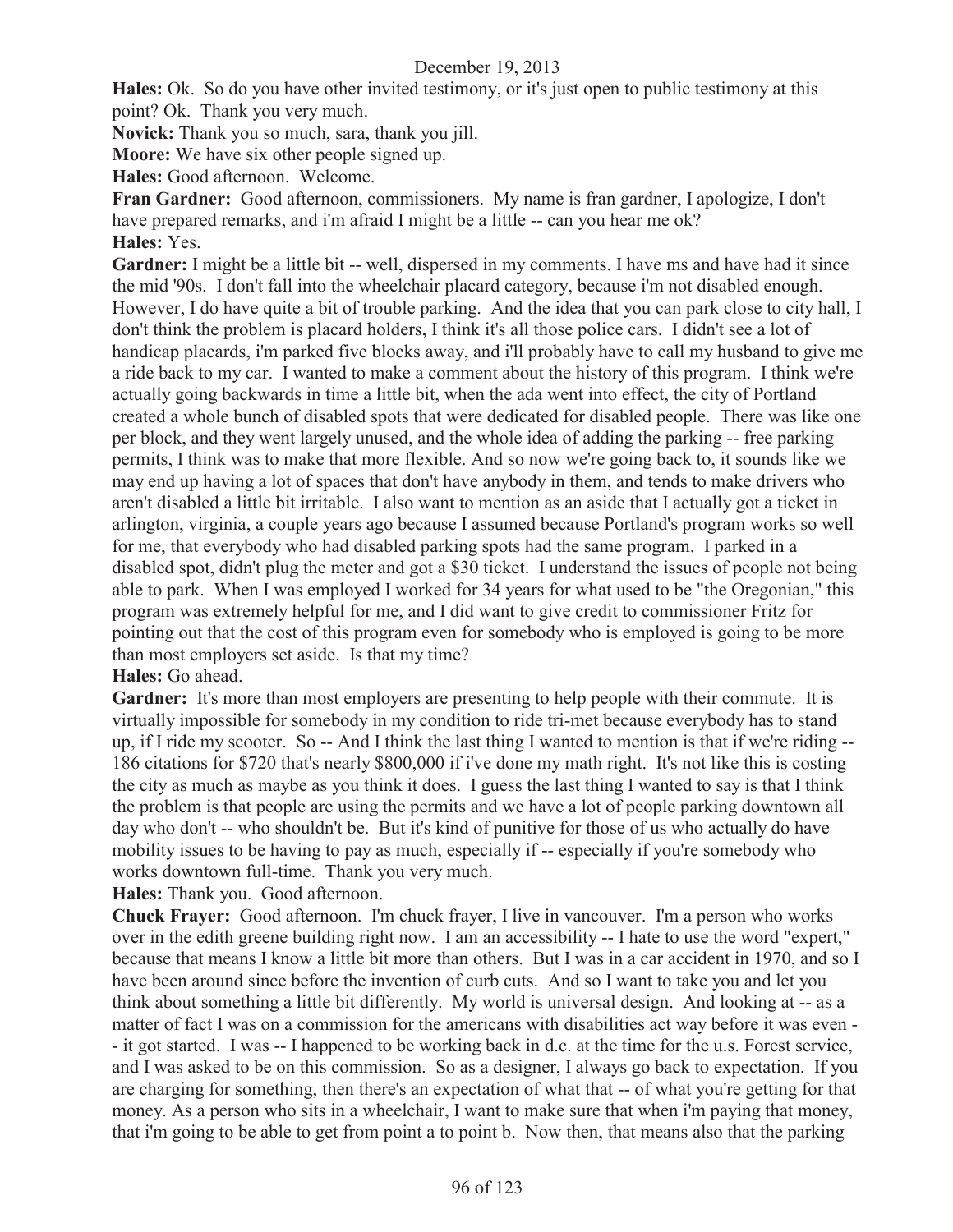space has to go on me for you to call it a disabled parking, it has to meet certain guidelines and standards, design. It also means that you have to have an access route from point a to point b. Now then, that takes us around to grade with the steepness of the access route is, from wherever the disabled parking space is, to wherever you're going. That includes curb cuts. So you can see where i'm going with this. Not too many places in this town can you find -- also in the design of where a design parking disabled parking is, it cannot be any more than 2% one way or the other. I'll put lots of money down that you can't find something like that in this town. All i'm talking about is starting to open up a huge, huge legal can of worms. This -- bringing this up for you to think about, because I haven't heard anything about that. And this whole deal of being able -- an expectation of paying for something, think about it. You pay for something, there's an expectation that comes along with that. And with that, then, by golly, I better be able to go and get from point a to point b, or else I am not going to be a happy camper. And therefore, you know happens with happy campers, and so i'm just bringing that up for you to really think about, because I haven't heard anything about all of this.

This is a wonderful concept, and I would label it as a pilot program. I wouldn't -- because you got lots and lots -- all I heard was lots and lots of unknowns. And this is a very complicated, lots of pieces and parts to this program that you're talking about. Who goes -- I wouldn't know living in vancouver, what to even go and do. I wouldn't know. So thank you, and I just wanted to come over across over here and see what this is really all about.

**Hales:** Thank you. Appreciate that. Hope you like that remodeled building. It looks pretty good from here. That's another story.

Frayer: Yeah. We'll talk about that later. [laughter]

**Hales:** Thank you.

**Bernie Bottomly, Portland Business Alliance:** As someone who worked in that building more than 20 years ago, I can tell you any change would be an improvement. Mayor hales, bernie bottomly, I want to add my endorsement of this change to those that have come before. And also my appreciation for commissioner novick in his work on this as members of the disabled parking task force have mentioned more than one time, it has been a long slog, and I want to compliment them. It's been a difficult conversation as you can hear from just a description of the program and the issues that are raised, it's not an easy equation to solve for. I spent a year in a previous life writing the elderly and disabled transportation plan for tri-met, and so I understand just how difficult it is, because it's hard to imagine when you're putting together an ordinance or rule that meant to apply to everyone, what every individual circumstance is likely to be for each person, and different levels of ability they might have. That said, I think this is a great start, and a tremendous effort to try to address as many of the issues as you can when you're writing a rule that applies to everyone. I think the fundamental issue, commissioner novick touched on this, is that right now the differential between what you pay if you are paying full freight to park in downtown and what you can do as a holder of a disabled placard is so great, that there's just too much of an incentive to try to tweak the system to get around corners of that system. And what the research has shown is that in other cities when you put a price on that, what's free now, it really changes the dynamic. It doesn't solve every particular individual circumstance, but it really does change that dynamic to one where you're really getting folks to think about, ok, is this the way I want to approach it, or is there a different way to approach it? And I think it really does take those folks who are not outright abusing the system, at least wishing around the edges, takes them out of the equation. And it frees up those spaces not just for folks who are retail customers, but it frees up those spaces for folks who have disabilities, and are trying to get to the retail establishments downtown as well. So we're fully in support and appreciate all the work that has been done on this.

**Hales:** Thank you. Thank you all.

**Hales:** Good afternoon. Welcome.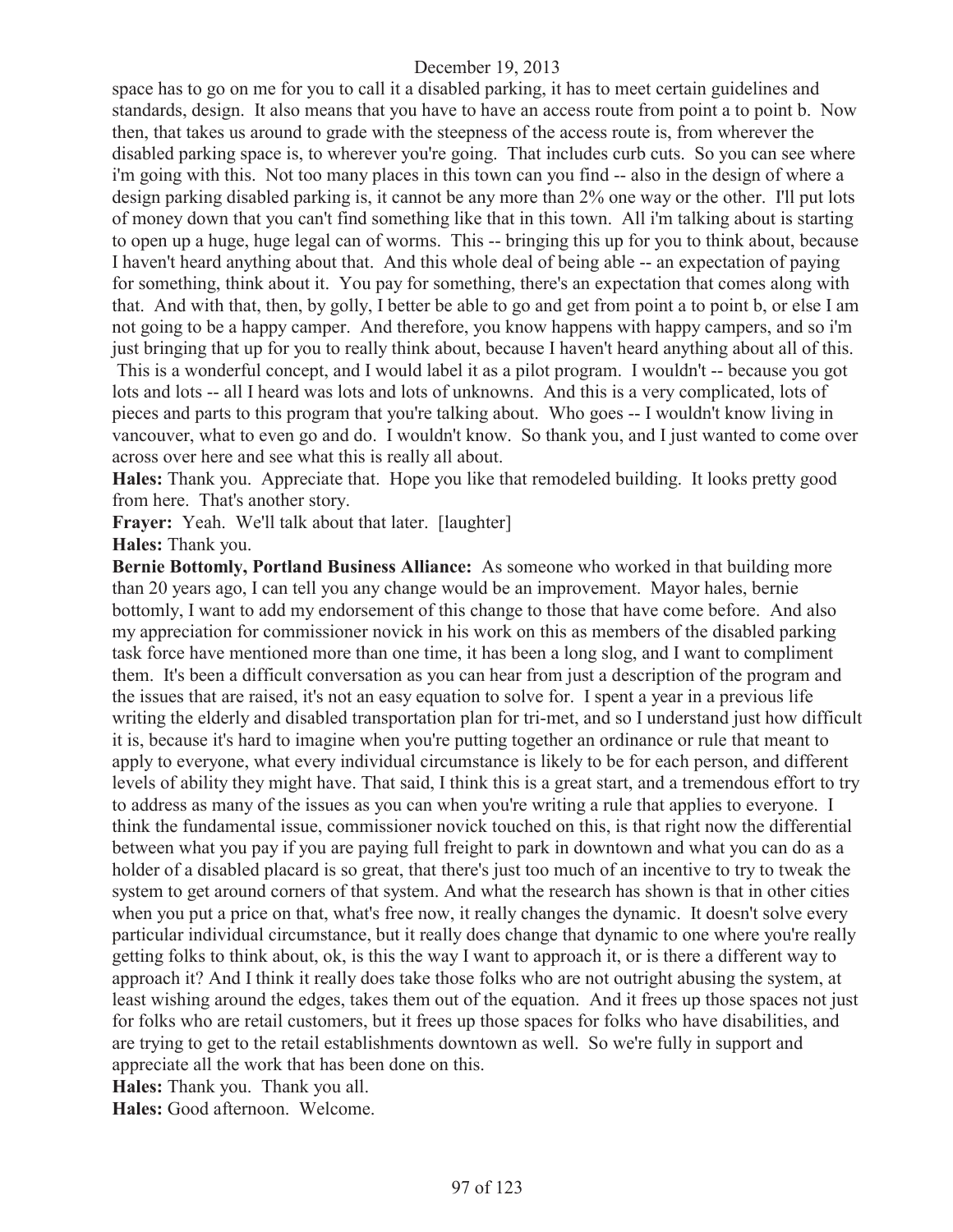**Tamara Kennedy Hill:** Hi. I'm tamara kenndey hill, with travel Portland. Also here representing the downtown market initiative, focusing on downtown vitality. Mostly we're here to support the proposal being presented, and add a little bit to what -- [inaudible] the downtown marketing initiative did a survey preholiday around people that are coming into the downtown area, and one of the things we found was the number one deterrent for those coming into downtown for nonwork reasons was the lack of parking availability. So we want downtown to bring vibrant attraction for Oregonians and visitors as well as provide access to those that need parking, we support the recommendations and the proposal from the task force, we feel that the recommendations will allow people that need access to street parking, wheelchair placards will ensure those who need access most will have access to those. As well as provide a more equitable solution. We feel this proposal does that, and we also want to support any communication for outside visitors coming in on whatever regulations are -- or solutions are addressed. Thank you.

**Novick:** Thank you very much for that offer. Thanks.

**Richard L. Koenig:** Good afternoon, my name is Richard l. koenig, i've been in front of you folks before. Is there fraud in disabled parking? That's an excellent question, commissioner. I wish to give thanks to the task force on their six years of working on this project. With that said, i'd like to know whether they were fully informed. Because agreements that are made without all the facts on the table are problematic. I'd like to ask sara Schooley -- is that you? Whether the task force members were fully informed of the following -- and i'm urging everybody here to take just the notes, just the part that involves the numbers. Here's the first number -- oar, Oregon administrative rule 735-016-0020, subsection 7. That one says operating motor vehicles means, or operating motor vehicles in Oregon means, physically operating vehicles for business purposes. Did the task force become informed of ors 801.305? That was a bill that was reenacted into law in 2007 that defined highways as open to the public, including disabled members of the public, as a matter of right, r-i-gh-t. Were the task force members informed of ors 803.040? If this state has issued title, the vehicle shall remain titled and subject to all of the provisions of the vehicle code. If the state, that means a lot of times they are, but frequently they're not titled. Did the task force become informed of the legislative binding that is made under the authority of cities at ors 221.485? Cities are delegated the regulation of for-hire vehicles, for-hire vehicles, and the owners and operators thereof. And there is no other power of the city to regulate vehicles, by the way. The city of Portland's ordinance that supports this line in the state law -- can I take the time to --

**Hales:** Just try to sum up.

**Koenig:** Right. I got three Portland city ordinances here. Title 16.20.550, travel lane parking permit. In that it describes the protected class as being for the protection of the public. Under title 16.20.560, it describes the regulated class. The firm or similarly situated individuals. And then at 16.20.012, this is the key language, this is the key language. It says, except as specifically directed by the authority of this state, or this title, or when necessary to avoid conflict with other traffic, it is unlawful to park or stop a vehicle that is required by state law to be registered, that is not registered.

That means that there are a lot of vehicles that don't have to be registered, and they belong to the public whether we are or are not disabled. And I really recommend that the task force get involved in the legislative process and put together a bill that provides for specific relief for disabled public members. Thank you.

**Hales:** Thank you. Thanks very much. Good afternoon.

**David Miller:** Good afternoon, mayor, council members. I'm david miller, government relations director for oregon paralyzed veterans of America. Also a member of the united veterans groups of oregon. Let you know that those members are real quickly – discuss the air force sergeants association, the American presidential award, the American legion, the Amvets, disabled americans, veterans, the Korean war veterans, the marine corps elite, the military order of the purple heart, noncommissioned officers association, the LPVA, the veterans of foreign wars, I always forget the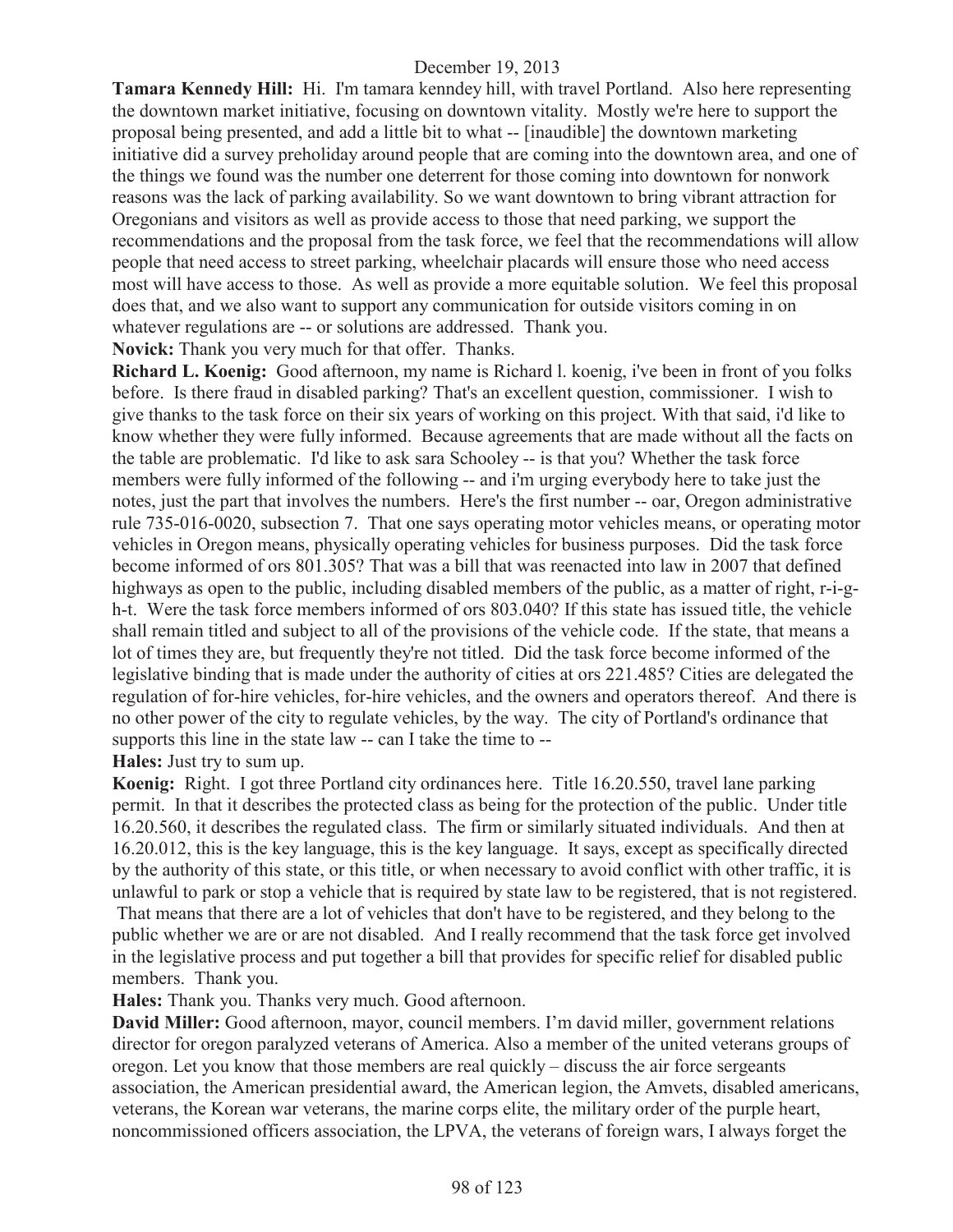last one. The Vietnam veterans, who could forget those. Vietnam veterans of America, those are the groups of UVGO. I was emailed from sara and it was bypassed through Shoshanah because the commissioner novick was inquiring if the working it out some information if different groups could possibly be effected. Well the everybody knows what goes on basically in portland the rest of the state follows. Everybody kind of watching to see how portland handles this parking issue. And I don't have the time today to go through everything but as a collective and living downtown myself, and living in a permanent area by the ballpark, where there is a ball game, our parking, street parking rates go up. Then, we're talking about another cost going up. So, a ball game park, for over three hours, could be quite expensive, if you are in that district of town. I don't know how is that affects other districts and towns, i'm just sharing what that would be to me, if I was parking on the street. The three different parking signs, would be disabled, and then wheelchair user, and then van user. Or van accessible. Those three are confusing to even me, you know is, where do I park. But, the information I was getting back, when I put the email out to the group, asking for their input, the main question is, the questions were, what the main request was, that if this was to happen, that the wheelchair loading areas, in or, i'm not going to go through the pages, of the ors statute, but I will leave that, with the clerk, and let her send that, you know, but, of having the, the items, dropping of the, lift, to where, you know, you might have the space, you could have a light pole, you could have newspaper stands, and you could have whatever there, but, to park closest to the curb cut, would be pretty much the corners of every street, in the downtown area, was, what was suggested. That seems to be the most cluttered areas in downtown, as well. It's understood by everybody in the group, that we're just responding, that it is something that needs to be addressed and many are business people, with disabilities, as well, and they understand the need to have a turnover for the revenue, as well as the city turnover revenue for parking. The issues right now, as they stand, is an opportunity, to be a pilot program, to build from, is pretty much what was understood, in discussion, it will be more - better addressed of a study project, or pilot project, than to put it something that's etched in stone, try to fix it as you go along. I review the 2009, the 2009 group, that many of the folks sat on with the parking task force, as I was reading through here, and there is some really excellent, you know, suggestions by the group, that never have transpired as far as i'm aware. It was split to a minority and a majority group, of opinion. Many of these would have answered the questions here today. If some of these would have been looked at and studied then. I don't think you would have that big of a problem. I just think have a study group, sorry, have a study group and a task force really take heed to what these folks are saying, and do some really good stuff right here, and I will leave this with the clerk, and there is some issues with the ors. They are a bit more beyond just the obstruction of the curb cut, that were addressed, that were selected, picked out, that I will leave, you know, with the clerk.

**Hales:** Thank you very much. Thanks a lot. Appreciate it. Appreciate you coming, all three of you, thanks. Do we have others signed up?

**Moore-Love:** That's all.

**Hales:** Anyone else that wants to speak?

**Fish:** Commissioner novick, since we're doing council discussion, in light of that testimony, in the, the provision in the proposal that has the 50 designated spaces, what I would urge, as you identify those spots, we do have a number of programs, and specific facilities within the areas that you are covering, that do serve veteran. The veteran's service center in old town/chinatown, programs that serve, I believe, some disabled veterans, so that's, I think, what we received, is, is an opportunity to, identify some specific areas where disabled vets use services as a guide post for where we do designated spots.

**Novick:** Exactly.

**Fritz:** And I'm assuming you are going to work with the commission on disability to identify the best places?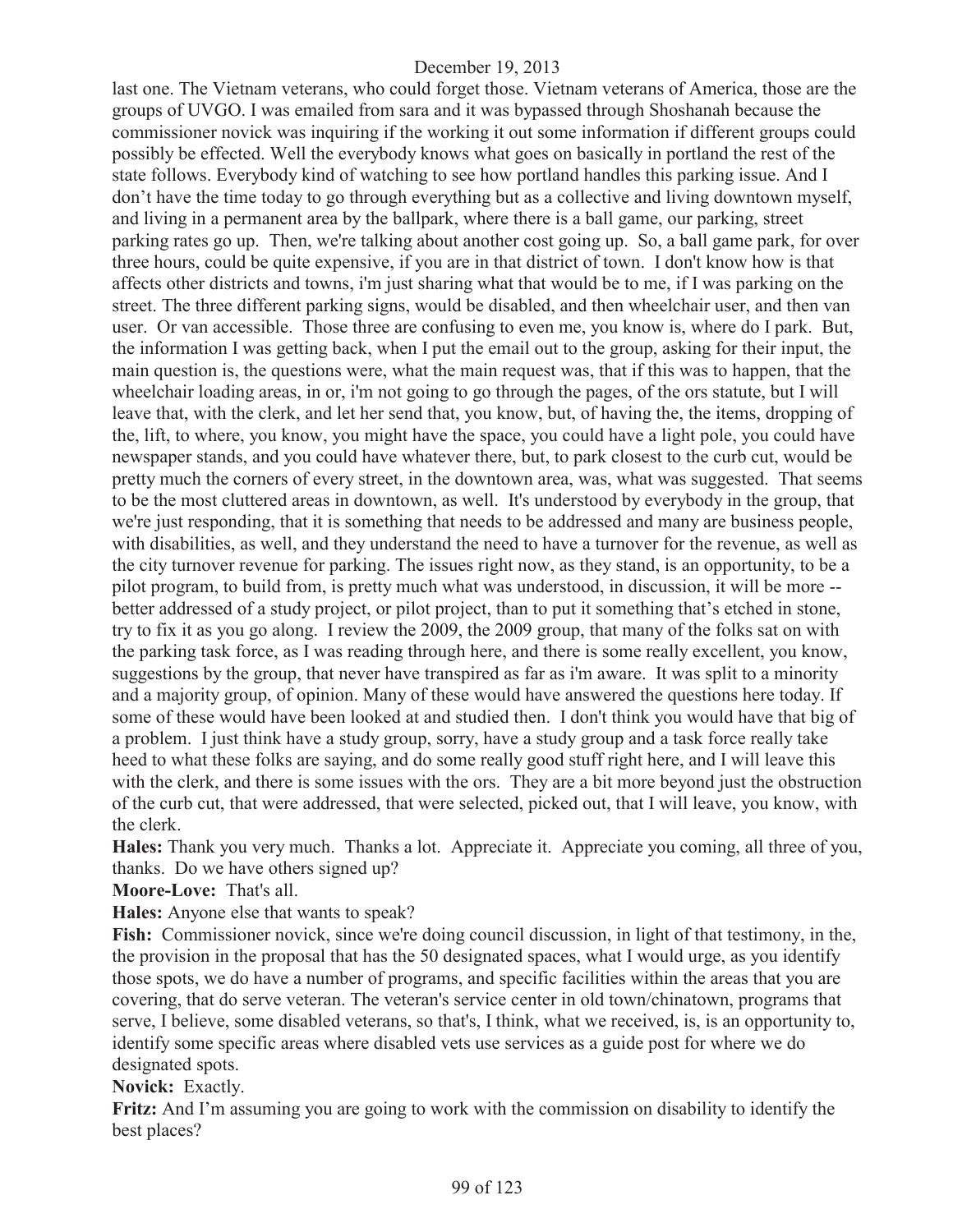**Novick:** Absolutely.

**Fish:** I appreciate the testimony.

**Hales:** Other questions or council discussion before we vote on the resolution?

**Fritz:** I would like to propose my friendly amendment, and that is to change the last be it further resolved. Instead of at the end, saying, that the report will be back to, in july of 2015, to change it to by september 30 of 2015.

**Hales:** Will that work.

**Novick:** Sara, do you think that's ok? Does that work?

**Fish:** Is that 2014.

**Hales:** 2014.

**Fritz:** 2015. It's what it says. It's a year after. This is the last be it therefore resolved, and it talks about having community input into their report, so first union, you need a year's data and then to get time to assemble that, and --

**Hales:** You are saying september, so you have a year of elapsed time. And then some time to study it.

**Fritz:** You have a year and then three months later you bring the report to council.

**Hales:** Okay. I see that. Sounds like that's acceptable, and that that will be changed in the text of the resolution, and that will be the timetable that we operate on. Ok. Thank you. Roll call, please. **Moore-Love:** Is there a second?

**Novick:** Second.

**Hales:** Roll call on the amendment.

**Novick:** Aye. **Fritz:** Aye. **Fish:** Aye. **Novick:** Aye.

**Hales:** Aye. [gavel pounded]

**Hales:** And on the resolution, itself.

**Novick:** I really appreciate everybody's testimony today. I really appreciate the work of the members of the task force. I really appreciate sarah's work on this issue, and I appreciate the work of the, of the members of the, of the commission on disabilities and, and i'm just -- I mean, as we said, this is -- there is no perfect answer to these issues. This is going to be a little clunky. What I am satisfied is, is that we have done as much as any other city has to think of the possibilities and be as fair as possible to as many people as possible. So, I very much appreciate the council's willingness to entertain this, this somewhat innovative proposal, and I vote aye.

**Fritz:** When I first heard about this, I was going through the same stages as Suzanne schooley did. It was awful and then got to this is wonderful. I really appreciate the work of the commission on disability. Your endorsement was the turning point for me. And commissioner novick, you have 60 days, where many others have tried and, and not done so. This is, in a sense a pilot project so we can see how it works, and you and your staff have been able to answer every one of my questions, and those that I have seen from the community. And as was noted, not everybody is going to be entirely happy, but a way to move forward and to address the problem that was identified of people who are not suffering from a disability or, or needing to use the placard, using those spaces, and stopping people from, who need them from parking there. So, thanks to pbot staff as well. Aye. **Fish:** We have had a long week of council proceedings, and I have now discerned a common theme in all the work we've been doing, which is people have come before us, and said, in essence, the solution is not perfect, but it is, represents substantial progress, and we will monitor and see how we can enhance it over time, and I think that increasingly, by the way, that's something that, that happens a lot in Portland, and i'm beginning to wonder whether that happens functionally in Washington, d.c. But, if this was an easy issue, this would have been resolved earlier than six years, and I, too, want to thank commissioner novick for, in his, actually, he's only been the commissioner in charge now for less than six months. For five months. Four months, and a half – **Novick:** 5 and a half.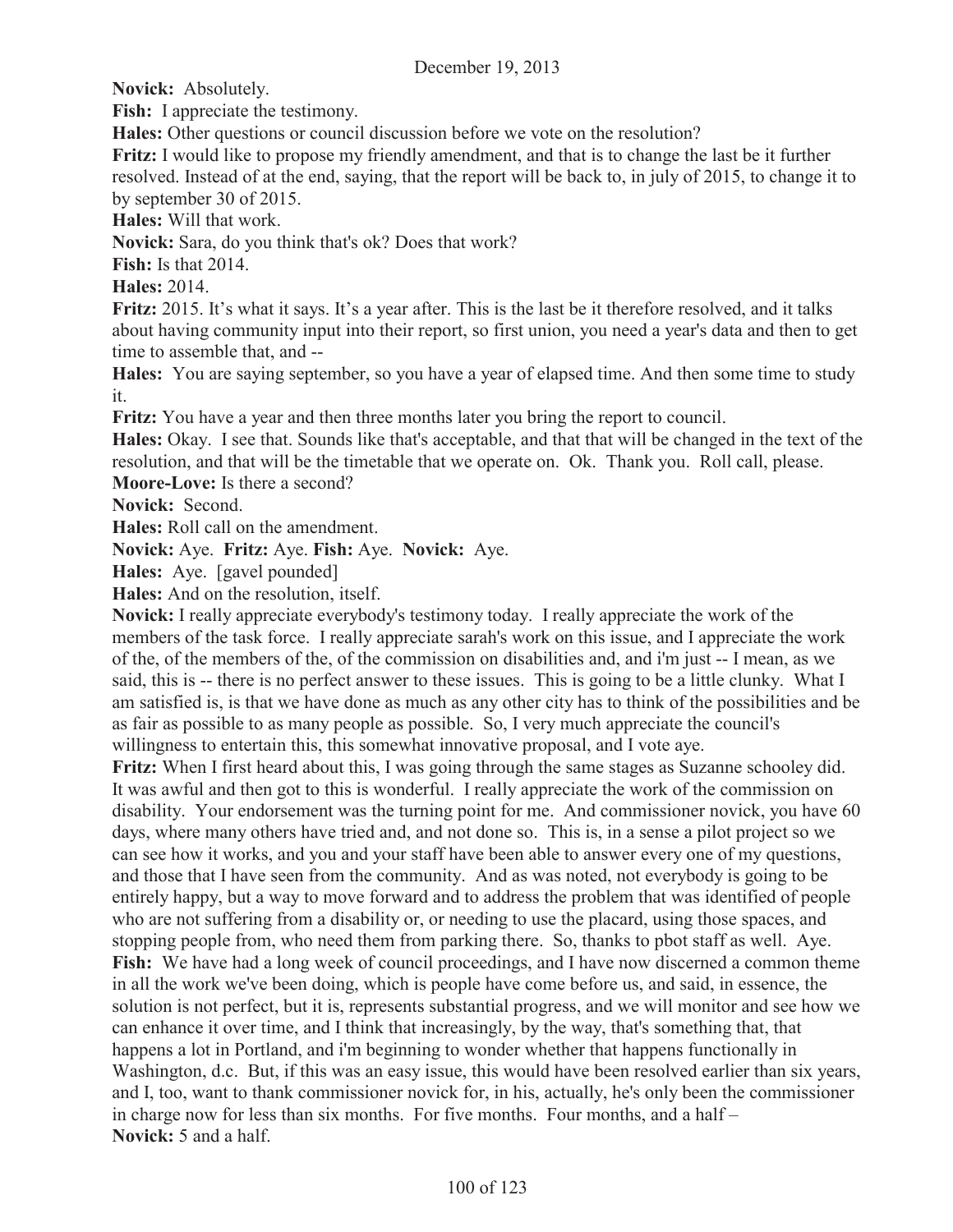**Fish:** 5 and a half months.

**Saltzman:** Sold. [laughter]

**Fish:** What took so long, steve? [laughter]

Fish: But, I think you crafted a very thoughtful solution to a very complicated problem. You have made it clear this is a pilot, and we will come back and monitor and modify as necessary. So thank you for your leadership, and thanks to the task force, and the commission, and everyone who testified today, and i'm very pleased that we're able to make progress on, on a complicated and challenging and, and heavily regulated area, which is probably why there's been so much difficulty nationally finding the right balance, and I think that commissioner novick, you may have found that, so thank you. Aye.

**Saltzman:** Well, I, too, want to thank commissioner novick for his leadership. I think that this has been too long in coming. And I mean, anybody who works downtown, can simply walk down major streets, and see the blocks filled with disabled placards and wonder, what's really going on here, and I think, you know, without, with few exceptions, there is too much gaming of the system going on here, and this will end that. And that's a good thing, and it's, really -- a lot of good work here, and a lot of good balancing, but I think that that's over and above what this is about, is making sure that people who don't need disabled placards are paying for parking. So, thank you. Aye. **Hales:** Bravo, this is, an attractable problem that's been around for a while, so, thank you, commissioner novick, for your leadership, and pbot for great work -- working with the disability community and your own task force patiently coming up with a creative solution to a really intractable set of problems. So, as has been said by the members of the council, this is progress, and in a difficult situation. Where we do need to make sure that it works in practice, I have no doubt that will be the case under this same team's careful supervision. Thank you. Aye. [gavel pounded] **Hales:** We'll take the second Item, which is just an emergency ordinance roll call.

## **Novick:** Aye.

**Fritz:** I really like it when i'm early in the voter poll and we have two things to vote on because I can add the important people in my second set of thanks that I should have thanked in the first set. And that includes Nickole Cheron in the office of neighborhood involvement and Patrick philpott who helped staff the office of equity and human rights disability commission work, and sara hussein in my office, who is no longer in my office, she's with the office of neighborhood involvement, but who worked on this in a previous iteration, aye.

**Fish:** Let me also add, sara schooley, for an outstanding presentation, very clear and this is not - this is not an uncomplicated issue, so, thank you for the clarity and the, work on your presentation. And your team. Aye.

## **Saltzman:** Aye.

# **Hales:** Aye. [gavel pounded]

**Hales:** We're going to take a momentary break but before we do, it's particularly fitting that, that we have representatives of the disability community and our transportation director, and some smart group advocates in the room because I would like to take a moment of mayoral privilege, if I might and, and in an unplanned and unofficial special order of business send the city of Portland's commendation to the city of cincinnati. And here's why. Cincinnati has come to Portland to study what we've done in terms of smart growth and transportation. Quite a few of those cities have gone back home and tried to do things differently. They are building mixed use development in salt lake city, of all places because people came to Portland and got some good ideas and inspiration, cincinnati has struggled to build a streetcar project. You would not believe the trials and tribulations it has been through. It was subject to a city-wide vote that would prohibit cincinnati from spending a dime on rail anyhow and anywhere with the coalition supporting the measure that you would not believe, which consisted of libertarian party and the naacp. Try to wrap your head around that, and fortunately, that failed, a governor got elected who did not like rail transportation,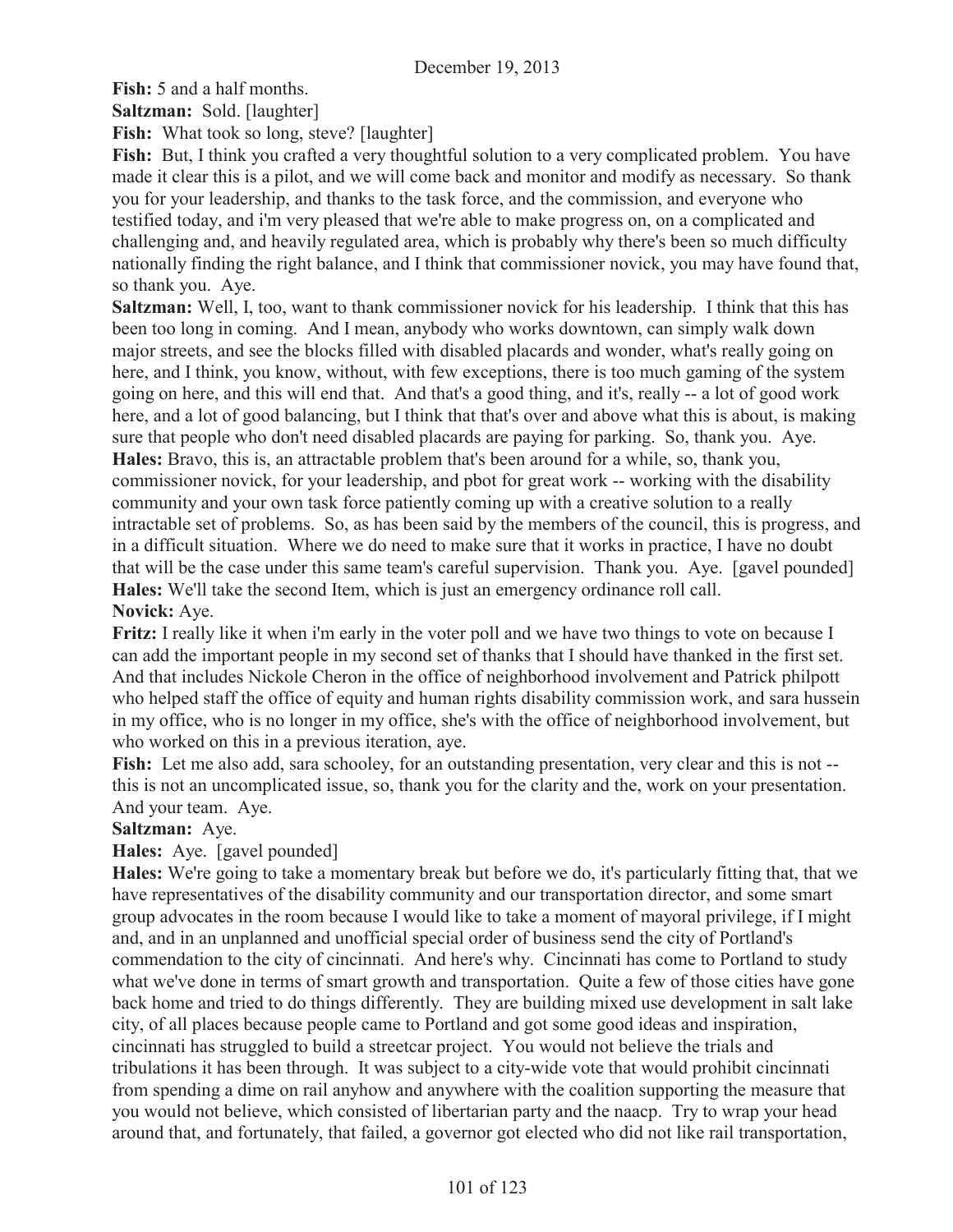and pulled the state funding out of the project, and most recently, they elected a new mayor who campaigned against the project and threatened to pull all the funding. And this afternoon, was the federal deadline for the city of cincinnati to say, to fish or cut bait, and by, by a 6-5 vote, two hours before the deadline, the city council approved it going forward. So, I would like to say, from the city of Portland to the city of cincinnati, one we commend you for moving forward. And two, we applaud your citizen activists for keeping a good idea alive under fire for a very long time. And working for a better future for your community. And we would like to send you a Holiday welcome and greeting from the city of Portland, and welcoming you into the family of streetcar cities. So, let's hear it for cincinnati. [applause] thank you, we'll take a recess. We'll take a brief recess and come back for our final item.

**Hales:** Ok, item 1212, Karla.

## **Item 1212.**

**Fritz:** It is my pleasure to introduce the budget and staff implementation report for the city-wide tree project. For multiple reasons, one, I am now in charge of both parks and the bureau of development services, and so, i'm the lead for the council on this project and, and the second of all, because I helped get it going as a community activist back in 2005 when the southwest neighborhood joined with first east portland than with many neighborhoods city-wide to ask the city to do this project. So that citizen led effort, which we will hear about in a moment, resulted in the adoption of the city-wide tree policy review and regulatory improvement project. Quite the mouthful, in city council, in april of 2011. The project was accepted for funding by council in february, in 2007-8 in response to the community concerns about how the city regulates its trees. Primarily the lack of regulatory consistency and predictability, and poor customer service. And in may of this year, council voted to extend the effective implementation date from july 2013 to january 2015 due to the budget constraints. Council led by commissioners Fish and Saltzman, then directed staff from the development services parks and environmental services to return to council in december of 2013 with a budget and staffing implementation plan for the tree project. So, here we are today. In response to the staff from the three bureaus have been working diligently over the last six months to ready the city for successful implementation of the new multi-bureau program. The presentation you are about to hear lays out the budget and staffing needs, which is the focus of today's discussion. We begin with opening remarks from the directors of parks, development services and environmental services. So if you could please come forward worthy directors. After that, we'll have a short technical presentation, and then two panels of invited testimony, and then open to citizen testimony, so thank you, everybody, for being here, and we appreciate those of you who have been able to stay due to the delay. Director Abbaté.

**Mike Abbaté, Director, Portland Parks and Recreation:** Mike Abbaté, Portland parks and recreation, and as you know, Portland parks and recreation is responsible for managing the city's urban forests. The new tree code, unlike the current code, is responsive to public demand for, really, three things. First, the improved customer service infrastructure, so a one-stop shopping by adding expert staff with knowledge, of both trees and of the code. And number two, to make sure that, tree preservation and increased enforcement capabilities are in place for the city. And thirdly, that there is more understandable and consistent regulations. And these new regulations will ensure that Portland's urban canopy will be protected and continue to grow over the future. Much of the city's urban forest is comprised of residential trees, in fact, we anticipate approximately 135,000 new residential households in the next 20 years. And these new regulations will ensure that the city's forests, are protected today and into the future. The urban tree canopy is valued at \$5 billion, as a city asset. And the citizens of Portland get about \$38 million of benefit from trees every year, and those are, are wide, wide ranging, they include cleaner air but also include increased property values, increased profits for retail businesses, reduced stress and improved human health for those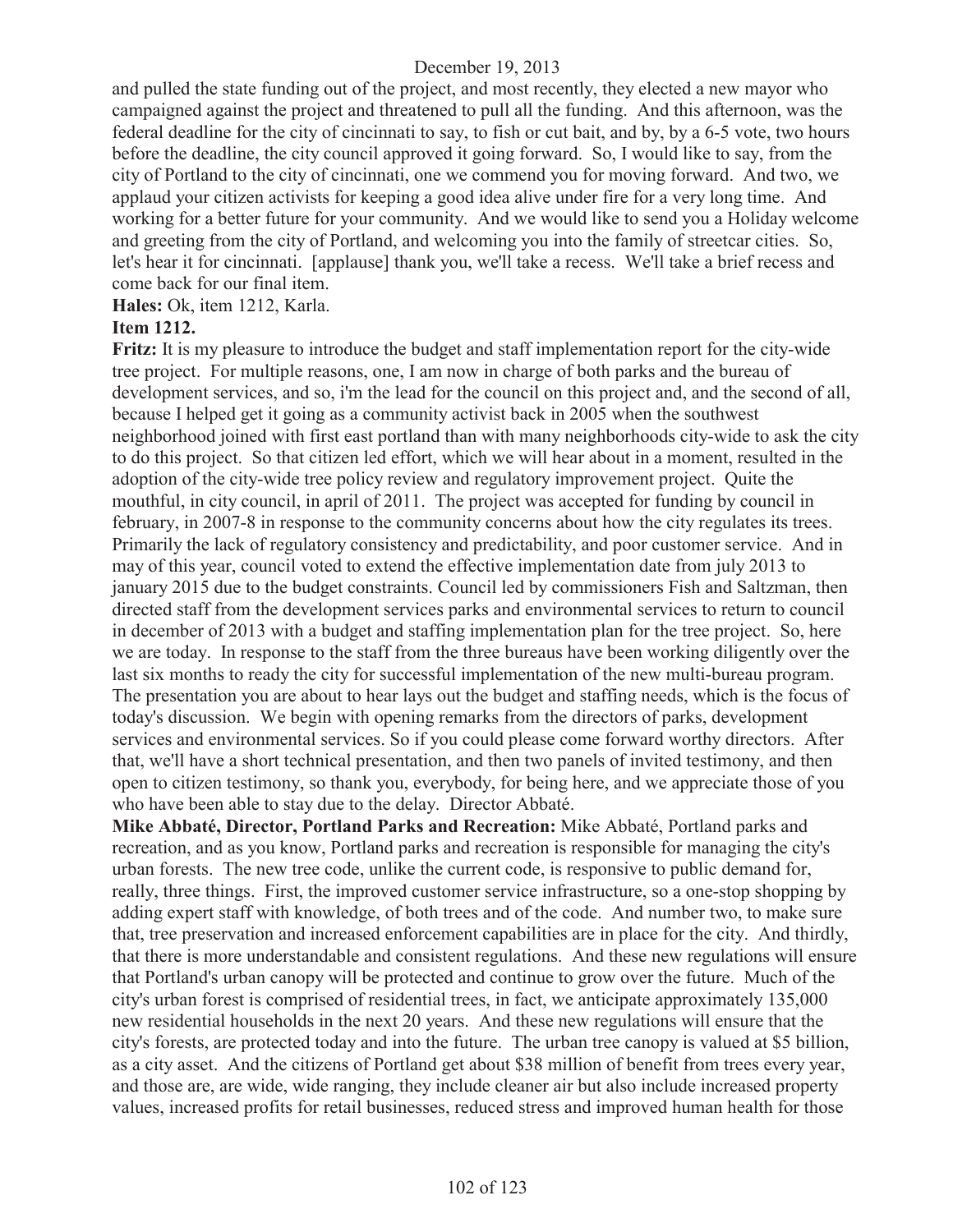living near trees, and reduce storm water management costs. With that, I will pass it over to my colleague, paul scarlett.

**Paul Scarlett, Director, Bureau of Development Services:** Thank you Mike. Good afternoon, paul scarlett, bureau of development services director. First, I am pleased to be part of this process and to express my support for the report. I first want to thank a key staff person, mieke Keenan who has been responsible for helping to develop and carry forward the code, or the council note from last time. For today. And she works closely with mike hayakawa, and together, along with the land use staff, and working with staff from the Bureau of, of parks and recreation, and jenn cairo and others, and bes. There's been great collaboration in working out some of the details part of this report. And the report includes information that will be shared with you by mieke and jenn. That speaks to, to some of the regulations provisions that will allow for development services to require more trees preservation. And for development projects. The amendments to title 33 will focus more on tree preservation and actually, will allow for more robust planting of higher quality, larger trees, and as part of land divisions and also, as part of the land use review, it will be in lieu of the land use reviews, you can improve and, and compliment the, the urban forest with these types of trees, through tree preservation and in lieu of long, lengthy and costly complex land use review cases. So it will be more straightforward, like commissioner Fritz I was involved in the early conversations, around streamlining the various tree regulations that exist in a variety of codes. Certainly, pleased about the portion of the tree project that was adopted and went into effect. We're focused now on phase 2 and, and in getting that adopted, hopefully in january of 2015, but, the involvement of the bureau of development services, with bes, and with parks and recreation, this is a very collaborative process, and we're more than happy to be part of it, and looking forward to a successful outcome. Thank you. I will turn it over to dean.

**Dean Marriott, Director, Bureau of Environmental Services:** Good afternoon, mayor hales and members of the council. Dean marriott, environmental services director. And we have a lot riding on this, because, because when commissioner Saltzman helped to make the decision for properly sizing the combined sewer overflow tunnels, we consciously counted on the use of green infrastructure, so that we could properly size those tunnels, and not overbuild them, so we saved rate payers over 100 million in properly sizing those tunnels. And we rely on green infrastructure to manage storm water. And trees, the urban tree canopy is part of that green infrastructure. In the past five years, we planted over 32,000, trees in Portland in order to help achieve that storm water management goal. And to help keep the willamette and the columbia slough and the columbia clean. I really want to recommend to you this report because I think that it helps us make sure that we properly manage the existing tree canopy that we have. So, that we're not spending money to plant new trees and yet, ignoring the existing tree canopy. So, I think that it serves the community very well. And, and my colleague, mike, mentioned the benefits to energy, air quality, and property values we wholeheartedly endorse that. And I recommend this report to you. Thank you. Fish: If I could make a comment, the -- I started my history on this project on this began with parks and has extended to bes, and who knows, paul some day, we may be working together. And, and, but, -- what you just said, dean, I hope is stated and restated, every time that we talk about the green infrastructure because one of the most important things that I have learned in a very brief period of time that i've been at bes, is that we assume the environmental benefit says of the green infrastructure. We assume things like clean air and clean water, shade, temperature, livability and, and all the things, we often leave lead with those arguments, but what you just said was, in the cso program, we save money because of investing in nature. I believe the most effective way going forward for us to talk about the investments of green infrastructure, may not be leading with the environmental piece, because everyone is going to put a different value on that. In terms of the short-term and long-term, but begin with the return on investment. Because that's our strongest case. That harnessing nature saves money over the traditional technology. And everybody can value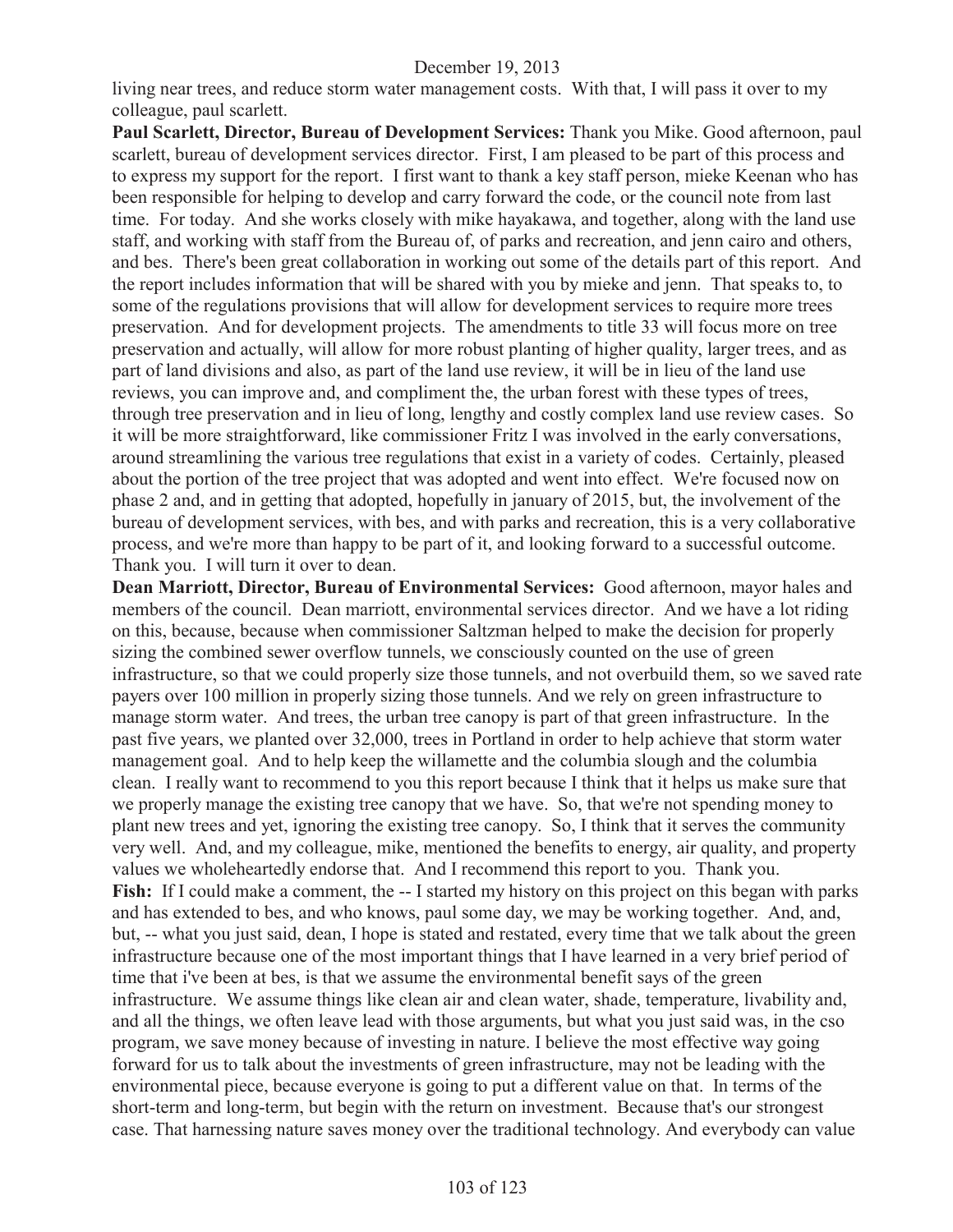that environmental piece differently. And so, I hope that that becomes a recurring theme when we talk about the green infrastructure because frankly, it's the part that sometimes our critics don't fully understand. And if i'm a rate payer or a taxpayer, and you said that I can save money by using the green infrastructure, I didn't care about the environment, I would still be -- I think I would be a supporter, and we need to keep -- we need to come back and continually highlight the fact that, in the long run, it saves us money.

**Marriott:** Good point and I am glad that you emphasized it because that's why I mentioned that it was, was an important decision years ago, when we properly sized the tunnels and we're proving every day the investment of green infrastructure saves rate payers money.

**Fritz:** \$100 million in rate payers money, and to emphasize not a penny of the money is proposed to be spent in the implementation of this project. It's our general.

**Marriott:** That's great, thank you.

**Abbaté:** So, I would like now to ask our interbureau project team to come to the table, jenn cairo, our city's urban forester, and roberta jortner, the lead planner from the bureau of planning and sustainability and leading off mieka Keenan, the citywide tree project coordinator from the bureau of development services.

#### **Hales:** Good afternoon.

**Mieka Keenan, Program Coordinator, Bureau of Development Services and Portland Parks and Recreation:** Good afternoon. My name is mieka keenan and I am the program coordinator for tree code implementation, and I work for both the bureau of development services, and Portland parks and Recreation. Helping the bureaus get ready for a successful tree code implementation. We are here today to present the bureau's implementation staffing and budget plan as directed by city council this past may. Since the project adoption, in 2011, the bureaus have been working diligently at setting up the necessary procedures to administer the new regulations, including but not limited to computer programming, new applications, and new application requirements, and all of the various work flows and processes that need to be in place to make sure that we have a seamless and integrated implementation. The staffing proposal today is based on these code requirements, as well as public expectations for customer service. This proposal meets the minimum staffing requirements for successful administration, of the new codes. A lot of work has gone into creating the budget. Both when the project was adopted and by the special project manager who evaluated the tree code implementation requirements. As directed by council, the bureaus have evaluated the initial estimates, and updated the budget projections based on current cost. And that's what we're presenting to you today, and also, what is included in the report. Both bureaus will continue to work with their budget advisors from their bureaus, as well as the city budget office, in refining their estimates. And will come back during the regular budget cycle for, the final requirements. We are here today to ask you to accept our report, but before we get into, more of the details, roberta jortner from the bureau of planning and sustainability will give us a brief overview on the history, purpose, and highlights of the tree project. Roberta?

**Roberta Jortner, Bureau of Planning and Sustainability:** Thank you. Good afternoon. I am going to start with the impetus for the tree project or the problems that we're trying to solve. As commissioner Fritz described, community dissatisfaction with Portland's tree regulations is longstanding. And residents are concerned primarily about lack of protection for trees and loss of trees in the new development, inconsistent regulations, and confusion about tree permitting requirements, difficulty finding the right city staff to go to with questions and complaints, and lack of enforcement. Developers don't like the existing rules, either, they characterize them as rigid, unpredictable, and ineffective in obtaining the desired results. Staff are frustrated because the rules are spread between eight titles, and they are full of gaps and conflicts and ambiguities. And as mentioned, another influence on the project, was the growing awareness of the benefits of trees, that director abbaté alluded to. And I think it's recognized that although the city, unlike many others, is,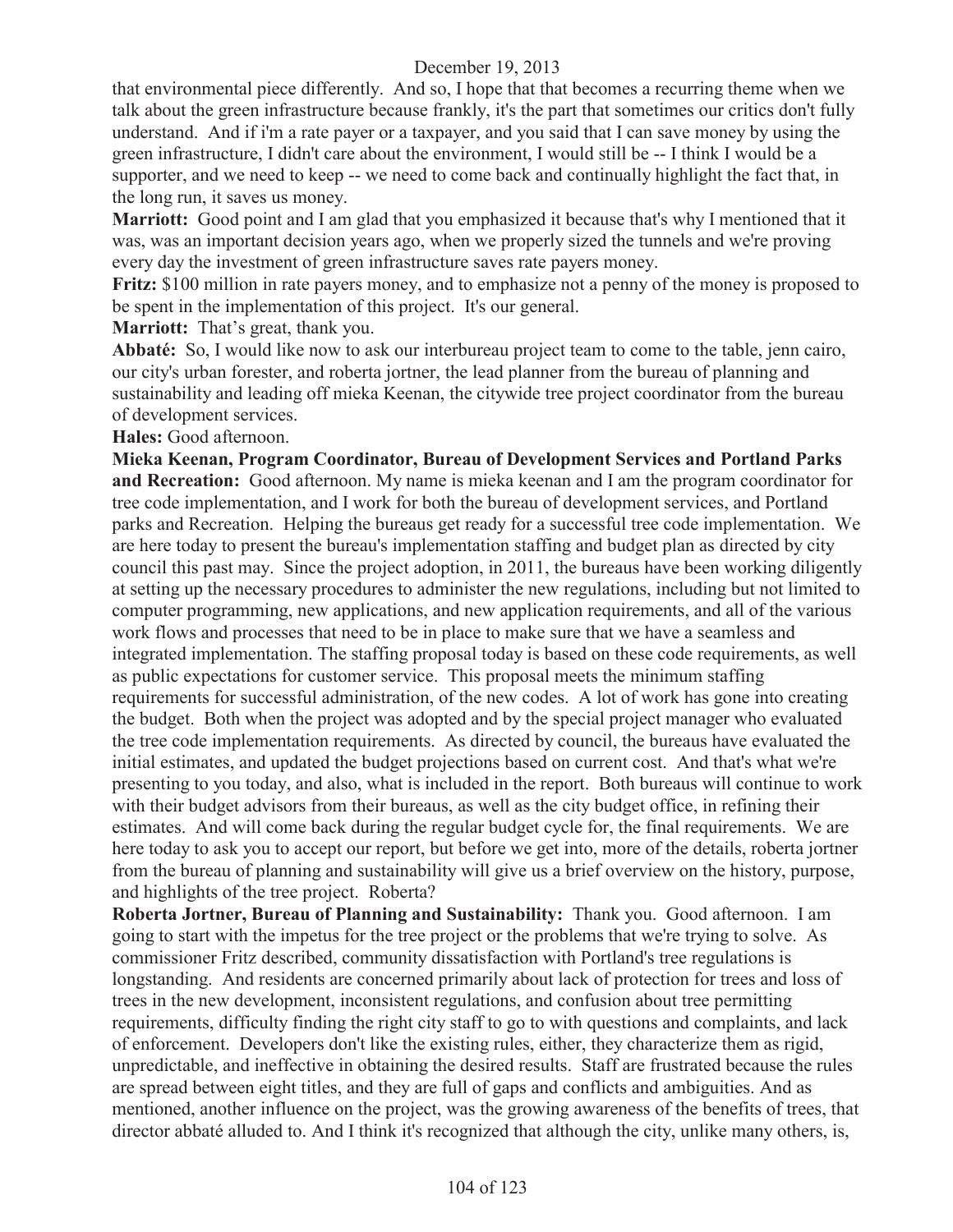actually, holding fairly steady on the overall tree canopy, and some parts of the city canopy is going down and in others, it is going up, and there are major disparities in the tree canopies across portland neighborhoods. And this came up during the hearing, that trees are an equity issue, and particularly in infill development, and we're expecting considerable growth as the director abbaté referred to. New regulations provide a basic safeguard and also a mechanism for regenerating the urban forestry over time as the city grows. In addition, the 2009 climate action plan and the 2012 Portland plan calls for enhancement of the urban forest, and stronger tools. And as commissioner Fritz alluded to, the city-wide project was initiated in response to the community concerns and in 2007, the city council adopted the city's first urban forest action plan that called for a comprehensive project of the tree regulations, and concerned citizens approached council during that budget cycle and council agreed to fund the project. Planning and sustainability was tasked with leading the multi bureau effort and worked closely with the development services, parks and bes throughout. And brought in transportation and water along the way as needed to deal with infrastructure issues. Community participation was really at the heart of the project. And began with the project scoping, a public process and continued with the convening of a diverse and very lively stakeholder group representing neighborhoods, home builders, industrial and institutional uses, watershed council, arborists, friends of trees, audubon and others. In over eight months, this group devoted collectively more than 1,000 hours to help shape the proposals. Staff attended dozens of meetings in the community, as well during this period and to the end of the project. The initial proposals were vetted by staff and the stakeholders at the planning and urban forestry commissions, this was preplanning sustainability commission in early 2009, and the commissions provided feedback and support to move forward, and that's when we entered into the code drafting in earnest, and working with the bureaus to estimate costs, fiscal impacts and staffing needs. The proposed draft was published and the planning commission and urban forestry commission held an unprecedented joint hearings and i'm serious, we had 18 people, that we were listening together in one room, as more than 70 individuals, agencies, and organizations provided testimony. In over a five-month period the two commissions worked hard with staff to address the concerns raised directing changes to both strengthen and simplify the code and to reduce costs. That was a primary goal of the commissions as they worked to, to make it work. And they also wanted to make sure the code was compatible with the city's development goals. And chris smith from the planning and sustainability commission will be addressing this in his remarks. The city council kicked off their public hearing to consider the joint planning and urban forestry commission's recommendation in february of 2011. Council heard two hours of testimony in support of the proposal, but also, heard some concerns and outstanding issues and they directed additional revisions and adopted the package unanimously on april 13, 2011, with broad-based support from home builders, Columbia corridor association, neighborhoods, audubon and any many others. And you are familiar with the phase implement -- **Fritz:** I want to interject, to me it was very similar to what we did on the earned sick leave, that we had a primary hearing that took a lot more input and made a number of revisions between the council hearings, so it's analogous to that process, a lot of vetting of what the policy should be. **Jortner:** Right, there's a check sheet that the council went through, and one by one, through 20 different decisions that the council had to make. That was enlivening. And you are familiar with the phased implementation proposal and the current effective date. So, finally, you know, what was adopted. What are the highlights of this package? First, a suite of customer service improvements, including we improved online permit tracking, and a new tree website and this will allow the public to access tree permit information and other program information more readily. And a new single point of contact will provide a one-stop shop to, to respond to public inquiries and complaints. The tree project package also features a new consolidated tree code, title 11, trees, and they establish the regulatory framework with public and private property, and in development and non-development situations. New tree preservation and planting standards will apply on the development sites, and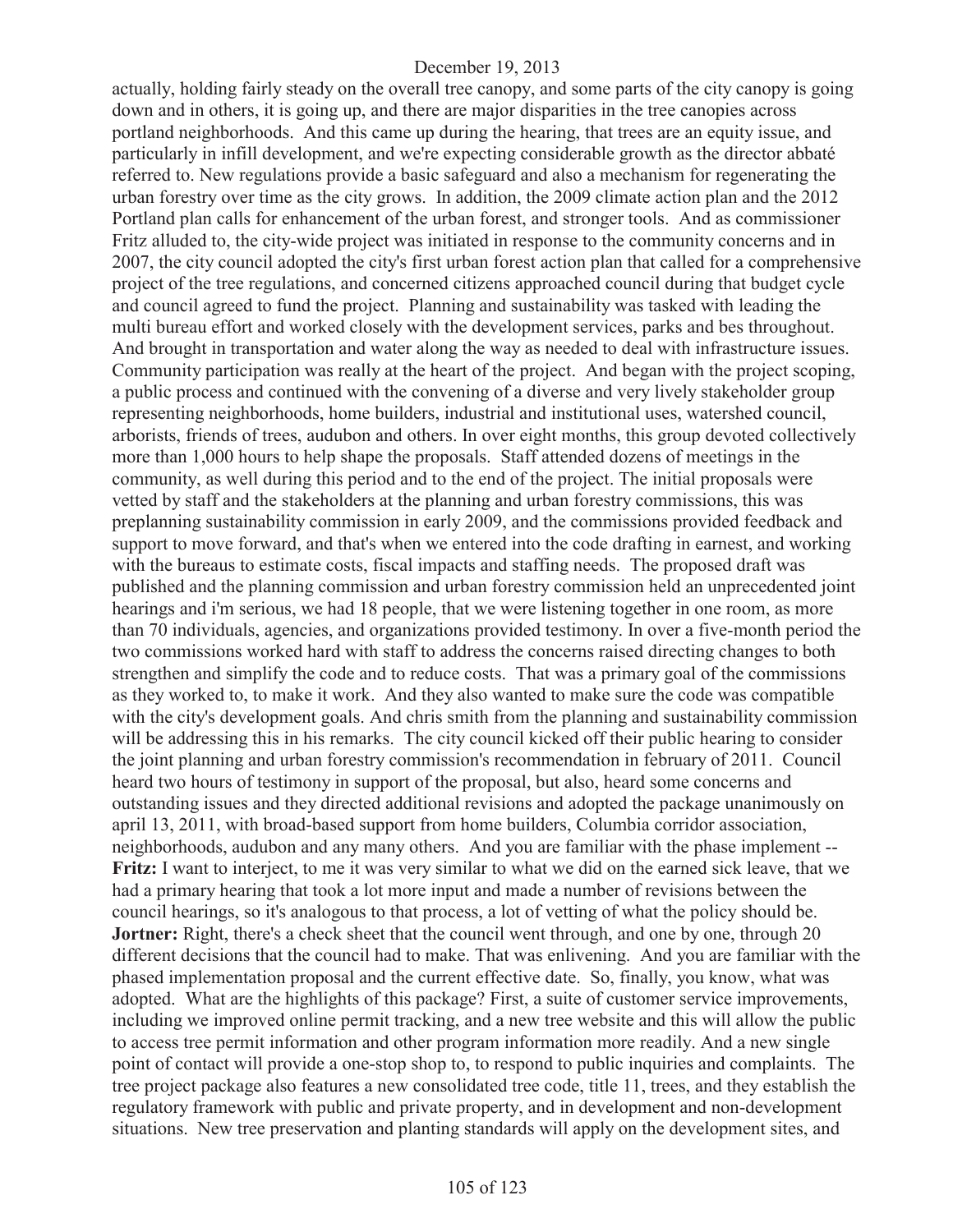on infrastructure projects, they will apply through existing building permit processes and will not trigger additional reviews. They provide flexibility allowing developers to pay a fee in lieu of preservation or planting and the city can use the revenue from these fees to plant trees within the same watershed and can focus on tree deficient areas to help with redistributing the canopy and addressing the equity issues that currently exist. New flexible criteria, as was mentioned, will improve the quality of tree preservation and land divisions and the code provides more options for root protection on the development sites, which will, you know, give developers more choices while hopefully encouraging more trees to be preserved. When a property owner wants to remove a tree and there is no development on the property or they can, they can -- a standardized tree permit system will replace the current piecemeal approach. Tree removal permits will be required based on the size, health, and the number of trees to be removed rather than the type of the property the tree is on. Confusing single family exemptions will be replaced by a simpler system that applies uniformly city-wide, and the system will allow removal of most trees with a simple basic tree for tree replacement, with additional mitigation required for removal of very large healthy trees or multiple trees. And the new code updates and standardizes enforcement procedures. So, in summary, the adopted package addresses most of the key concerns that were raised during the process, both in terms of the things that Portlanders wanted the city to address, and issues and concerns that came up along the way. However, we know that the system will need to be tested and will likely need to be tweaked in the future as we learn more. And as we monitor and now I will hand it over to jenn. **Jenn Cairo, City Forester, Portland Parks and Recreation:** I am jenn cairo the city forester and the city's nature manager for community gardens, horticultural services and urban forestry for the parks bureau. And what i'm going to present today is some of the steps that we have taken to date, to advance the new code goals, in spite of the delayed implementation, and also, some information on the staff positions needed to implement the new code. Here on this slide you will see some of the key accomplishments towards new code implementation to date. I'm going to highlight a couple of these, those being the housekeeping amendments have been completed, these made clarifications to the adopted code, also the online tree pruning permits have been up and running for several months now, and are performing well. Through this system, property owners are able to instantly self-issue tree pruning permits for simpler pruning needs at their convenience, rather than going through an application and issuance process with the city offices, and the last one I highlight is among the processes developed to support new code implementations, is a monitoring or a program evaluation plan, which will help us to evaluate how well we are meeting the new code goals in order to make adjustments as needed and appropriate. Lastly I would say that in this interim period development service and is park staff has been working hard in collaborating closely for about two years now to achieve these and other implementation steps. This type of collaboration also advances the new code intention of creating a consistent tree regulation program that fits together seamlessly, regardless of regulating bureau. Onto staffing needs. One of our objectives in understanding the staffing needs for the new code included meeting the basic project goals that you've been hearing about, from roberta and others. Those include improved customer service such as faster permit and information turnaround times, clear, public information and simpler processes, and more protection of existing trees and the public benefits that they provide to us all. Especially from larger trees. And also, consistent predictable requirements that are better enforced. So, the staff recommendations being presented are derived from those initial projections, included when the tree project, in the tree project, at the time of coded option in 2011. When the code was adopted, the bureaus were directed to review the budget assumptions and needs as they got closer to implementation, based on their then deeper understanding of the new requirements. The project presented in 2011, project needs presented in 2011 were based on analysis of permit volumes over three years, and the time and staffing needs to accomplish specific permitting processes. For example, the time needs for staff to travel to an inspection location. How much time that staff would need on-site to perform between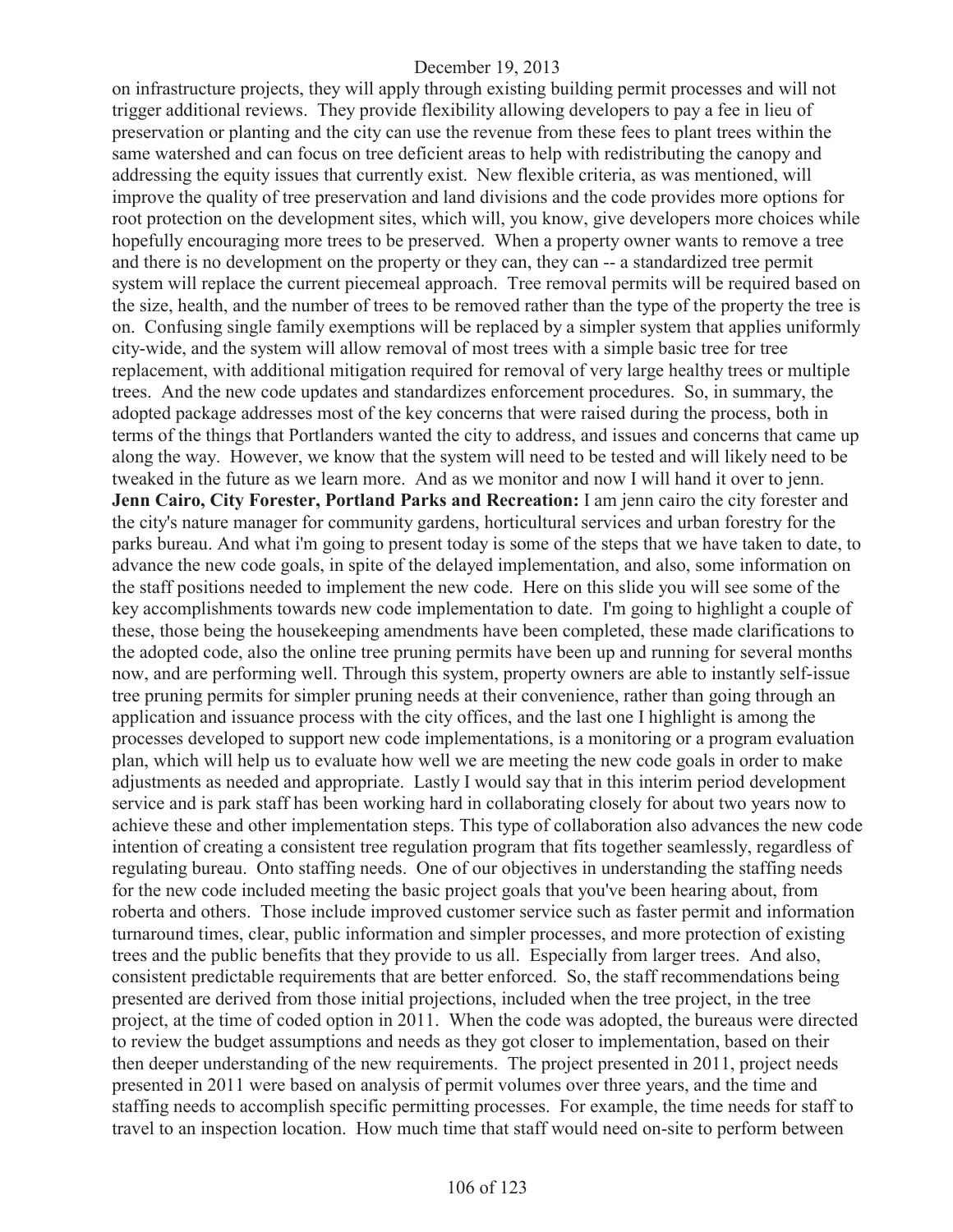inspection duties, and how much time would be needed to perform plan reviews for development plans, and similar. And this resulted in the amount of staff needed for a permit process that was then extrapolated across permit volumes for a year, we use the same method again, the same one used to create the 2011 numbers, applied to last year, 2012's permit volumes to ground truth basically what the staffing needs would be. Planning and sustainability has assisted with this, as have the finance managers from the bureaus involved and the city budget office has been comfortable with the methods used. Our goal throughout has been to determine the minimum staffing needs to effectively apply the new code, and meet the tree protection smoother regulation and customer service goal demands. The result is minimum staffing needs that are largely consistent with those initially projected. In addition, what we'll present to you today are the estimated costs, which now include direct and indirect costs, and the changing cost between the 2011 recommendations and now while the initial cost estimate included salaries and benefits only. Mieka will speak more to this shortly. Lastly, please note that we are reporting today, only estimates that will be further refined during the regular budget cycle, and the bureau's implementation team will continue to work closely with the city budget office, and the finance managers to complete the budget work. Sorry. Hang on one second. I will present the specific staffing needs for the new code now, please note that none of the positions requested are management positions, supervision and program management needs will be absorbed by existing staff. The first position to discuss is the single point of contact as we call it. This classification is a development services technician II. These folks will be supervised by urban forestry but located at the development services center in order to have these staff available where customers come for most of their other city permit needs. The staff -- basically the one-stop shop for all things tree. They are the front line staff for all tree related questions. They'll be the first person in most cases that the public interfaces with regarding any tree related questions, and including permit processes, regulations, and costs. They will bridge the gap between the development services, and urban forestry in terms of the tree requirements for development permits so that residents and property owners will not have to ferret out such information on their own. They will issue some types of simple tree permits directly, and be responsible for doing the initial view of reported violations such as checking, existing permits and permit history to see if an activity reported is, indeed, permitted or not. The original staffing proposal assumed that other unspecified staff who work on other tasks would assist with these duties. To provide effective and quicker customer service, however, means that these need to be dedicated staff, both zoning code and tree code requirements, how to issue permits and understand something about tree management and have basic tree knowledge. Workload also significantly exceeds the capacity of one full-time employee. For example, their daily tasks will include calls and email volumes that we estimate will be around 170 per day, and that's something that they have to receive and respond to. This is approximately what the urban forestry office alone currently handles on a daily basis. And that often requires more than one position, one person to receive and respond to those inquiries. Added to this function are other necessary and distinctive tasks, such as the basic permit issuance, website maintenance, and serving as a resource and coordination point for bureau staff on the requirements. Given these needs, two, two of these positions are needed, this is one more than was initially proposed in 2011.

**Fritz:** You currently get 70 calls a day to urban forestry?

**Cairo:** On an average, 70 calls and emails per day. And if there is a storm, we get more. **Fritz:** And if we are protecting more trees or doing more, it would increase?

**Cairo:** It could go up. Another distinction to be made, that's what we track at the forestry office, so if these folks are going to cover those sorts of inquiries, as well as those received by the development services for the development type of situations, it would be more. Tree inspectors are supervised by urban forestry but those responsible for trees and development situations, will be located at the development services center. And these the staff will inspect development projects,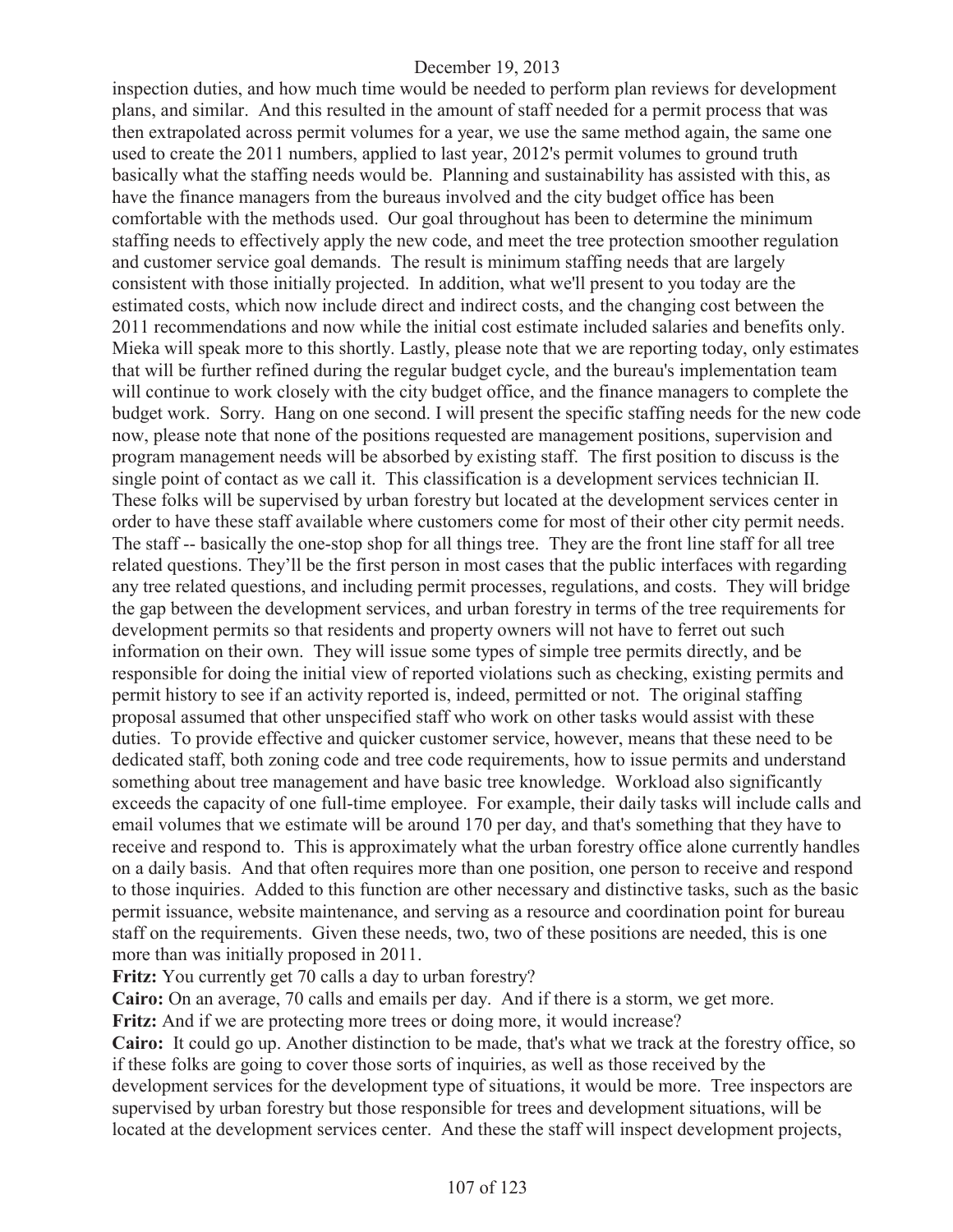when tree preservation is required, and this includes things like root protection and investigating tree health and seeing if there is consistency with the approved site plans. Tree planting for on-site trees and street trees, when five or more trees are required to be planted, will also be checked. And they will be looking for things like tree species, tree locations, and consistency with site plans. Staff will respond to reported violations for development projects such as trees removed or damaged that were to be retained or if protection zones have been removed or relocated. We are requesting one additional inspector based on our 2012 permit levels and the tasks required to complete each permit process. Our assumption are the same as in 2011, and that is that each will receive one inspection, although some will receive zero inspections, and others will have up to four inspections. Especially if there is a reported violation or concern. So, our estimates indicate that we need 2.4 tree inspectors to fulfill these tasks. But we'll be evaluating that after implementation, and are only requesting two. Title 11 regulation expands the situations where a tree permit is required, currently, a tree removal permit is needed under a limited number of situations, depending on the zoning and lot size. Increases, the new code will increase the number of regulated properties by about 35%. That indicates new additional work for some staff. More permits, potentially, but hopefully, not many. More violations and more enforcement actions. This means additional time for tree inspectors to review capital projects but also includes, excuse me, additional time for tree inspectors to review capital projects under the regulations, and there is additional processes in that, as well. So, this request remains the same from the initial estimate in 2011, of 1.5 positions. Last, two more positions, the city planner 2 is responsible for tree preservation and planting requirements, for more types of development projects, currently, most tree planting requirements are associated with new single family construction. The new regulations require tree preservation and planting for more types of development projects. And land use reviews require planners such as the city planner 2 to review tree requirements during their review. This is a new requirement. There are new tasks that will add time to each review and the additional planner will absorb the added time for permit reviews keeping review times efficient for people who are applying for permits. 1.5 city planners 2 positions are required to review the additional regulations from the tree code, and zoning amendments. So, that remains the same as was projected in 2011. And last but not least, there is also a temporary position that will exist only for a fiscal year, and that is the program coordinator. This would disappear after august 2015 and the program coordinator is the person who really oversees implementation of the new code. And, that is mieka's position currently. They will be assisting with hiring and training staff, developing the remaining bits of the outreach plan and then implementing that so people are aware of the code, and how it affects their business and their properties. And will help bureau's transition to new regulations during the first six months of implementation. Again, the staffing levels recommended here are the minimum needed to apply the code, and it's important to understand that the new tree code creates new work to be done which requires some new people to do it.

**Keenan:** Thank you, jenn. I will go through an overview of the budget summary.

**Hales:** Maybe, just a quick question there, if I could jump in, and that is, maybe it's more of a question for paul after your presentation, but, so we have gone to a great deal of trouble to have our inspectors be cross trained and do multiple things. Some of us remember when there were plumbing inspectors and mechanical inspectors and structural inspectors and electrical inspectors and we have one person doing all that for residential construction why are we abandoning that principal here and having dedicated inspectors when we have proven the ability to cross train people to do multiple things. You can save that question for later if you want paul but I'd be interested in hearing that. I was not here for the original discussion about this ordinance, but, just as a matter of principle we have tried to combine disciplines rather than separate them.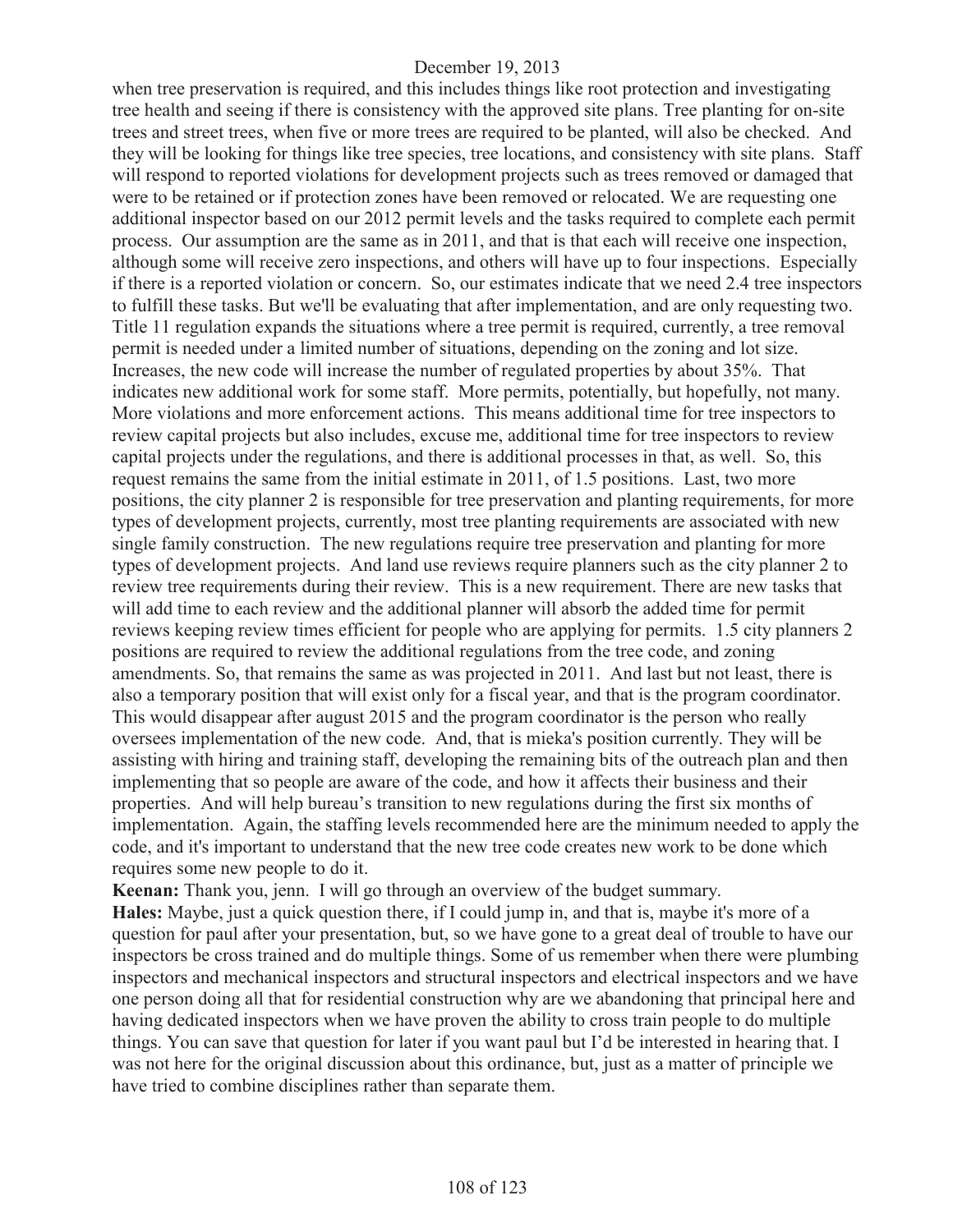**Fritz:** I think that's a good question, the fact that we started an hour late, what I would like to do is, is certainly air the questions but not the answers and then get to citizen testimony and then staff will come back.

**Hales:** Good suggestion, and I will abide by it.

**Fritz:** Thank you.

**Keenan:** So, I am going to review the budget summary for the first year of implementation, and as well as the second year of implementation, and ongoing. And I am going to explain this chart, a bit, so, in the left-hand column you will see the positions that jenn just explained. And the column next to that, fte, the full-time equivalent position, and that's how many staff are proposing to fill the positions, and you will see the general fund and request for year one, and the general fund request for year two. And, and the speeds that will cover part of the project cost that is will start in year two. And, and you should note that, that the first year of implementation is prorated because the project is going to be, to be in effect for six months, and, and january through june, and consistent with what was adopted in 2011, or proposed in 2011, I should say, we're asking that the general fund support 100% of implementation for those first six months, and year two, and thereafter, fees will pick up approximately 50% of those costs. And so, you will see in year one, we're asking for 8.5 full-time equivalents. And two of those positions are temporary, and as jenn had mentioned, the program coordinator position is a temporary position and will go away in year two, and also for public outreach, we're requesting .5 of an fte to make sure that we can do a broad and robust outreach plan, and that will go away in year two. And you will notice that the costs are higher than what were estimated, and at the time of project adoption, that's for a few reasons. First and foremost, it's because we're asking for two staff, as jenn explained, one for a tree inspector and one for a dsc tech 2. And employee costs are much higher today, than they were in 2011, and we have included the growth rate, and those projection, so, the numbers you see are what the, what we're anticipating employees will cost in 2014 and ongoing, and we have been asked by, by our budget advisors to, to include indirect costs. And, and as well as the direct costs above and beyond just, just salary and benefits, so this includes rent and, and insurance for employees, as well as comcast and bts expenses and, and that, that rate, which is different than, than the cost of living increased rate has also been included. We are asking for two additional cars for the inspectors, and the two additional employees above what was asked for, for in 2011. So the next steps for Implementation, we're requesting funding be available for july 1st, 2014, and the reason we're asking for it for 2014, july 1st, is so staff has the money in the bank so we can start recruiting the necessary staff, and get the staff trained for, for a january 1st, 2015 implementation. We'll be hiring staffer in the fall and, and in the winter. Especially for the development services, tech 2, that fogs is going to take some time to get hired and trained up. We'll learn the zoning code, as well as the title 11 code requirements. So, we recommend that, \$350,000 in general fund one-time, as for fiscal year 2014 and 2015 be provided, and approximately, \$430,000 on, ongoing for 2014 and 2015, as well. And these are estimates, and the bureaus will continue to work with their budget directors, as well as the city budget office, to refund these estimates during the regular budget process. This concludes our presentation, if you guys have any questions.

**Fish:** Before we lose this panel, can I ask you and commissioner Fritz a procedural question? I'm beginning to feel like a trail blazer in the back-to-back road game. My mind is getting mushy but I want to understand, we're being asked today to accept this report. Which is to receive it. The report has recommendations as to staffing and funding, and we have received some communication from the public saying it's either not enough, or it's too lavish. Technically, what we're doing is hearing testimony today on the report, but my understanding is the decision-making doesn't occur until we go into our next budget cycle, and then, we'll do the hard work of drilling down, looking at what the available resources are, the color of money, and how much we want to invest, so, there is really, and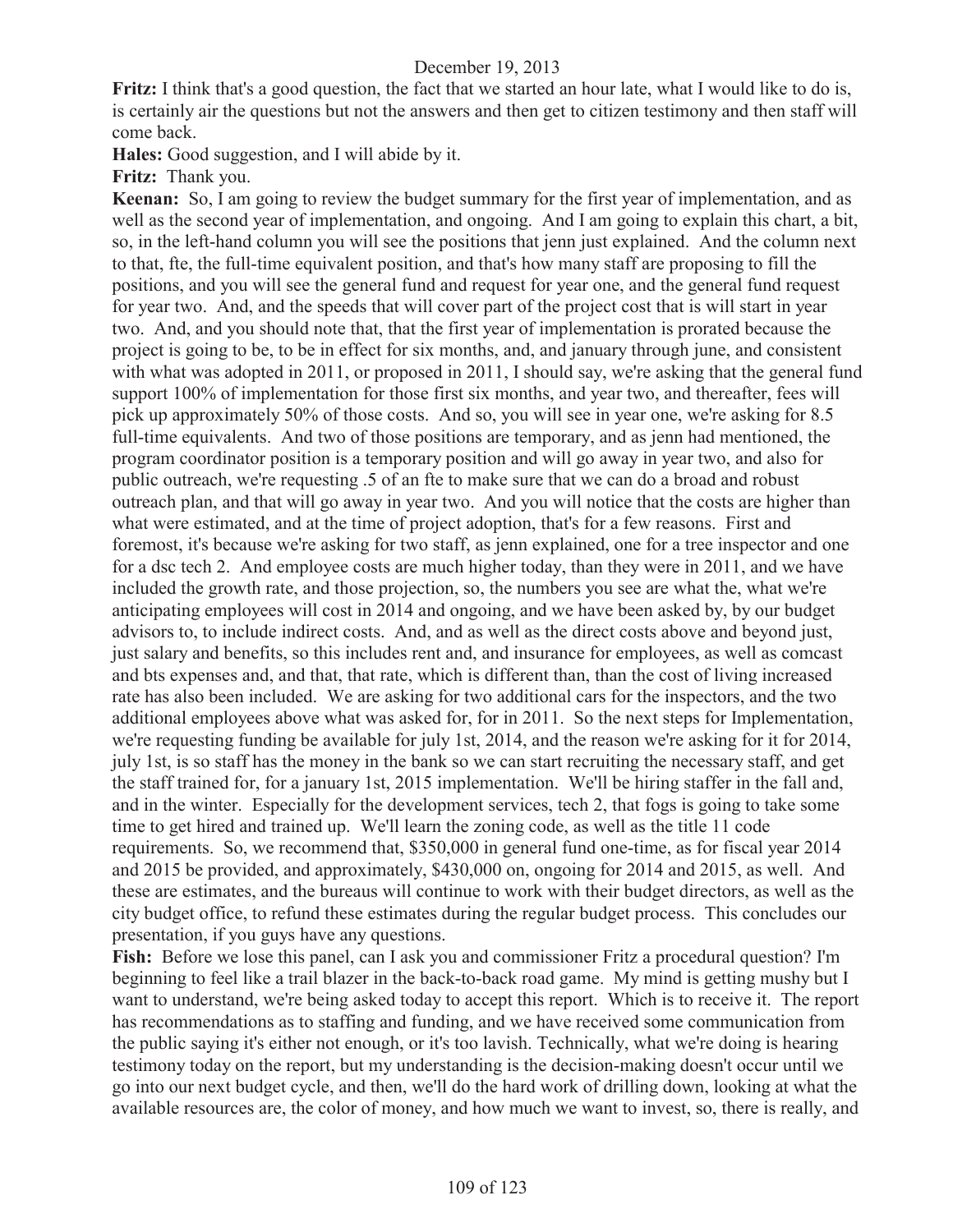it has two bites at the apple, accepting the report today which has a recommendation, but then the deliberative part of our budget process, looking at tradeoffs and sources of money. Am I correct? **Hales:** That's correct. Neither of these bureaus nor any other can prescript the budget process but they can make recommendations, and they are doing so. And we accept the report, which contains their recommendations but that does not automatically budget anything.

**Fritz:** Exactly, and the report is responsive to your budget note, and commissioner Saltzman, in saying, bring it by december 13, that's what we are doing. What I would like is for you to air your questions, without getting answers for them right now, we can certainly, if the council is not, comatose on the floor by the end of the hearing, get staff back to answer the questions. Or we can bring that back into another setting, as I said, I want to get to the citizen testimony and I want to hear the testimony.

**Fish:** The questions we'll put on the record, but technically, we're not here to debate people's individual preferences, of more money or less. We're here to be sure that we understand the rational for that, and that will inform our budget discussion.

**Hales:** And I think in terms of being humane I would rather pose questions and get them answered later. Including my own.

**Fritz:** Does anybody have questions that they want to put down right now?

**Hales:** I guess my, my -- it would also apply to the other costs like vehicles and all the rest, that, you know, duplication of administrative infrastructure, versus combination, so, we can talk more about that.

**Fish:** My question is, you have four current and former parks commissioners here, and in the privacy of this room would you rank them in terms of effectiveness? [laughter]

**Cairo:** I plead the fifth.

**Fritz:** It's a good point, commissioner Fish because I think that we need to stop here and thank Hannah kuhn, your chief of staff, but who was the architect of bringing this, the first set of recommendations, and i'm particularly pleased that this is set mirrors what hannah's group had put forward, but then updates them in light of the current budget.

**Fish:** Thank you for saying that. And i'm especially appreciative that hannah has served under three, I think, three or four different mayors, and she's almost becoming the institutional memory in this building, and i'm honored to have her on my team so thank you.

**Fritz:** We've got quite a bit of institutional memory here too. Thank you very much for your presentation. And it's now my pleasure to introduce our two panels, and the first are commissioners. Chris smith of the planning and sustainability commissioner. And mike houck, planning and sustainability commission, and meryl redisch, the chair of the urban forestry commission. Thank you all for being here and for your patience.

**Chris Smith, Planning and Sustainability Commission:** Thank you, I am chris smith, a member of the planning and sustainability commission. When we started this, this project, I was on the, the planning commission, and not the planning and sustainability commission, and we did this project before we combined the two commissions, and commissioner houck joined us at that time. And yeah, and as roberta pointed out, this is a unique process. We had several joint meetings between the planning commission, and the urban forestry commission, as we work through this. This is an incredibly complex set of issues because of the organizations, that have a hand in this and because, - - because until we do this project, it was sprinkled all over the city's codes, so, it is very important in unifying that. We heard from a large number of individuals, and institutions, at the time that we did the project. There is a clear consistent message from neighborhoods that they were concerned about loss of trees, due to unregulated cutting, and to cutting occurring in situations where enforcement resources might be difficult to rally to prevent it, and we heard from the developing community that they wanted more clarity and certainty in the code than they enjoyed under the old code. So, we were very pleased to put this to council, three years ago, and have it adopted. And, you know, I play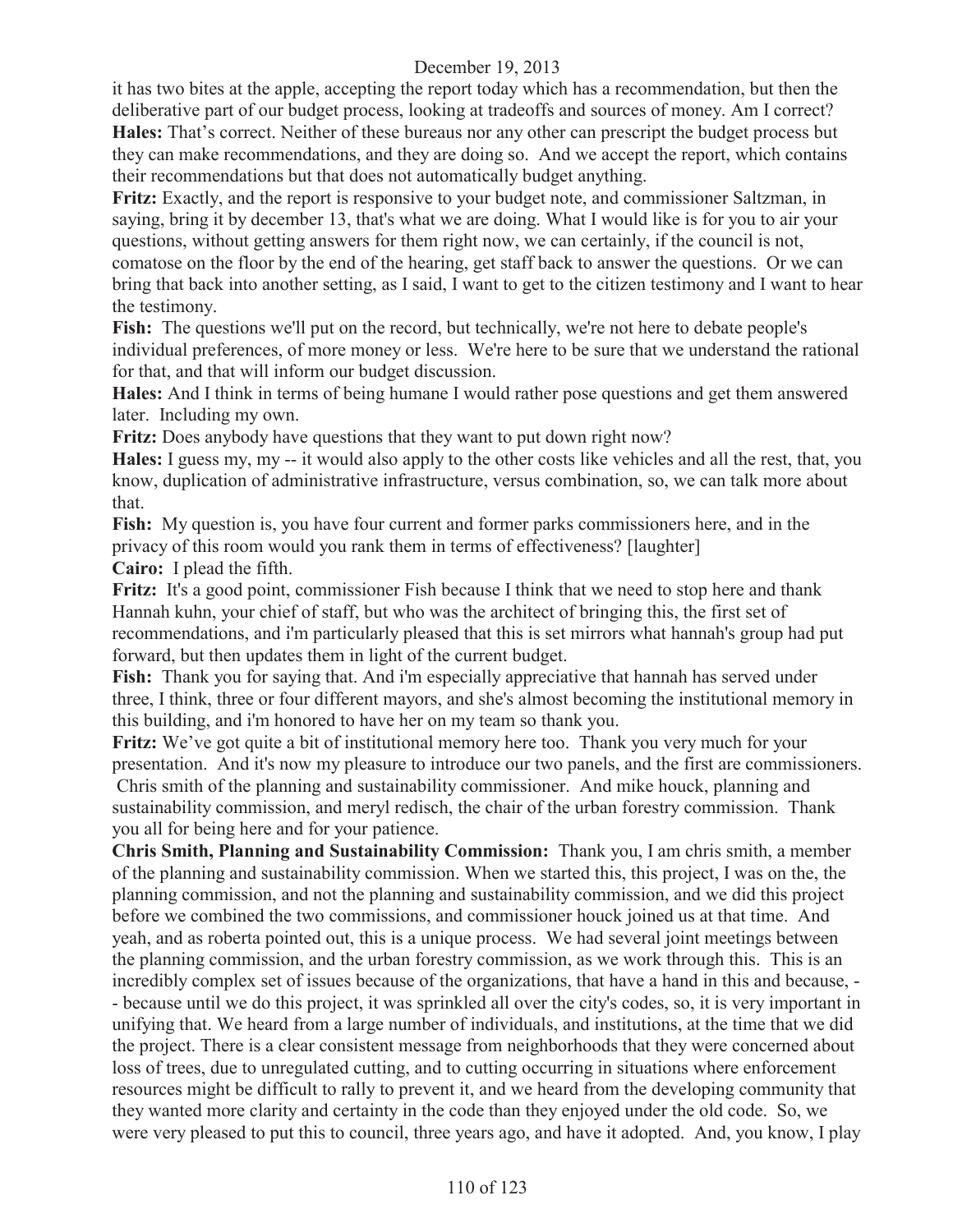a liaison role between the planning and sustainability commission and the budget advisors so I was also on the other side of difficult choices about what could be funded and not, and certainly, understand the choices to delay implementation due to fiscal constraints but we're now in a better season fiscally, and I think it's very important that we take the time to look at this. This is, a -- an infrastructure system, and we sometimes tend to think of trees as an amenity but they are part of the infrastructure of the city, and this plan, which very consciously sets out to, to increase the tree canopy in the city, is really about building infrastructure in many ways, and it is foundational to a lot of our other plans, and I will, I will pass the baton to my fellow commissioner who will tell you about that.

**Fish:** Chris, can you and you one question, one criticism raised this week was we're regulating with too heavy of a hand, and there are other priorities for our General fund, and we should scrap this program all together, do you have a comment?

**Smith:** Well, I guess my first reaction is, I would not care to go and redo the 18 months of work that we did to develop this plan. But, I think like any other piece of infrastructure, it requires investment. And, with trees, that investment tends to, you know, generally, occurs with individual property owners, and I think that we owe those property owners clarity and certainty about how that will work, but, I don't think that we can relieve them of that burden any more than we can relieve them of the burden to maintain the sidewalks.

**Novick:** If I may, since I was not here for the 18 months, chris, could you elaborate and respond to what I think was the Oregonian's editorial board argument that's, basically, if somebody wants to cut down a tree on their property and replace it with a flower garden why should they not be able to do that?

**Smith:** Because, I think that is the core of the argument. For the first time we're regulating trees, in people's backyards, other than in sensitive places like environmental zones, it is a change in philosophy. But, I think it comes from the recognition that, that tree provides a service, not just to that property owner, but to the whole neighborhood, and indeed, in some ways to the city, in terms of what it does for, you know, air quality and capturing storm water, and a whole host of benefits so that people have talked about it. Cutting down your tree, doesn't just impact you.

**Mike Houck:** I actually around, I think it was 20 years ago, I was on the advisory committee, that advised the city regarding the cso program, and it's interesting this morning, I was on a conference call with folks, on a panel back east, specifically, talking about Portland's green infrastructure program, and there was an epa rep and, she went on and on about how Portland is a model for the nation, with regard to green infrastructure. 20 years ago we could not get epa to really allow the city to implement a lot of green infrastructure, I reminded her of that. We'll have an interesting conversation back east in a few weeks. Commissioner Fish, stole my testimony. I have three words for the editorial board of the Oregonian, and anyone else who criticized this program -- Fish: There are family and children watching. [laughter]

**Houck:** Return on investment. And I think that that is what we need to lead, lead with. The city's urban forest, \$5 billion capital asset and one of the most important components of the city's green infrastructure provides multiple functions, and you have heard about them earlier, including, including what we now refer to as eco-system services, which really means bottom line. Where the city is more economically healthy than it would be without the green infrastructure. In addition, the Portland plan, specifically, calls for funding the tree program, and establishing the urban forest canopy as one measure of success. The draft comprehensive plan also calls for protecting, managing and maintaining a healthy urban forest canopy as one element of the healthy connected neighborhoods and design with nature. The city and county climate action plan and draft plan and preparation strategy recognize an expanded healthy urban forestry canopy as a critical tool to address climate change. Both from a mitigation and adaptation preparation perspective. But absent all of the myriad of reasons you've been given, I will go back to roi, this is one of the best triple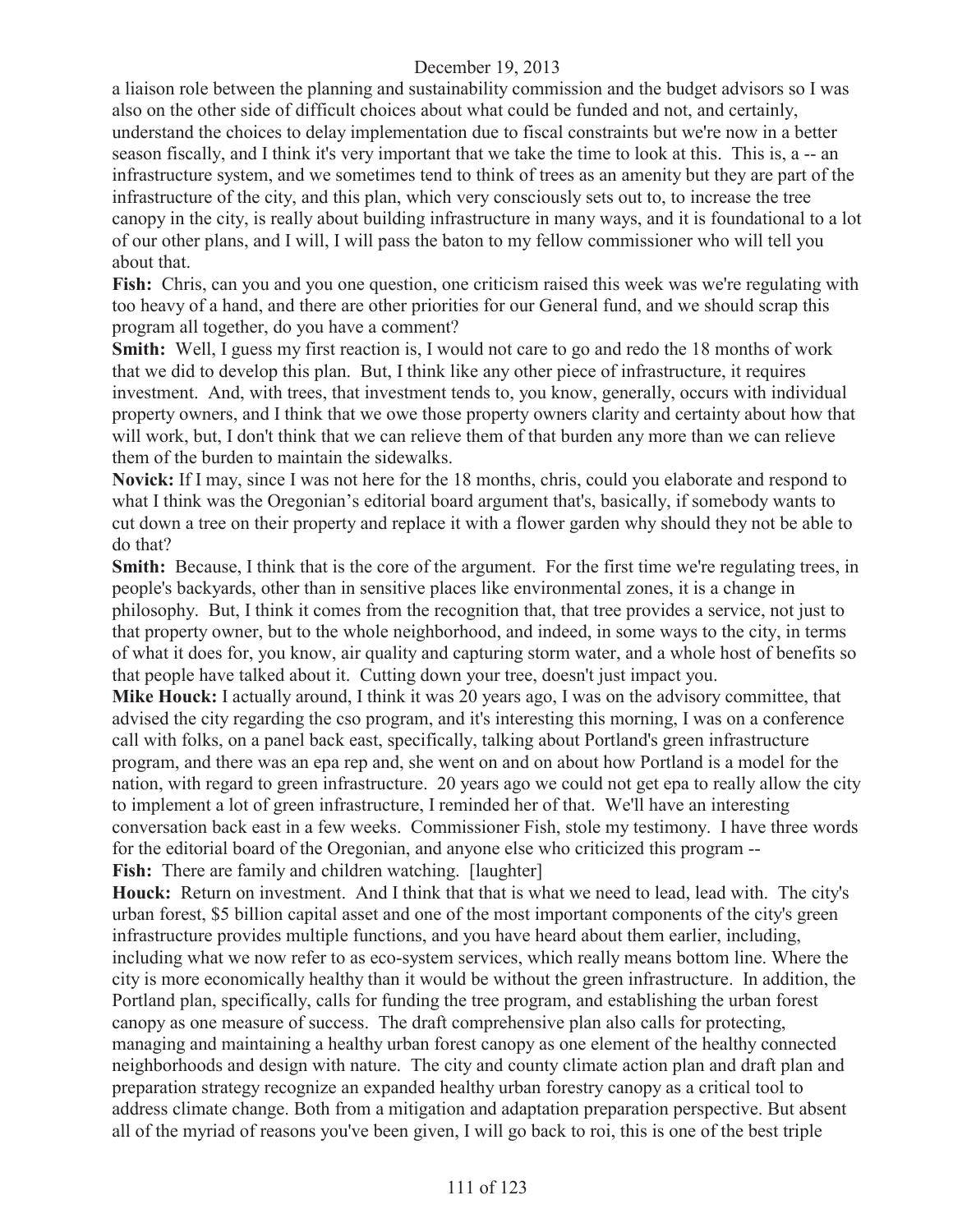bottom line decisions you could possibly make, a healthy, thriving, urban forest improves ecological and human health importantly, and is an investment that will literally grow over time. Thank you. **Meryl Redisch:** Good afternoon, and thank you for giving me the opportunity. As chair of the urban forestry commission, I want to express the views of the commission, and that is that we unanimously support the implementation of the plan, and here's why, you heard, of course, a lot of the reasons, and I was -- I was part of the work session and part of the engagement process, and from my view, there was unprecedented support, from a spectrum of Community activists to developers, homeowners, arbor care professionals, and I think that it would send a terrible message to people who put in thousands of hours to either testify or give input, and help craft a document that protects a \$5 billion asset. Commissioner novick, you asked about the private property piece, and one of the things that I haven't heard yet is the following case to be made for why a regulatory approach in permits are necessary and permits help track the trends that are happening. So, it's a tool to use from the agency's standpoint, as well as from professionals, and people who care about, expanding and increasing our canopy, about what is happening to large, healthy trees on both public and private lands. And the unintended consequences that happen when we lose big trees. Shade. Wildfire habitat. Storm water management. Carbon sequestration, so I look at it as a tool to help us track what's happening on our landscape.

**Novick:** Just to play devil's advocate, it's not just a matter of tracking, right? You also, if you cut down a tree, you are supposed to plant a new one, right?

**Redisch:** Correct.

**Novick:** So you are not allowed to say, this used to be a place where a tree is and now it will be a flower garden for the rest of my life.

**Redisch:** I'm not sure that I understand --

**Novick:** It's not just about tracking but has substantive implementations.

**Redisch:** Sure, and the other point that I want to make is that it does not preclude homeowners from cutting down trees. People can -- it does not necessarily mean that people will not be able to cut down the trees, it provides a review and a way for once again, the city to, to look at what is happening on, on the landscape.

**Novick:** But if it's a large enough tree are they not required to replace it by planting another tree? **Redisch:** That is correct.

**Fritz:** Or to pay the city in lieu. If you do want a flower garden you can go there but you're going to replace the values to the community that you cut down.

**Novick:** Again, just to play devil's advocate, there is a lot of things that people can do with their own property, and their own families have an impact on society at large. For example, if you feed your kids a lot of junk food, they are likely to wind up unhealthy, and drive up everybody's health insurance premiums, but we haven't yet started prohibiting people from feeding their kids junk food. So, how would you draw that distinction?

**Redisch:** Maybe we should invite former mayor bloomberg to Portland, and --

Fish: No, but I think steve raises an interesting point. We don't allow people to do bonfires in their backyard. We don't allow people to store hazardous materials in their garages, we don't allow people to, to take fats, oil and greases and dump them into the, the stream. And, and, so, it's -- I suppose, from one view of freedom and, and from a libertarian point of view that says property rights trump community rights, there is a principled argument to be made hands off my tree, but if we view the tree as having a larger community benefit, like clean air, clean water, storm water management and other things, here, we're treating it sort of like our health and safety codes with structures, a live structure, similar to an inanimate structure. I think your point has more, as a devil's advocate, has more currency around the question of is the regulatory footprint reasonable? So, I think that we have to monitor, we're not trying to create an onerous set of burdens.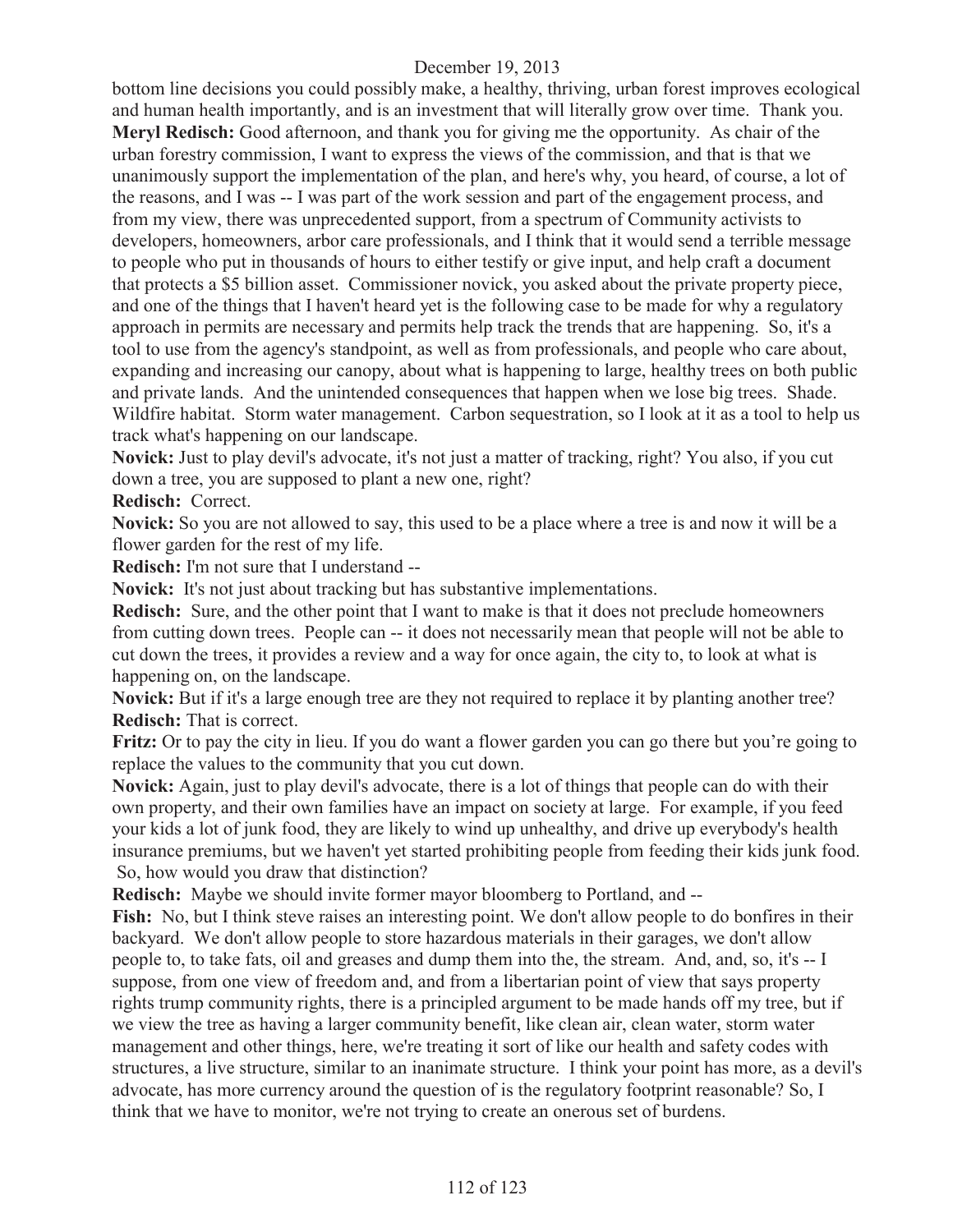**Smith:** I think it's worth pointing out that it's a fairly large tree before we look at the regulatory footprint and there was a debate about how big of a tree that would trigger it during the original adoption, and we settled on a larger radius than what we started with. So, it's not like we have not looked at where that threshold should be.

**Redisch:** We compromised quite a bit on this. And just --

Fish: Put your name for the record.

**Meryl Redisch:** I am meryl redisch.

**Hales:** We know who she is, we know who you are.

**Redisch:** And just to, to follow up, I wanted to, just underscore the implementation of a new code will require clear and compelling communications plans that focuses on the positive attributes of how this works, why it was done, and how it will benefit the community. And, the urban forestry commission welcomes the opportunity to help deliver that message. We greatly appreciate staff at parks, development services and, and the planning and sustainability bureaus, for all their good work, and we thank you for your expression of sincere support, last year, and we look forward to that support again.

**Fritz:** Thank you very much, I appreciate this.

**Hales:** Thanks for your many hours of volunteering.

**Fish:** Do we get to fuss over you later? Is there something later in the calendar year that we get to fuss over you?

**Fritz:** Our second panel, is bob Salinger here.

**Hales:** He is.

**Fritz:** He's on the tree project stakeholder discussion group. Scott fogerty was not able to stay but susie peterson is representing the friends of trees, and greg schifsky, one of the first who start warts who started this project from southwest Portland is also joining us.

**Bob Salinger, Conservation Director, Portland Audubon Society:** Good afternoon, mayor hales and members of the council, I am bob salinger the conservation director for the Portland audubon society. I am also on the parks board and the budget committee, as well. And i'm here today representing the audubon. And both jim labbee and I served on the tree advisory committee, on behalf of audubon, we were one of the groups that advocated for that committee starting back in 2005. We've been talking about this for a long time. And it was a long, inclusive, good process. There was a lot of stakeholders at the table and, folks supported moving forward on this, and so it was exciting when it was eventually ratified by council. We're here to strongly urge you to accept the report today, and to implement this plan. We consider this package a critical part of the green infrastructure. Every bit as important as planting trees, putting in eco-roofs, building green streets. And this is a \$5 billion asset, as you already heard and we need to take care of it, we would not put in a sewer and then ignore it. This is, this infrastructure needs to be treated like any other infrastructure, and we need the mechanisms to educate people about how to take care of it, and how to protect it, and we need regulations to ensure we continue to increase our canopy and not decrease it. As I said, I think taking care of our trees is every bit as important as planting them and, and it's all the more so, because this is an asset that increases in value over time, and unlike a lot of assets, that deteriorate, a tree provides a more and more eco-system services the longer it's in the ground so that investment pays back more and more of the longer that tree is there. And we need to, not just plant them but make sure that they survive, and provide us the benefits, that's when we get the return on investments over time. And it's long been recognized our code is insufficient, confusing, contradictory and inadequate. You will see some rhetoric out there about what is the concern. Our tree canopy has increased over time. Everything is fine, don't worry about it. In fact, that's not the case. It has increased. But if we want to get to our target of, of 33% canopy at the rate that we're going, it would take 160 years. So we're increasing, but we're on a very slow trajectory, and our trees are getting narrower, and more columnar, and we're losing our big trees. So, the trees that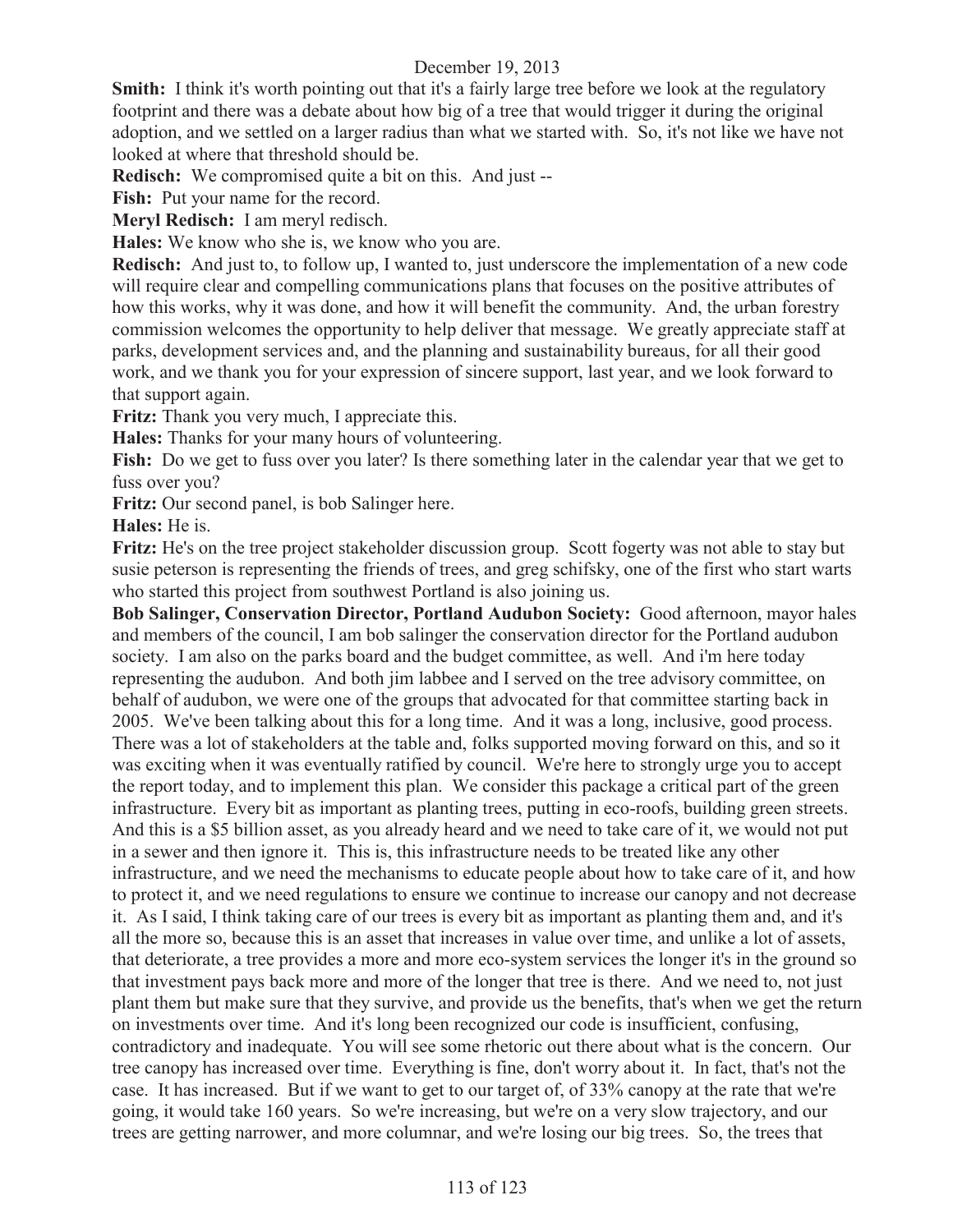really provide the greatest eco-system values, the best return on investment, are slowly being replaced by smaller trees because we don't have an adequate system in place to teach people how to take care of them and what to plant. As chris has noted, we need trees like any other infrastructure, so, I would just end by noting that this plan was, was supported by a broad array of stakeholders, not just the environmental community and neighborhoods but also the development community, they wanted a plan that was clearer, less confusing, so, with that, I really do hope that we move forward and implement this. The last thing I have to say is addressing commissioner novick's comments and question, if we are going to get to that target of 33%, it is going to happen across the entire landscape, it cannot be just in the public right-of-way but involve people's backyards, we're all stakeholders and we have a vested interest in making sure that our green infrastructure is adequate, that's what protects our great infrastructure and keeps that value in place, as well so I think that we have a role to play, one other point that I think is important to take into account is a lot of times the trees were put in at the condition of the development but when that development turns over, and becomes just a, basic, private lot, somebody can turn around and cut those trees down, so, we don't have a system in place that protects that investment, that's sometimes is required over the life of that investment. So, there are a lot of reasons, very legitimate reasons to say that private property owners really do have a responsibility to protect, maintain those investments. And contribute to the overall health of our landscape. And I would emphasize the fact that they do not have to plant another tree in that exact same spot. They can put it into a fund to plant elsewhere, so they can put it in their garden but they have to do some mitigation. We thought that mitigation was too low, frankly. That was one of the contentious issues, and it was substantially weakened to make sure it would not be onerous on people. Beyond an unreasonable level, so thank you. **Fritz:** Thanks for being here, bob. Susie.

**Susie Peterson, Friends of Trees:** I am susie peterson, and I am with friends of trees, and scott fogherty was hoping to speak tonight, and so what i'm reading is what he has written. So, pretend like I have shorter hair, a deeper voice, and some of these points, I know have already been touched on tonight. But, I don't want to cut corners on what I promised him I would read, so I will just go for it. Good afternoon, mayor hales and commission members, I am scott fogerty and I am the executive director of friends of trees, and thank you for the opportunity to share some thoughts on the consolidated tree code and for taking time to recognize the social and economic values of trees. And the important role that they play in the community, I participated on the stakeholder committee, that review this issue over the last 3.5 years, overall I believe that a uniformed application of regulations is needed to address multiple issues, with regard to trees, and overhaul support, the city tree project. City-wide tree project. And i'm speaking on behalf of our organization, and for the trees that have no voice. Friends of trees serves a variety of roles in planting and protecting trees, including taking a lead on watershed health improvements, recruiting volunteers, and sponsors, and educating the public about the values of trees, and helping to influence tree policy at the local, state, and federal levels. Trees are a \$5 billion asset of the city and provide watershed health eco-system services that compliment traditional infrastructure services, and provide collateral benefits. Among an array of benefits, trees clean our air and water, and absorb toxic particulate matter from roadways, and increase our property values, and sequester carbon dioxide, and mitigate urban storm water, and reduce the urban heat, and increase the energy efficiency in our buildings, and reduce the neighborhood crime, and provide wildlife habitat and improve our quality of life and the livability of the city. Trees are recognized for their value, and play a role in the success of many city plans and programs including the Portland watershed management plan, the urban forestry plan, and the comprehensive plan and the climate change action plan. Yet today, protection for our urban trees is inconsistent at best. Dramatic increases in tree planting efforts over the past decade are undermined by lack of protection and mitigation requirements for trees on much of the landscape. Confusing and contradictory regulations, lack of education, educational outreach resources, and insufficient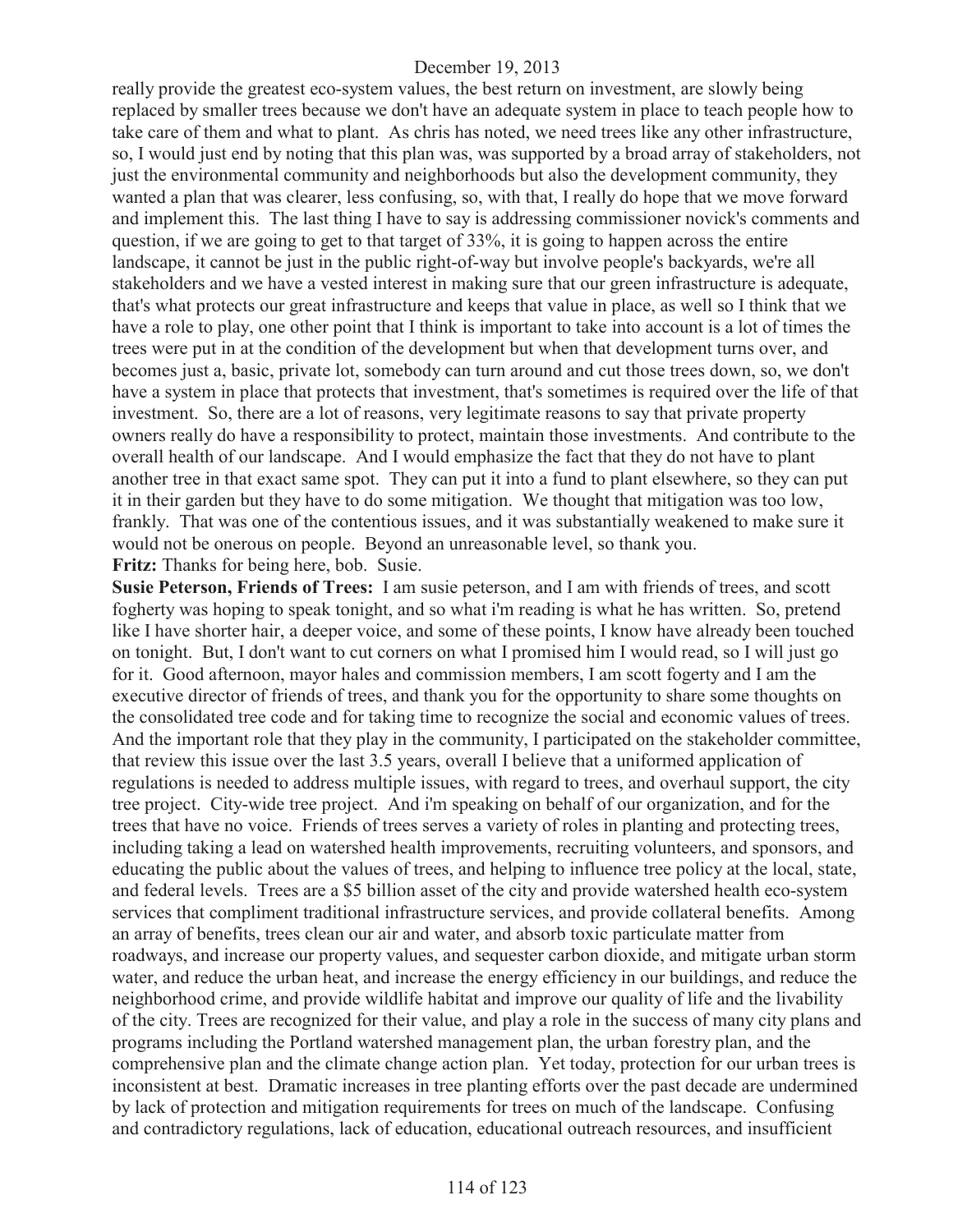enforcement capabilities. As older and larger trees are being lost we are increasingly replacing them with smaller and more columnar trees which provide fewer eco-system services. As the old proverb states the best time to plant a tree is today and the second best time was 30 years ago. The proposal being brought forward today will create clear, simple, consistent and comprehensive protections for our urban trees. In order to achieve environmental and livability goals of the city we cannot just plant thousands of trees, we must also have stronger regulations in place for the preservation of trees. Friends of trees believes that if we are going to shoot for a 33% canopy cover goal as outlined in the urban forest implementation plan, planting trees alone will not achieve that goal. Not only should we plant trees, but we must also preserve and protect to a reasonable level and to the best of our ability, all those big, old trees that also make up a great percentage of our current cover. These propositions are not mutually exclusive, and compliment one another to reach the canopy goal. We applaud the city's efforts to plant more trees, and we do need more, but we also need to preserve existing trees on private property, and not just on street right-of-ways. And in doing so, we continue to recognize the many environmental, economic, and social values provided to us by trees. Let's see. I skipped over that. Regulation and enforcement are necessary to protect the assets of the greater Portland community, and that is a last resort. Mitigation in the gentlemen proximity of tree removal is necessary. Mitigation requirements must be structured so the value of the tree removed is taken into consideration. And the mitigation is directed to a specific, discreet fund to plant trees or to help enforced regulations. And absent this, there will continue to be a lack of transparency and accountability, friends of trees truly appreciates the city efforts on this topic and strongly encourages this opportunity to implement equitable, fair, and strengthen uniform code regulating trees in the urban settings. The first step needs to be preservation of big, older trees, to keep our canopy growing. And which is consistent with several regional plans and supports, continued investment, in our urban forest assets. In closing we support the proposed code changes, and encourage funding the program to implement them. Thank you for your time and effort on the issue. **Fritz:** Thank you very much. Greg.

**Greg Schifsky:** I am greg, and mayor hales, and welcome. And commissioners. I was one of, I think, many residents in southwest Portland that, that did kick things off. About this tree issue thing. And we were not alone because at the same time, we discovered all around this city, coalition, people in coalitions everywhere, thought the same thing. They were losing the giant fir trees, which you alluded to, which say this would represent one of those guys, I know you like my tree models, I didn't bring them. In the beginning, of the history of this, is what, what i've been asked to present, and roberta, has laid out, I think, a great history, some of the names that are worth mentioning are amanda, herself, and convening the committee, and bonnie mcknight, southwest community members, and members from all over the city, and myself, margot Barnett and john gibbon and is leonard gard. And trees, what are they? They are biology, and what are we? We're biology. And we take four things, we like good food, we like good, clean air, and water, and a safe cultural pleasant place to live. So do trees, they are no different, so we have got to take care of them. A great deal of research in learning has been taking place all along the way since 2005, when we first started this effort, to bring this tree policy forward, and I do, wholeheartedly support the budget for it. And, every 10 years or so, every decade, new things are learned about trees. And isotopes are one thing that trees due to talk to each other, and they release them. They can tell when they are under attack by insects, we know, that they maintain watersheds, better than if they weren't there, and so, it's, it's critically important that we have them. I was interested in these big trees long ago, i've been working in the landscape industry for 40 years or so, i'm retired, and I watch these big guys fall down, and the city will replace them with little guys like this. And say in 20 years, maybe they will grow up to be this tall depending on the species. If you leave this big guy in place, the value that it's providing today, is incredible. And in 20 years, it's going to add another big giant value to us. And we are a region, we are in one of most beautiful places on the entire world. And if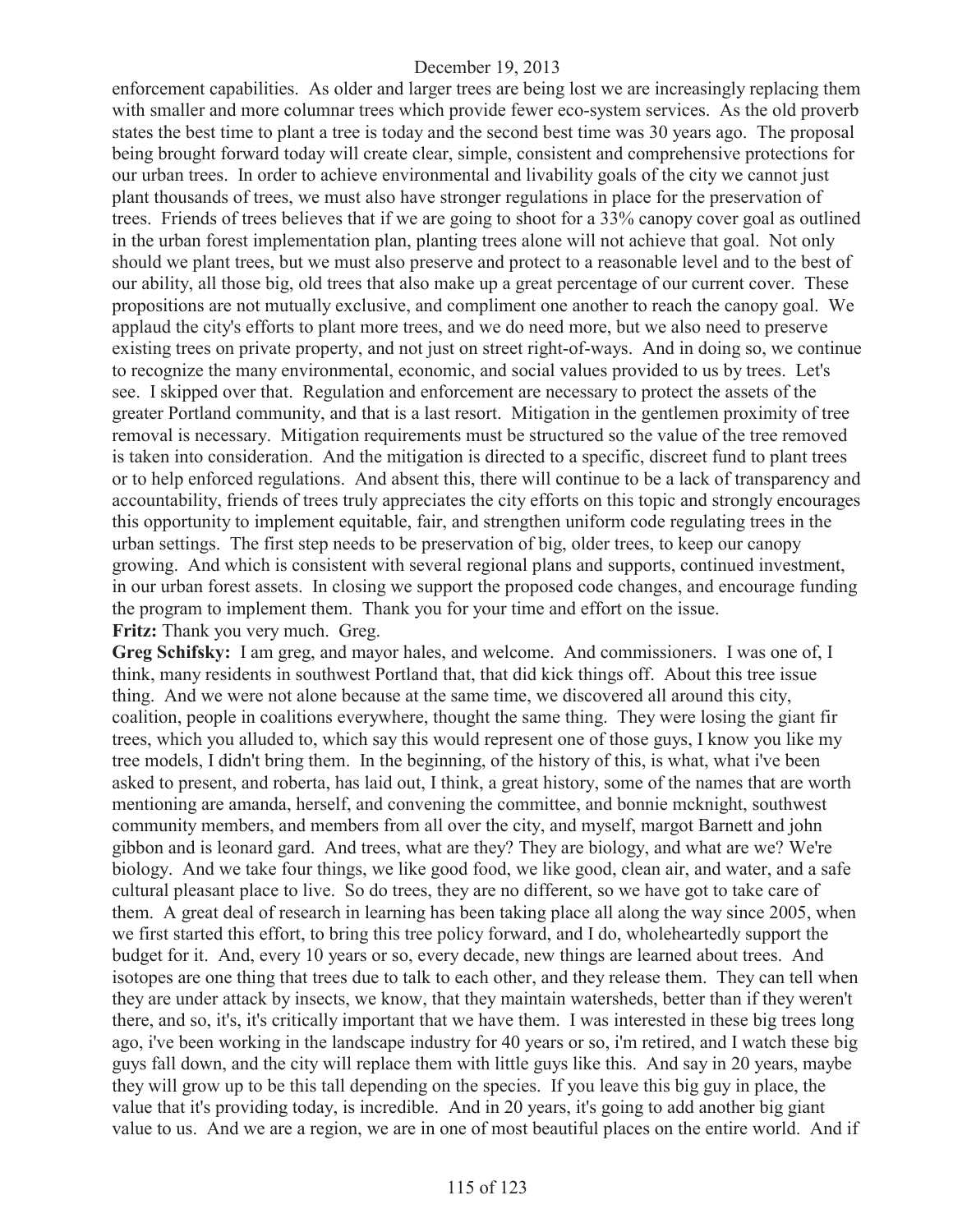you think of it in terms of Portland being in this region, we shed water to the willamette, to the columbia, to the ocean, and fish run back and forth, and we're species, and other species, live here, and species we cannot see, and only except under a microscope, and we need to take care of them. So that's why i'm really in favor of this new tree policy, which does simplify things for people like myself, and i'm a homeowner, and other neighbors and developers. And I am thankful that the developers, actually, came along to the stakeholder meeting for the 18-month period, that bds convened because they provided some, you know, good information because they got their feet on the ground and they know what's going on right then and there. And so, there is all kinds of energy, and thousands of hours of labor that went into this tree policy. And, it would be really nice, if you guys lived up to the word, sustainability. And kept our trees, especially in support of these big guys that we have all around.

**Fritz:** Thank you very much. And that's a nice segue, I have one more person I would like to bring up, justin wood, from the homebuilder's association, who I did not ask previously, but, the home builder's association, was a remarkable partner as we were developing the policy so I want to give justin an opportunity to give their perspective.

**Fish:** Are you here with your father-in-law?

**Justin Wood, Portland Homebuilders Association:** I am. Good afternoon, mr. Mayor and commissioners. I am Justin wood, and I am with the Portland homebuilder's association but I am also an infill builder here in Portland. Let me start out by saying that i, along with several of our members were involved for several years in the formation of this code. I do believe that the current rules and regulations in regards to the development are spread across different bureaus, code books and zoning regulations. Both new home construction and land divisions are subject to confusion, and lack of flexibility. This current tree code does a good job of consolidating the process, and providing a single source, and point of contact for issues related to the trees. And I feel staff and the stakeholders involved came to a good compromise on many of the issues that this code wasn't -- the code was developed at the end of the day as one that is fair and we can live with, it does ask the private homeowners to give consideration to tree preservation, just as builders and developers. Is this code perfect? No, I think we need to go into a tree code like a pilot program, and council and staff need to realize that we may find issues and imperfections with this code, and have the willingness and flexibility to adjust the code as the need arises. The issue that I wanted to bring up today is the one in the budget, and implementation. And for a code that's goal was to streamline the process, the cost and the level of complexity with which the implication, with which is, implication is proposed is concerning. The initial proposals from staff, when we were evaluating the tree code, estimated the need for 5.5 full-time employees, at a cost of approximately \$350,000, and the proposed budget is asking for 8.5 full-time employees, at a cost of somewhere in the neighborhood of 830,000. And not only is there an Increase of three employees, but the increase per cost for employees is more than 50%. And I understand from staff that this cost per employee in the initial review was incomplete, and did not consider all costs like cars and rents and various other things, but I do question the need for the three additional employees. I would also contend, for example that, we do not need two full-time inspectors. As you pointed out earlier, mayor, currently, bds inspectors conduct general planting requirements now, and while we may need a designated inspector from our preservation requirements I would argue most people can count if there is five trees on a site. And regarding fees, when this code was drafted the estimated cost for a building permit was to be approximately \$60, that fee has grown to a \$735 fee for plan review which is reasonable close. Plus a \$95 inspection fee, for tree planting and another \$95 if you preserve the tree, and that needs to be inspected. So what was once a \$60 fee is \$265, if you built a house and preserved the tree with the increase of over 400%. I don't want this code to be thrown out and for us to start this process over again, but I do ask council to ask staff to reconsider the staffing needs, the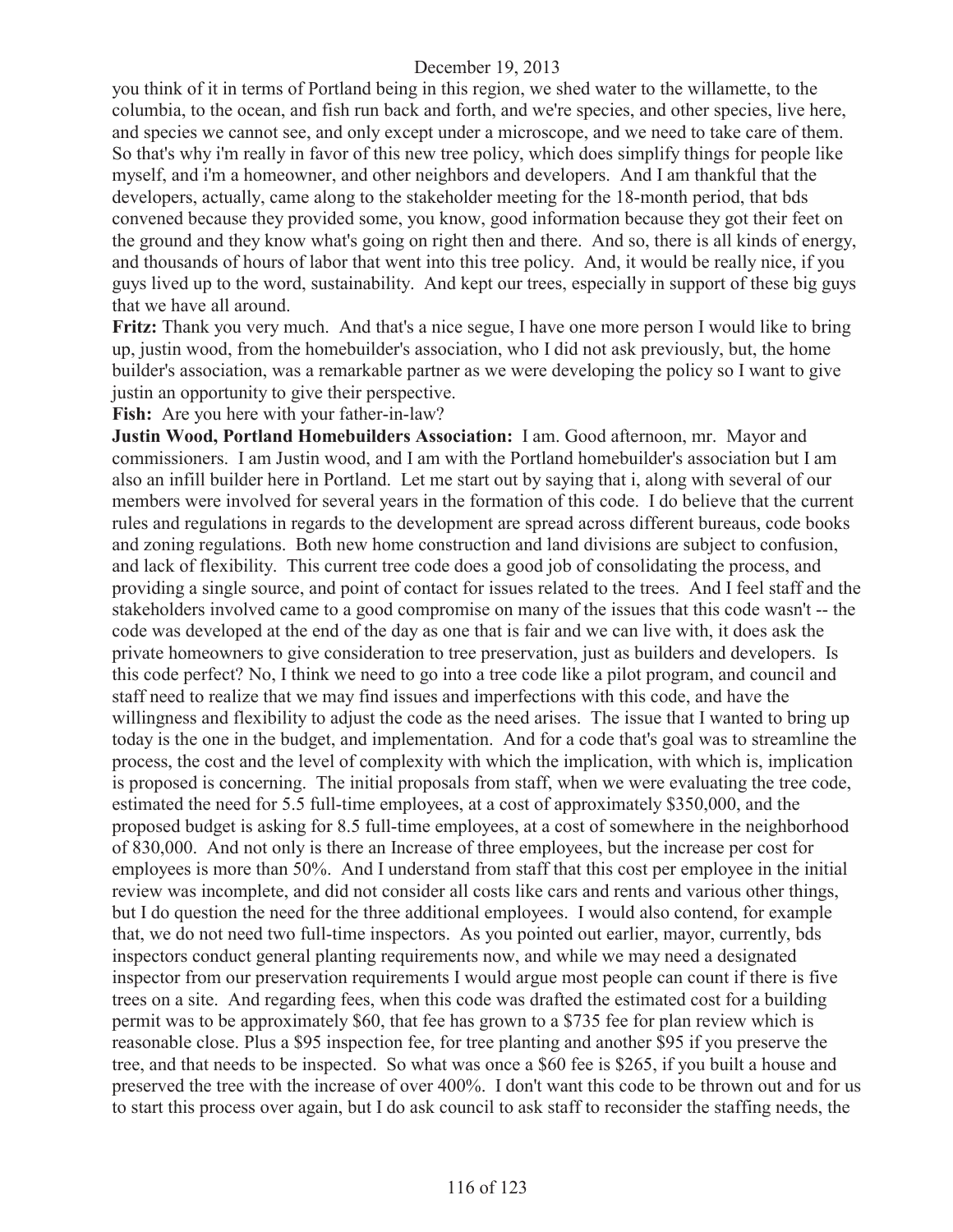proposed cost, and to please bear in mind this code may not be perfect, and be flexible as the need arises, thank you.

**Fritz:** Thank you very much. Appreciate you being here.

**Hales:** Great. Is that all your Invited testimony?

Fritz: It is. So if you go to the signup sheet. Thank you.

**Fish:** How many people signed up?

**Moore-Love:** Seven people left. The first three, please come on up. Are john gibbons, and Arlene, and dave warrington.

**Hales:** Mr. Warrington, are you here?

**\*\*\*\*\*:** He left.

**Hales:** Calling the next person.

**Moore-Love:** Bryan burch. And followed by jeff Fish. And barbara quinn.

**John Gibbon:** Mr. Mayor, I am john gibbon, and I am going to give some remarks from SWNI, and then a few of my own, and I will, ask the council's indulgence, and I will stay and ask questions, but I had a 4:30perb meeting, and i'm not sure that i'm not part of the quorum, so, as soon as I can leave, I would appreciate the opportunity to go. First the remarks from swni. Miss fitzgerald left her written remarks, but I just want to read over them. The swni board met briefly last night and discussed the proposal, or i'm sorry, met last night and briefly discussed the proposal before you today, swni is supported, the strengthened tree policy in the past, and we've been concerned about the loss of trees, due to infill development over the years, and initiated the discussions that led to the city-wide tree program adopted in 2011. Every tree removed impacts our neighborhood sense of livability, new developments, especially in areas, with large trees, tree lots that result in fewer trees, and more, more impervious surface negatively impact storm water management, in the most storm water constrained area in the city. We also need the city's technical assistance, such as when we are dealing with downed trees during wind and ice storms, and other natural disasters. However, what I heard from the board last night, were concerns over the cost of the program, and the bureaucracy to run it. We have not reviewed the implementation plan in detail and I cannot provide the specifics today other than the swni board's request to keep any fees to individual homeowners as low as possible. It's important to maintain strict requirements for new development and have developers to support the program. But, please, keep the costs low when no development is proposed. And, of course, just having heard, mr. Wood comment, I certainly understand that cuts both ways. I hope that the timing of this report today will allow us time to review the implementation plan in greater detail. And I am sure that from what i've heard from you that the budget process will do that. But we would have to get started on that. Now, onto my own remarks. I live in an area which, where the city tree restrictions were imposed with our 1970's area pud, and early 1970s year pud, and our hoa has, administered that system with a basic cut one, replace one policy since then. And I can tell you, commissioner novick, that is -- does not mean that we, my wife and I -- we have removed larger trees, and I know that that's going to offend some of my colleagues back here, from swni. Or, I mean -- yeah, from swni, but we still plant flowers, and we still grow trees, and we replaced every tree with something maybe more appropriate to the size and, and that's one the important things that I want to stress to you, about this tree policy, and I think that's an important reason that we want to implement this tree policy. Because quite frankly, with what was done in precisely in the 1970s, I have spent more than 10% of the purchase price of my property in getting trees out that don't fit the, the -- didn't fit under the code as we would implement it. And I have had to remove big trees, within five to six feet of my home, and those are trees that we have all decided will be removed almost of right under this new code. And the other thing that I think that this new code will do, is prevent that from happening in the future. Because as we bring experienced people on to make decisions about development, they will be able to say, not so many trees, let's put them in the right place, and let's do it right, and get some infrastructure that will, will -- tree infrastructure that will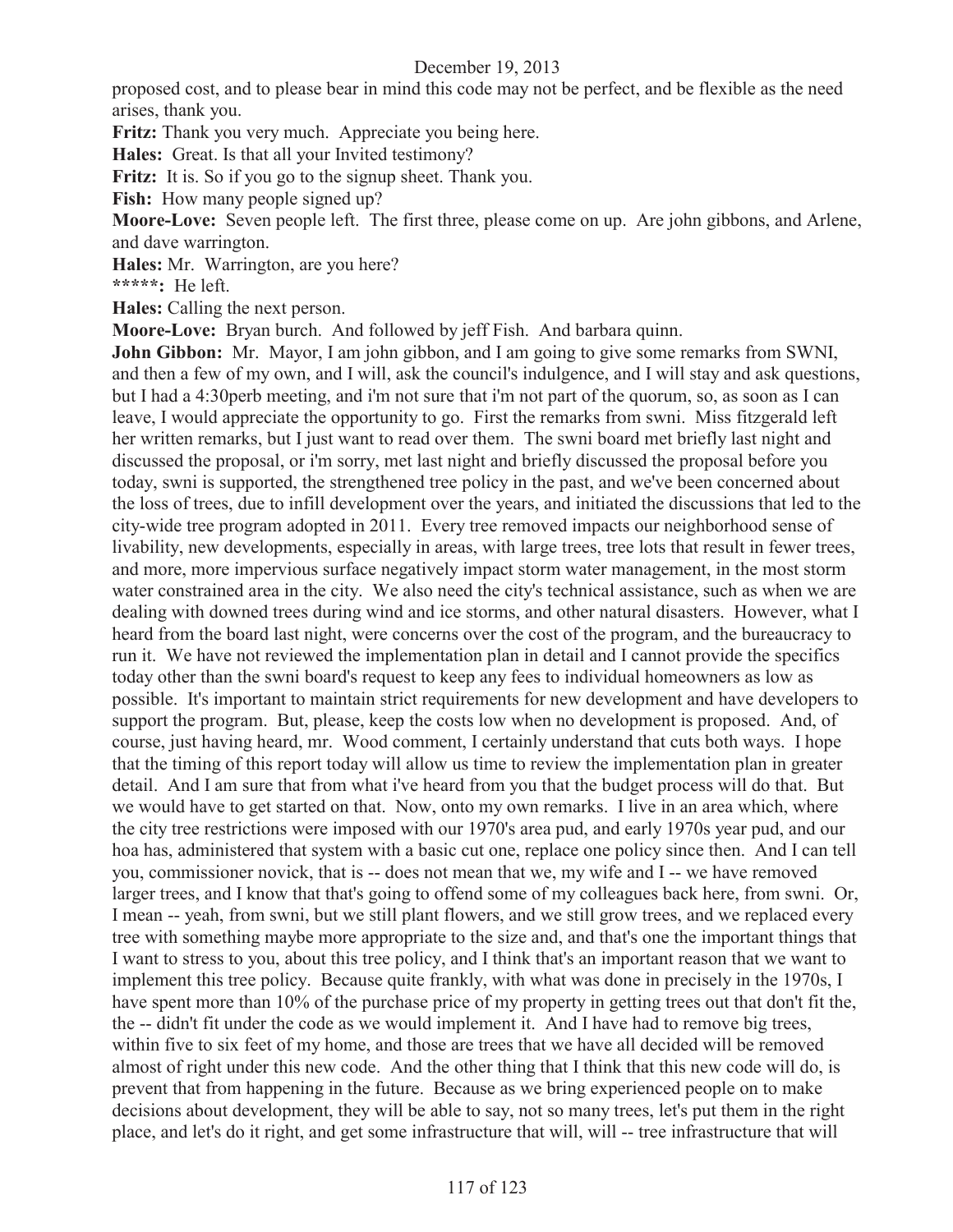survive, and be a benefit to people, and not be a cost to people. So, i'm in favor of getting this program going, and I know that it's costly, but, I mean, I paid for the cost of a bad program for the last 20 years, where I have lived, and if we don't get it fixed, there is still going to be that problem. Thank you and if you have any questions, I will take them and if not I will head to purb. **Fritz:** Thank you for staying and for your service on purb.

**Arlene Kimura:** Good afternoon, mayor, and commissioners, and I am Arlene kimura, I am a resident of east Portland. We are on the side of town where trees are going, and one of the things that I want to ask council to consider, is that we have many development patterns that happen where the trees are cut, and they go oh, there were no trees on the lot. So, inspection and enforcement is critical for us, and the budget may be, may have to be tweaked in terms of the recommendation but I want to urge you strongly, that we do need inspectors and we do need an enforcement mechanism. Otherwise, we continue to lose our tree canopy, and as someone else pointed out, the \$5 billion investment is going to rest on a 15-foot decorative tree, as opposed to a, a 200 feet noble Fir or anything like that, it becomes critical, and we don't have an urban canopy and we're not building them on street trees. Thank you very much.

#### **Hales:** Thank you.

**Bryan Burch:** I am bryan burch, and I would like to point out that the opportunity we have here, is not just a regulatory at one point but an educational one and as a member of the education and outreach committee on the urban forestry commission, my, our goals are to reach mostly children, at a young age, and to educate them about the value of the trees, that we plant with them on their schools, and on the street trees, and I think that's important for the commission as a group, to accept not just the regulation, you know, the regulation aspects of this proposal, but to think way ahead at the educational opportunities, that we will be implementing by bringing students into the reasons, all the reasons that have been outlined here, in council, about why trees are, and why we put them where we do, and how we do it and so, I would just like to emphasize that, as an educational opportunity, to our youth, making this investment not just for this year or next year, but, for 30, 40, 50 years from now, is crucial. And I also want to take a crack at your question, mayor, why can't the other inspectors make these kinds of inspections, and I think simply, it's for the same reason that I don't think that I would have my accountant cut my hair. I think that trees are not like pipes. They are assets, but they are not -- they grow, they are an art form onto themselves, and so, I think having these inspectors specifically for trees is an imperative, as well. Thank you. **Hales:** Thank you, thanks very much. Good afternoon.

**Jeff Fish:** Good afternoon, mr. Mayor and commissioners. I am jeff Fish, 1834 southwest 58 avenue, Portland, Oregon, and I am a builder, have been for 40 years in the city of Portland. And I sat on the tree stakeholder's committee, I am also vice chair of drac, and speaking of that, we had a preliminary report regarding this issue, and from staff and drac met today but we did not talk board of directors, and they have not taken any official stance on this. I, for the most part, am interested to see this go through, and I was out of town when it went to council two years ago, and I think, and I believe in most of the budget items, I do believe that there is some opportunities maybe to save a bit of money, and I am one of those that believe, as a couple of people spoke here about, the multi-hat inspector and I did talk prior to this meeting, to jenn cairo saying that her concern is most of the time the trees by bds inspectors don't get counted and in november mine got counted because we missed one and had to put one in to get final. I think that for me, as far as just having to put five trees in, or four trees or something like that, I think that they could be inspected by bds inspectors, and we have, we do an inspection, and we have codes that we have to call in, whether it's framing, plumbing or whatever, and I think that when the inspection process is done, you can go ahead and code which one has to be done. If it's a simple inspection, the building inspector can go out there and count the trees, and he can do that, and if it requires some sort of mitigation because you have done a land division and environmental, touch on the environmental property, it may be coded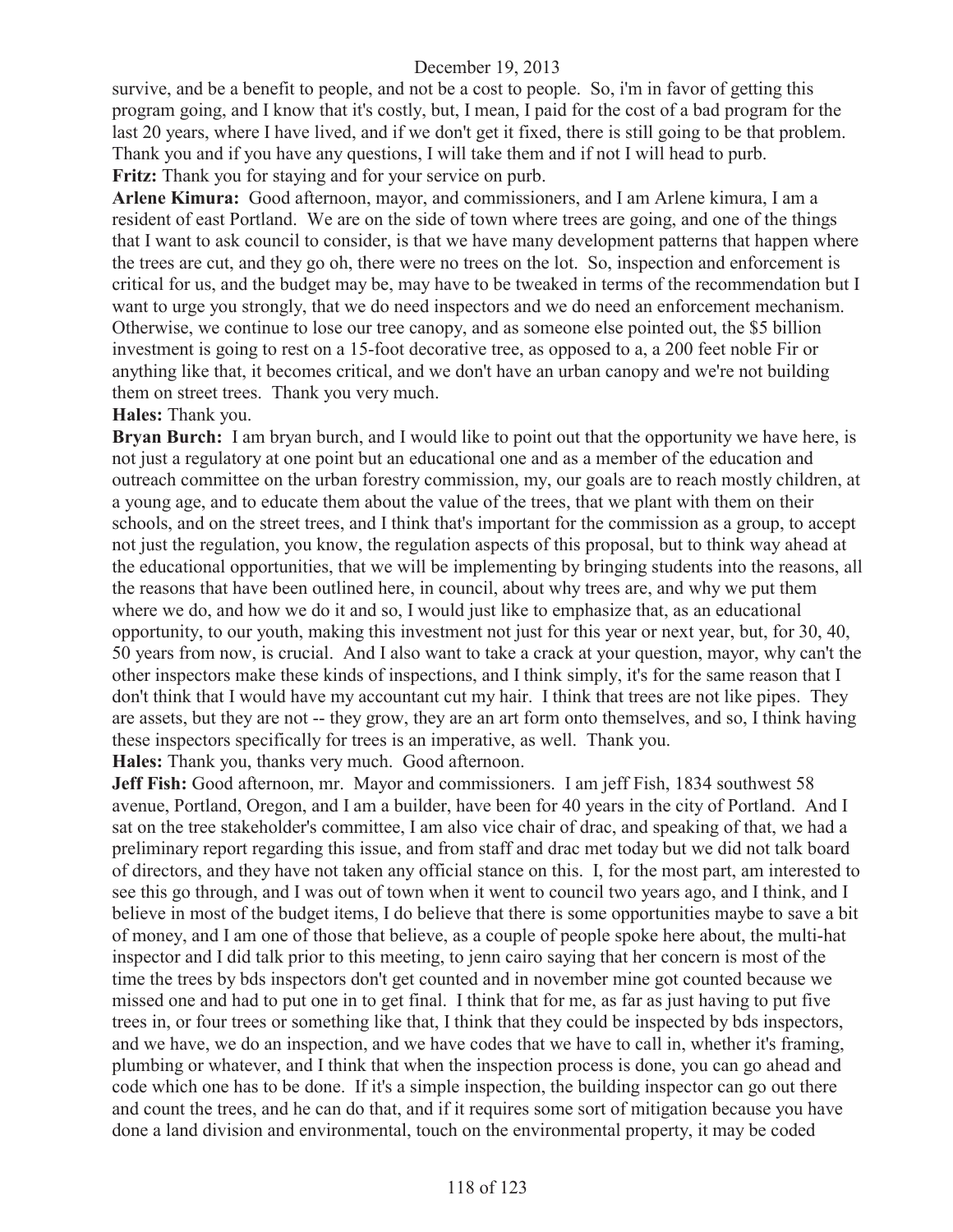differently so it has to have the inspect ever come out from the urban forestry. And we're talking about canopy, and yes, we want canopy but we have to realize in this city, that we are, we are intensifying daily, and we're one of the densest cities of our size in the nation, so, you cannot say - you cannot have your cake and eat it, too when you are trying to densify and put more buildings on properties, so, and we get compared quite a bit, our canopy against other cities, well, if we get compared against austin and atlanta and places like that, where they are building on 10,000 square foot lots, and last year we build on a 1600 square foot lot and there is a difference of what kind of trees you can save. Also, being revised that the public has different perceptions, we finish a project in may, and a house with an adu, and in which we saved a 4-foot diameter oak tree, and we had to set the house close to that, and we sold the house, and the home inspector cited us for the house close to the tree, and long story short, I had to write a tree warranty. To keep the tree for the buyer, the realtor was concerned for her young client, that tree is going to fall down, and I basically, wrote a tree warranty saying that we would take the tree down in a year if it died. So there is other aspects that we have to deal with out there, and even if we try to save a tree. And let me take a couple of quick looks, and I think that's for the most part, the issues that I wanted to bring up. I think that in the long run, we may have to look at this and tweak some things to make it work for both sides. I think that over all, the stakeholder group came out fairly good for both sides of the table if you want to say that the people want to save every tree versus the development communities that know what we can save and can't save. So, thank you.

### **Hales:** Thanks.

**Fritz:** Thank you, jeff, I apologize I didn't call you earlier. I couldn't see you behind the other folks there, so as a member of the development review advisory committee and the stakeholder committee, thank you very much for your work on this project.

#### **Hales:** Please. Go ahead.

**Christopher Maschiocchi:** Mayor and council, thank you very much, you guys have had a long day, so I will be brief. Christopher, I am a resident of hazelwood, and I want to thank the people who put these codes together because not only was it a tremendous amount of work but it kind of represents the kind of thinking that, actually, drew me to Portland in the first place. I moved here because there is the most sustainable place in the united states. And to me, one of the most beautiful, and the beauty of this place is largely tied to the canopy that we have. And I would say that there is a real value, it might be hard to quantify but as a part of Portland's identity, this canopy, is extremely valuable. I live in hazelwood. I bought a house in 2006, in an area, about six or ten blocks square, and that is, essentially, a douglas fir forest. These are 100-foot tall trees, and my neighbors tell me that when they bought their house 20 years ago, it looked like bright wood. And I loved this place so much, but in the six years that i've lived there, I have watched at least a dozen enormous douglas firs just cut down. This is all on residential property, where these codes will make a huge difference, and in east Portland, you know, we're a place of potential that's waiting to happen. And we have the least amount of developed parks, the most school children and that canopy is a huge part of our identity, specifically, in that area. And so, it's very, very important to us. So, that's the main thing, I just wanted to share that, and, you know, and hopefully, these will be implemented because I think that there is an urgency to do so.

### **Hales:** Thank you. Thanks.

**Barbara Quinn:** Good afternoon, thank you for having me, I am barbara quinn, and I am a st. John's neighborhood activist, and chair of friends of Baltimore woods. Thank you, amanda Fritz, for taking the lead and showing the courage and leadership on this project. I appreciate it. It's good to see this go through, finally. The updates started as a grassroots movement among Portland residents and because we have, as a community, we value trees. And I think that we value them as habitat, as ascetic amenities, as he mentioned, and also, as signs of a healthy urban eco-system. Many residents appreciate the fact that large trees take hundreds of years to mature, especially things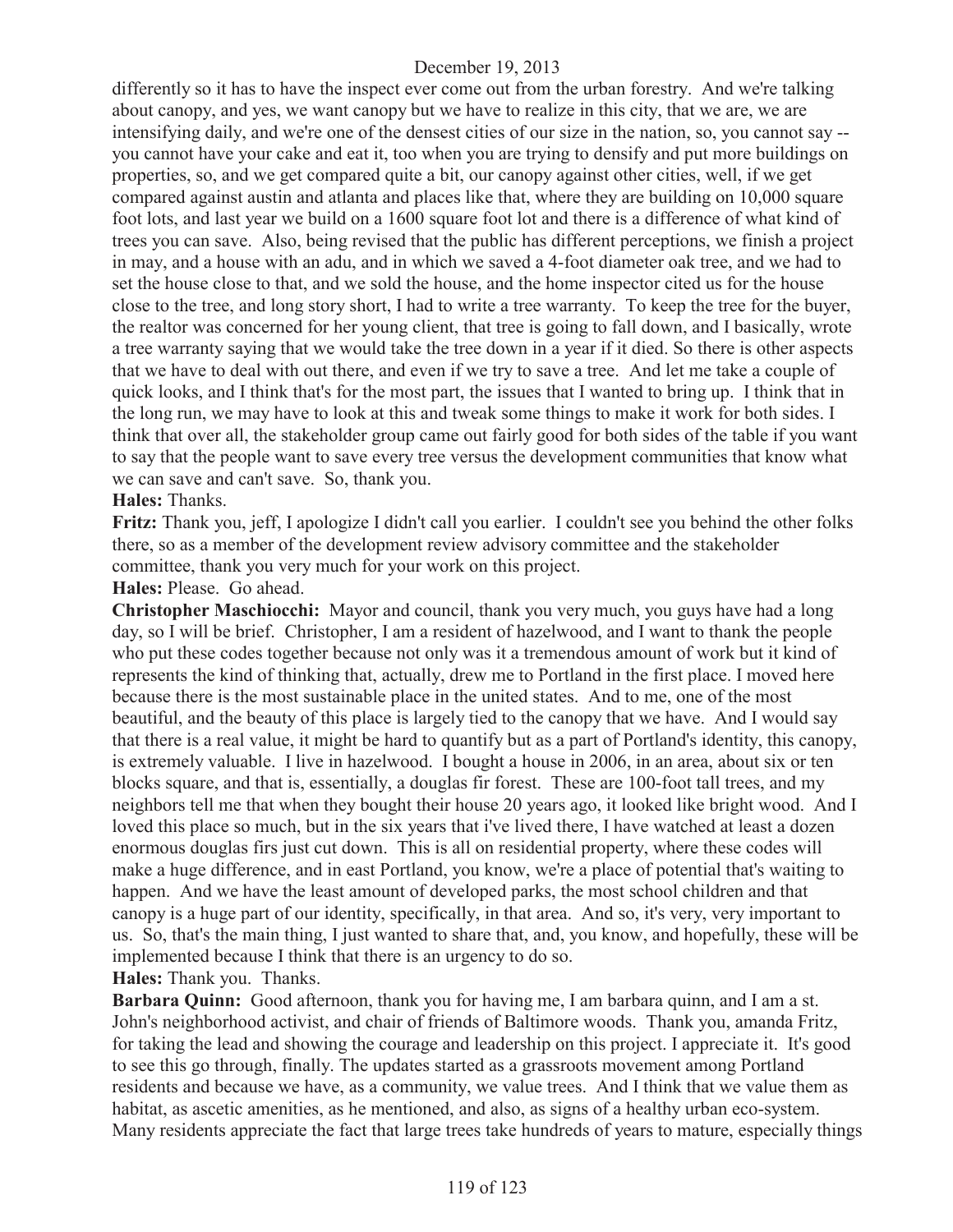like native oaks and recognize that that's a value that we want to protect. The new code does not prohibit landowners from removing trees, it just simply requires that they mitigate by planting something else. So, I think that's a good compromise and acknowledges the wider community valuing of Trees, that is healthy and truly grassroots Portland as commissioner Fish said. And we can't do whatever we want on our prior to property, if we do things that affect the air quality or that affect the groundwater, that's a wider community value that we need to protect, so, if we recognize trees, as something beyond just a particular landscape, part of someone's particular yard, which I think that we do here I think the community, the wider community does, I think that we should try to protect them better. In answer to the Oregonian editorial, I'd like to say I'm proud to live in a city that has a long range vision. And is courageous enough to see that and a healthy urban forest is a good thing. I am proud to be here. Thank you.

**Hales:** Thank you, and thanks very much.

**Moore-Love:** That's all who signed up.

**Hales:** Anyone else who wants to testify? Ok. Thank you all very much. We have a motion, I think, in order to accept the report.

**Fish:** So moved.

**Fritz:** Seconded, and if everybody could put your questions on the record, and we'll make sure that we get them answered before the next discussion.

**Fish:** Would you extend the -- in case that we have questions, that go beyond the record today, we just -- can we --

**Fritz:** Of course. This is the beginning of the discussion about what's next. But, it would be helpful, and for those who have been here, and stayed, thank you very much. If you could put your records, as part of the, your questions as part of the comments, that would be helpful.

**Novick:** Well, I think that, I mean, the elephant in the room is the cost, and we learned yesterday, that we're going to have is the projection is, is about, about \$5.9 million more in ongoing money and the next year, and \$3.3 million in one-time money beyond what we had last year, and factoring in, increased costs. And, that means, that however you slice it, \$781,000, is going to be a significant chunk of either those amounts combined and I know that I have got concerns about funding a west side disaster, recovery operational site. Sorry, it's the end of a long day, and I am confused about my own project. And I know commissioner Saltzman has concerns about the long-term funding for the fire bureau and as commissioner Fish was saying, the other day, we could spend that \$8 billion, or \$9 million six ways through sunday pretty quickly. So, I think that we have all got a long road to hoe in terms of coming together with the budget to fund this or any of a number of other priorities. But I really appreciate this is not an issue that I was involved in before, I really appreciate the clear presentation, and all the work that you have put into it and I am pleased to accept the report. Aye. **Fritz:** Again, thank you to staff and to everybody who has turned out the week before christmas to, to support this process and indeed whether pro or con I heard overwhelming support for the underlying policy, and that, i'm glad that two years later we're all looking at it and thinking, yes, this might work. And we did not come up with anything so far, that I think that we need to change. Obviously, we will bring back changes as we move into implementation. Assuming that the council chooses to implement, in retrospect I wish that commissioner Fish and I had put this in, into our list of things that should have gotten ongoing funded, when we did our budget note, with the money from housing and for housing that went into this year's budget calculations. I put in \$450,000 for the office of neighborhood involvement's graffiti removal, and mediation programs which had been one-time funded and which were ongoing funded in the budget, and I think that, this project is equally significant and in fact more so than those two pieces of urban living, which I think are very important. The parks budget committee has considered this item, and recommends, and what I think is in the record, recommends funding for the package, as a multi-bureau effort, it's not just parks, it's not just development services but affects transportation and environmental services and water. This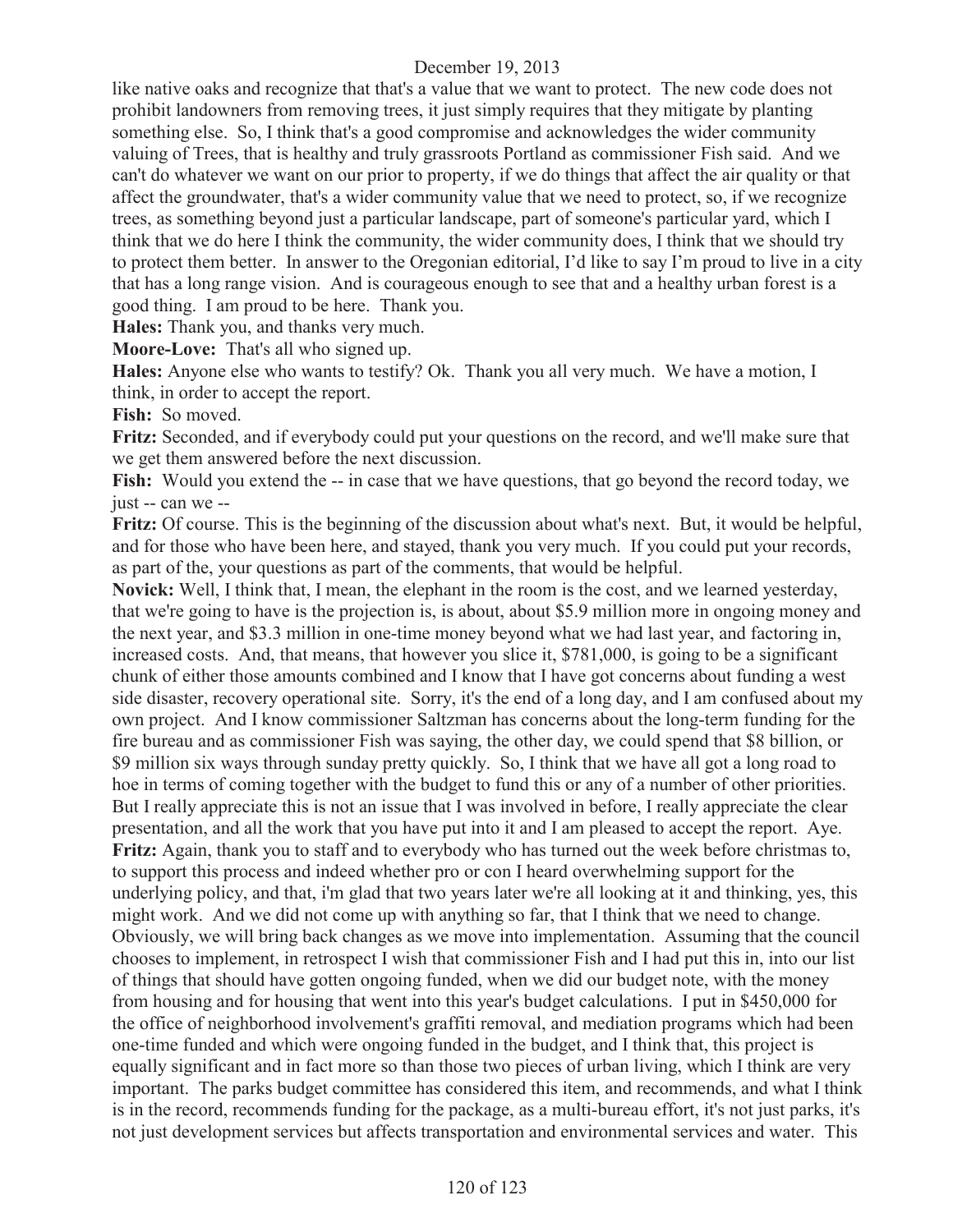is, this is us who we are, and this represents multiple commissioners, working on this project since 2005, and in fact, three mayors. Since 2005. We worked together to come to a proposal, and we will be looking at the budget, and what we can do about it. The devil doesn't need advocates, and I am asking you to be on the side of angels or perhaps the side of the lorax because I think that we already regulate trees on private property in the environmental zones, and we prohibit cutting of trees in protection zones, which are in private property, we reduce the cutting in conservation zones, and this project to me takes it one step further. Recognizing that every tree inside the city of Portland, affects our air sheds, our watersheds, and the quality of life, and as we heard from the residents of hazelwood in east Portland, it affects the character of the neighborhood, and it affects the property values, your neighbor's tree may affect your property value. And that's important. We have a climate action plan that we adopted unanimously, and which we have shown extraordinary gains in our air quality compared with other jurisdictions. Nation-wide. And which we need to continue to pursue, the concept of getting to the urban forestry canopy, target in 160 years, is not acceptable. Because if we don't do this project, we're not going to get there anyway. So, I think that that's very important to note. We have the current code doesn't work, and it creates problems, it's more, more costly for developers and others than this proposal, in many instances. This code brings together eight different titles, and will make it work, and yes, there is the sticker shock, I think, it's what's investing on, one of the things that we all as Portlanders, whether you are a far right or far left, we care about trees, and we care about the quality of the air that we breathe. So, again, thank you to all of the staff, especially mieka, jenn, and roberta for testifying today, and patti howard on my staff has done extraordinary work, the directors and my colleagues on the council, commissioner Fish carried this project before me, and commissioner Saltzman has been integral to it, and this is about all of us, and it's important that we continue to make it about all of us. Aye. **Fish:** This is our last council meeting in 2013, so I want to begin by wishing my colleague and the members of the public here a healthy, happy, and joyful holiday season. We'll not be reconvening until january 2nd. Charlie, welcome and congratulations on your first year on the council, any regrets? [laughter]

#### **Hales:** No.

Fish: And to commissioner Fritz and your comment about the budget note, I appreciate that because I think that maybe we both underestimated the power of a budget note because some very important council priorities were funded, and even though they created a structural deficit, we made the other tough choices to honor those. And so I think that we learned about the power of a budget note. We've been at this tree code thing for quite some time. And I go back to 2011, and was proud to be part of a council that unanimously voted to adopt a comprehensive tree code. Which, at the time, was enthusiastically supported by a wide and frankly, somewhat unconventional range of stakeholders from neighborhoods and environmental advocates, and even home builders. Which I think is a testament to how much time went into crafting it and, and the reasonable balance that was achieved. Due to budget restraints, we have had to delay implementation a couple times and last year, faced with another resolution delay implementation the council asked, that this report be presented and to give us a proposal for staffing and funding. And, today, we have it, and thank you to the staff, and to the folks who worked so hard to bring this forward. I appreciate your good work, and in preparing this report, and your good faith effort in estimating the workload that will result from implementing the new code. And as a former parks commissioner and now as commissioner in charge of the bureau's environmental services and water, I've become well educated on many of the benefits of trees for our bureaus, for our neighborhoods and yes, for our planet. And trees make Portland a special place and deserve our full attention. And to quote Mike Houck, and he has stuck it out for an entire afternoon. Trees provide, a terrific return on investment. We have heard testimony from ardent advocates who have guide and had supported the tree code project from the start, from the southwest hills, and through to today. And many of them are urging us to finally put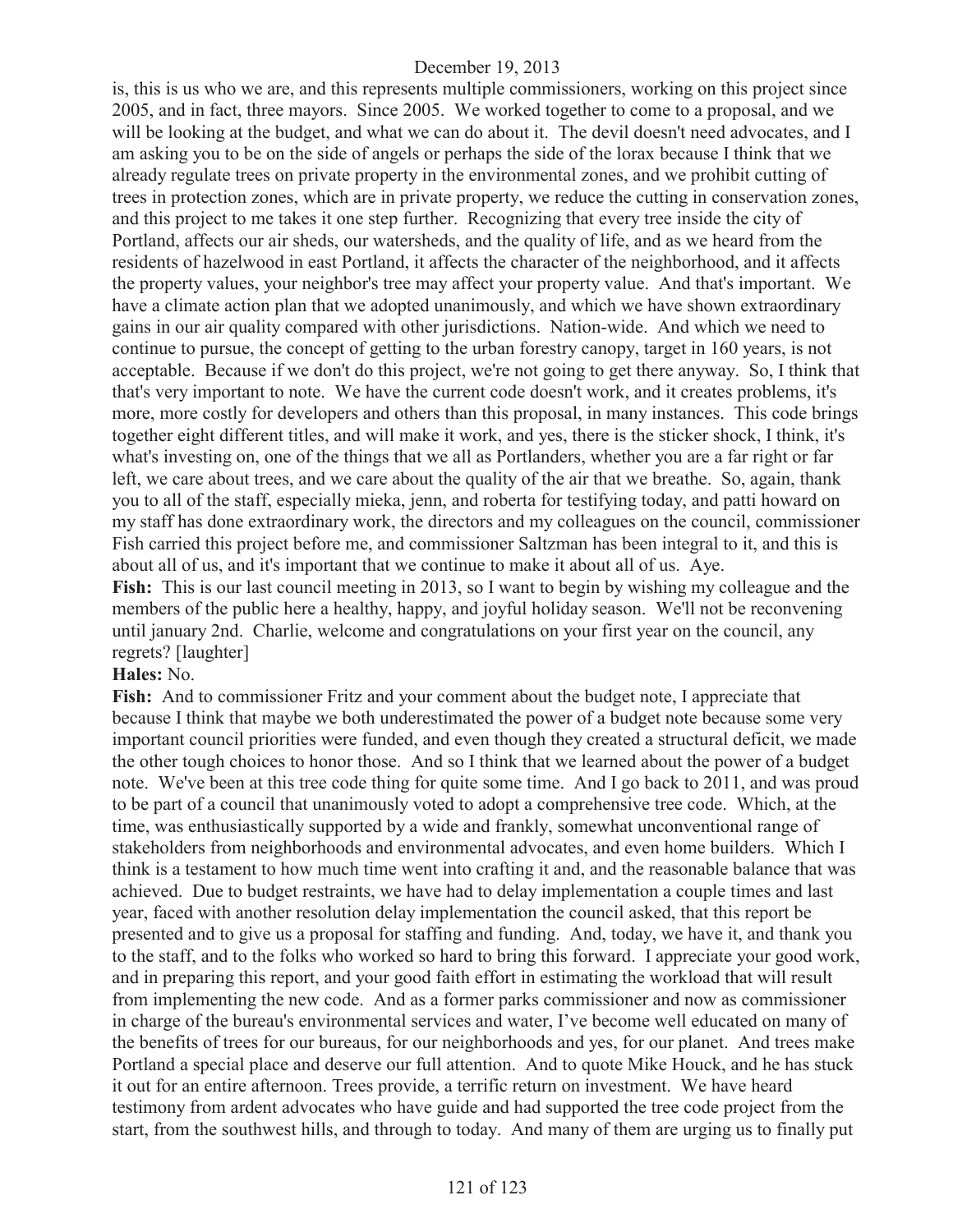our money where our mouths are, and just do it. Two special advocates, who have been mentioned, margo barnett and bonnie mcknight, who cannot come here today in person but did send letters of testimony, have suggested that we could launch implementation with potentially a lower level of funding than recommended today. Regardless of how we come out, margot and bonnie reminded me the original proposal brought forward in 2011, with the blessing of both planning and sustainability commission and the forestry commission did recommend a more modest budget. And the proposal before us today would support a higher level of service, with more inspectors, and more staffing for customer Service, which are very good things. I support moving forward with implementation, expeditiously on the tree code, and but like all my colleagues, I want to pause to consider this funding proposal within a larger context of our budget, and the tradeoffs that we'll have to make this spring, and we will learn this spring, after five years, whether it's harder to craft a budge based on cuts, or spreading around new investments. I think I know the answer to it but we'll find out. So with that in mind, I want to thank everyone who has worked so hard to bring this report forward, and thank you for your good work, and I vote aye to accept the report, and look forward to the debate to follow, and I also add my voice of thanks to hannah kuhn, who has been sort of the steady person in this debate. And who keeps us focused and has been provided enormous support to me, in her capacity, both as a staff member and my chief of staff now, so thank you, aye. **Saltzman:** Well, thank you for this great report, and, so I want to thank the three bureaus involved, parks the bureau of development services and bureau of environmental services, and for the good staff work. I think it's really -- it's heartwarming to just see the, the cross-section of support, once again, restated for a comprehensive tree code and the city of Portland. Something that was recognized in 2011 and adopted by the city council, and now, we're just moving forward with some of the steps of the important implementation of a comprehensive tree code and I do think that we'll have to scrub the numbers throughout the budget process, but, overall there's been a lot of thought into, a lot of thought by the planning and sustainability commission, urban forestry commission and the bureaus about what it's truly cost to implement this code effectively. So, I think, that these numbers look good but they have to withstand sort of all the other competing priorities with the council but one way or another there will be minimum staffing, enough to get this code up and running, fully, as, as it needs to be, so, i'm strongly supportive of implementing this code and making sure it has the requisite amount of ooomph behind it to make it happen. **Hales:** Thank you, commissioner Fritz and all the members of the council that have worked on this project, as well, as staff and the community and, I obviously, share the goals, that we have, about improving the canopy, and keeping Portland green and sustainable, but, I will, of course, exercise my prerogative in producing a mayor's office proposed budget of holding every bureau's feet to the fire about exactly how much we have to spend to accomplish each of these and other goals. I am a little worried about sticker shock, you know, there was an old traffic safety Commercial series that always had the tag line, joe was right. Dead right. And I don't want us to be dead right with our larger community outside of the circle in this room that all share this agenda. When we implement this code. So, the cost to the citizen, and the ease of application of the code is very important. Think about historic preservation. We all share the goal. And we found out that there is a sticker shock point in which a lot of our fellow citizens who share that goal bail out and say, never mind. I don't want to be in a historic district because it cost too much to participate, and commissioner Saltzman, you came up, and along with the bureau of development services with a good solution, to that problem. So, cost matters. And, of course, available dollars matter, as well. And so, we're going to continue to sweat the details and, and ask the questions about exactly how much will it cost to do this right. And even while we're all committed to doing it. And finally, just want to say, as we close out this good hearing, and thank you all for sticking with us, and doing this work this afternoon, that this council has done a great deal of good work in this room over the course of the year, and which commissioner novick and I have joined you, to do this work together. And we have